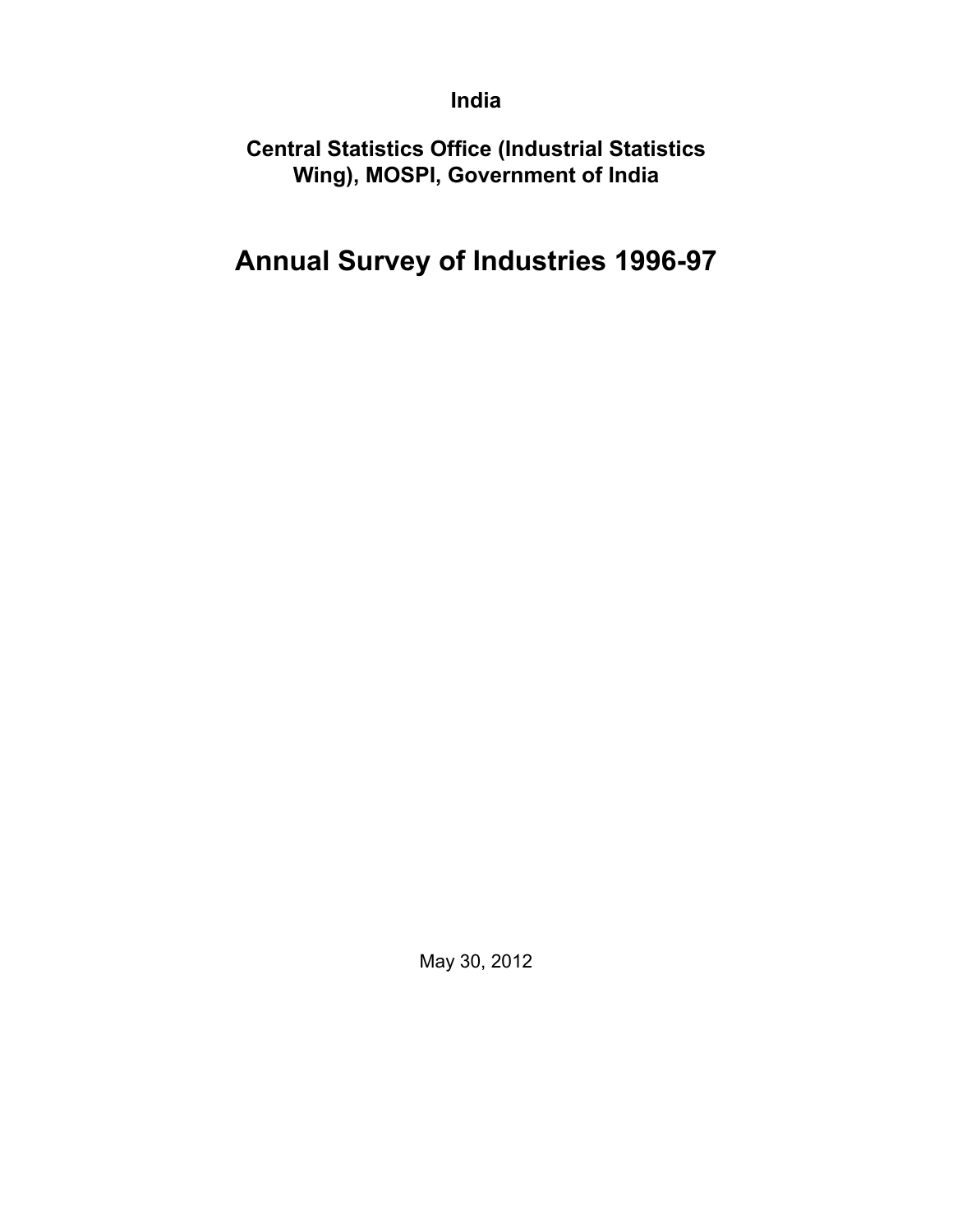# **Metadata Production**

| Metadata<br><b>Producer(s)</b> | Computer Centre (MOSPI, CC), Ministry of Statistics and P I, Documentation of the study |
|--------------------------------|-----------------------------------------------------------------------------------------|
| <b>Production Date</b>         | May 29, 2012                                                                            |
| Version                        | version1.00 (May, 2012)                                                                 |
| <b>Identification</b>          | DDI-IND-CSO-ASI-1996-97                                                                 |

This document was generated using the **[IHSN Microdata Management Toolkit](http://www.surveynetwork.org/toolkit)**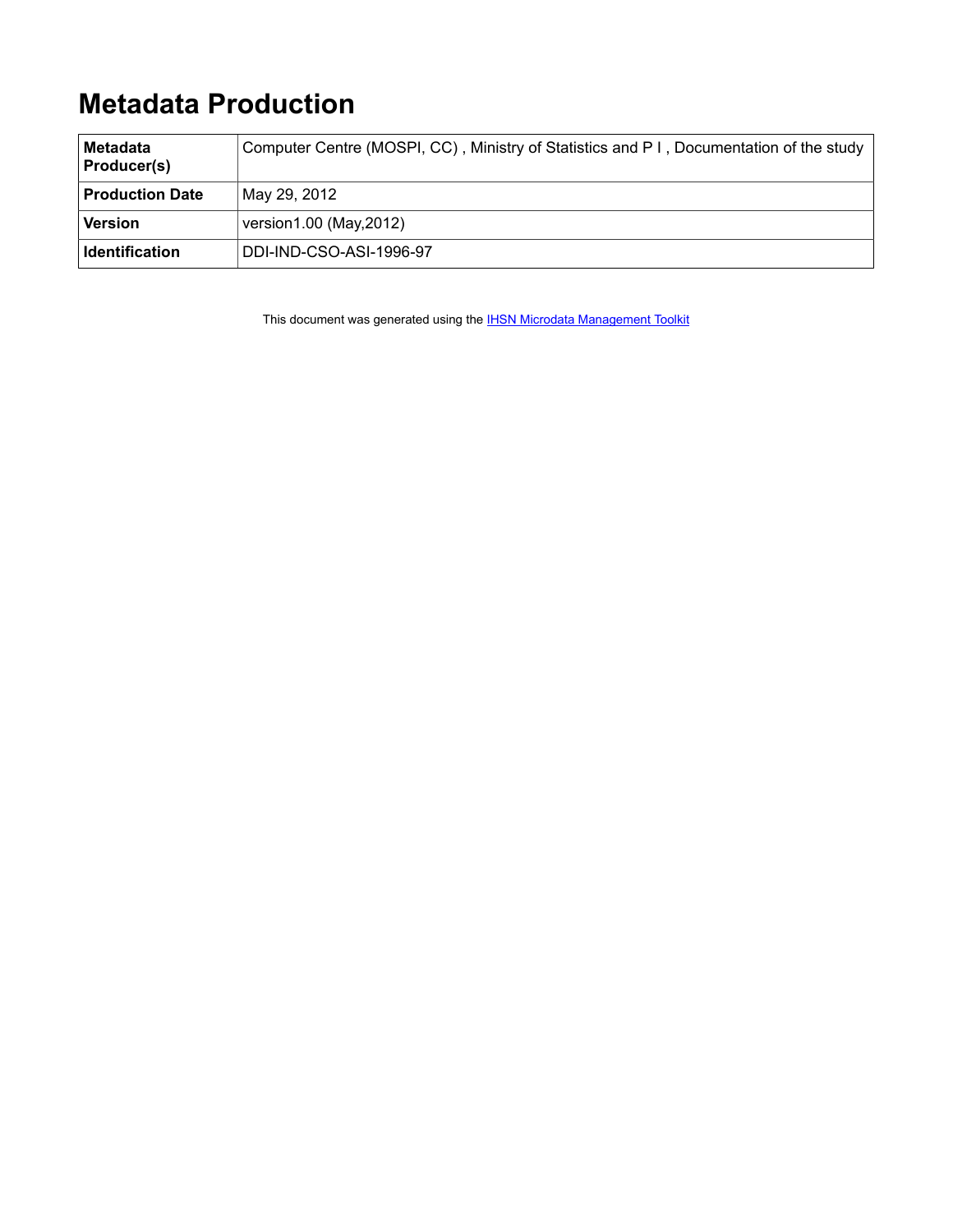# **Table of Contents**

| MATERIALS CONSUMED INDUSTRIAL COMPNENTS ETC (BLOCK 13A)12 |  |  |  |
|-----------------------------------------------------------|--|--|--|
|                                                           |  |  |  |
|                                                           |  |  |  |
|                                                           |  |  |  |
|                                                           |  |  |  |
|                                                           |  |  |  |
|                                                           |  |  |  |
|                                                           |  |  |  |
|                                                           |  |  |  |
|                                                           |  |  |  |
|                                                           |  |  |  |
|                                                           |  |  |  |
|                                                           |  |  |  |
|                                                           |  |  |  |
|                                                           |  |  |  |
|                                                           |  |  |  |
|                                                           |  |  |  |
|                                                           |  |  |  |
|                                                           |  |  |  |
|                                                           |  |  |  |
| MATERIALS CONSUMED INDUSTRIAL COMPNENTS ETC (BLOCK 13A)23 |  |  |  |
|                                                           |  |  |  |
|                                                           |  |  |  |
|                                                           |  |  |  |
|                                                           |  |  |  |
|                                                           |  |  |  |
|                                                           |  |  |  |
|                                                           |  |  |  |
|                                                           |  |  |  |
|                                                           |  |  |  |
|                                                           |  |  |  |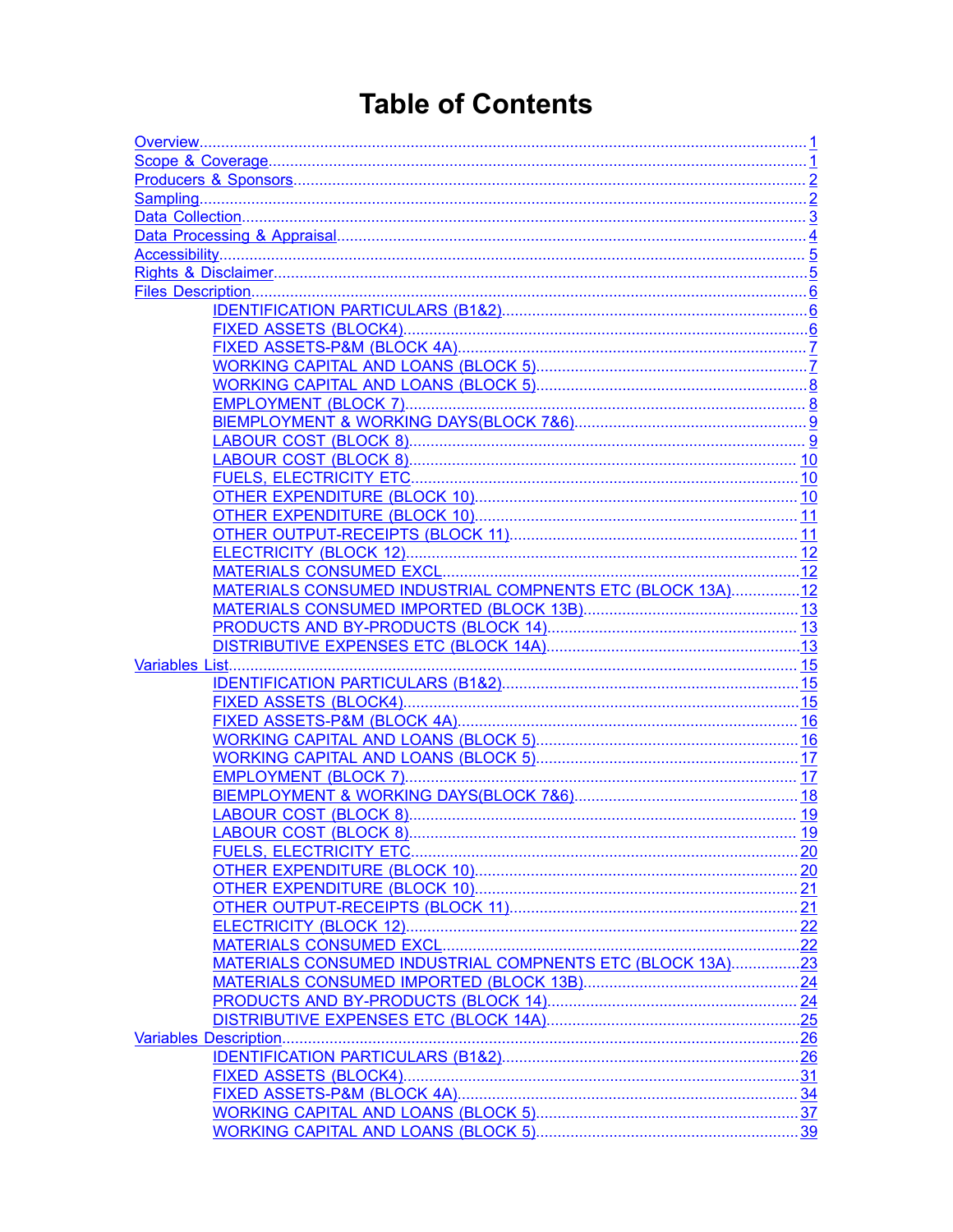| <b>EMPLOYMENT (BLOCK 7)</b>                                    | 42  |
|----------------------------------------------------------------|-----|
|                                                                | 44  |
|                                                                | 47  |
|                                                                | 50  |
| <b>FUELS. ELECTRICITY ETC.</b>                                 | 52  |
|                                                                | 55  |
|                                                                |     |
|                                                                |     |
| ELECTRICITY (BLOCK 12)                                         | 63  |
| MATERIALS CONSUMED EXCL                                        | .64 |
| <u>MATERIALS CONSUMED INDUSTRIAL COMPNENTS ETC (BLOCK 13A)</u> | .67 |
| MATERIALS CONSUMED IMPORTED (BLOCK 13B)                        | 69  |
|                                                                | 72  |
| DISTRIBUTIVE EXPENSES ETC (BLOCK 14A)                          | .75 |
| Documentation                                                  | 78  |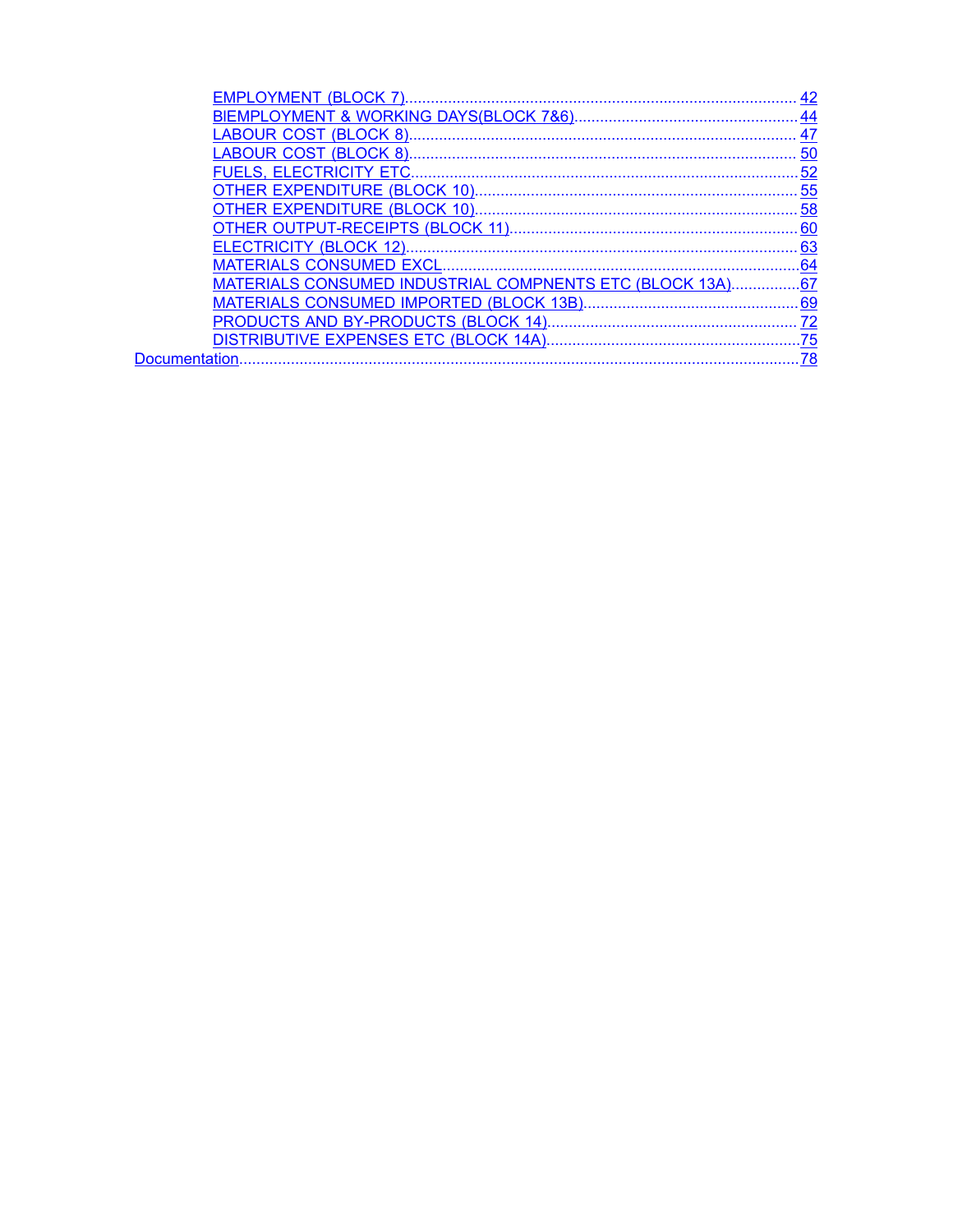### <span id="page-4-0"></span>**India (1997-1998) Annual Survey of Industries 1996-97 (ASI 1996-97)**

| <b>Overview</b> |                                                                                                                                                                                                                                                                                                                                                                                                                                                                                                                                                                                                                                                                                                                   |
|-----------------|-------------------------------------------------------------------------------------------------------------------------------------------------------------------------------------------------------------------------------------------------------------------------------------------------------------------------------------------------------------------------------------------------------------------------------------------------------------------------------------------------------------------------------------------------------------------------------------------------------------------------------------------------------------------------------------------------------------------|
| <b>Type</b>     | Industrial Statistics (Organised Manufacturing & Labour Sector) Survey                                                                                                                                                                                                                                                                                                                                                                                                                                                                                                                                                                                                                                            |
| Identification  | IND-CSO-ASI-1996-97                                                                                                                                                                                                                                                                                                                                                                                                                                                                                                                                                                                                                                                                                               |
| <b>Version</b>  | Production Date: 2012-05-29<br>Version1.00: Reorganised Anonymized dataset for publication<br><b>Notes</b><br>The final unit level data of ASI 1996-97 is available in electronic media that can be had<br>from Computer Centre, MOSPI on payment. The same is reproduced here. Meta data<br>contains Schedule, Code list and Tabulation programme. These may be referred before<br>processing the data.<br>Reports/Tables are not attached as these are priced and may be purchased from<br>Computer Centre, MOSPI                                                                                                                                                                                               |
| <b>Series</b>   | The Collection of Statistics (Central) Rules, 1959 framed under the 1953 Act provided for,<br>among others, a comprehensive Annual Survey of Industries (ASI) in India. This survey<br>replaced both the CMI (Census of Manufacturing Industries) and SSMI (Sample Survey of<br>Manufacturing Industries). The ASI was launched in 1960 with 1959 as the reference year<br>and is continuing since then except for 1972. For ASI, the Collection of Statistics Act 1953<br>and the rules frame there-under in 1959 provides the statutory basis. The ASI refers to the<br>factories defined in accordance with the Factories Act 1948, and thus has coverage wider<br>than that of the CMI and SSMI put together. |
| .               |                                                                                                                                                                                                                                                                                                                                                                                                                                                                                                                                                                                                                                                                                                                   |

#### **Abstract**

Introduction

The Annual Survey of Industries (ASI) is the principal source of industrial statistics in India. It provides statistical information to assess changes in the growth, composition and structure of organised manufacturing sector comprising activities related to manufacturing processes, repair services, gas and water supply and cold storage. Industrial sector occupies an important position in the State economy and has a pivotal role to play in the rapid and balanced economic development. The Survey is conducted annually under the statutory provisions of the Collection of Statistics Act 1953, and the Rules framed there-under in 1959, except in the State of Jammu & Kashmir where it is conducted under the State Collection of Statistics Act, 1961 and the rules framed there-under in 1964.

| <b>Kind of Data</b>     | Census and Sample survey data [cen/ssd]                                                                                                                                                                                                                                                                                                                                                                                                                                                                                                                                                                                                                                                              |
|-------------------------|------------------------------------------------------------------------------------------------------------------------------------------------------------------------------------------------------------------------------------------------------------------------------------------------------------------------------------------------------------------------------------------------------------------------------------------------------------------------------------------------------------------------------------------------------------------------------------------------------------------------------------------------------------------------------------------------------|
| <b>Unit of Analysis</b> | The primary unit of enumeration in the survey is a factory in the case of manufacturing<br>industries, a workshop in the case of repair services, an undertaking or a licensee in the<br>case of electricity, gas & water supply undertakings and an establishment in the case of<br>bidi & cigar industries. The owner of two or more establishments located in the same State<br>and pertaining to the same industry group and belonging to same scheme (census or<br>sample) is, however, permitted to furnish a single consolidated return. Such consolidated<br>returns are common feature in the case of bidi and cigar establishments, electricity and<br>certain public sector undertakings. |

#### <span id="page-4-1"></span>**Scope & Coverage**

#### **Scope**

The survey covers all the factories registered under Sections 2(m)(i) and 2(m)(ii) of the Factories Act, 1948, i.e. 10 or more workers with the aid of power or 20 or more workers without the aid of power. The survey also covers bidi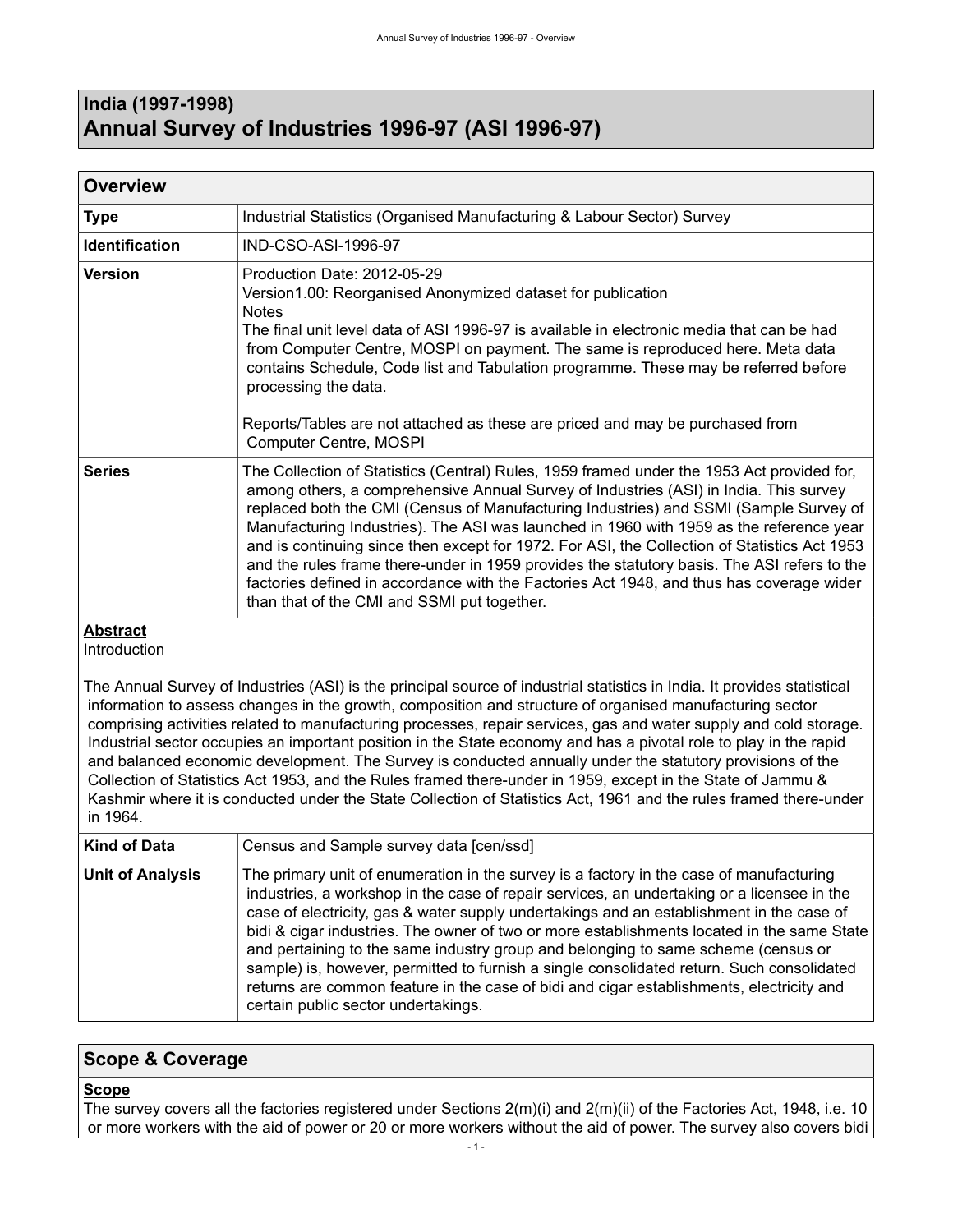and cigar manufacturing establishments registered under the Bidi and Cigar Workers (Conditions of Employment) Act 1966. All electricity undertakings engaged in generation, transmission and distribution of electricity, but not registered with the Central Electricity Authority (CEA) are also covered under ASI.

| Keywords      | FIXED CAPITAL, BONUS, WORKING CAPITAL, EMPLOYEES, WAGES AND SALARIES,<br>TOTAL EMOLUMENTS, FUELS CONSUMED, DEPRECIATION, GROSS OUTPUT, NET<br>VALUE ADDED, FINISHED GOODS, PHYSICAL WORKING CAPITAL, TOTAL INPUT,<br>TOTAL OUTPUT, PLANT & MACHINERY, PRODUCTS/BY-PRODUCTS, OUTSTANDING<br>LOANS, NIC, ITEM CODE (ASICC CODE), STATE, EXIISE DUTY, SALES TAX,<br>TRANSPORT CHARGES, REBATES, RAW MATERIALS, FUEL, ELECTRICITY AND<br>WATER, EMPLOYMENT |
|---------------|--------------------------------------------------------------------------------------------------------------------------------------------------------------------------------------------------------------------------------------------------------------------------------------------------------------------------------------------------------------------------------------------------------------------------------------------------------|
| <b>Topics</b> | Macroeconomics & Growth, Private Sector and Trade, Public Sector                                                                                                                                                                                                                                                                                                                                                                                       |

#### **Geographic Coverage**

Coverage of the Annual Survey of Industries extends to the entire Factory Sector, comprising industrial units (called factories) registered under section 2(m)(i) and 2(m)(ii) of the Factories Act.1948, wherein a "Factory", which is the primary statistical unit of enumeration for the ASI is defined as:-

"Any premises" including the precincts thereof:-

 (i) wherein ten or more workers are working or were working on any day of the preceding twelve months, and in any part of which a manufacturing process is being carried on with the aid of power or is ordinarily so carried on, or

(ii) wherein twenty or more workers are working or were working on any day of the preceding twelve months, and in any part of which a manufacturing process is being carried on without the aid of power. In addition to section 2(m)(i) & 2(m)(ii) of the Factories Act, 1948, electricity units registered with the Central Electricity Authority and Bidi & Cigar units, registered under the Bidi & Cigar Workers (Conditions of Employment) Act,1966 are also covered in ASI.

#### **Universe**

The survey cover factories registered under the Factory Act 1948.

Establishments under the control of the Defence Ministry,oil storage and distribution units, restaurants and cafes and technical training institutions not producing anything for sale or exchange were kept outside the coverage of the ASI.

<span id="page-5-0"></span>

| <b>Producers &amp; Sponsors</b>   |                                                                                                                                                                                                   |
|-----------------------------------|---------------------------------------------------------------------------------------------------------------------------------------------------------------------------------------------------|
| <b>Primary</b><br>Investigator(s) | Central Statistics Office (Industrial Statistics Wing), MOSPI, Government of India                                                                                                                |
| <b>Other Producer(s)</b>          | CSO(IS Wing), Kolkata (CSO), MOSPI, Analysis, Design and data processing<br>Field Operation Division, NSSO (FOD, NSSO), MOSPI, Data Collection<br>Computer Centre (CC), MOSPI, Data dissemination |
| <b>Funding Agency/ies</b>         | MOSPI, Government of India (GOI)                                                                                                                                                                  |
| <b>Other</b><br>Acknowledgment(s) | Standing Committee on Industrial Statistics, Formulation and Finalisation of the survey<br>study, GOI<br>Computer Centre, Dissemination and web hosting, MOSPI                                    |

#### <span id="page-5-1"></span>**Sampling**

#### **Sampling Procedure**

Sampling Procedure

The sampling design followed in ASI 1996-97 is a circular systematic one. All the factories in the updated frame (universe) are divided into two sectors, viz., Census and Sample.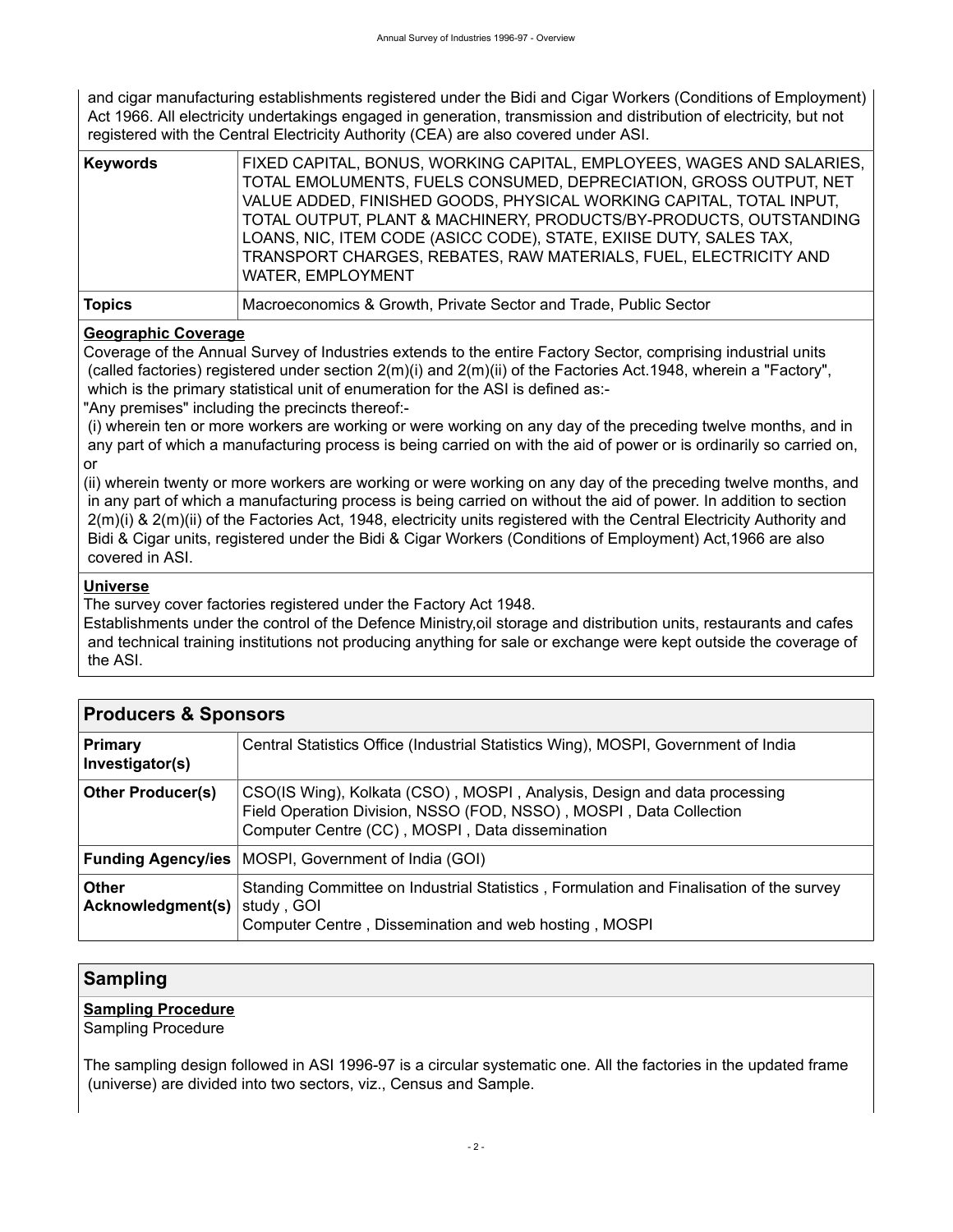a) CENSUS : To keep pace with the enormous growth of the factory sector, definition of the census sector was changed from ASI 1987-88 to the units having 100 or more workers irrespective of their operation with or without power and all electrical undertakings. All industrial units belonging to the 12 less industrially developed states/ UT's viz. Manipur, Meghalaya, Nagaland, Tripura, Sikkim and Andaman & Nicobar Islands etc.

b) The rest of of the universe was covered on sampling basis so as to cover all the units in a span of three years. In any stratum, if the number of units was less than 20, then the entire stratum was enumearted completely along with census factories. In any stratum if no. of unit is between 21 & 60, a minimum sample of size 20 was selected by Circular Systematic Sampling. For all other units a uniform sampling fraction of 1/3 was adopted.

#### **Deviations from Sample Design**

There was no deviation from sample design in ASI 1996-97.

#### **Weighting**

Please note that an inflation factor (Multiplier) WGT is available for each unit against records for ASI 1996-97 data. The multiplier is calculated for each stratum (i.e. State X NIC-04 (4 Digit) after adjusting for non-response cases.

HOWEVER, IT IS TO BE NOTED THAT ALL THE INDUSTRIES (RECORDS) ARE ALREADY WEIGHTED BY MULTIPLIER FACTOR WGT. THERFORE NO NEED TO USE THE WGT.

<span id="page-6-0"></span>

| <b>Data Collection</b>                 |                                                                 |
|----------------------------------------|-----------------------------------------------------------------|
| <b>Data Collection</b><br><b>Dates</b> | start 1997-07-01.<br>end 1998-06-30                             |
| <b>Data Collection</b><br>Mode         | Statutory return submitted by factories as well as Face to face |

#### **Data Collection Notes**

ASI Schedule has two parts: Part-I and Part-II. Part-I of ASI schedule aims to collect data on assets and liabilities, employment and labour cost, receipts, expenses, input items - indigenous and imported, products and byproducts, distributive expenses etc. Part-II of ASI schedule aims to collect data on different aspects of labour statistics, namely, working days, mandays worked, absenteeism, labour turnover, man-hours worked, earning and social security benefits.

General Remarks regarding filling up of ASI schedules

The ASI work involves a number of stages. There are some general procedural aspects.

A separate return for each registered factory/electricity supply undertaking should be submitted as a rule. In following this, the aspects to be taken note of are:

Unless ownership has changed during the reference year, only one return is to be compiled for one factory. If a part of a registered factory has been operated by the owner and another part by the occupier the total manufacturing activities of both the owner and the occupier should be duly recorded in one return.

If the factory as a whole has been rented out, the return for the factory may be filled from the occupier's point of view.

If for a factory, which is served with notice, is found that its products are meant for training of inmates and has no sale value and are produced as a product during training, the facts may be reported to the Statistics Authority and data need not be collected This is normally applicable to Training Centers and Jails which are registered as factories. Further, workshop in jails registered under factories Act should be canvassed for ASI only when the products of the workshop are meant for sale. In case the products are not sold but are incidental to training to the convicts engaged at the workshop, such a workshop is outside the purviews of ASI.

#### Submission of Joint Returns

Although, as per rules for such registered unit of inquiry a separate return should be furnished, in special circumstances, where the accounts of two or more registered units cannot be bifurcated factory wise a joint return may be accepted in a particular ASI if all the following conditions are fulfilled: They are located in the same State.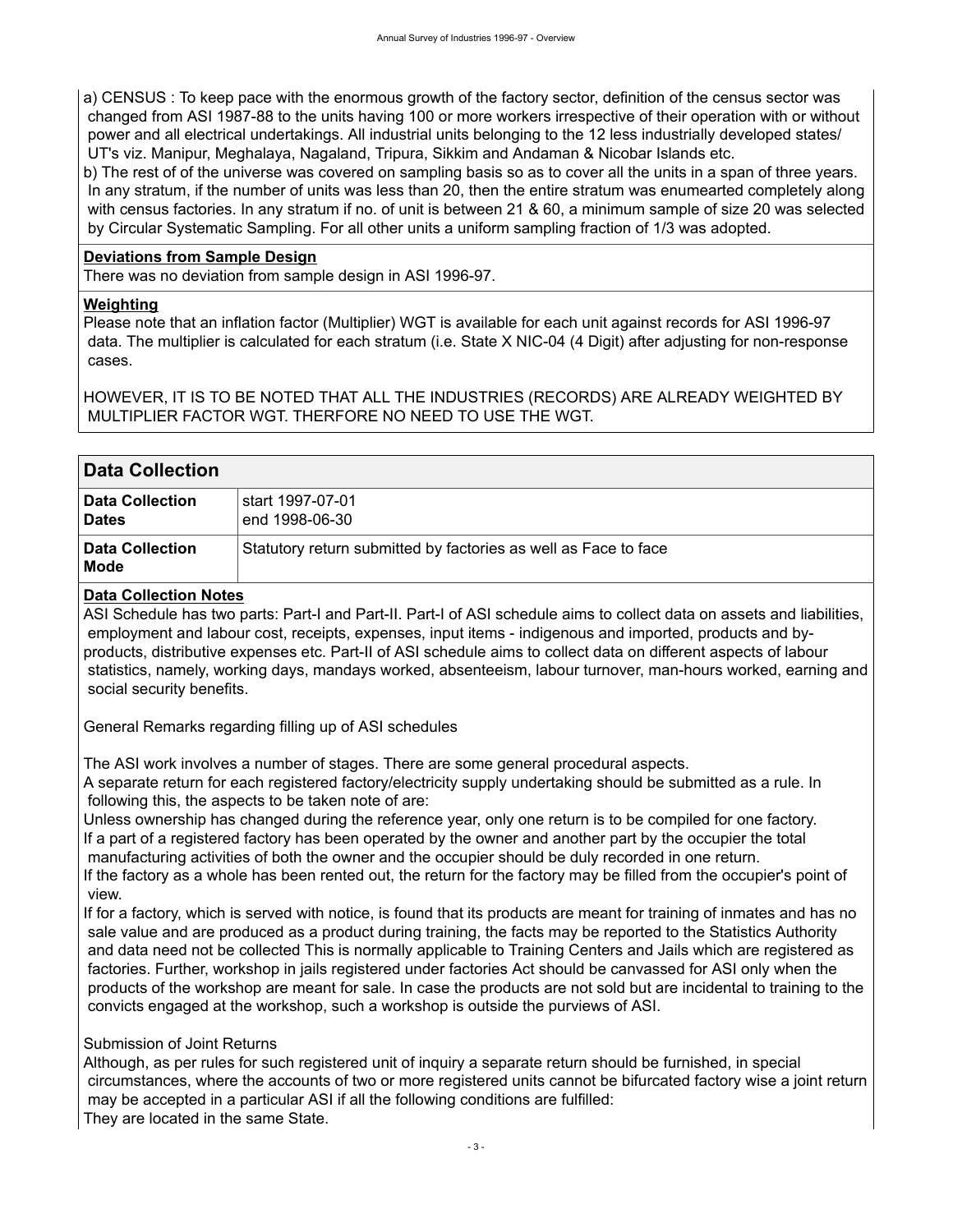They belong to the Census Scheme i.e. 100 or more workers only. They belong to the same industry at the ultimate NIC code level.

There will be no joint return in sample sector. Also there will be no joint return with Census and Sample. In such cases appropriate apportions should be done to avoid any complications in estimation different parameters. In census sector also appropriate apportions should be made if some changes occur in joint returns.

#### **Questionnaires**

Annual Survey of Industries Questionnaire (in External Resources) is divided into different blocks:

BLOCK1/2/16 : RECORD TYPE 011 : IDENTIFICATION PARTICULARS (Filled by CSO and Industrial Units) BLOCK 4 : RECORD TYPE 040 : SCHEDULE OF FIXED ASSETS BLOCK 4A : RECORD TYPE 040 : DETAILS OF PLANT AND MACHINERY BLOCK 5 : RECORD TYPE 051-054 : SCHEDULE OF WORKING CAPITAL AND LOANS BLOCK 6 : RECORD TYPE 074 : WORKING DAYS AND SHIFTS BLOCK 7 : RECORD TYPE 071-74 : EMPLOYMENT BLOCK 8 : RECORD TYPE 081-82 : LABOUR COST (INCLUDING FOR CONTRACT LABOUR) BLOCK 9 : RECORD TYPE 091 : FUELS, ELECTRICITY AND WATER CONSUMED (EXCLUDING INTERMEDIATE PRODUCTS) BLOCK 10 : RECORD TYPE 101 : OTHER EXPENDITURE BLOCK 11 : RECORD TYPE 111 : OTHER OUTPUT/RECEIPTS BLOCK 12 : RECORD TYPE 121 : ELECTRICITY BLOCK 13 : RECORD TYPE 131 : MATERIALS CONSUMED BLOCK 13 A : RECORD TYPE 132 : INPUT ITEMS (indigenous items consumed) BLOCK 13 B : RECORD TYPE 133 : INPUT ITEMS – directly imported items only (consumed) BLOCK 14 : RECORD TYPE 141 : PRODUCTS AND BY-PRODUCTS (manufactured by the unit) BLOCK 14 A : RECORD TYPE 142 : DISTRIBUTIVE EXPENSES

| Data Collector(s) | NSSO(Field Operation Division) (NSSO(FOD)), Ministry of Statistics and Programme |
|-------------------|----------------------------------------------------------------------------------|
|                   | Implementation                                                                   |

#### **Supervision**

NSSO under the Ministry of Statistics and PI, Government of India is responsible for supervision of data collection.

#### <span id="page-7-0"></span>**Data Processing & Appraisal**

#### **Data Editing**

Pre-data entry scrutiny was carried out on the schedules for inter and intra block consistency checks. Such editing was mostly manual, although some editing was automatic. But, for major inconsistencies, the schedules were referred back to NSSO (FOD) for clarifications/modifications.

Code list, State code list, NIC 87, NIC 70 and ASICC code are also may be refered in the External Resources which are used for editing and data processing as well..

#### **Other Processing**

After pre-data entry scrutiny, all the scrutinised schedules were entered by manual typing through data entry software which was prepared in house. CSO has full fledged Data Processing Centre with technical staff to take up all the processing activities on well established Client-Server architecture system that is used for in house data entry and validation. After data entry, verification of the schedules was also done programmatically. After all kinds of coverage checking and verification, logical validation was done and then the tables were prepared as per the tabulation programme.

The results of ASI are produced in the form of two volumes. Volume - I presents statewise and industry-wise data relating to capital, employments, output - gross and net and several other economic parameters relevant to the industrial sector. Volume -II provides details on materials consumed and ex-factory of products and by products both at all-India level as well as at the level of state/UTs. RSE of estimates at all India level are also available in Volume-I. These volumes are available on cost.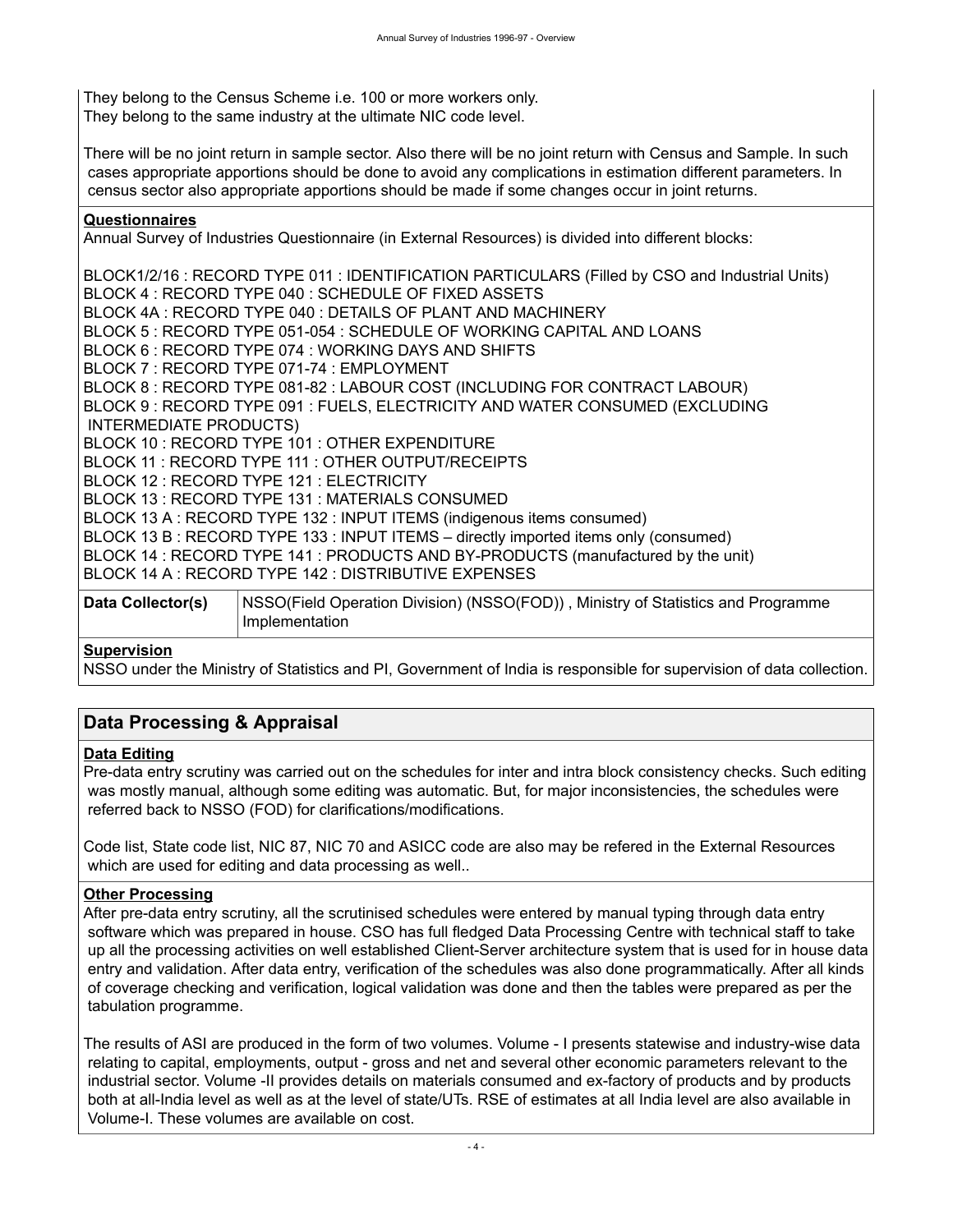#### **Estimates of Sampling Error**

Relative Standard Error (RSE) is calculated in terms of worker, wages to worker and GVA using the formula. Programs developed in Visual Foxpro are used to compute the RSE of estimates.

#### **Other Forms of Data Appraisal**

To check for consistency and reliability of data the same are compared with the NIC-2digit level growth rate at all India Index of Production (IIP) and the growth rates obtained from the National Accounts Statistics at current and constant prices for the registered manufacturing sector.

<span id="page-8-0"></span>

| <b>Accessibility</b>    |                                                                                                                                                                                                                                                                                                                                                                                                                |
|-------------------------|----------------------------------------------------------------------------------------------------------------------------------------------------------------------------------------------------------------------------------------------------------------------------------------------------------------------------------------------------------------------------------------------------------------|
| <b>Access Authority</b> | Deputy Director General, CC (Ministry of Statistics and P.I), mospi.nic.in,<br>pc.mohanan@nic.in<br>DDG CSO(IS Wing), Kolkata (Ministry of Statistics and P.I), mospi.nic.in,<br>cso isw@yahoo.co.in                                                                                                                                                                                                           |
| Contact(s)              | ASI Processing and Report (Deputy Director General, CSO (IS Wing) 1, Council House<br>Street, Kolkata), www.mospi.nic.in, cso_isw@yahoo.co.in<br>Data Dissemination (Deputy Director General, Computer Centre, East Block-10, R K<br>Puram, New Delhi), www.mospi.nic.in, pc.mohanan@nic.in<br>Data Dissemination (Deputy Director, Computer Centre, East Block-10, R K Puram, New<br>Delhi), www.mospi.nic.in |

#### **Confidentiality**

The ASI data at factory level are strictly confidential and are to be used only for statistical purposes after aggregation.

The collection of Statistics Act assures confidentiality of the data to the factories.

To ensure confidentiality, data of factories with less than three units in an industry are merged. Location of the unit is also not divulged in the micro data.

#### **Access Conditions**

Data is chargeable. Document accessing for data may be seen at "Data Access" tab on home page of Micro Data Archieve.

#### **Citation Requirements**

ASI Survey 1996-97, provided by CSO(IS Wing) Kolkata.

#### <span id="page-8-1"></span>**Rights & Disclaimer**

#### **Disclaimer**

The user of the data acknowledges that the original collector of the data, the authorised distributor of the data, and the relevant funding agency bear no responsibility for use of the data or for interpretations or inferences based upon such uses.

**Copyright** ASI 1996-97, CSO(IS Wing), Kolkata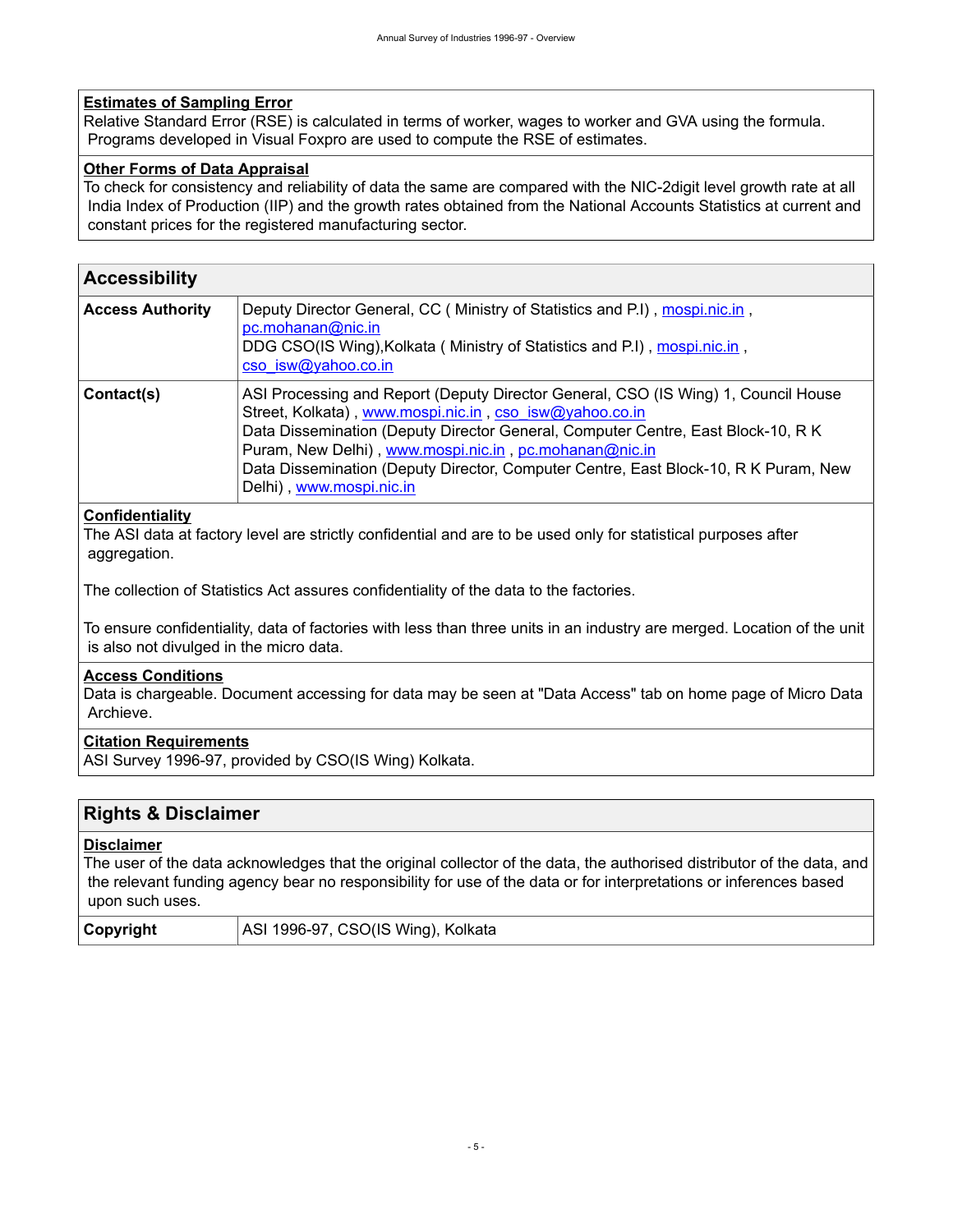# <span id="page-9-0"></span>**Files Description**

**Dataset contains 19 file(s)**

<span id="page-9-1"></span>

| <b>IDENTIFICATION PARTICULARS (B1&amp;2)</b> |                                                                       |
|----------------------------------------------|-----------------------------------------------------------------------|
| # Cases                                      | 59825                                                                 |
| $\#$ Variable(s)                             | 25                                                                    |
| <b>File Structure</b>                        | Type: relational<br>Key(s): RSL (Running SI. No.), State (State Code) |

#### **File Content**

Blocks 1/2/16 : Identification Particulars : The file contains the Identification particulars and classificatory characteristics of Factory. It contains the weighting coefficient or Multiplier - WGT. Variables under this blocks are:

Industry, Running Serial Number, State, Scheme, Record category which are common in all the blocks. Primary key is State X RSL (Running serial number). There are few duplicate records in the data.

Variables in the block are:

Common information in aoll the blocks : Industry,Running Sl. No.,State, Scheme,Record Category. Other fields

Cont. R.S.L.,Permanent Sl. No.,No. of Units

State/Dist/Block,FOD Region Code,R/U/M Code,Backward Area Code,Year of Initial Prod.

Type of Organisation,Type of Ownership,Type of Management,Whether ancillary unit,Wheather registered Accounting Year Closing,Months of operation,Type of power used,Open/Closed Code etc.

<span id="page-9-2"></span>

| <b>FIXED ASSETS (BLOCK4)</b> |                                                                       |
|------------------------------|-----------------------------------------------------------------------|
| # Cases                      | 354956                                                                |
| # Variable(s)                | 17                                                                    |
| <b>File Structure</b>        | Type: relational<br>Key(s): RSL (Running Sl. No.), State (State code) |

#### **File Content**

Block - 4 - fixed assets : The file contains Fixed Assets details.

Fixed assets are those, which have generally normal productive life of more than one year;

it covers all type of assets, new or used or own constructed, deployed for productions, transportation, living or recreational facilities, hospitals, schools, etc. for factory personnel;

it would include land, building, plant and machinery, transport equipment, etc.;

it includes the fixed assets of the head office allocable to the factory and also the full value of assets taken on hirepurchase basis (whether fully paid or not) excluding interest element;

 it excludes intangible assets and assets solely used for post-manufacturing activities such as, sale, storage, distribution, etc.

Fields in this blocks are:

Common information in aoll the blocks : Industry,Running Sl. No.,State, Scheme,Record Category. Sub-Record Code,

Item number of the type of assets,

Gross value : Opening as on, due to revaluation, actual addition, deduction & adjustment during the year and Closing as on.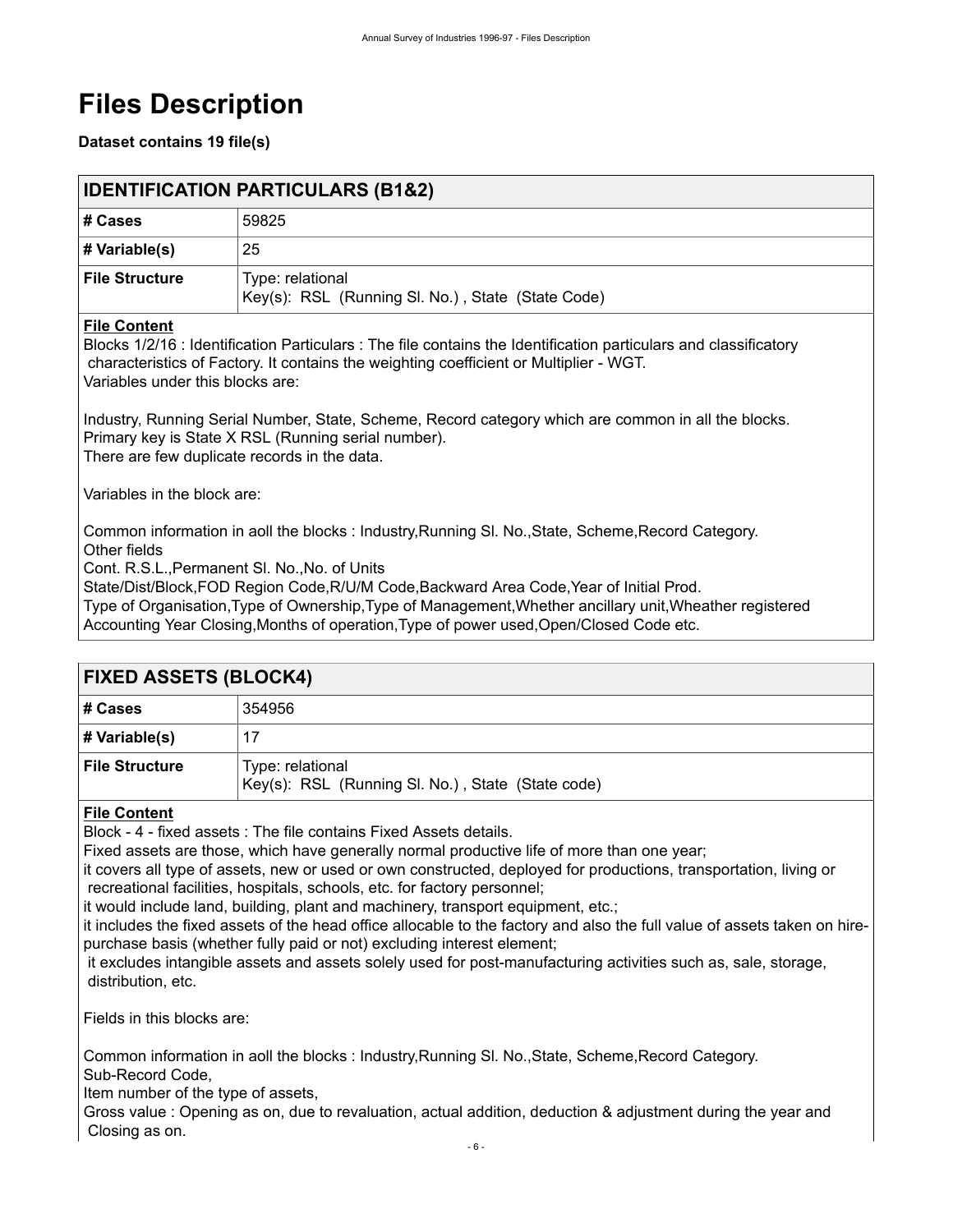Depreciation: upto year begining, provided during the year, adjustments during the year and upto year end Net Value: opening as on, closing as on.

Record type 040 (RC040)

### <span id="page-10-0"></span>**FIXED ASSETS-P&M (BLOCK 4A)**

| # Cases               | 882                                                                   |
|-----------------------|-----------------------------------------------------------------------|
| $\#$ Variable(s)      | 16                                                                    |
| <b>File Structure</b> | Type: relational<br>Key(s): RSL (Running Sl. No.), State (State code) |

#### **File Content**

Block - 4A - Plant & Machinery The file contains Fixed Assets details.

Fields in this blocks are:

Common information in aoll the blocks : Industry,Running Sl. No.,State, Scheme,Record Category. Sub-Record Code,

Item number of the type of assets,

P&M - Under Opening,P&M - leased in opening,P&M - leased in opening,P&M - Total opening ASI-Year (Last 2-digit),P&M - Leased in closing,P&M - Leased out closing,P&M - Total closing.

Record type is 040 Sub category 014.

### <span id="page-10-1"></span>**WORKING CAPITAL AND LOANS (BLOCK 5) # Cases** 102191 **# Variable(s)** 14 **File Structure** | Type: relational Key(s): RSL (Running Sl. No.) , State (State code)

#### **File Content**

Block -5 - WORKING CAPITALS & Loans :

Working capital and loans: This is defined to include all physical inventories owned, held or controlled by the factory as on the closing day of the accounting year such as the materials, fuels and lubricants, stores, etc. that enter into products manufactured by the factory itself or supplied by the factory to others for processing. Physical working capital also includes the value of stock of materials, fuels and stores, etc. purchased expressly for resale, semi-finished goods and goods-in-process on account of others and goods made by the factory which are ready for sale at the end of the accounting year. However, it does not include the stock of the materials, fuels, stores, etc. supplied by others to the factory for processing. Finished goods processed by others from raw materials supplied by the factory and held by them are included and finished goods processed by the factory from raw materials supplied by others, are excluded.

Outstanding loans represent all loans, whether short-term or long-term, whether interest bearing or not, outstanding according to the books of the factory as on the closing day of accounting year.

Fields in this block are :

Common information in aoll the blocks : Industry,Running Sl. No.,State, Scheme,Record Category. Other fields :

Row materials & components,Fuels and lubricants,Spares,stpres and others,Semi-finished goods,Finished goods,Total inventory etc.

Record type is 051 & 053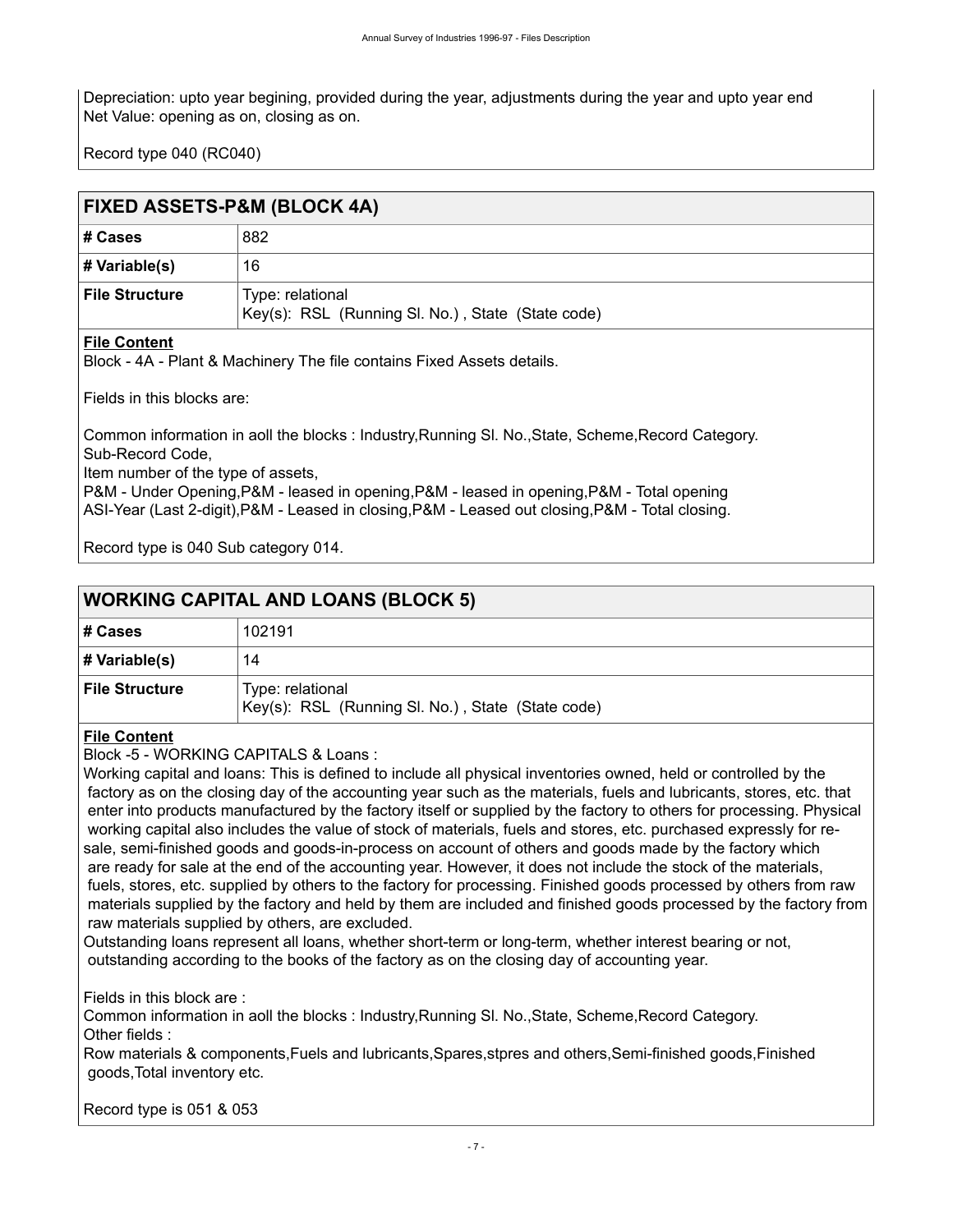#### **Notes**

In this block :

if Record type = 051 then for all the fields Opening balance (Col 3) is entered

If Record type = 053 then for all the fields Closing balance (Col 4) is entered

#### <span id="page-11-0"></span>**WORKING CAPITAL AND LOANS (BLOCK 5)**

| # Cases               | 114616                                                                |
|-----------------------|-----------------------------------------------------------------------|
| # Variable(s)         | 16                                                                    |
| <b>File Structure</b> | Type: relational<br>Key(s): RSL (Running SI. No.), State (State code) |

#### **File Content**

Block -5 - WORKING CAPITALS and Loans :

Working capital and loans: This is defined to include all physical inventories owned, held or controlled by the factory as on the closing day of the accounting year such as the materials, fuels and lubricants, stores, etc. that enter into products manufactured by the factory itself or supplied by the factory to others for processing. Physical working capital also includes the value of stock of materials, fuels and stores, etc. purchased expressly for resale, semi-finished goods and goods-in-process on account of others and goods made by the factory which are ready for sale at the end of the accounting year. However, it does not include the stock of the materials, fuels, stores, etc. supplied by others to the factory for processing. Finished goods processed by others from raw materials supplied by the factory and held by them are included and finished goods processed by the factory from raw materials supplied by others, are excluded.

Outstanding loans represent all loans, whether short-term or long-term, whether interest bearing or not, outstanding according to the books of the factory as on the closing day of accounting year.

Fields in this block are :

Common information in aoll the blocks : Industry,Running Sl. No.,State, Scheme,Record Category. Other fields :

Cash in hand and bank,Sundry debtors,Other current assets,Sundry creditors,Overdrafts etc.,Other current liabilities,Working capital, Outstanding loan etc.

Record type 052&054

**Notes**

In this block :

if Record type = 052 then for all the fields Opening balance (Col 3) is entered

If Record type = 054 then for all the fields Closing balance (Col 4) is entered

<span id="page-11-1"></span>

| <b>EMPLOYMENT (BLOCK 7)</b> |                                                                       |
|-----------------------------|-----------------------------------------------------------------------|
| # Cases                     | 123399                                                                |
| # Variable(s)               | 15                                                                    |
| <b>File Structure</b>       | Type: relational<br>Key(s): RSL (Running SI. No.), State (State code) |

#### **File Content**

Block E - Employment : Information collected in this block is regarding employment and number of mandays worked for the employees to be collected.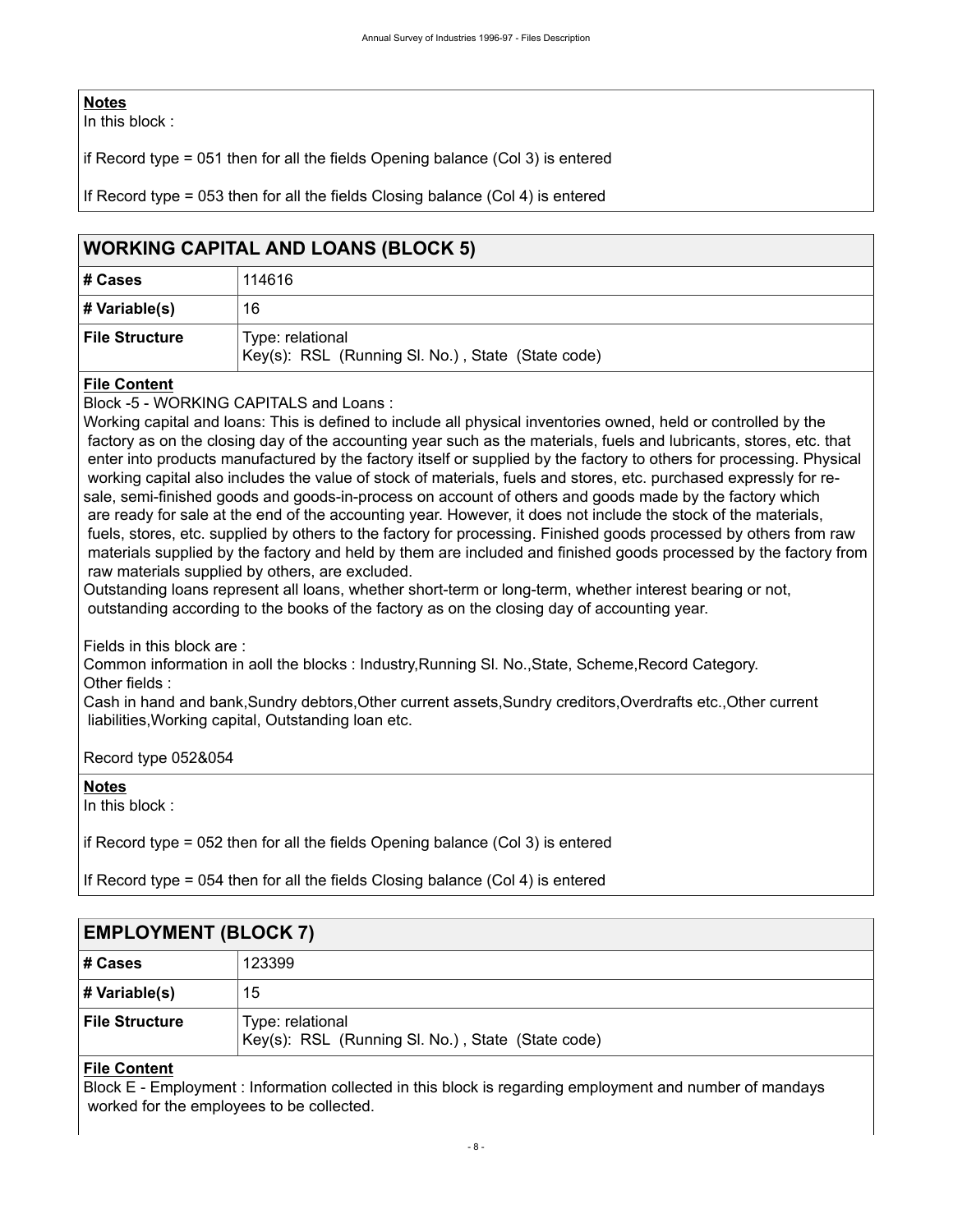Fields in this block are :

Common information in aoll the blocks : Industry,Running Sl. No.,State, Scheme,Record Category. Other fields : represents mandays worked (Col 5) for Men,Women,Children,Empl. Through contractors,Sup. & managerial staff,Other employees,Total etc

Record type is 071,072 and 073

#### <span id="page-12-0"></span>**BlEMPLOYMENT & WORKING DAYS(BLOCK 7&6)**

| # Cases               | 57827                                                                 |
|-----------------------|-----------------------------------------------------------------------|
| # Variable(s)         | 22                                                                    |
| <b>File Structure</b> | Type: relational<br>Key(s): RSL (Running SI. No.), State (State code) |

#### **File Content**

Block 7 - Employment : Information collected in this block is regarding employment and number of mandays worked for the employees to be collected.

Common information in aoll the blocks : Industry,Running Sl. No.,State, Scheme,Record Category.

Other fields : represents Average number of persons worked (Col 6) for Men,Women,Children,Empl. Through contractors,Sup. & managerial staff,Other employees,Working proprietors,Unpaid family workers ,If co-operative etc.,Total,No. of manufacturing days,Total no. of working days,Total no. of shifts, Length of shifts etc.

Record category : 074

<span id="page-12-1"></span>

| <b>LABOUR COST (BLOCK 8)</b> |                                                                       |
|------------------------------|-----------------------------------------------------------------------|
| # Cases                      | 57164                                                                 |
| # Variable(s)                | 16                                                                    |
| <b>File Structure</b>        | Type: relational<br>Key(s): RSL (Running Sl. No.), State (State code) |

#### **File Content**

Block 8 - Labour cost (including for contract labour) : Information collected in this block is regarding labour cost.

In this block emoluments of the employees to be collected. Emoluments are defined as wages paid to all employees plus imputed value of benefits in kind, i.e., the net cost to the employers on those goods and services provided to employees free of charge or at markedly reduced cost which are clearly and primarily of benefit to the employees as consumers. It includes profit sharing, festival and other bonuses and ex-gratia payments paid at less frequent intervals (i.e. other than bonus paid more or less regularly for each period). Benefits in kind include supplies or services rendered such as housing, medical, education and recreation facilities. Personal insurance, income tax, house rent allowance, conveyance, etc. for payment by the factory also is included in the emoluments.

Fields in this block are :

Common information in aoll the blocks : Industry,Running Sl. No.,State, Scheme,Record Category.

Other fields : Wages and salaries-workers, Wages and salariesSuper.& Mang. Staff,Wages and salaries Others, Wages and salaries Total,Bonus-workers,Bonus-Super. &Mang. Stafff,Bonus-Others,Bonus - Total etc

Record type is 081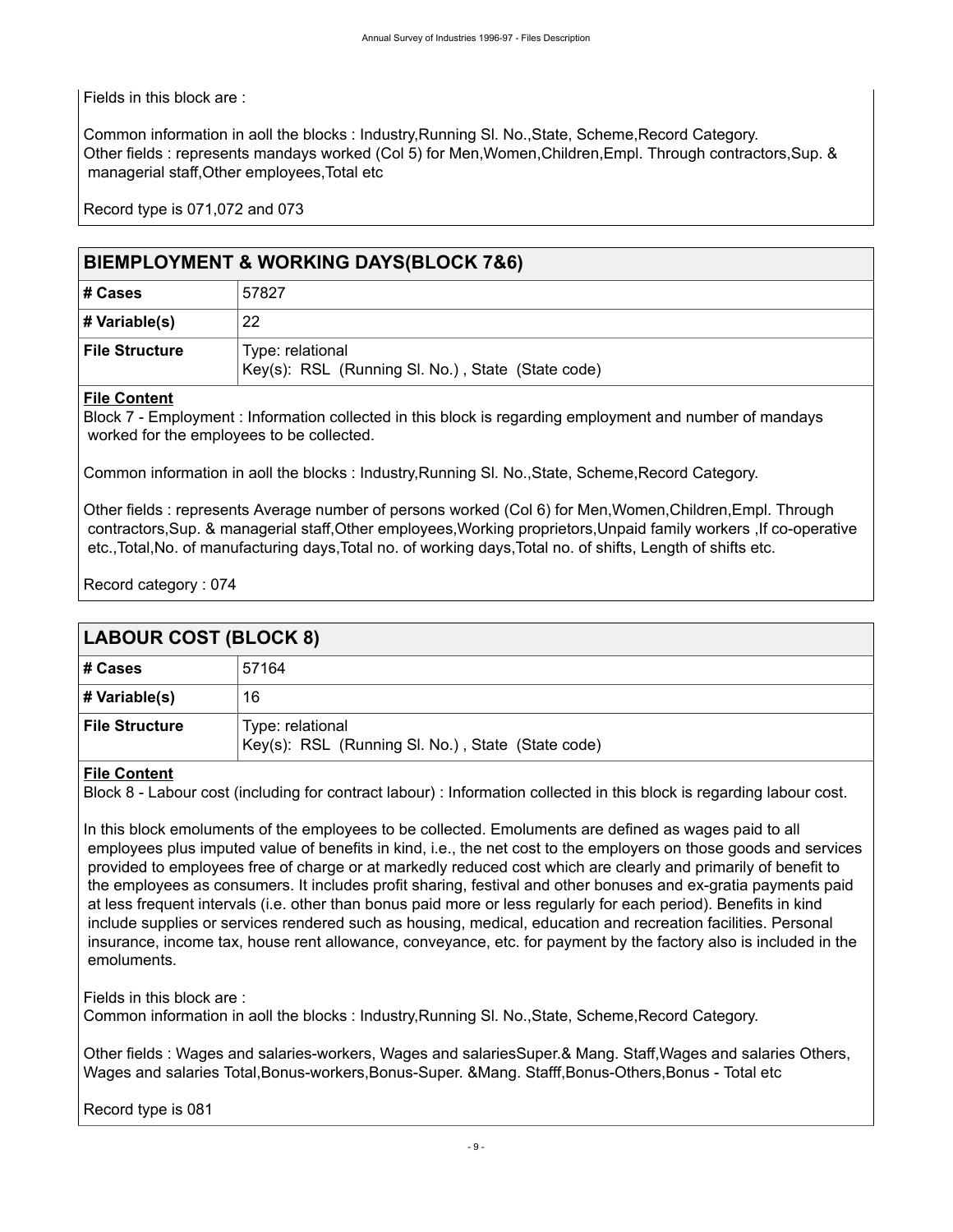<span id="page-13-0"></span>

| <b>LABOUR COST (BLOCK 8)</b> |                                                                       |
|------------------------------|-----------------------------------------------------------------------|
| ∣# Cases                     | 57160                                                                 |
| # Variable(s)                | 11                                                                    |
| <b>File Structure</b>        | Type: relational<br>Key(s): RSL (Running SI. No.), State (State code) |

#### **File Content**

Block 8 - Labour cost (including for contract labour) : Information collected in this block is regarding labour cost.

In this block emoluments of the employees to be collected. Emoluments are defined as wages paid to all employees plus imputed value of benefits in kind, i.e., the net cost to the employers on those goods and services provided to employees free of charge or at markedly reduced cost which are clearly and primarily of benefit to the employees as consumers. It includes profit sharing, festival and other bonuses and ex-gratia payments paid at less frequent intervals (i.e. other than bonus paid more or less regularly for each period). Benefits in kind include supplies or services rendered such as housing, medical, education and recreation facilities. Personal insurance, income tax, house rent allowance, conveyance, etc. for payment by the factory also is included in the emoluments.

Fields in this block are :

Common information in aoll the blocks : Industry,Running Sl. No.,State, Scheme,Record Category.

Other fields : Total Contbn. To PF etc.,Total welfare expenses,Total labour cost etc. Record type is 082

<span id="page-13-1"></span>

| <b>FUELS, ELECTRICITY ETC</b> |                                                                  |
|-------------------------------|------------------------------------------------------------------|
| # Cases                       | 92127                                                            |
| # Variable(s)                 | 20                                                               |
| <b>File Structure</b>         | Type: relational<br>Key(s): RSL (Running SI. No.), State (State) |
| $\mathbf{r}$                  |                                                                  |

#### **File Content**

Block - 9 Fuels, Electricity and water consumed ( excl. intermediate products) : (All the items are for Quantity consumed and its value in Rs.)

#### Fields in this block are :

Common information in aoll the blocks : Industry,Running Sl. No.,State, Scheme,Record Category. Other fields : represents iquantity and value for 4 item codes respectively.

Record type 091

<span id="page-13-2"></span>

| <b>OTHER EXPENDITURE (BLOCK 10)</b> |                                                                       |
|-------------------------------------|-----------------------------------------------------------------------|
| ∣# Cases                            | 58577                                                                 |
| $\#$ Variable(s)                    | 18                                                                    |
| <b>File Structure</b>               | Type: relational<br>Key(s): RSL (Running Sl. No.), State (State code) |

#### **File Content**

Block -10 Other Expenditure : (All the items are Expenditure incurred in Rs.)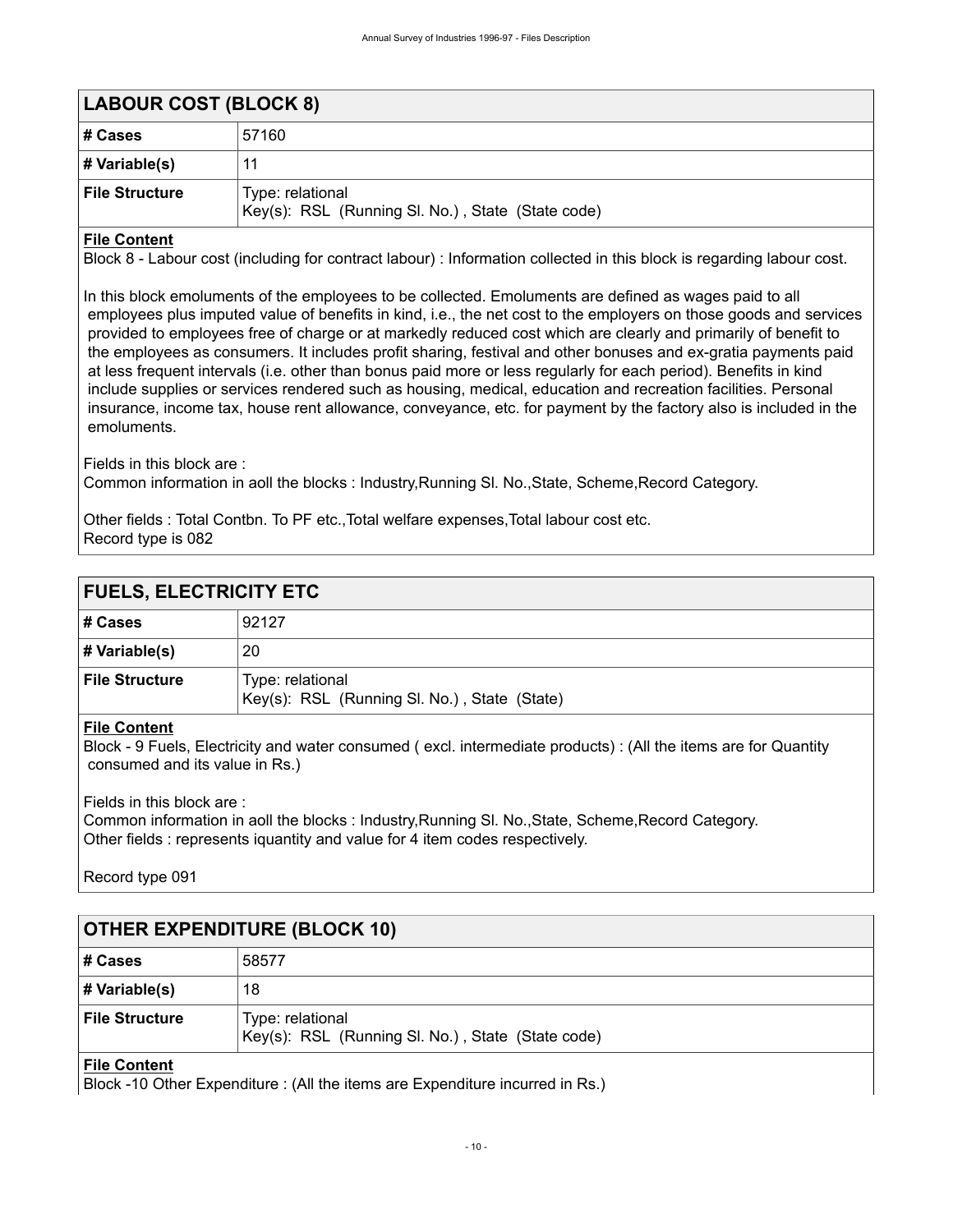This block includes the cost of other inputs as both the industrial and non-industrial services rendered by others, which are paid by the factory and most of which are reflected in the ex-factory value of its production during the accounting year.

Fields in this block are :

Common information in aoll the blocks : Industry,Running Sl. No.,State, Scheme,Record Category.

Other fields :

Work done by others,Repair & maint- Machinery,Repair & maint- Building,Repair & Maint- Others,Inward Freight etc.

Rates and Taxes,Postage, Telephone,etc.,Insurance charges,banking charges ,Printing & stationery

Record type is 101

<span id="page-14-0"></span>

| <b>OTHER EXPENDITURE (BLOCK 10)</b> |                                                                       |
|-------------------------------------|-----------------------------------------------------------------------|
| # Cases                             | 58772                                                                 |
| # Variable(s)                       | 18                                                                    |
| <b>File Structure</b>               | Type: relational<br>Key(s): RSL (Running SI. No.), State (State code) |

#### **File Content**

Block -10 Other Expenditure : (All the items are Expenditure incurred in Rs.)

This block includes the cost of other inputs as both the industrial and non-industrial services rendered by others, which are paid by the factory and most of which are reflected in the ex-factory value of its production during the accounting year.

Fields in this block are :

Common information in aoll the blocks : Industry,Running Sl. No.,State, Scheme,Record Category.

Other fields : Miscellaneous,Total,Rent of land etc.,Rent for Building,Rent for P&M,Rent for other assets Total rent ,Interest ,Purchese value of goods sold,Own construction labour cost

Record type 102

<span id="page-14-1"></span>

| <b>OTHER OUTPUT-RECEIPTS (BLOCK 11)</b> |                                                                       |
|-----------------------------------------|-----------------------------------------------------------------------|
| # Cases                                 | 50068                                                                 |
| # Variable(s)                           |                                                                       |
| <b>File Structure</b>                   | Type: relational<br>Key(s): RSL (Running Sl. No.), State (State code) |
|                                         |                                                                       |

#### **File Content**

Block -11 Other Outputs/Receipts (Incomes) : The file contains Other OUTPUT/RECEIPTS Detail ( All items are Receipts in Rs.) :

In this block, information on other output/receipts is to be reported.

Fields in this block are :

Common information in aoll the blocks : Industry,Running Sl. No.,State, Scheme,Record Category.

Other fields :

Own contruction-others,Own contruction-total,Work bone for others,Receipt for non-industrial services,Variation of stock of semi- finished googes (\*)

Value of electricity soled,Value of own construction,Total,Sale value of goods old etc.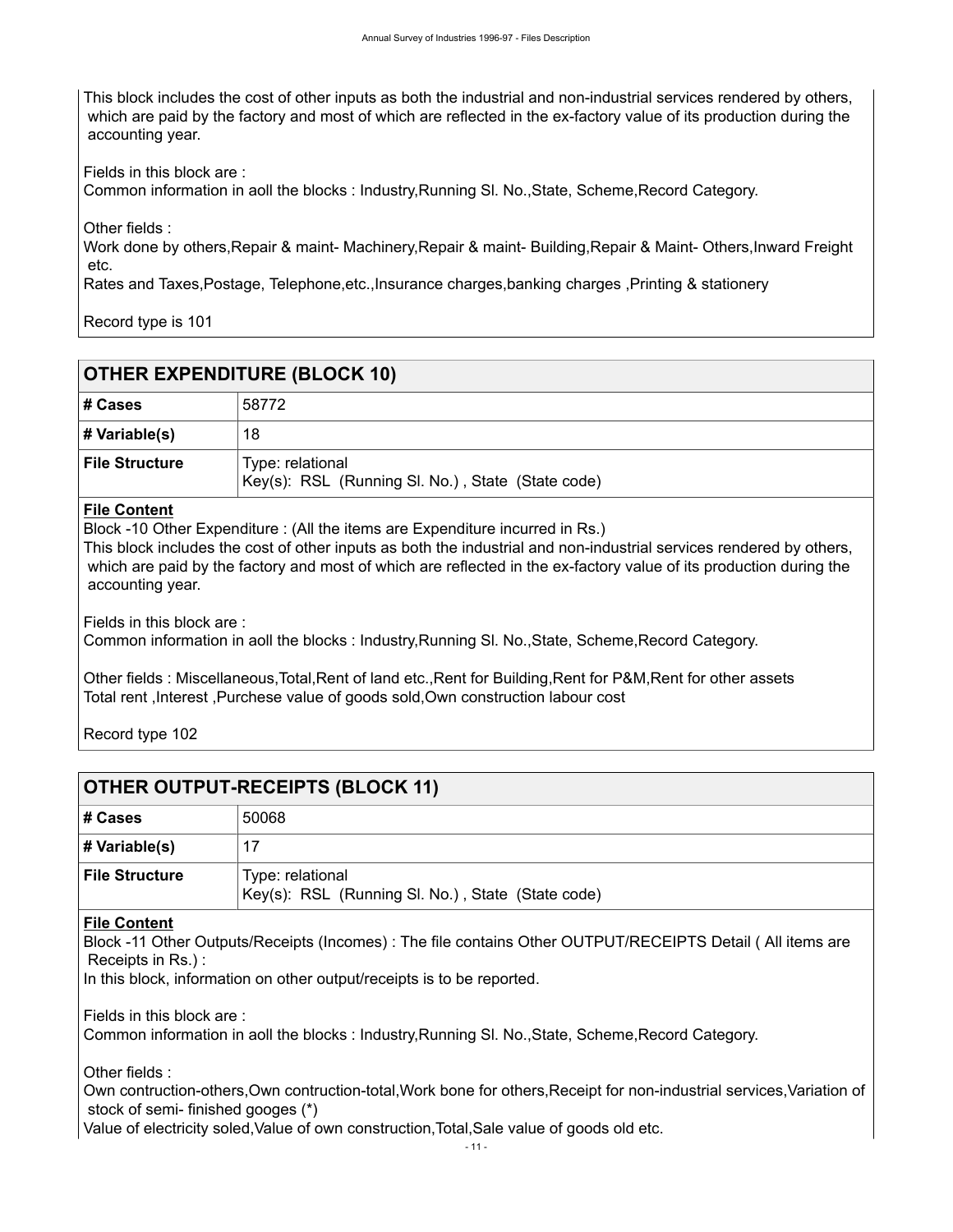<span id="page-15-0"></span>

| <b>ELECTRICITY (BLOCK 12)</b> |                                                                       |
|-------------------------------|-----------------------------------------------------------------------|
| ∣# Cases                      | 55977                                                                 |
| # Variable(s)                 | 12                                                                    |
| File Structure                | Type: relational<br>Key(s): RSL (Running Sl. No.), State (State code) |

#### **File Content**

Block - 12 : Electricity (Not applicable to electricity industry) : In this block, information on Quantity of electricity purchased, generated, sold and consumed is reported.

Fields in this block are :

Common information in aoll the blocks : Industry,Running Sl. No.,State, Scheme,Record Category.

Other fields :Electricity purchased,electricitygenerated,Electricity sold,Electricity consumed.

Record type is 121

#### <span id="page-15-1"></span>**MATERIALS CONSUMED EXCL**

| ∣# Cases       | 140730                                                                |
|----------------|-----------------------------------------------------------------------|
| # Variable(s)  | 20                                                                    |
| File Structure | Type: relational<br>Key(s): RSL (Running Sl. No.), State (State code) |

#### **File Content**

Block - 13 : Materials consumed (excluding intermediate products) during the accounting year: This block covers all the goods (raw materials, components, chemicals, packing material, etc.) which entered into the production process of the factory during the accounting year.

Fields in this block are :

Common information in aoll the blocks : Industry,Running Sl. No.,State, Scheme,Record Category.

Other fields : Quantity and value consumed for 4 item codes.

Record type is 131

#### <span id="page-15-2"></span>**MATERIALS CONSUMED INDUSTRIAL COMPNENTS ETC (BLOCK 13A)**

| # Cases               | 91698                                                                  |
|-----------------------|------------------------------------------------------------------------|
| # Variable(s)         | 18                                                                     |
| <b>File Structure</b> | Type: relational<br>Key(s): RSL (Running SI. No.'), State (State code) |

#### **File Content**

Block - 13 A : Materials consumed (Indigenous and mported industrial components, accessoriess ) during the accounting year:

Fields in this block are :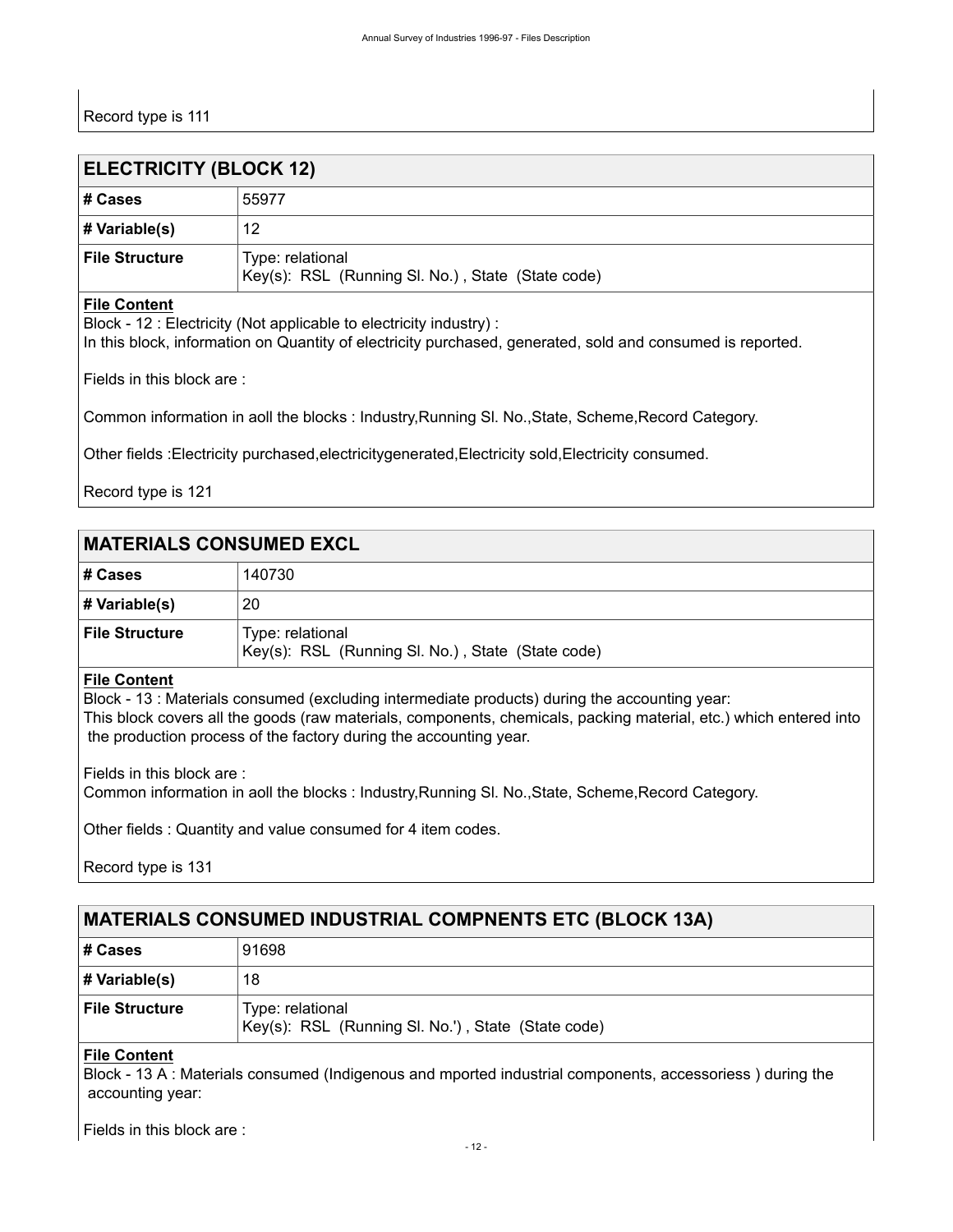Common information in the block : Industry,Running Sl. No.,State, Scheme,Record Category.

Other fields : Quantity and value consumed for Indigenous and imported consumption for 4 item codes respectively.

Record type is 132.

#### <span id="page-16-0"></span>**MATERIALS CONSUMED IMPORTED (BLOCK 13B)**

| # Cases        | 5824                                                                  |
|----------------|-----------------------------------------------------------------------|
| # Variable(s)  | 20                                                                    |
| File Structure | Type: relational<br>Key(s): RSL (Running SI. No.), State (State code) |

#### **File Content**

Block - 13 B : Materials consumed (Imported raw materials ) during the accounting year:

Fields in this block are :

Common information in the block : Industry,Running Sl. No.,State, Scheme,Record Category.

Other fields : Quantity and value consumed for imported consumption for 4 item codes.

Record type is 133.

<span id="page-16-1"></span>

| <b>PRODUCTS AND BY-PRODUCTS (BLOCK 14)</b> |                                                                       |  |  |  |
|--------------------------------------------|-----------------------------------------------------------------------|--|--|--|
| ∣# Cases                                   | 155474                                                                |  |  |  |
| # Variable(s)                              | 18                                                                    |  |  |  |
| File Structure                             | Type: relational<br>Key(s): RSL (Running SI. No.), State (State code) |  |  |  |

#### **File Content**

Block 14: Products and by-products inclding fixed assets (excluding intermediate products) manufactured and sold during the year 1996-97.

File contains data for Manufacture, Sale and distributive expenses. The items are Item code, Quantity sold, Quantity manufactures, Gross sale value, Excise duty, Sales tax, others, Total, Per unit net sale value and Net value of output(ex-factory value)

Data name is represented by Block number and column number like bl14\_c1...

#### Fields in this block are :

Common information in aoll the blocks : Industry,Running Sl. No.,State, Scheme,Record Category. Other fields : Item code,Quantity manufactured,Quantity sold,Gross sale value,Excise duty,Sale tax Dist. Expenses- other,Dist. Expenses- total,Itenwise N.S.V.unit,Itenwise Ex.fact. Value etc.

Record category is 141

<span id="page-16-2"></span>

| <b>DISTRIBUTIVE EXPENSES ETC (BLOCK 14A)</b> |       |  |  |
|----------------------------------------------|-------|--|--|
| # Cases                                      | 39558 |  |  |
| # Variable(s)                                | 15    |  |  |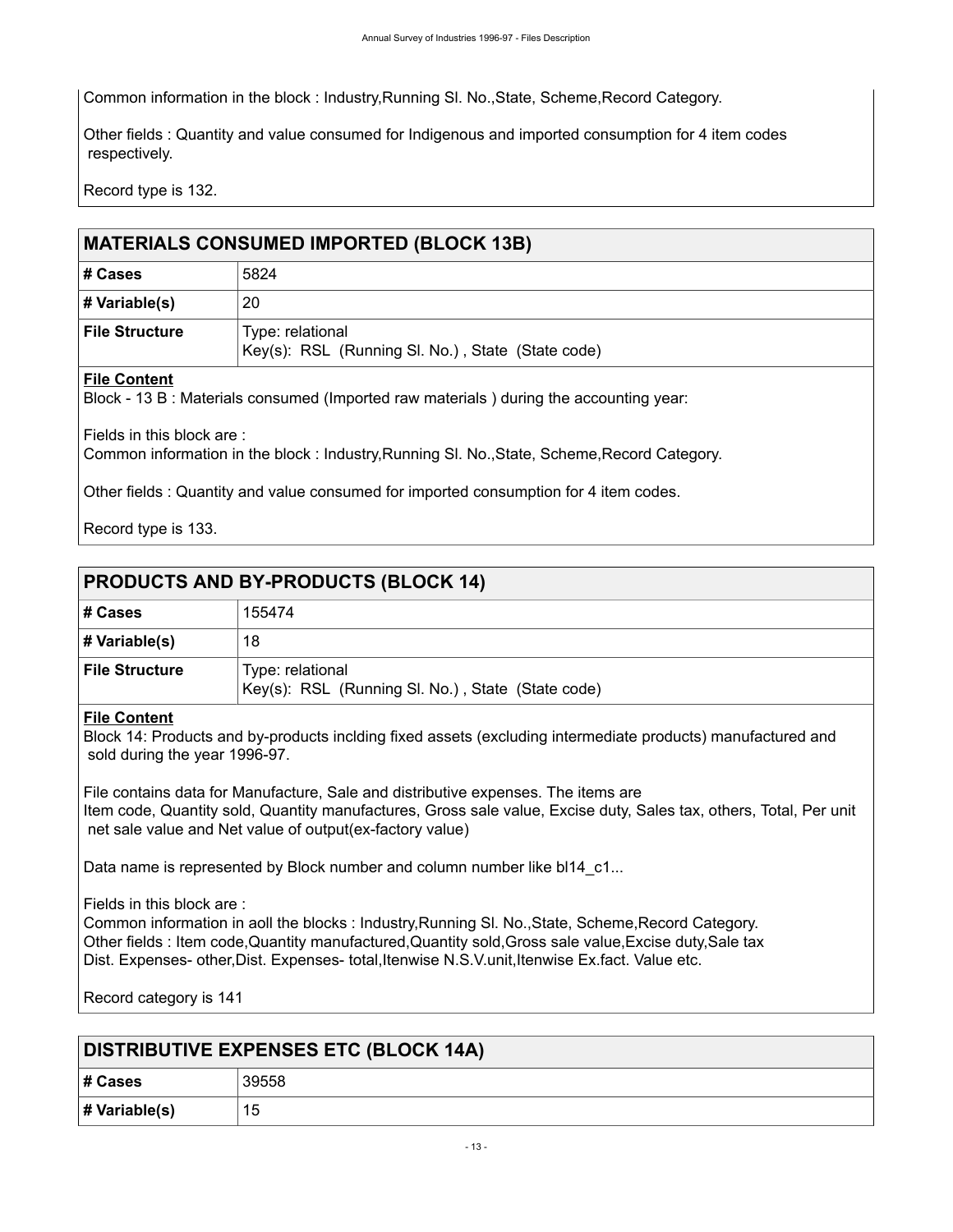| <b>File Structure</b> | Type: relational<br>  Key(s): RSL (Running Sl. No.), State (State code) |
|-----------------------|-------------------------------------------------------------------------|
| _____                 |                                                                         |

#### **File Content**

Block 14 A : Deatils of distributive expenses on sale during the accounting year File contains Distributive expenses in value(Rs.) for items like Excise duty, Sales Tax, Transport charges, Commission to agents, Rebates, Others and Total.

Fields in this block are :

Common information in aoll the blocks : Industry,Running Sl. No.,State, Scheme,Record Category. Other fields : Excise duty,Sale tax,Transport charges,Commission,Rebates,Other etc.

Total Record type is 142.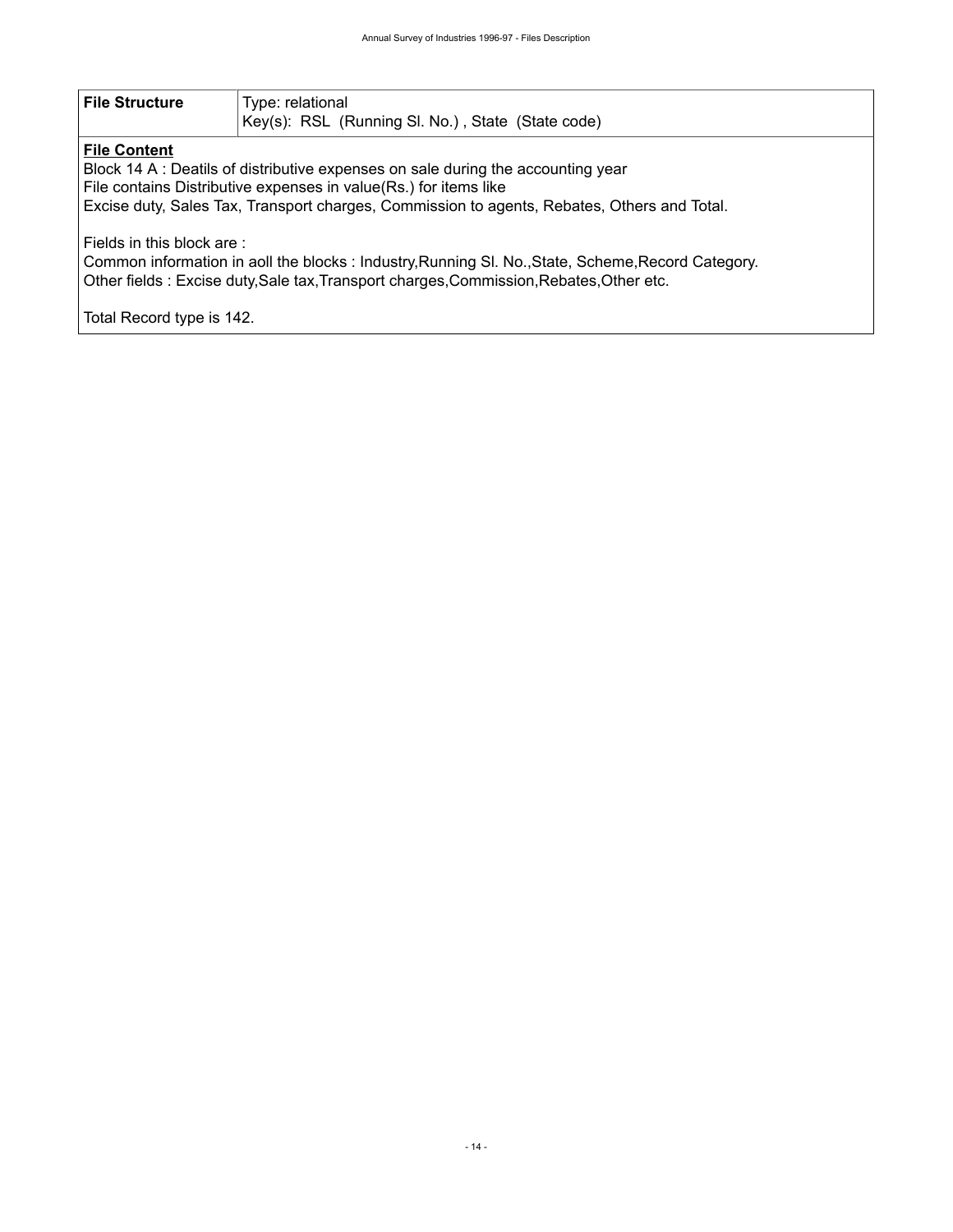# <span id="page-18-0"></span>**Variables List**

**Dataset contains 328 variable(s)**

### <span id="page-18-1"></span>**File IDENTIFICATION PARTICULARS (B1&2)**

| #            | Name            | Label                          | <b>Type</b> | Format      | Valid | Invalid     | Question                                                            |
|--------------|-----------------|--------------------------------|-------------|-------------|-------|-------------|---------------------------------------------------------------------|
| $\mathbf{1}$ | Ind CD          | Industry                       | continuous  | numeric-4.0 | 59825 | 0           | Industry code of the Factory                                        |
| 2            | <b>RSL</b>      | Running SI. No.                | continuous  | numeric-5.0 | 59825 | 0           | Running SI. No.                                                     |
| 3            | <b>State</b>    | State Code                     | discrete    | numeric-2.0 | 59825 | 0           | <b>State Code</b>                                                   |
| 4            | <b>Scheme</b>   | Scheme Code                    | discrete    | numeric-1.0 | 59825 | 0           | Scheme Code                                                         |
| 5            | Rec cat         | Record Category                | discrete    | numeric-2.0 | 59825 | 0           | Record Category                                                     |
| 6            | <b>Cont RSL</b> | Cont. R.S.L.                   | continuous  | numeric-5.0 | 59825 | 0           | Cont. R.S.L.                                                        |
| 7            | <b>PSL</b>      | Permanent SI, No.              | continuous  | numeric-5.0 | 59825 | 0           | Permanent SI, No.                                                   |
| 8            | <b>BI1 i4</b>   | No. of Units                   | continuous  | numeric-3.0 | 59825 | 0           | No. of Units for which data has been<br>collected from single firm. |
| 9            | <b>BI1 i5</b>   | State/Dist/Block               | continuous  | numeric-6.0 | 59825 | 0           | Code for State/District/Block                                       |
| 10           | <b>BI1 i6</b>   | FOD Region Code                | continuous  | numeric-5.0 | 59825 | 0           | FOD Region Code                                                     |
| 11           | <b>BI1 i7</b>   | Sector                         | discrete    | numeric-1.0 | 59825 | $\mathbf 0$ | Sector Code (Rural-1, Urban-2,<br>Metropolitan-3)                   |
| 12           | <b>BI1 i8</b>   | <b>Backward Area Code</b>      | discrete    | numeric-1.0 | 59825 | 0           | <b>Backward Area Code</b>                                           |
| 13           | <b>BI2 i1</b>   | Year of Initial Prod           | continuous  | numeric-4.0 | 59825 | 0           | Year of Initial Prod                                                |
| 14           | <b>BI2 i2</b>   | Type of Organisation           | discrete    | numeric-1.0 | 59825 | 0           | Type of Organisation                                                |
| 15           | <b>BI2_i3</b>   | Type of Ownership              | discrete    | numeric-1.0 | 59825 | 0           | Type of Ownership                                                   |
| 16           | <b>BI2 i4</b>   | Type of Management             | discrete    | numeric-1.0 | 59825 | 0           | Type of Management                                                  |
| 17           | <b>BI2 i5</b>   | Whether ancillary unit         | discrete    | numeric-1.0 | 59825 | 0           | Whether ancillary unit                                              |
| 18           | <b>BI2 i6</b>   | Wheather registered            | discrete    | numeric-1.0 | 59825 | 0           | Wheather registered                                                 |
| 19           | <b>BI2 i7</b>   | <b>Accounting Year Closing</b> | continuous  | numeric-6.0 | 59825 | 0           | <b>Accounting Year Closing</b>                                      |
| 20           | <b>BI2 i8</b>   | Months of operation            | continuous  | numeric-2.0 | 59825 | 0           | Months of operation                                                 |
| 21           | <b>BI2 i9</b>   | Type of power used             | discrete    | numeric-1.0 | 59825 | 0           | Type of power used                                                  |
| 22           | <b>BI2 i10</b>  | Open/Closed code               | discrete    | numeric-1.0 | 59825 | 0           | Open/Closed code                                                    |
| 23           |                 | IND CD Frame Frame Ind. Code   | continuous  | numeric-1.0 | 59825 | $\mathbf 0$ | Frame Industry code                                                 |
| 24           | <b>ASI Year</b> | ASI-Year (Last 2-Digit)        | discrete    | numeric-1.0 | 59825 | 0           | ASI-Year (Last 2-Digit)                                             |
| 25           | <b>WGT</b>      | <b>Multiplier</b>              | continuous  | numeric-6.2 | 59825 | 0           | <b>WGT-Multiplier Factor</b>                                        |

### <span id="page-18-2"></span>**File FIXED ASSETS (BLOCK4)**

| # | <b>Name</b>    | Label                  | Type       | Format      | Valid  | Invalid     | Question               |
|---|----------------|------------------------|------------|-------------|--------|-------------|------------------------|
|   | Ind CD         | Industry               | continuous | numeric-4.0 | 354956 | $\mathbf 0$ | Industry code          |
|   | <b>RSL</b>     | Running SI. No.        | continuous | numeric-5.0 | 354956 | 0           | Running SI. No.        |
|   | <b>State</b>   | State code             | discrete   | numeric-2.0 | 354956 | $\mathbf 0$ | State code             |
| 4 | <b>Scheme</b>  | Scheme code            | discrete   | numeric-1.0 | 354956 | 0           | Scheme code            |
| 5 | <b>Rec Cat</b> | <b>Record Category</b> | discrete   | numeric-2.0 | 354956 | $\mathbf 0$ | <b>Record Category</b> |
| 6 | Sub Rec        | Sub category Record    | discrete   | numeric-2.0 | 354956 | 0           | Sub category Record    |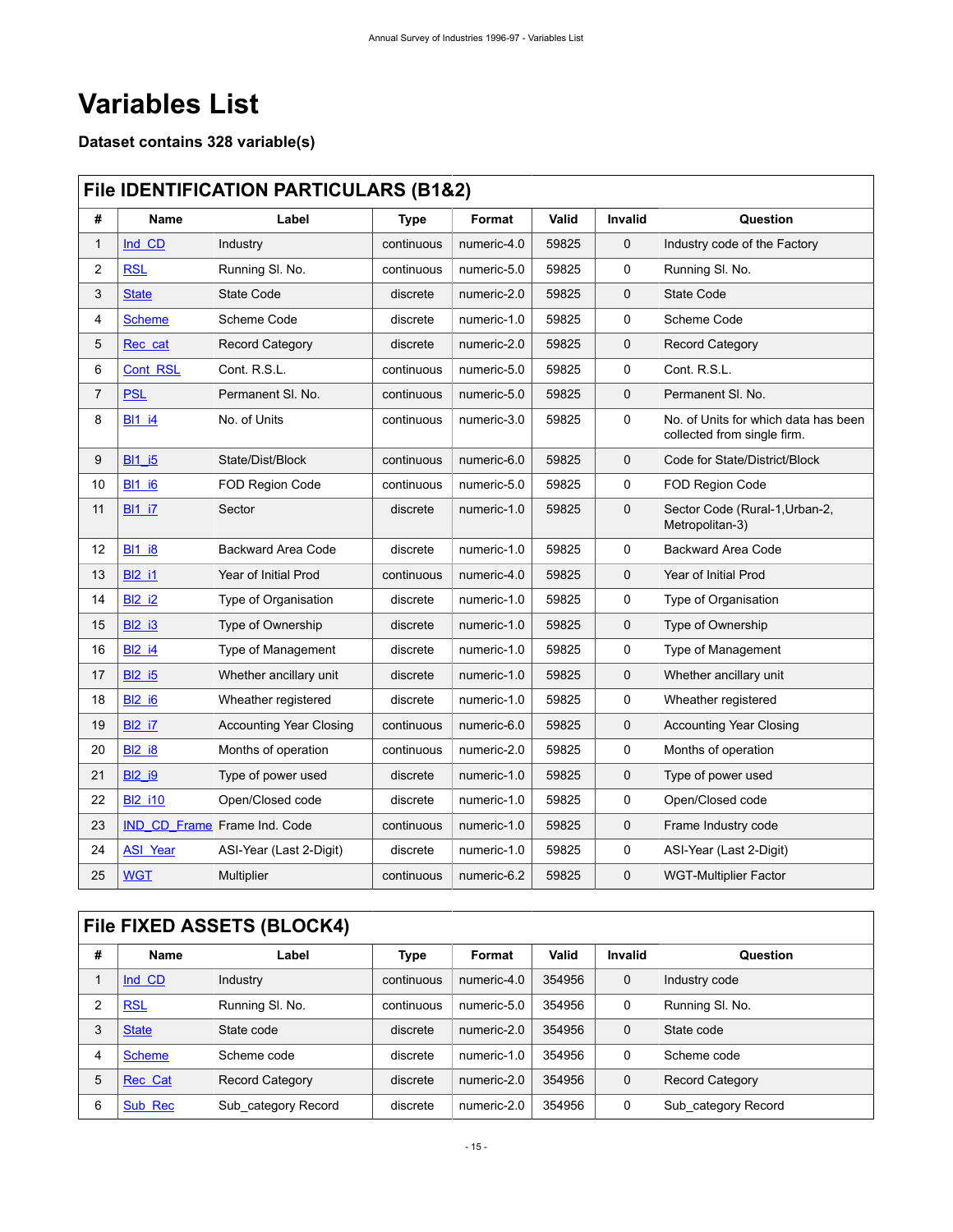|    | <u>I IIU I IALD AUULTU (DLUUILT)</u> |                           |            |              |        |             |                                                  |  |  |  |
|----|--------------------------------------|---------------------------|------------|--------------|--------|-------------|--------------------------------------------------|--|--|--|
| #  | Name                                 | Label                     | Type       | Format       | Valid  | Invalid     | Question                                         |  |  |  |
| 7  | <b>BI4 i1</b>                        | Opening (Gross)           | continuous | numeric-12.0 | 354956 | 0           | Gross Value- Opening as On                       |  |  |  |
| 8  | <b>BI4 i2</b>                        | Addition by revaluation   | continuous | numeric-11.0 | 354956 | 0           | Addition by revaluation                          |  |  |  |
| 9  | <b>BI4 i3</b>                        | Addition – new            | continuous | numeric-11.0 | 354956 | $\mathbf 0$ | Addition - Actual                                |  |  |  |
| 10 | <b>BI4 i4</b>                        | Deduction                 | continuous | numeric-11.0 | 354956 | $\mathbf 0$ | Deductions & adjustments during the<br>year      |  |  |  |
| 11 | <b>BI4 i6</b>                        | Depreciation - Beginning  | continuous | numeric-12.0 | 354956 | $\mathbf 0$ | Depreciation - Beginning                         |  |  |  |
| 12 | <b>BI4 i7</b>                        | Depreciation - During     | continuous | numeric-10.0 | 354956 | 0           | Depreciation – During the year                   |  |  |  |
| 13 | <b>BI4 i8</b>                        | Sold or Discarded         | continuous | numeric-12.0 | 354956 | $\mathbf 0$ | Adjustment for Sold/Discarded<br>during the year |  |  |  |
| 14 | <b>BI4 i10</b>                       | Opening - Net Value       | continuous | numeric-12.0 | 354956 | 0           | Opening - Net Value                              |  |  |  |
| 15 | <b>BI4 i11</b>                       | Closing - Net Value       | continuous | numeric-12.0 | 354956 | $\mathbf 0$ | Closing – Net                                    |  |  |  |
| 16 | <b>ASI Year</b>                      | ASI - Year (Last 2-digit) | discrete   | numeric-1.0  | 354956 | 0           | ASI - Year (Last 2-digit)                        |  |  |  |
| 17 | <b>WGT</b>                           | <b>Multiplier</b>         | continuous | numeric-3.0  | 354956 | 0           | Multiplier                                       |  |  |  |

### **File FIXED ASSETS (BLOCK4)**

### <span id="page-19-0"></span>**File FIXED ASSETS-P&M (BLOCK 4A)**

| #              | <b>Name</b>       | Label                                         | Type       | Format       | Valid | <b>Invalid</b> | Question                                      |  |  |
|----------------|-------------------|-----------------------------------------------|------------|--------------|-------|----------------|-----------------------------------------------|--|--|
| 1              | Ind CD            | Industry                                      | continuous | numeric-4.0  | 882   | $\mathbf 0$    | Industry code                                 |  |  |
| $\overline{2}$ | <b>RSL</b>        | Running SI. No.                               | continuous | numeric-5.0  | 882   | 0              | Running SI. No.                               |  |  |
| 3              | <b>State</b>      | State code                                    | discrete   | numeric-2.0  | 882   | 0              | State code                                    |  |  |
| 4              | <b>Scheme</b>     | Scheme code                                   | discrete   | numeric-1.0  | 882   | 0              | Scheme code                                   |  |  |
| 5              | Rec cat           | <b>Record Category</b>                        | discrete   | numeric-2.0  | 882   | 0              | <b>Record Category</b>                        |  |  |
| 6              | Sub_Rec_code      | Sub-Record Code                               | discrete   | numeric-2.0  | 882   | 0              | Sub-Record Code                               |  |  |
| $\overline{7}$ | <b>BI4A i1 c3</b> | P&M - Undepreciated<br>original cost-Opening  | continuous | numeric-10.0 | 882   | 0              | P&M - Undepreciated original cost-<br>Opening |  |  |
| 8              | <b>BI4A i2 c3</b> | P&M - leased in opening                       | continuous | numeric-8.0  | 882   | 0              | P&M - leased in opening                       |  |  |
| 9              | <b>BI4A i3 c3</b> | P&M - leased out opening                      | continuous | numeric-7.0  | 882   | 0              | P&M - leased out opening                      |  |  |
| 10             | <b>BI4A i4 c3</b> | P&M - Total opening                           | continuous | numeric-10.0 | 882   | 0              | P&M - Total opening                           |  |  |
| 11             | <b>BI4A i1 c4</b> | P&M - Undepreciated<br>original cost- Closing | continuous | numeric-10.0 | 882   | 0              | P&M - Undepreciated original cost-<br>Closing |  |  |
| 12             | <b>BI4A i2 c4</b> | P&M - Leased in closing                       | continuous | numeric-8.0  | 882   | 0              | P&M - Leased in closing                       |  |  |
| 13             | <b>BI4A i3 c4</b> | P&M - Leased out closing                      | continuous | numeric-1.0  | 882   | 0              | P&M - Leased out closing                      |  |  |
| 14             | <b>BI4A i4 c4</b> | P&M - Total closing                           | continuous | numeric-10.0 | 882   | 0              | P&M - Total closing                           |  |  |
| 15             | <b>ASI_Year</b>   | ASI-Year (Last 2-digit)                       | discrete   | numeric-1.0  | 882   | 0              | ASI-Year (Last 2-digit)                       |  |  |
| 16             | <b>WGT</b>        | Multiplier                                    | continuous | numeric-3.0  | 882   | 0              | Multiplier                                    |  |  |

## <span id="page-19-1"></span>**File WORKING CAPITAL AND LOANS (BLOCK 5) # Name Label Type Format Valid Invalid Question**

| Ind CD       | Industry        | continuous | numeric-4.0 | 102191 | Industry code   |
|--------------|-----------------|------------|-------------|--------|-----------------|
| <b>RSL</b>   | Running SI, No. | continuous | numeric-5.0 | 102191 | Running SI, No. |
| <b>State</b> | State code      | discrete   | numeric-2.0 | 102191 | State code      |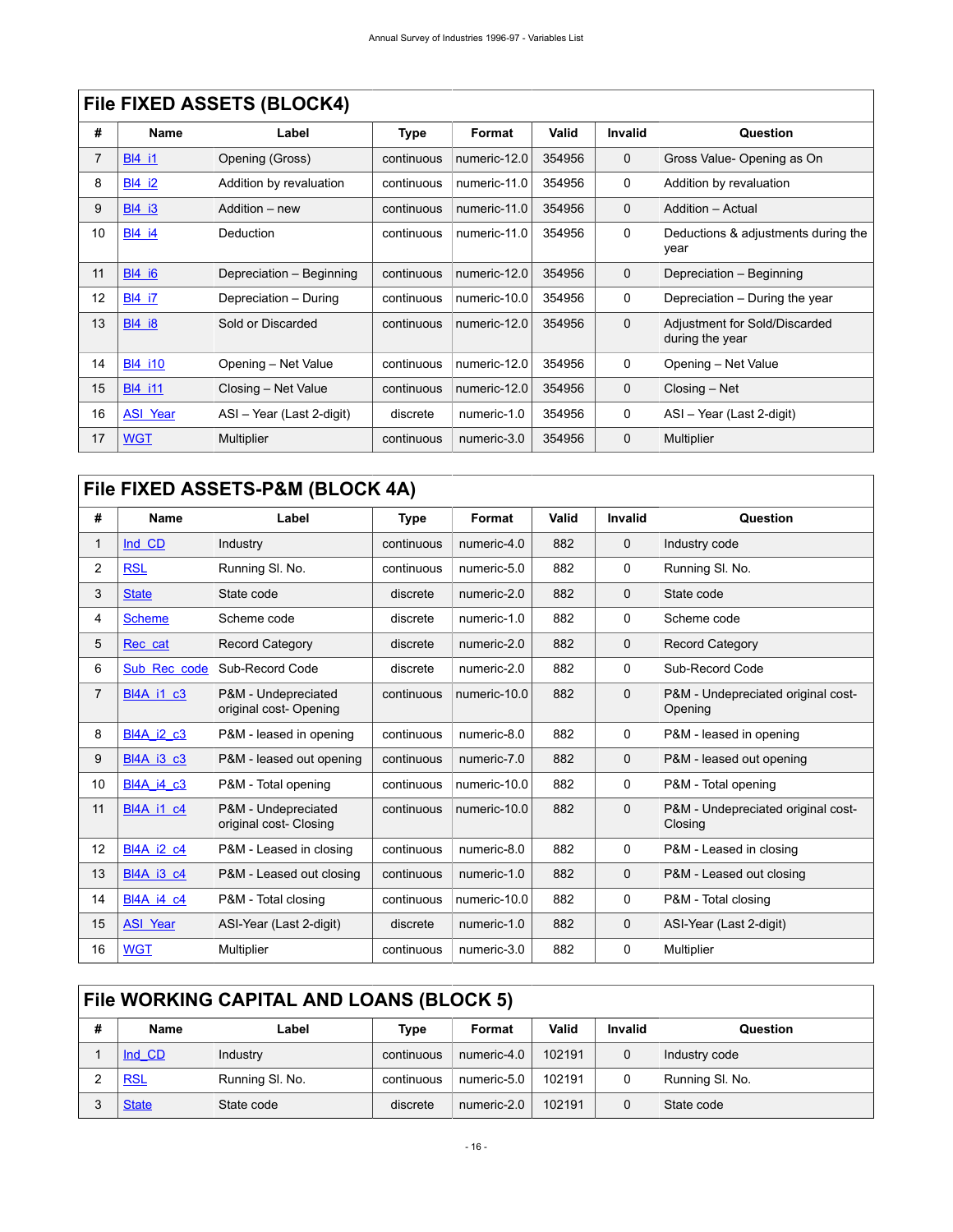|  | File WORKING CAPITAL AND LOANS (BLOCK 5) |
|--|------------------------------------------|
|--|------------------------------------------|

| #              | Name            | Label                         | Type       | Format       | Valid  | <b>Invalid</b> | Question                                |  |  |
|----------------|-----------------|-------------------------------|------------|--------------|--------|----------------|-----------------------------------------|--|--|
| 4              | <b>Scheme</b>   | Scheme code                   | discrete   | numeric-1.0  | 102191 | $\mathbf 0$    | Scheme code                             |  |  |
| 5              | Rec cat         | <b>Record Category</b>        | discrete   | numeric-2.0  | 102191 | $\mathbf 0$    | <b>Record Category</b>                  |  |  |
| 6              | Link            | Link code                     | discrete   | numeric-1.0  | 102191 | 0              |                                         |  |  |
| $\overline{7}$ | <b>BI5 i1</b>   | Raw materials &<br>components | continuous | numeric-10.0 | 102191 | $\mathbf 0$    | Raw materials & components              |  |  |
| 8              | <b>BI5 i2</b>   | <b>Fuels and lubricants</b>   | continuous | numeric-10.0 | 102191 | $\mathbf 0$    | Fuels and lubricants                    |  |  |
| 9              | <b>BI5 i3</b>   | Spares, stores and others     | continuous | numeric-10.0 | 102191 | $\mathbf 0$    | Spares, stores and others               |  |  |
| 10             | <b>BI5 i5</b>   | Semi-finished goods           | continuous | numeric-10.0 | 102191 | $\mathbf 0$    | Semi-finished goods/work in<br>progress |  |  |
| 11             | <b>BI5 16</b>   | Finished goods                | continuous | numeric-11.0 | 102191 | $\mathbf 0$    | Finished goods                          |  |  |
| 12             | <b>BI5 i7</b>   | Total inventory               | continuous | numeric-12.0 | 102191 | $\mathbf 0$    | Total inventory (4 to 6)                |  |  |
| 13             | <b>ASI Year</b> | ASI-Year (Last 2-digit)       | discrete   | numeric-1.0  | 102191 | $\mathbf 0$    | ASI-Year (Last 2-digit)                 |  |  |
| 14             | <b>WGT</b>      | Multiplier                    | continuous | numeric-3.0  | 102191 | $\mathbf 0$    | Multiplier                              |  |  |

## <span id="page-20-0"></span>**File WORKING CAPITAL AND LOANS (BLOCK 5)**

| #              | <b>Name</b>     | Label                     | Type       | Format       | Valid  | <b>Invalid</b> | Question                  |  |  |  |
|----------------|-----------------|---------------------------|------------|--------------|--------|----------------|---------------------------|--|--|--|
| 1              | Ind CD          | Industry                  | continuous | numeric-4.0  | 114616 | 0              | Industry code             |  |  |  |
| 2              | <b>RSL</b>      | Running SI. No.           | continuous | numeric-5.0  | 114616 | 0              | Running SI. No.           |  |  |  |
| 3              | <b>State</b>    | State code                | continuous | numeric-2.0  | 114616 | $\mathbf 0$    | State code                |  |  |  |
| 4              | <b>Scheme</b>   | Scheme code               | discrete   | numeric-1.0  | 114616 | 0              | Scheme code               |  |  |  |
| 5              | Rec cat         | Record Category           | discrete   | numeric-2.0  | 114616 | $\mathbf 0$    | <b>Record Category</b>    |  |  |  |
| 6              | Link            | Link code                 | discrete   | numeric-3.0  | 114616 | 0              |                           |  |  |  |
| $\overline{7}$ | <b>BI5 i8</b>   | Cash in hand and bank     | continuous | numeric-10.0 | 114616 | 0              | Cash in hand and bank     |  |  |  |
| 8              | <b>BI5 i9</b>   | Sundry debtors            | continuous | numeric-12.0 | 114616 | 0              | Sundry debtors            |  |  |  |
| 9              | <b>BI5 i10</b>  | Other current assets      | continuous | numeric-11.0 | 114616 | 0              | Other current assets      |  |  |  |
| 10             | <b>BI5 i12</b>  | Sundry creditors          | continuous | numeric-11.0 | 114616 | 0              | Sundry creditors          |  |  |  |
| 11             | <b>BI5 i13</b>  | Overdrafts etc.           | continuous | numeric-10.0 | 114616 | $\mathbf 0$    | Overdrafts etc.           |  |  |  |
| 12             | <b>BI5 i14</b>  | Other current liabilities | continuous | numeric-11.0 | 114616 | 0              | Other current liabilities |  |  |  |
| 13             | <b>BI5 i16</b>  | Working capital           | continuous | numeric-11.0 | 114616 | 0              | Working capital (*)       |  |  |  |
| 14             | <b>BI5 i17</b>  | Outstanding loan          | continuous | numeric-12.0 | 114616 | 0              | Outstanding loan          |  |  |  |
| 15             | <b>ASI_Year</b> | ASI-Year (Last 2-digit)   | discrete   | numeric-1.0  | 114616 | 0              | ASI-Year (Last 2-digit)   |  |  |  |
| 16             | <b>WGT</b>      | Multiplier                | continuous | numeric-4.0  | 114616 | 0              | Multiplier                |  |  |  |

## <span id="page-20-1"></span>**File EMPLOYMENT (BLOCK 7)**

| # | Name          | Label                  | Type       | Format      | Valid  | Invalid     | Question               |
|---|---------------|------------------------|------------|-------------|--------|-------------|------------------------|
|   | Ind CD        | Industry               | continuous | numeric-4.0 | 123399 | $\mathbf 0$ | Industry code          |
|   | <b>RSL</b>    | Running SI. No.        | continuous | numeric-5.0 | 123399 | 0           | Running SI. No.        |
|   | <b>State</b>  | State code             | continuous | numeric-2.0 | 123399 | $\Omega$    | State code             |
| 4 | <b>Scheme</b> | Scheme code            | discrete   | numeric-1.0 | 123399 | $\Omega$    | Scheme code            |
| 5 | Rec cat       | <b>Record Category</b> | discrete   | numeric-2.0 | 123399 | $\mathbf 0$ | <b>Record Category</b> |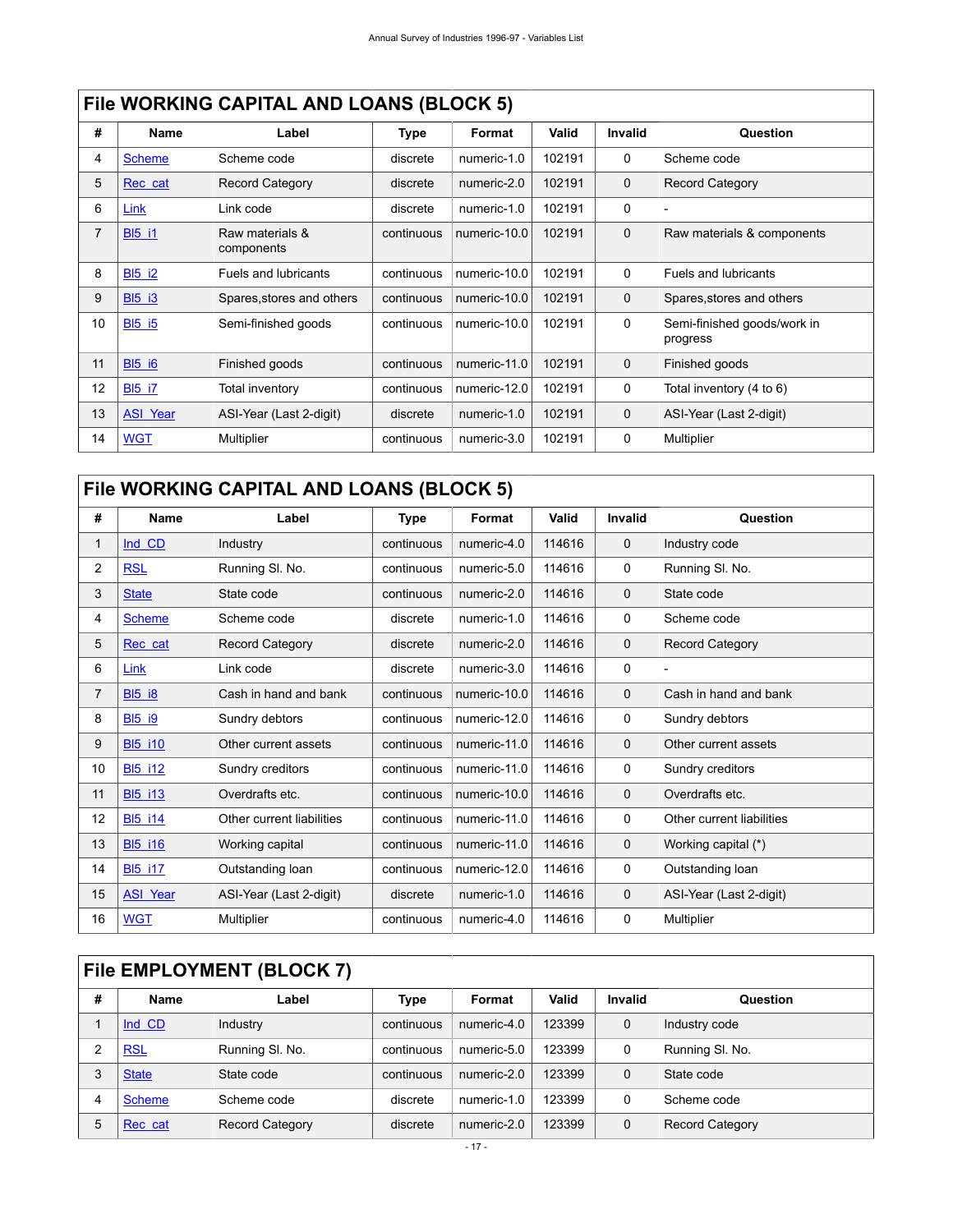|    | <u>I IIG LIVIFLU I IVILIV I (DLUUN 7)</u> |                                   |             |             |        |                |                                                          |  |  |  |  |
|----|-------------------------------------------|-----------------------------------|-------------|-------------|--------|----------------|----------------------------------------------------------|--|--|--|--|
| #  | Name                                      | Label                             | <b>Type</b> | Format      | Valid  | <b>Invalid</b> | Question                                                 |  |  |  |  |
| 6  | Link                                      | Link code                         | discrete    | numeric-2.0 | 123399 | 0              |                                                          |  |  |  |  |
| 7  | <b>BI7 i1</b>                             | Men                               | continuous  | numeric-8.0 | 123399 | $\mathbf 0$    | Workers employed directly-Men                            |  |  |  |  |
| 8  | <b>BI7 i2</b>                             | Women                             | continuous  | numeric-8.0 | 123399 | 0              | Workers employed directly-Women                          |  |  |  |  |
| 9  | <b>BI7 i3</b>                             | Children                          | continuous  | numeric-7.0 | 123399 | $\mathbf 0$    | Workers employed directly-Children                       |  |  |  |  |
| 10 | <b>BI7 i6</b>                             | Employed through<br>contractors   | continuous  | numeric-8.0 | 123399 | 0              | Employed through contractors - Total<br>mandays worked   |  |  |  |  |
| 11 | <b>BI7 i7</b>                             | Supervisory & managerial<br>staff | continuous  | numeric-7.0 | 123399 | $\mathbf 0$    | Supervisory & managerial staff -<br>Total mandays worked |  |  |  |  |
| 12 | <b>BI7 i8</b>                             | Other employees                   | continuous  | numeric-8.0 | 123399 | $\mathbf 0$    | Other employees - Total mandays<br>worked                |  |  |  |  |
| 13 | <b>BI7 i9</b>                             | <b>Total Employees</b>            | continuous  | numeric-8.0 | 123399 | $\mathbf 0$    | Total - mandays worked                                   |  |  |  |  |
| 14 | <b>ASI Year</b>                           | ASI-Year (Last 2-digit)           | discrete    | numeric-1.0 | 123399 | 0              | ASI-Year (Last 2-digit)                                  |  |  |  |  |
| 15 | <b>WGT</b>                                | <b>Multiplier</b>                 | continuous  | numeric-3.0 | 123399 | 0              | Multiplier                                               |  |  |  |  |

### **File EMPLOYMENT (BLOCK 7)**

## <span id="page-21-0"></span>**File BlEMPLOYMENT & WORKING DAYS(BLOCK 7&6)**

| #              | Name              | Label                                              | <b>Type</b> | Format      | Valid | <b>Invalid</b> | Question                                           |
|----------------|-------------------|----------------------------------------------------|-------------|-------------|-------|----------------|----------------------------------------------------|
| 1              | Ind CD            | Industry                                           | continuous  | numeric-4.0 | 57827 | $\mathbf 0$    | Industry code                                      |
| 2              | <b>RSL</b>        | Running SI. No.                                    | continuous  | numeric-5.0 | 57827 | 0              | Running SI. No.                                    |
| 3              | <b>State</b>      | State code                                         | continuous  | numeric-2.0 | 57827 | $\mathbf 0$    | State code                                         |
| 4              | <b>Scheme</b>     | Scheme code                                        | discrete    | numeric-1.0 | 57827 | 0              | Scheme code                                        |
| 5              | Rec cat           | <b>Record Category</b>                             | discrete    | numeric-2.0 | 57827 | $\mathbf 0$    | Record Category                                    |
| 6              | Link              | Link code                                          | discrete    | numeric-1.0 | 57827 | 0              |                                                    |
| $\overline{7}$ | <b>BI7 i1 c6</b>  | Workers employed directly<br>-Men                  | continuous  | numeric-5.0 | 57827 | $\mathbf 0$    | Workers employed directly -Men                     |
| 8              | BI7 i2 c6         | Workers employed directly<br>-Women                | continuous  | numeric-5.0 | 57827 | 0              | Workers employed directly - Women                  |
| 9              | <b>BI7 i3 c6</b>  | Workers employed<br>directlry- Children            | continuous  | numeric-3.0 | 57827 | $\mathbf 0$    | Workers employed directlry- Children               |
| 10             | BI7 i5 c6         | Employed through<br>contractors                    | continuous  | numeric-5.0 | 57827 | $\mathbf 0$    | Employed through contractors                       |
| 11             | BI7 i7 c6         | Supervisory & managerial<br>staff                  | continuous  | numeric-5.0 | 57827 | $\mathbf 0$    | Supervisory & managerial staff                     |
| 12             | <b>BI7 i8 c6</b>  | Other employees                                    | continuous  | numeric-5.0 | 57827 | 0              | Other employees                                    |
| 13             | <b>BI7 i10 c6</b> | Working proprietors                                | continuous  | numeric-3.0 | 57827 | 0              | Working proprietors                                |
| 14             | BI7 i11 c6        | Unpaid family workers                              | continuous  | numeric-3.0 | 57827 | $\mathbf 0$    | Unpaid family workers                              |
| 15             | <b>BI7 i12 c6</b> | If co-operative factory<br>unpaid working members. | continuous  | numeric-4.0 | 57827 | $\mathbf 0$    | If co-operative factory unpaid<br>working members. |
| 16             | BI7 i13 c6        | Total                                              | continuous  | numeric-6.0 | 57827 | 0              | Total (9 to 12)                                    |
| 17             | <b>BI6 i1 c3</b>  | Total no. of manufacturing<br>days                 | continuous  | numeric-6.0 | 57827 | $\mathbf 0$    | Total no. of manufacturing days                    |
| 18             | <b>BI6_i2_c3</b>  | Total no. of working days                          | continuous  | numeric-4.0 | 57827 | 0              | Total no. of working days                          |
| 19             | <b>BI6 i3 c3</b>  | Total no. of shifts                                | continuous  | numeric-5.0 | 57827 | $\mathbf 0$    | Total no. of shifts                                |
| 20             | <b>BI6 i4 c3</b>  | Length of shifts                                   | continuous  | numeric-4.0 | 57827 | 0              | Length of shifts                                   |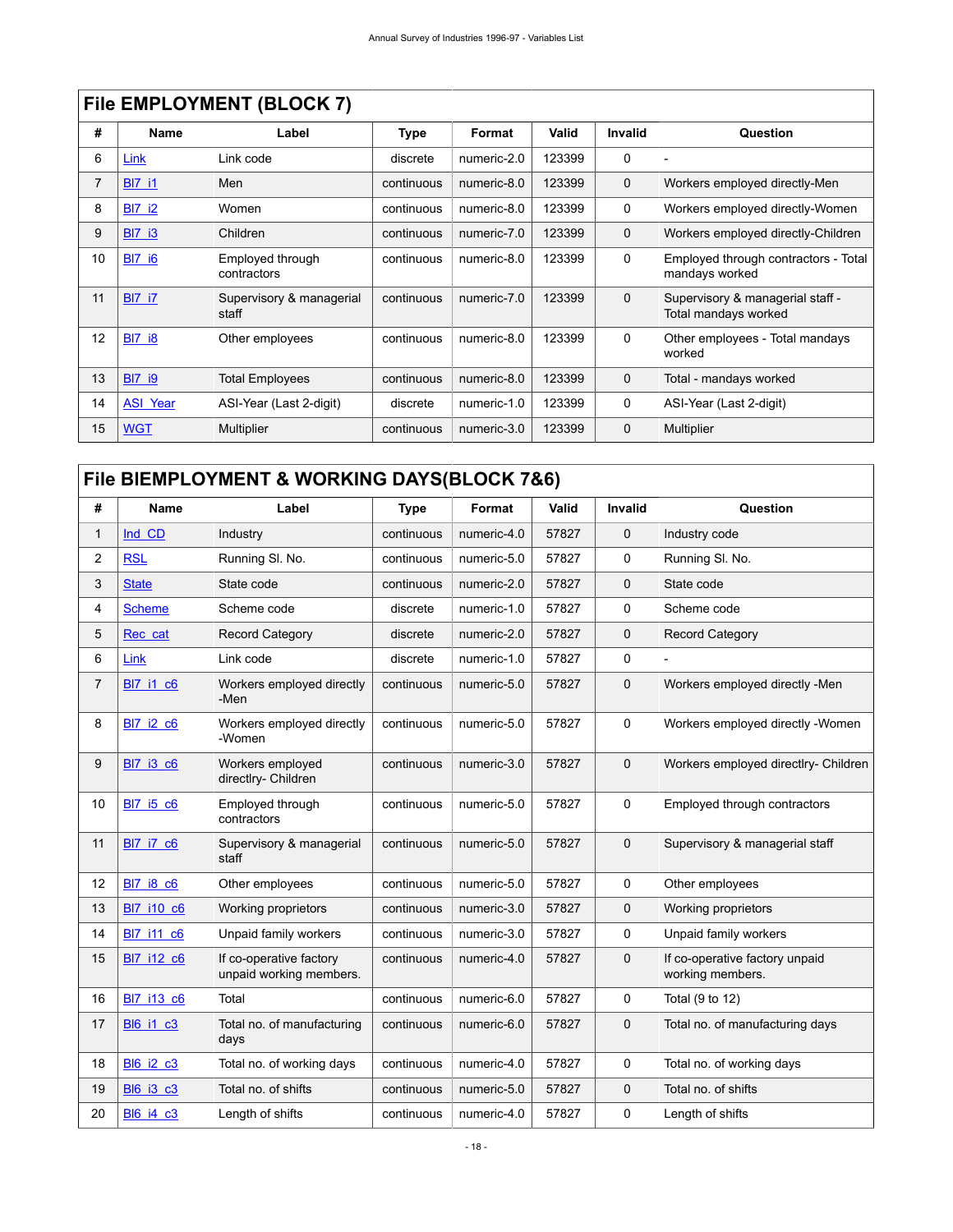|    | File BIEMPLOYMENT & WORKING DAYS(BLOCK 7&6) |                         |            |             |       |                |                         |  |  |  |
|----|---------------------------------------------|-------------------------|------------|-------------|-------|----------------|-------------------------|--|--|--|
| #  | <b>Name</b>                                 | Label                   | Type       | Format      | Valid | <b>Invalid</b> | Question                |  |  |  |
| 21 | <b>ASI Year</b>                             | ASI-Year (Last 2-digit) | discrete   | numeric-1.0 | 57827 |                | ASI-Year (Last 2-digit) |  |  |  |
| 22 | <b>WGT</b>                                  | Multiplier              | continuous | numeric-3.0 | 57827 |                | Multiplier              |  |  |  |

<span id="page-22-0"></span>

| #              | <b>Name</b>      | Label                                                  | <b>Type</b> | Format       | Valid | <b>Invalid</b> | Question                                            |
|----------------|------------------|--------------------------------------------------------|-------------|--------------|-------|----------------|-----------------------------------------------------|
| 1              | Ind CD           | Industry                                               | continuous  | numeric-4.0  | 57164 | $\mathbf 0$    | Industry code                                       |
| 2              | <b>RSL</b>       | Running SI. No.                                        | continuous  | numeric-5.0  | 57164 | $\Omega$       | Running SI. No.                                     |
| 3              | <b>State</b>     | State code                                             | continuous  | numeric-2.0  | 57164 | $\mathbf 0$    | State code                                          |
| 4              | <b>Scheme</b>    | Scheme code                                            | discrete    | numeric-1.0  | 57164 | 0              | Scheme code                                         |
| 5              | Rec cat          | <b>Record Category</b>                                 | discrete    | numeric-2.0  | 57164 | $\Omega$       | <b>Record Category</b>                              |
| 6              | Link             | Link code                                              | discrete    | numeric-1.0  | 57164 | $\mathbf 0$    |                                                     |
| $\overline{7}$ | <b>BI8 i1 c3</b> | Wages and salaries-<br>workers                         | continuous  | numeric-10.0 | 57164 | $\mathbf{0}$   | Wages and salaries-workers                          |
| 8              | <b>BI8 i1 c4</b> | Wages and salaries<br>Supervisor & Managerial<br>Staff | continuous  | numeric-10.0 | 57164 | $\Omega$       | Wages and salaries Supervisor &<br>Managerial Staff |
| 9              | <b>BI8 i1 c5</b> | Wages and salaries<br><b>Others</b>                    | continuous  | numeric-10.0 | 57164 | $\Omega$       | Wages and salaries Others                           |
| 10             | <b>BI8 i1 c6</b> | Wages and salaries Total                               | continuous  | numeric-10.0 | 57164 | 0              | Wages and salaries Total                            |
| 11             | <b>BI8 i2 c3</b> | Bonus-workers                                          | continuous  | numeric-9.0  | 57164 | $\mathbf 0$    | Bonus-workers                                       |
| 12             | <b>BI8 i2 c4</b> | Bonus-Super. & Mang.<br>Stafff                         | continuous  | numeric-8.0  | 57164 | $\mathbf 0$    | Bonus-Supervisory and managerial<br>Stafff          |
| 13             | BI8 i2 c5        | Bonus-Others                                           | continuous  | numeric-9.0  | 57164 | $\mathbf 0$    | Bonus-Others                                        |
| 14             | <b>BI8 i2 c6</b> | Bonus - Total                                          | continuous  | numeric-11.0 | 57164 | $\mathbf 0$    | Bonus - Total                                       |
| 15             | <b>ASI Year</b>  | ASI-Year (Last 2-digit)                                | discrete    | numeric-1.0  | 57164 | $\mathbf{0}$   | ASI-Year (Last 2-digit)                             |
| 16             | <b>WGT</b>       | Multiplier                                             | continuous  | numeric-3.0  | 57164 | 0              | Multiplier                                          |

## <span id="page-22-1"></span>**File LABOUR COST (BLOCK 8)**

| #              | Name            | Label                   | Type       | Format       | Valid | Invalid     | Question                                             |
|----------------|-----------------|-------------------------|------------|--------------|-------|-------------|------------------------------------------------------|
| 1              | Ind CD          | Industry                | continuous | numeric-4.0  | 57160 | $\mathbf 0$ | Industry code                                        |
| 2              | <b>RSL</b>      | Running SI. No.         | continuous | numeric-5.0  | 57160 | 0           | Running SI. No.                                      |
| 3              | <b>State</b>    | State code              | continuous | numeric-2.0  | 57160 | $\mathbf 0$ | State code                                           |
| 4              | <b>Scheme</b>   | Scheme code             | discrete   | numeric-1.0  | 57160 | 0           | Scheme code                                          |
| 5              | Rec cat         | <b>Record Category</b>  | discrete   | numeric-2.0  | 57160 | $\mathbf 0$ | <b>Record Category</b>                               |
| 6              | Link            | Link code               | discrete   | numeric-1.0  | 57160 | 0           | $\overline{\phantom{0}}$                             |
| $\overline{7}$ | <b>BI8 i4</b>   | Total Contbn. To PF etc | continuous | numeric-10.0 | 57160 | $\mathbf 0$ | Contribution to provident and other<br>funds - Total |
| 8              | <b>BI8 i5</b>   | Total welfare expenses  | continuous | numeric-9.0  | 57160 | 0           | Workmen and staff welfare expenses<br>Total          |
| 9              | <b>BI8 i7</b>   | Total labour cost       | continuous | numeric-11.0 | 57160 | $\mathbf 0$ | Total labour cost                                    |
| 10             | <b>ASI Year</b> | ASI-Year (Last 2-digit) | discrete   | numeric-1.0  | 57160 | 0           | ASI-Year (Last 2-digit)                              |
| 11             | <b>WGT</b>      | <b>Multiplier</b>       | continuous | numeric-3.0  | 57160 | $\mathbf 0$ | Multiplier                                           |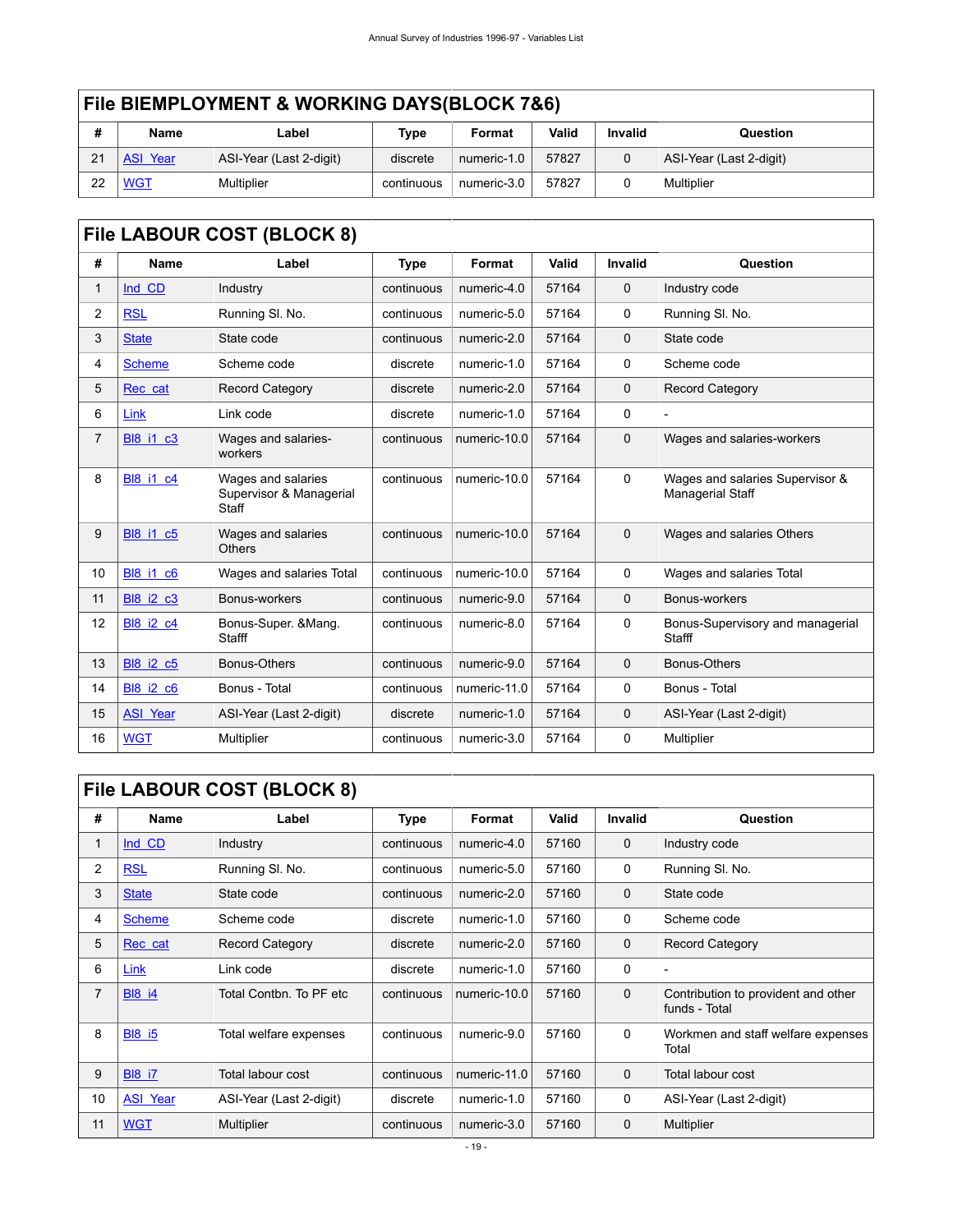|                | FIIG FUELS, ELECTRICITY ETC |                           |             |              |       |                |                                                          |  |  |  |  |  |
|----------------|-----------------------------|---------------------------|-------------|--------------|-------|----------------|----------------------------------------------------------|--|--|--|--|--|
| #              | <b>Name</b>                 | Label                     | <b>Type</b> | Format       | Valid | <b>Invalid</b> | Question                                                 |  |  |  |  |  |
| $\mathbf{1}$   | Ind CD                      | Industry                  | continuous  | numeric-4.0  | 92127 | $\mathbf 0$    | Industry code                                            |  |  |  |  |  |
| 2              | <b>RSL</b>                  | Running SI. No.           | continuous  | numeric-5.0  | 92127 | 0              | Running SI. No.                                          |  |  |  |  |  |
| 3              | <b>State</b>                | <b>State</b>              | continuous  | numeric-2.0  | 92127 | $\mathbf 0$    | State code                                               |  |  |  |  |  |
| 4              | <b>Scheme</b>               | Scheme code               | discrete    | numeric-1.0  | 92127 | 0              | Scheme code                                              |  |  |  |  |  |
| 5              | Rec cat                     | <b>Record Category</b>    | discrete    | numeric-2.0  | 92127 | $\Omega$       | <b>Record Category</b>                                   |  |  |  |  |  |
| 6              | Link                        | Link Code                 | continuous  | numeric-3.0  | 92127 | 0              | $\overline{\phantom{a}}$                                 |  |  |  |  |  |
| $\overline{7}$ | Item CD <sub>1</sub>        | Item code $-1$            | continuous  | numeric-5.0  | 92127 | $\mathbf 0$    | Fuels, Electricity and water<br>consumed - 1st Item code |  |  |  |  |  |
| 8              | Qty 1                       | $Qty-1$                   | continuous  | numeric-10.0 | 92127 | 0              | Quantity                                                 |  |  |  |  |  |
| 9              | Value <sub>1</sub>          | Value $-1$                | continuous  | numeric-11.0 | 92127 | $\Omega$       | Value (Rs.)                                              |  |  |  |  |  |
| 10             | Item CD <sub>2</sub>        | Item Code $-2$            | continuous  | numeric-5.0  | 92127 | 0              | Fuels, Electricity and water<br>consumed - 2nd Item code |  |  |  |  |  |
| 11             | $Qty_2$                     | $Qty - 2$                 | continuous  | numeric-9.0  | 92127 | $\mathbf 0$    | Quantity                                                 |  |  |  |  |  |
| 12             | Value <sub>2</sub>          | Value $-2$                | continuous  | numeric-11.0 | 92127 | 0              | Value (Rs.)                                              |  |  |  |  |  |
| 13             | Item CD 3                   | Item Code $-3$            | continuous  | numeric-5.0  | 92127 | $\mathbf 0$    | Fuels, Electricity and water<br>consumed - 3rd Item code |  |  |  |  |  |
| 14             | $Qty$ 3                     | $Qty - 3$                 | continuous  | numeric-9.0  | 92127 | 0              | Quantity                                                 |  |  |  |  |  |
| 15             | Value <sub>3</sub>          | Value $-3$                | continuous  | numeric-10.0 | 92127 | $\mathbf 0$    | Value (Rs.)                                              |  |  |  |  |  |
| 16             | Item CD 4                   | Item Code $-4$            | continuous  | numeric-5.0  | 92127 | 0              | Fuels, Electricity and water<br>consumed - 4th Item code |  |  |  |  |  |
| 17             | $Qty_4$                     | $Qtv - 4$                 | continuous  | numeric-10.0 | 92127 | $\mathbf 0$    | Quantity                                                 |  |  |  |  |  |
| 18             | Value 4                     | Value 4                   | continuous  | numeric-11.0 | 92127 | 0              | Value (Rs.)                                              |  |  |  |  |  |
| 19             | <b>ASI Year</b>             | ASI - Year (Last 2-digit) | discrete    | numeric-1.0  | 92127 | 0              | ASI - Year (Last 2-digit)                                |  |  |  |  |  |
| 20             | <b>WGT</b>                  | Multiplier                | continuous  | numeric-3.0  | 92127 | 0              | Multiplier                                               |  |  |  |  |  |

## <span id="page-23-0"></span>**File FUELS, ELECTRICITY ETC**

## <span id="page-23-1"></span>**File OTHER EXPENDITURE (BLOCK 10)**

| #              | Name           | Label                     | <b>Type</b> | Format       | Valid | <b>Invalid</b> | Question                                                          |  |  |  |
|----------------|----------------|---------------------------|-------------|--------------|-------|----------------|-------------------------------------------------------------------|--|--|--|
|                | Ind CD         | Industry                  | continuous  | numeric-4.0  | 58577 | $\mathbf 0$    | Industry code                                                     |  |  |  |
| 2              | <b>RSL</b>     | Running SI. No.           | continuous  | numeric-5.0  | 58577 | 0              | Running SI. No.                                                   |  |  |  |
| 3              | <b>State</b>   | State code                | discrete    | numeric-2.0  | 58577 | $\mathbf 0$    | State code                                                        |  |  |  |
| 4              | <b>Scheme</b>  | Scheme code               | discrete    | numeric-1.0  | 58577 | 0              | Scheme code                                                       |  |  |  |
| 5              | Rec cat        | <b>Record Category</b>    | discrete    | numeric-3.0  | 58577 | $\mathbf 0$    | <b>Record Category</b>                                            |  |  |  |
| 6              | Link           | Link code                 | discrete    | numeric-1.0  | 58577 | $\Omega$       |                                                                   |  |  |  |
| $\overline{7}$ | <b>BI10 i1</b> | Work done by others       | continuous  | numeric-10.0 | 58577 | $\mathbf 0$    | Work done by others on materials<br>supplied by the factory (Rs.) |  |  |  |
| 8              | <b>BI10 i2</b> | Repair & maint- Machinery | continuous  | numeric-10.0 | 58577 | $\mathbf 0$    | Other exependiture: Repair &<br>maintenance - Machinery           |  |  |  |
| 9              | <b>BI10 i3</b> | Repair & maint-Building   | continuous  | numeric-9.0  | 58577 | $\mathbf 0$    | Repair & maintenance - Building                                   |  |  |  |
| 10             | <b>BI10 i4</b> | Repair & Maint-Others     | continuous  | numeric-10.0 | 58577 | 0              | Repair & Maintenance - Others                                     |  |  |  |
| 11             | <b>BI10 i5</b> | Inward Freight etc.       | continuous  | numeric-10.0 | 58577 | $\mathbf 0$    | Inward Freight and transport charges                              |  |  |  |
| 12             | <b>BI10 i6</b> | Rates and Taxes           | continuous  | numeric-9.0  | 58577 | 0              | Rates and Taxes excluding Income-<br>tax                          |  |  |  |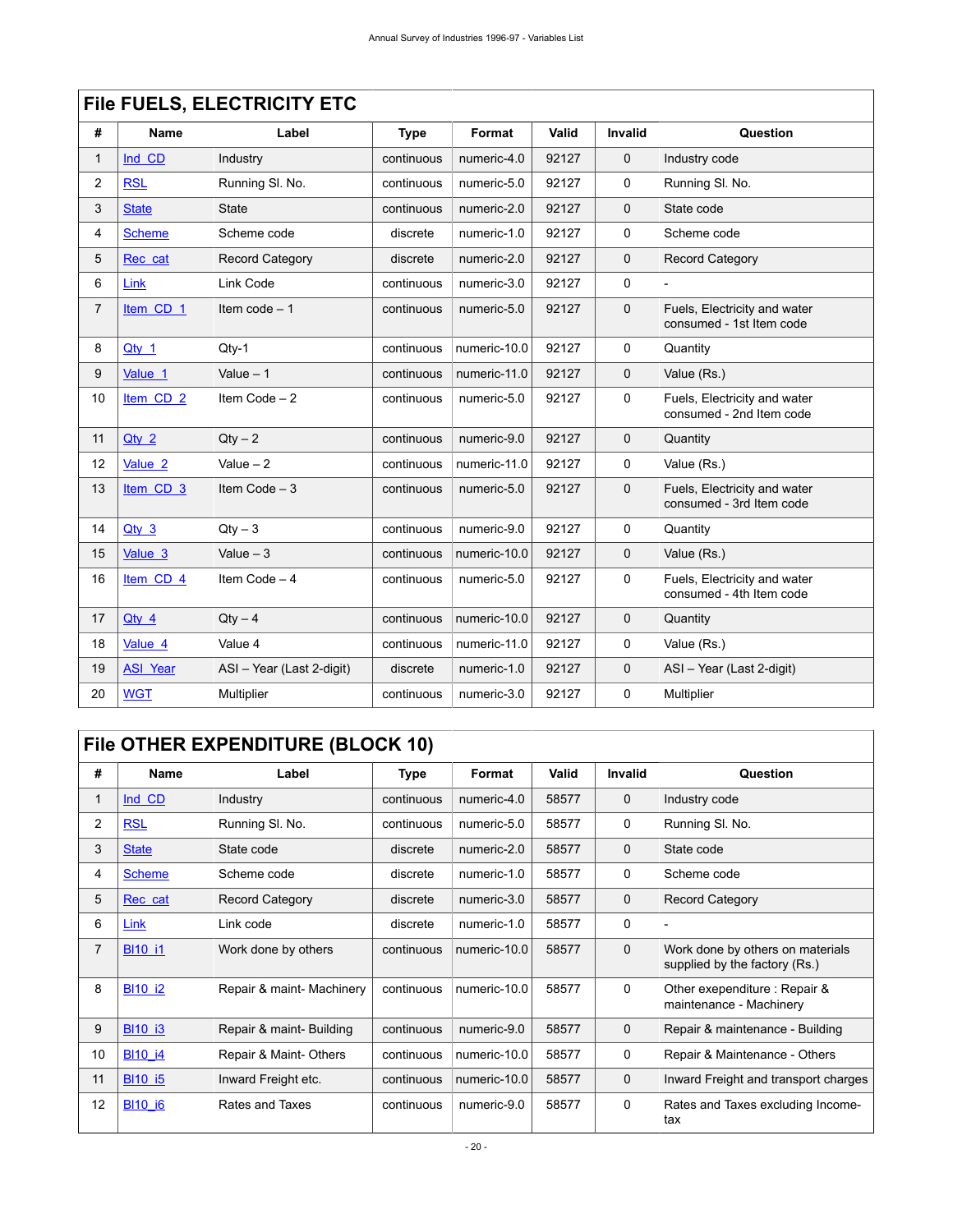### **File OTHER EXPENDITURE (BLOCK 10)**

| #  | <b>Name</b>     | Label                    | Type       | Format      | Valid | Invalid     | <b>Question</b>                          |
|----|-----------------|--------------------------|------------|-------------|-------|-------------|------------------------------------------|
| 13 | <b>BI10 i7</b>  | Postage, Telephone, etc. | continuous | numeric-9.0 | 58577 | $\mathbf 0$ | Postage, Telephone and telex<br>expenses |
| 14 | <b>BI10 i8</b>  | Insurance charges        | continuous | numeric-9.0 | 58577 | 0           | Insurance charges                        |
| 15 | <b>BI10 i9</b>  | banking charges          | continuous | numeric-9.0 | 58577 | 0           | banking charges                          |
| 16 | <b>BI10 i10</b> | Printing & stationery    | continuous | numeric-9.0 | 58577 | 0           | Printing & stationery                    |
| 17 | <b>ASI Year</b> | ASI-Year (Last 2-digit)  | discrete   | numeric-1.0 | 58577 | $\mathbf 0$ | ASI-Year (Last 2-digit)                  |
| 18 | <b>WGT</b>      | Multiplier               | continuous | numeric-3.0 | 58577 | 0           | Multiplier                               |

### <span id="page-24-0"></span>**File OTHER EXPENDITURE (BLOCK 10)**

| #              | <b>Name</b>     | Label                                                                | <b>Type</b> | Format       | Valid | <b>Invalid</b> | Question                                                                           |
|----------------|-----------------|----------------------------------------------------------------------|-------------|--------------|-------|----------------|------------------------------------------------------------------------------------|
| 1              | Ind CD          | Industry                                                             | continuous  | numeric-4.0  | 58772 | $\mathbf 0$    | Industry code                                                                      |
| 2              | <b>RSL</b>      | Running SI. No.                                                      | continuous  | numeric-5.0  | 58772 | $\Omega$       | Running SI. No.                                                                    |
| 3              | <b>State</b>    | State code                                                           | discrete    | numeric-2.0  | 58772 | $\mathbf 0$    | State code                                                                         |
| 4              | <b>Scheme</b>   | Scheme code                                                          | discrete    | numeric-1.0  | 58772 | $\mathbf 0$    | Scheme code                                                                        |
| 5              | Rec cat         | <b>Record Category</b>                                               | discrete    | numeric-3.0  | 58772 | $\mathbf 0$    | <b>Record Category</b>                                                             |
| 6              | Link            | Link code                                                            | discrete    | numeric-1.0  | 58772 | $\mathbf 0$    |                                                                                    |
| $\overline{7}$ | <b>BI10 i11</b> | Miscellaneous expenditure                                            | continuous  | numeric-10.0 | 58772 | $\mathbf 0$    | Other expenditure - Miscellaneous<br>(Rs.)                                         |
| 8              | <b>BI10 i12</b> | Total expenditure                                                    | continuous  | numeric-10.0 | 58772 | $\Omega$       | Other expenditure - Total (Rs.)                                                    |
| 9              | <b>BI10 i13</b> | Rent for land on lease/<br>royalties etc                             | continuous  | numeric-9.0  | 58772 | $\mathbf 0$    | Rent of land on lease or royalties<br>on mines, querries & similar assets<br>(Rs.) |
| 10             | <b>BI10 i14</b> | Rent for Building                                                    | continuous  | numeric-9.0  | 58772 | $\mathbf 0$    | Rent for Building (Rs.)                                                            |
| 11             | <b>BI10 i15</b> | Rent/lease rent for P&M                                              | continuous  | numeric-10.0 | 58772 | $\mathbf 0$    | Rent/lease for Plant & Machinery<br>(Rs.)                                          |
| 12             | <b>BI10 i16</b> | Rent for other assets                                                | continuous  | numeric-9.0  | 58772 | $\mathbf 0$    | Rent for other assets (Rs.)                                                        |
| 13             | <b>BI10 i17</b> | Total rent paid                                                      | continuous  | numeric-10.0 | 58772 | $\mathbf 0$    | Total rent (14 to 16)                                                              |
| 14             | <b>BI10 i18</b> | Interest                                                             | continuous  | numeric-11.0 | 58772 | $\mathbf 0$    | Interest (Rs.)                                                                     |
| 15             | <b>BI10 i19</b> | Purchese value of goods<br>sold i the same condition<br>as purchased | continuous  | numeric-11.0 | 58772 | $\mathbf 0$    | Purchese value of goods sold in the<br>same condition as purchased (Rs.)           |
| 16             | <b>BI10 i20</b> | Labour cost                                                          | continuous  | numeric-10.0 | 58772 | $\mathbf 0$    | Own construction labour cost (Rs.)                                                 |
| 17             | <b>ASI Year</b> | ASI-Year (Last 2-digit)                                              | discrete    | numeric-1.0  | 58772 | $\mathbf 0$    | ASI-Year (Last 2-digit)                                                            |
| 18             | <b>WGT</b>      | Multiplier                                                           | continuous  | numeric-3.0  | 58772 | $\mathbf 0$    | Multiplier                                                                         |

## <span id="page-24-1"></span>**File OTHER OUTPUT-RECEIPTS (BLOCK 11)**

| # | Name          | Label                  | Type       | Format      | Valid | Invalid     | Question               |
|---|---------------|------------------------|------------|-------------|-------|-------------|------------------------|
|   | Ind CD        | Industry               | continuous | numeric-4.0 | 50068 | $\mathbf 0$ | Industry code          |
| ົ | <b>RSL</b>    | Running SI. No.        | continuous | numeric-5.0 | 50068 | 0           | Running SI. No.        |
| 3 | <b>State</b>  | State code             | continuous | numeric-2.0 | 50068 | $\Omega$    | State code             |
| 4 | <b>Scheme</b> | Scheme code            | discrete   | numeric-1.0 | 50068 | $\Omega$    | Scheme code            |
| 5 | Rec cat       | <b>Record Category</b> | discrete   | numeric-3.0 | 50068 | $\mathbf 0$ | <b>Record Category</b> |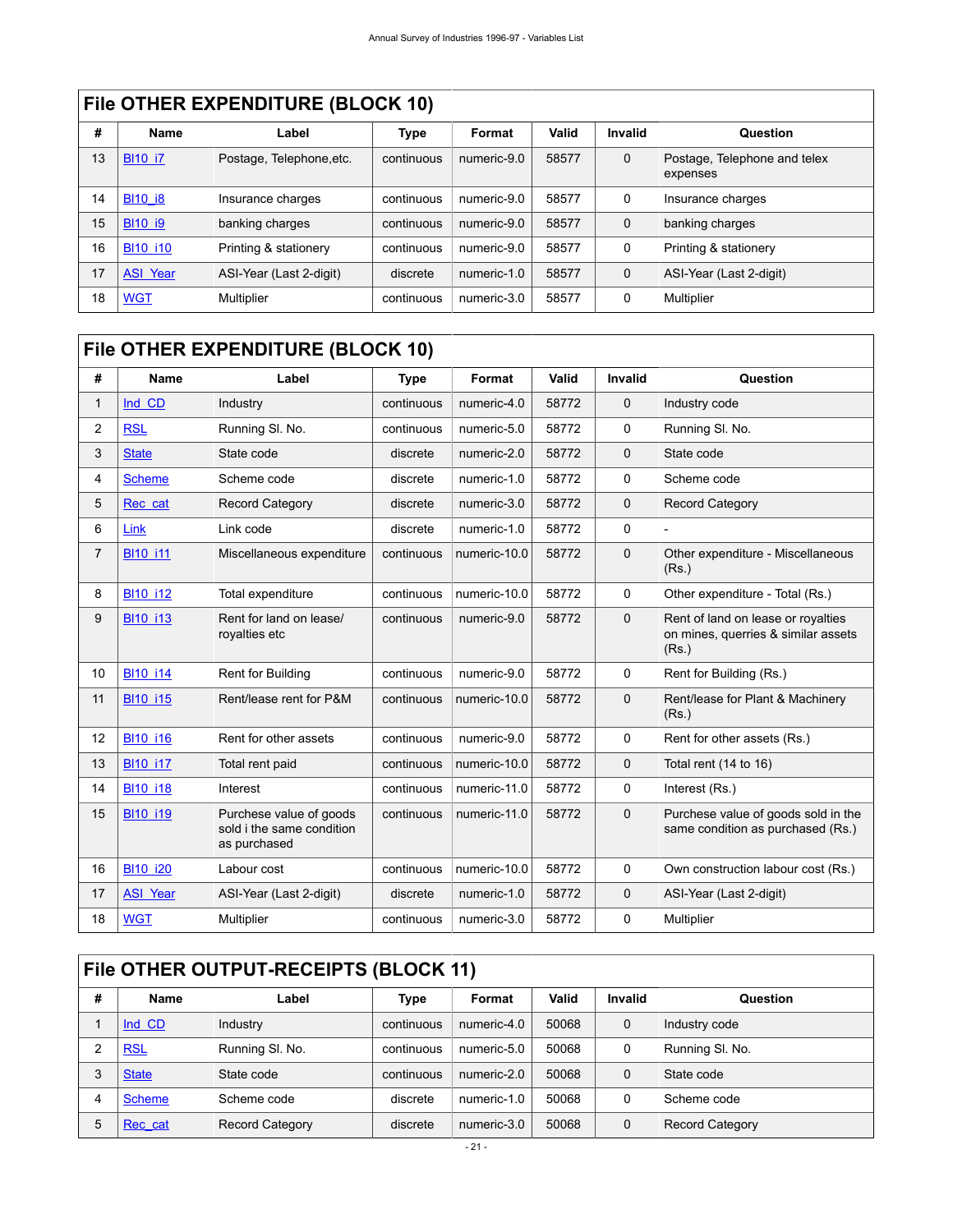|    | FIIE OTHER OUTPUT-RECEIPTS (BLOCK 11) |                                               |             |              |       |             |                                                                      |
|----|---------------------------------------|-----------------------------------------------|-------------|--------------|-------|-------------|----------------------------------------------------------------------|
| #  | <b>Name</b>                           | Label                                         | <b>Type</b> | Format       | Valid | Invalid     | Question                                                             |
| 6  | Link                                  | Link code                                     | discrete    | numeric-1.0  | 50068 | 0           |                                                                      |
| 7  | <b>BI10 i21</b>                       | Own contruction-others                        | continuous  | numeric-10.0 | 50068 | $\mathbf 0$ | Own contruction-others (Rs.)                                         |
| 8  | <b>BI10 i22</b>                       | Own contruction-total                         | continuous  | numeric-10.0 | 50068 | $\mathbf 0$ | Own contruction-total (Rs.)                                          |
| 9  | <b>BI11 i1</b>                        | Work done for others                          | continuous  | numeric-10.0 | 50068 | $\mathbf 0$ | Work done for others on materials<br>supplied by them (Rs.)          |
| 10 | <b>BI11 i2</b>                        | Receipt for non-industrial<br>services        | continuous  | numeric-11.0 | 50068 | $\Omega$    | Receipt for non-industrial services<br>related to others (Rs.)       |
| 11 | <b>BI11 i4</b>                        | Variation in stock of semi-<br>finished goods | continuous  | numeric-10.0 | 50068 | $\mathbf 0$ | Variation in stock of semi- finished<br>goods (Rs.)                  |
| 12 | <b>BI11 i5</b>                        | Value of electricity sold                     | continuous  | numeric-10.0 | 50068 | $\Omega$    | Value of electricity (generated) &<br>sold (Rs.)                     |
| 13 | <b>BI11 i6</b>                        | Value of own construction                     | continuous  | numeric-10.0 | 50068 | $\Omega$    | Value of own construction (Rs.)                                      |
| 14 | <b>BI11 i8</b>                        | Total                                         | continuous  | numeric-11.0 | 50068 | 0           | Total (to 7)                                                         |
| 15 | <b>BI11 i9</b>                        | Sale value of goods sold<br>etc               | continuous  | numeric-10.0 | 50068 | $\Omega$    | Sale value of goods sold in the same<br>condition as purchased (Rs.) |
| 16 | <b>ASI Year</b>                       | ASI-Year (Last 2-digit)                       | discrete    | numeric-1.0  | 50068 | 0           | ASI-Year (Last 2-digit)                                              |
| 17 | <b>WGT</b>                            | <b>Multiplier</b>                             | continuous  | numeric-3.0  | 50068 | $\mathbf 0$ | Multiplier                                                           |
|    |                                       |                                               |             |              |       |             |                                                                      |

## **FILE OTHER OUTPUT BECEIPTS (BLOCK 14)**

## <span id="page-25-0"></span>**File ELECTRICITY (BLOCK 12)**

| #              | <b>Name</b>     | Label                   | <b>Type</b> | Format       | <b>Valid</b> | Invalid     | Question                        |
|----------------|-----------------|-------------------------|-------------|--------------|--------------|-------------|---------------------------------|
| 1              | Ind CD          | Industry                | continuous  | numeric-4.0  | 55977        | 0           | Industry (NIC *&)               |
| $\overline{2}$ | <b>RSL</b>      | Running SI. No.         | continuous  | numeric-5.0  | 55977        | 0           | Running SI. No.                 |
| 3              | <b>State</b>    | State code              | continuous  | numeric-2.0  | 55977        | $\mathbf 0$ | State code                      |
| 4              | <b>Scheme</b>   | Scheme code             | discrete    | numeric-1.0  | 55977        | 0           | Scheme code                     |
| 5              | Rec cat         | <b>Record Category</b>  | discrete    | numeric-3.0  | 55977        | $\mathbf 0$ | <b>Record Category</b>          |
| 6              | Link            | Link code               | discrete    | numeric-3.0  | 55977        | 0           |                                 |
| $\overline{7}$ | <b>BI12 i1</b>  | Electricity purchased   | continuous  | numeric-10.0 | 55977        | $\mathbf 0$ | Electricity purchased-Quantity  |
| 8              | <b>BI12 i2</b>  | Electricity generated   | continuous  | numeric-10.0 | 55977        | 0           | Electricity generated- Quantity |
| 9              | <b>BI12 i3</b>  | Electricity sold        | continuous  | numeric-10.0 | 55977        | 0           | Electricity sold - Quantity     |
| 10             | <b>BI12 i4</b>  | Electricity consumed    | continuous  | numeric-10.0 | 55977        | 0           | Electricity consumed - Quantity |
| 11             | <b>ASI Year</b> | ASI-Year (Last 2-digit) | discrete    | numeric-1.0  | 55977        | $\mathbf 0$ | ASI-Year (Last 2-digit)         |
| 12             | <b>WGT</b>      | Multiplier              | continuous  | numeric-3.0  | 55977        | 0           |                                 |

### <span id="page-25-1"></span>**File MATERIALS CONSUMED EXCL**

| # | Name          | Label           | Type       | Format      | Valid  | Invalid     | Question        |
|---|---------------|-----------------|------------|-------------|--------|-------------|-----------------|
|   | Ind CD        | Industry        | continuous | numeric-4.0 | 140730 | $\mathbf 0$ | Industry code   |
| 2 | <b>RSL</b>    | Running SI. No. | continuous | numeric-5.0 | 140730 | 0           | Running SI. No. |
| 3 | <b>State</b>  | State code      | discrete   | numeric-2.0 | 140730 | $\Omega$    | State code      |
| 4 | <b>Scheme</b> | Scheme code     | discrete   | numeric-1.0 | 140730 | 0           | Scheme code     |
| 5 | Rec cat       | Record category | discrete   | numeric-3.0 | 140730 | $\mathbf 0$ | Record category |
| 6 | Link          | Link Code       | continuous | numeric-3.0 | 140730 | $\mathbf 0$ |                 |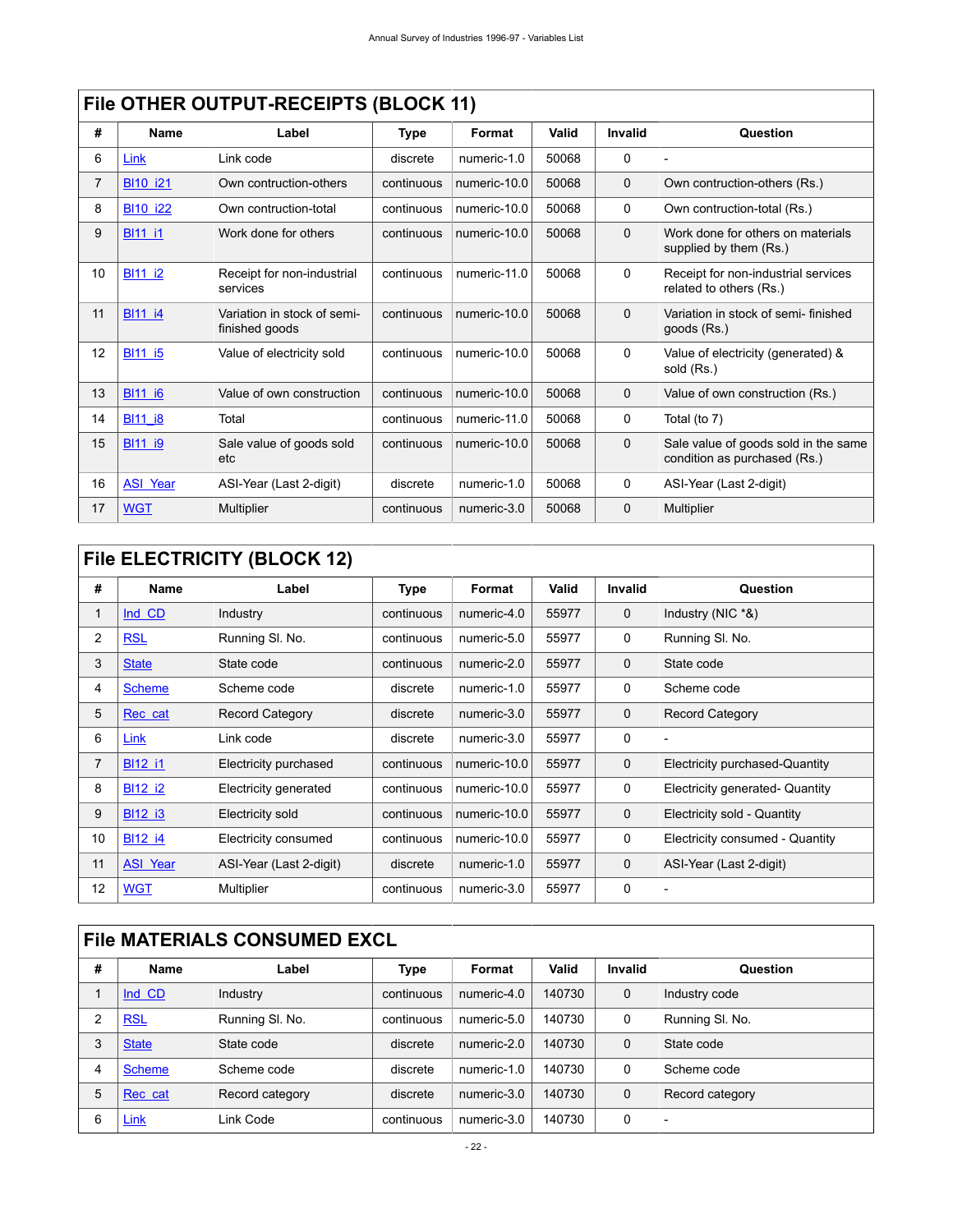|                | FIIB MATERIALS CONSUMED EACL |                           |            |              |        |             |                                             |  |
|----------------|------------------------------|---------------------------|------------|--------------|--------|-------------|---------------------------------------------|--|
| #              | <b>Name</b>                  | Label                     | Type       | Format       | Valid  | Invalid     | Question                                    |  |
| $\overline{7}$ | Item Cd 1                    | Item $code - 1$           | continuous | numeric-5.0  | 140730 | $\Omega$    | Materials consumed - 1st Item code          |  |
| 8              | Qty 1                        | $Qty - 1$                 | continuous | numeric-11.0 | 140730 | $\Omega$    | Quantity consumed for 1st Item code         |  |
| 9              | Value 1                      | Value $-1$                | continuous | numeric-11.0 | 140730 | $\mathbf 0$ | Consumed for 1st item code - Value<br>(Rs.) |  |
| 10             | Item Cd 2                    | Item Code $-2$            | continuous | numeric-5.0  | 140730 | $\Omega$    | Materials consumed - 2nd Item code          |  |
| 11             | $Qtv$ 2                      | $Qtv - 2$                 | continuous | numeric-11.0 | 140730 | $\Omega$    | Quantity consumed for 2nd Item<br>code      |  |
| 12             | Value 2                      | Value $-2$                | continuous | numeric-11.0 | 140730 | $\Omega$    | Consumed for 2nd item code - Value<br>(Rs.) |  |
| 13             | Item Cd 3                    | Item Code $-3$            | continuous | numeric-5.0  | 140730 | $\Omega$    | Materials consumed - 3rd Item code          |  |
| 14             | $Qtv$ 3                      | $Qty - 3$                 | continuous | numeric-11.0 | 140730 | $\Omega$    | Quantity consumed for 3rd Item<br>code      |  |
| 15             | Value 3                      | Value $-3$                | continuous | numeric-11.0 | 140730 | $\Omega$    | Consumed for 3rd item code - Value<br>(Rs.) |  |
| 16             | Item Cd 4                    | Item Code $-4$            | continuous | numeric-5.0  | 140730 | $\Omega$    | Materials consumed - 4th Item code          |  |
| 17             | $Qty$ 4                      | $Qty - 4$                 | continuous | numeric-11.0 | 140730 | $\Omega$    | Quantity consumed for 4th Item code         |  |
| 18             | Value 4                      | Value 4                   | continuous | numeric-11.0 | 140730 | $\Omega$    | Consumed for 4th item code - Value<br>(Rs.) |  |
| 19             | <b>ASI Year</b>              | ASI - Year (Last 2-digit) | discrete   | numeric-1.0  | 140730 | $\mathbf 0$ | ASI - Year (Last 2-digit)                   |  |
| 20             | <b>WGT</b>                   | Multiplier                | continuous | numeric-3.0  | 140730 | 0           | Multiplier                                  |  |

### **File MATERIALS CONSUMED EXCL**

## <span id="page-26-0"></span>**File MATERIALS CONSUMED INDUSTRIAL COMPNENTS ETC (BLOCK 13A)**

| #              | Name             | Label                     | <b>Type</b> | Format       | Valid | <b>Invalid</b> | Question                               |
|----------------|------------------|---------------------------|-------------|--------------|-------|----------------|----------------------------------------|
| 1              | Ind CD           | Industry                  | continuous  | numeric-4.0  | 91698 | $\mathbf 0$    | $\overline{a}$                         |
| $\overline{2}$ | <b>RSL</b>       | Running SI. No.'          | continuous  | numeric-5.0  | 91698 | $\Omega$       | $\overline{a}$                         |
| 3              | <b>State</b>     | State code                | continuous  | numeric-2.0  | 91698 | $\Omega$       | $\overline{a}$                         |
| 4              | <b>Scheme</b>    | Scheme code               | discrete    | numeric-1.0  | 91698 | 0              | $\overline{a}$                         |
| 5              | Rec cat          | <b>Record Category</b>    | discrete    | numeric-3.0  | 91698 | $\Omega$       |                                        |
| 6              | Link             | Link                      | continuous  | numeric-3.0  | 91698 | $\mathbf 0$    |                                        |
| $\overline{7}$ | Item Cd 1        | Item code                 | continuous  | numeric-5.0  | 91698 | $\mathbf 0$    | Item code                              |
| 8              | <b>BI13A_c4</b>  | Indigenous - Quantity     | continuous  | numeric-11.0 | 91698 | 0              | Indigenous (Gr. Code 7) - Quantity     |
| 9              | <b>BI13A c5</b>  | Indigenous - Value        | continuous  | numeric-11.0 | 91698 | $\mathbf 0$    | Indigenous (Gr. Code 7) - Value        |
| 10             | <b>BI13A c6</b>  | Imported - Quantity       | continuous  | numeric-11.0 | 91698 | 0              | <b>Imported Consumtion - Quantity</b>  |
| 11             | <b>BI13A c7</b>  | Imported - Value          | continuous  | numeric-11.0 | 91698 | $\mathbf 0$    | Imported Consumtion - Quantity         |
| 12             | Item Cd 2        | Item Code                 | continuous  | numeric-5.0  | 91698 | 0              |                                        |
| 13             | BI13A c4a        | Indigenous - Quantity     | continuous  | numeric-9.0  | 91698 | $\mathbf 0$    | Indigenous (Gr. Code 7) - Quantity     |
| 14             | <b>BI13A c5a</b> | Indigenous - Value        | continuous  | numeric-11.0 | 91698 | 0              | Indigenous (Gr. Code 7) - Value        |
| 15             | <b>BI13A c6a</b> | Imported - Quantity       | continuous  | numeric-9.0  | 91698 | $\mathbf 0$    | Imported Consumption - Quantity        |
| 16             | <b>BI13A c7a</b> | Imported - Value          | continuous  | numeric-11.0 | 91698 | 0              | <b>Imported Consumption - Quantity</b> |
| 17             | <b>ASI Year</b>  | ASI - Year (Last 2-digit) | discrete    | numeric-1.0  | 91698 | $\mathbf 0$    | ASI - Year (Last 2-digit)              |
| 18             | <b>WGT</b>       | Multiplier                | continuous  | numeric-3.0  | 91698 | 0              | Multiplier                             |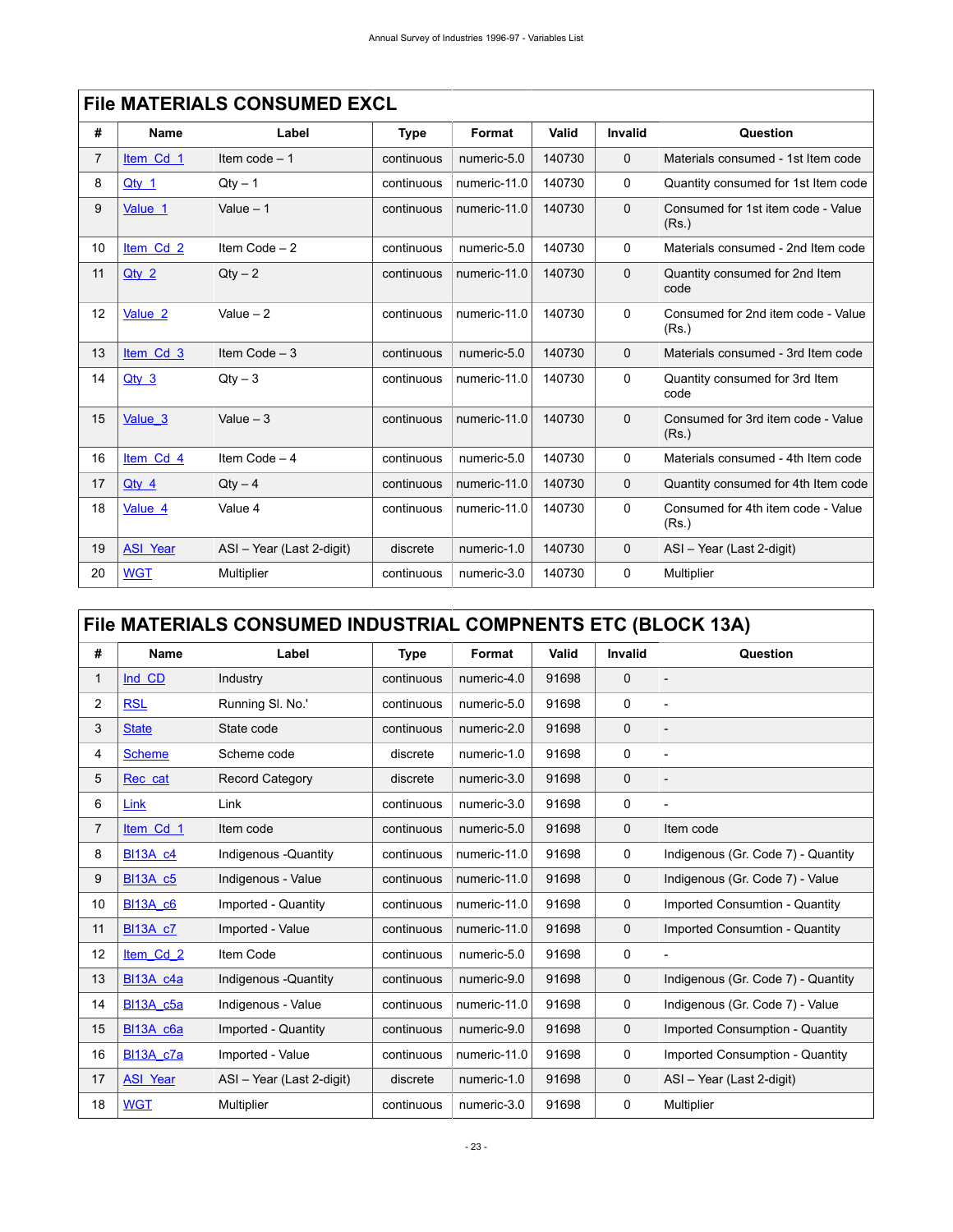<span id="page-27-0"></span>

|                | File MATERIALS CONSUMED IMPORTED (BLOCK 13B) |                           |             |              |       |              |                                                |
|----------------|----------------------------------------------|---------------------------|-------------|--------------|-------|--------------|------------------------------------------------|
| #              | Name                                         | Label                     | <b>Type</b> | Format       | Valid | Invalid      | Question                                       |
| $\mathbf{1}$   | Ind CD                                       | Industry                  | continuous  | numeric-4.0  | 5824  | 0            | Industry code                                  |
| $\overline{c}$ | <b>RSL</b>                                   | Running SI. No.           | continuous  | numeric-5.0  | 5824  | 0            | Running SI. No.                                |
| 3              | <b>State</b>                                 | State code                | discrete    | numeric-2.0  | 5824  | $\mathbf 0$  | State code                                     |
| 4              | <b>Scheme</b>                                | Scheme code               | discrete    | numeric-1.0  | 5824  | 0            | Scheme code                                    |
| 5              | Rec cat                                      | Record Category           | discrete    | numeric-3.0  | 5824  | $\mathbf 0$  | <b>Record Category</b>                         |
| 6              | Link                                         | Link Code                 | discrete    | numeric-2.0  | 5824  | 0            |                                                |
| $\overline{7}$ | Item CD 1                                    | Item code $-1$            | continuous  | numeric-5.0  | 5824  | $\mathbf{0}$ | Imported materials consumed - 1st<br>Item code |
| 8              | $Qty_1$                                      | Quantity                  | continuous  | numeric-9.0  | 5824  | 0            | Imported materials consumed -<br>Quantity      |
| 9              | Value 1                                      | Value                     | continuous  | numeric-11.0 | 5824  | $\mathbf 0$  | Imported materials consumed -<br>Value (Rs.)   |
| 10             | item CD <sub>2</sub>                         | Item Code $-2$            | continuous  | numeric-5.0  | 5824  | 0            | Imported materials consumed - 2nd<br>Item code |
| 11             | $Qty_2$                                      | Quantity                  | continuous  | numeric-11.0 | 5824  | 0            | Imported materials consumed -<br>Quantity      |
| 12             | Value <sub>2</sub>                           | Value                     | continuous  | numeric-11.0 | 5824  | 0            | Imported materials consumed -<br>Value (Rs.)   |
| 13             | Item CD 3                                    | Item Code - 3             | continuous  | numeric-5.0  | 5824  | 0            | Imported materials consumed - 3rd<br>Item code |
| 14             | $Qty_3$                                      | Quantity                  | continuous  | numeric-11.0 | 5824  | 0            | Imported materials consumed -<br>Quantity      |
| 15             | Value 3                                      | Value                     | continuous  | numeric-11.0 | 5824  | $\mathbf 0$  | Imported materials consumed -<br>Value (Rs.)   |
| 16             | Item_CD_4                                    | Item Code $-4$            | continuous  | numeric-5.0  | 5824  | 0            | Imported materials consumed -4th<br>Item code  |
| 17             | <u>Qty 4</u>                                 | Quantity                  | continuous  | numeric-10.0 | 5824  | $\mathbf 0$  | Imported materials consumed -<br>Quantity      |
| 18             | Value 4                                      | Value                     | continuous  | numeric-11.0 | 5824  | 0            | Imported materials consumed -<br>Value (Rs.)   |
| 19             | <b>ASI Year</b>                              | ASI - Year (Last 2-digit) | discrete    | numeric-1.0  | 5824  | 0            | ASI - Year (Last 2-digit)                      |
| 20             | <b>WGT</b>                                   | Multiplier                | continuous  | numeric-3.0  | 5824  | 0            | Multiplier                                     |

## <span id="page-27-1"></span>**File PRODUCTS AND BY-PRODUCTS (BLOCK 14)**

| # | Name           | Label                  | <b>Type</b> | Format       | Valid  | <b>Invalid</b> | Question                                         |
|---|----------------|------------------------|-------------|--------------|--------|----------------|--------------------------------------------------|
|   | Ind CD         | Industry               | continuous  | numeric-4.0  | 155474 | $\mathbf 0$    | Industry code                                    |
| 2 | <b>RSL</b>     | Running SI. No.        | continuous  | numeric-5.0  | 155474 | 0              | Running SI. No.                                  |
| 3 | <b>State</b>   | State code             | continuous  | numeric-2.0  | 155474 | $\mathbf 0$    | State code                                       |
| 4 | <b>Scheme</b>  | Scheme code            | discrete    | numeric-1.0  | 155474 | $\Omega$       | Scheme code                                      |
| 5 | Rec cat        | <b>Record Category</b> | discrete    | numeric-3.0  | 155474 | $\mathbf 0$    | <b>Record Category</b>                           |
| 6 | Link           | Link code              | continuous  | numeric-3.0  | 155474 | $\mathbf 0$    | $\overline{\phantom{a}}$                         |
|   | <b>Item Cd</b> | Item code              | continuous  | numeric-5.0  | 155474 | $\mathbf 0$    | Item code (ASICC Code)                           |
| 8 | BI14 c4        | Quantity manufactured  | continuous  | numeric-11.0 | 155474 | $\mathbf 0$    | Products manufactures - Quantity<br>manufactured |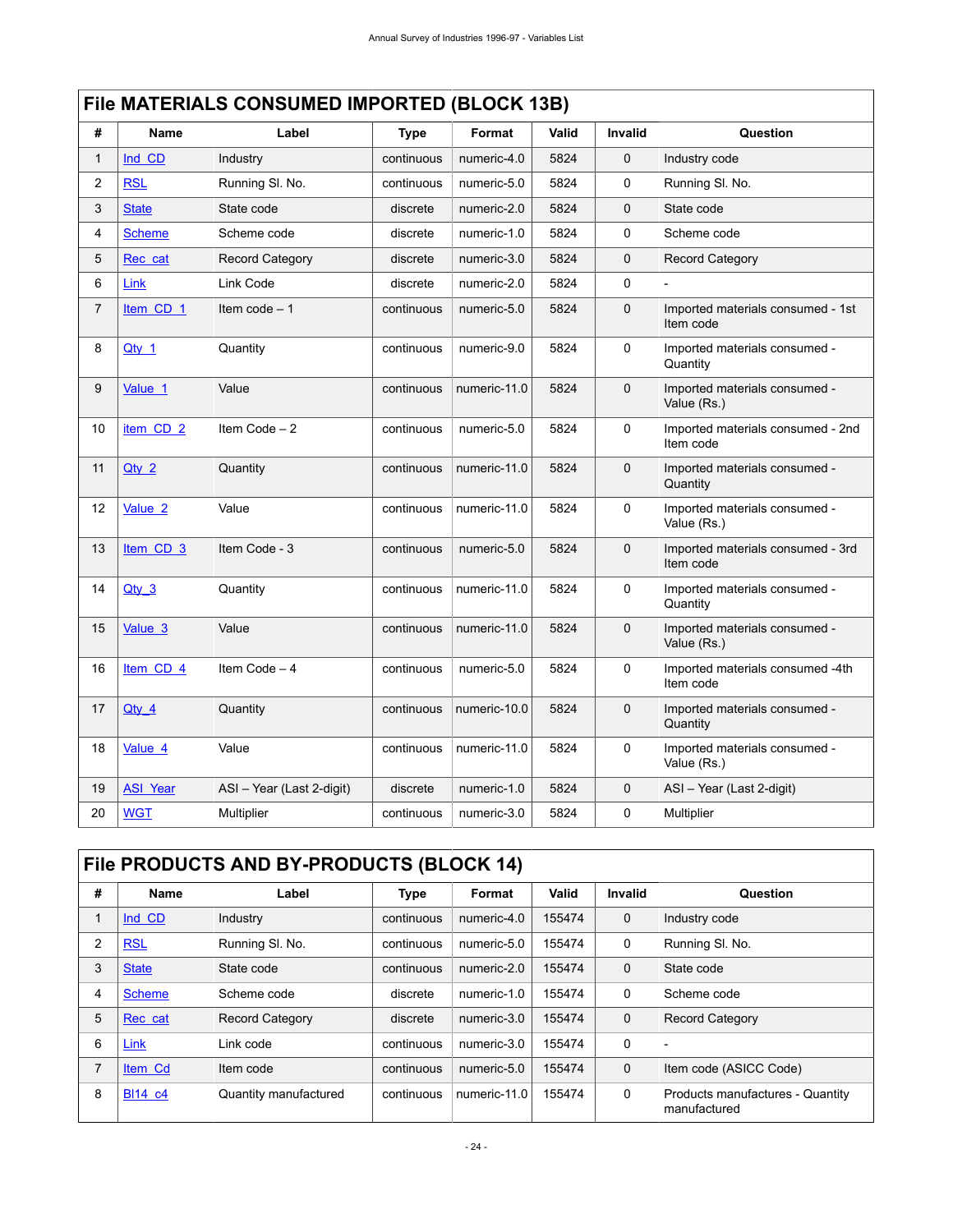|    | File PRODUCTS AND BY-PRODUCTS (BLOCK 14) |                                 |            |              |        |                |                                                                                                        |  |
|----|------------------------------------------|---------------------------------|------------|--------------|--------|----------------|--------------------------------------------------------------------------------------------------------|--|
| #  | Name                                     | Label                           | Type       | Format       | Valid  | <b>Invalid</b> | Question                                                                                               |  |
| 9  | BI14 c5                                  | Quantity sold                   | continuous | numeric-11.0 | 155474 | $\Omega$       | Sale - Quantity sold                                                                                   |  |
| 10 | BI14 c6                                  | Gross sale value                | continuous | numeric-11.0 | 155474 | $\Omega$       | Sale - Gross sale value b(including<br>excise duty, sales tax and other<br>distributive expenses (Rs.) |  |
| 11 | BI14 c7                                  | Excise duty                     | continuous | numeric-11.0 | 155474 | $\Omega$       | Distributive Expenses- Excise duty<br>(Rs.)                                                            |  |
| 12 | <b>BI14 c8</b>                           | Sale tax                        | continuous | numeric-11.0 | 155474 | $\Omega$       | Distributive Expenses- Sales Tax<br>(Rs.)                                                              |  |
| 13 | BI14 c9                                  | Distributive Expenses-<br>other | continuous | numeric-11.0 | 155474 | $\mathbf 0$    | Distributive Expenses-Others (Rs.)                                                                     |  |
| 14 | BI14 c10                                 | Distributive Expenses-<br>total | continuous | numeric-11.0 | 155474 | $\Omega$       | Distributive Expenses- total (Rs.)                                                                     |  |
| 15 | BI14 c11                                 | Per Unit Net Sale Value<br>(Rs) | continuous | numeric-11.0 | 155441 | 33             | Per unit net sale value (Rs.)                                                                          |  |
| 16 | BI14 c12                                 | Itemwise Ex-factory value       | continuous | numeric-9.0  | 155406 | 68             | Net value of output (ex-factory value)<br>(Rs.)                                                        |  |
| 17 | <b>ASI Year</b>                          | ASI-Year (Last 2-digit)         | discrete   | numeric-1.0  | 155474 | $\mathbf 0$    | ASI-Year (Last 2-digit)                                                                                |  |
| 18 | <b>WGT</b>                               | Multiplier                      | continuous | numeric-3.0  | 155474 | 0              | Multiplier                                                                                             |  |

## **FILA BRODUCTS AND BY BRODUCTS (BLOCK 14)**

## <span id="page-28-0"></span>**File DISTRIBUTIVE EXPENSES ETC (BLOCK 14A)**

| #              | <b>Name</b>     | Label                    | <b>Type</b> | Format       | Valid | Invalid      | Question                                                                         |
|----------------|-----------------|--------------------------|-------------|--------------|-------|--------------|----------------------------------------------------------------------------------|
| 1              | Ind CD          | Industry                 | continuous  | numeric-4.0  | 39558 | $\mathbf 0$  | Industry code (NIC 87)                                                           |
| $\overline{c}$ | <b>RSL</b>      | Running SI. No.          | continuous  | numeric-5.0  | 39558 | $\mathbf{0}$ | Running SI. No.                                                                  |
| 3              | <b>State</b>    | State code               | continuous  | numeric-2.0  | 39558 | $\mathbf 0$  | State code                                                                       |
| 4              | <b>Scheme</b>   | Scheme code              | discrete    | numeric-1.0  | 39558 | $\Omega$     | Scheme code                                                                      |
| 5              | Rec cat         | <b>Record Category</b>   | discrete    | numeric-3.0  | 39558 | $\Omega$     | Record Category - 142                                                            |
| 6              | Link            | Link code                | discrete    | numeric-1.0  | 39558 | 0            |                                                                                  |
| 7              | <b>BI14A i1</b> | Excise duty              | continuous  | numeric-11.0 | 39558 | $\Omega$     | Distributive expenses on sale during<br>the accounting year- Excise duty         |
| 8              | <b>BI14A i2</b> | Sale tax                 | continuous  | numeric-10.0 | 39558 | $\Omega$     | Distributive expenses on sale during<br>the accounting year-Sales Tax            |
| 9              | <b>BI14A i3</b> | <b>Transport charges</b> | continuous  | numeric-11.0 | 39558 | $\Omega$     | Distributive expenses on sale during<br>the accounting year-Transport<br>charges |
| 10             | <b>BI14A i4</b> | Commission               | continuous  | numeric-9.0  | 39558 | $\Omega$     | Distributive expenses on sale during<br>the accounting year- Commission          |
| 11             | <b>BI14A i5</b> | Rebates                  | continuous  | numeric-11.0 | 39558 | $\Omega$     | Distributive expenses on sale during<br>the accounting year-Rebates              |
| 12             | <b>BI14A i6</b> | Other                    | continuous  | numeric-9.0  | 39558 | $\Omega$     | Distributive expenses on sale during<br>the accounting year-Others               |
| 13             | <b>BI14A i7</b> | Total                    | continuous  | numeric-11.0 | 39558 | $\Omega$     | Distributive expenses on sale during<br>the accounting year- Total               |
| 14             | <b>ASI Year</b> | ASI-Year (Last 2-digit)  | discrete    | numeric-1.0  | 39558 | $\Omega$     | ASI-Year (Last 2-digit)                                                          |
| 15             | <b>WGT</b>      | Multiplier               | continuous  | numeric-3.0  | 39558 | $\mathbf 0$  | Multiplier - WGT                                                                 |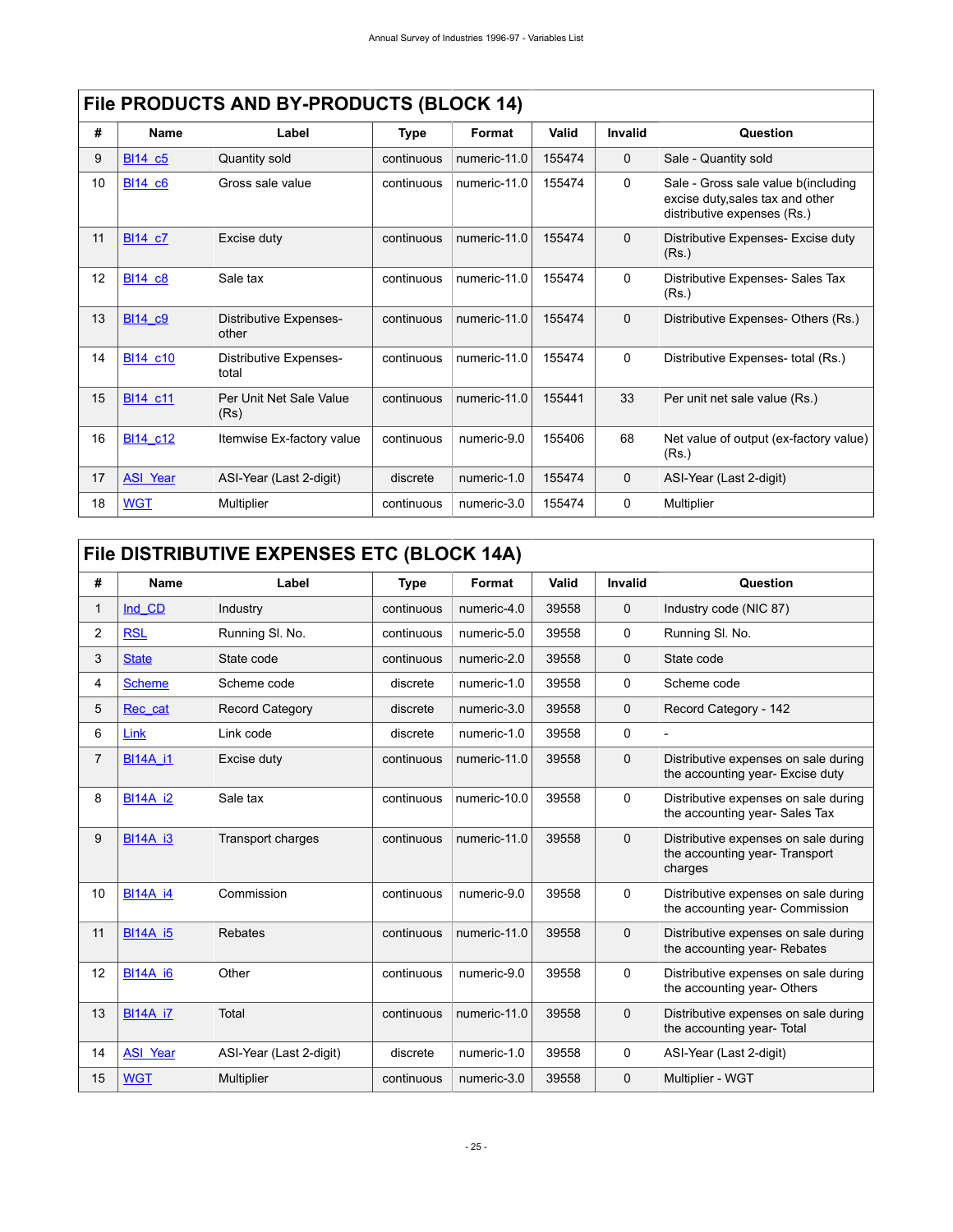# <span id="page-29-0"></span>**Variables Description**

### **Dataset contains328 variable(s) File IDENTIFICATION PARTICULARS (B1&2)**

<span id="page-29-5"></span><span id="page-29-4"></span><span id="page-29-3"></span><span id="page-29-2"></span><span id="page-29-1"></span>

| <u>FIIG IDENTIFICATION FARTICULARS (DT&amp;Z)</u>                     |                                                         |                                                                                                                                                             |       |            |       |  |  |
|-----------------------------------------------------------------------|---------------------------------------------------------|-------------------------------------------------------------------------------------------------------------------------------------------------------------|-------|------------|-------|--|--|
| #1 Ind_CD: Industry                                                   |                                                         |                                                                                                                                                             |       |            |       |  |  |
| Information                                                           |                                                         | [Type= continuous] [Format=numeric] [Range= 2001-9790] [Missing=*]                                                                                          |       |            |       |  |  |
| Statistics [NW/W]                                                     |                                                         | [Valid=59825 /-] [Invalid=0 /-] [Mean=3099.894 /-] [StdDev=1161.688 /-]                                                                                     |       |            |       |  |  |
|                                                                       | <b>Literal question</b><br>Industry code of the Factory |                                                                                                                                                             |       |            |       |  |  |
| #2 RSL: Running SI. No.                                               |                                                         |                                                                                                                                                             |       |            |       |  |  |
| Information                                                           |                                                         | [Type= continuous] [Format=numeric] [Range= 0-99006] [Missing=*]                                                                                            |       |            |       |  |  |
| Statistics [NW/W]                                                     |                                                         | [Valid=59825 /-] [Invalid=0 /-] [Mean=49342.477 /-] [StdDev=31137.95 /-]                                                                                    |       |            |       |  |  |
| <b>Literal question</b>                                               |                                                         | Running SI. No.                                                                                                                                             |       |            |       |  |  |
| #3 State: State Code                                                  |                                                         |                                                                                                                                                             |       |            |       |  |  |
| <b>Information</b>                                                    |                                                         | [Type= discrete] [Format=numeric] [Range= 1-33] [Missing=*]                                                                                                 |       |            |       |  |  |
| Statistics [NW/W]                                                     |                                                         | [Valid=59825 /-] [Invalid=0 /-] [Mean=15.498 /-] [StdDev=8.401 /-]                                                                                          |       |            |       |  |  |
| <b>Literal question</b>                                               |                                                         | State Code                                                                                                                                                  |       |            |       |  |  |
|                                                                       |                                                         | Frequency table not shown (33 Modalities)                                                                                                                   |       |            |       |  |  |
| #4 Scheme: Scheme Code                                                |                                                         |                                                                                                                                                             |       |            |       |  |  |
| Information                                                           |                                                         | [Type= discrete] [Format=numeric] [Range= 1-9] [Missing=*]                                                                                                  |       |            |       |  |  |
| Statistics [NW/ W]<br>[Valid=59825 /-] [Invalid=0 /-] [Mean=3.501 /-] |                                                         |                                                                                                                                                             |       |            |       |  |  |
| <b>Literal question</b>                                               |                                                         | Scheme Code                                                                                                                                                 |       |            |       |  |  |
| Value                                                                 | Label                                                   |                                                                                                                                                             | Cases | Percentage |       |  |  |
|                                                                       |                                                         | 100 or more workers                                                                                                                                         | 13667 | 22.8%      |       |  |  |
| 2                                                                     |                                                         | <b>Complete Enumeration</b>                                                                                                                                 | 10132 | 16.9%      |       |  |  |
| 3                                                                     | Electricity                                             |                                                                                                                                                             | 185   | 0.3%       |       |  |  |
| 4                                                                     | Sample I                                                |                                                                                                                                                             | 6871  | 11.5%      |       |  |  |
| 5                                                                     | Sample II                                               |                                                                                                                                                             | 27919 |            | 46.7% |  |  |
| 6                                                                     |                                                         | B & C 100 or more workers                                                                                                                                   | 474   | 0.8%       |       |  |  |
| 7                                                                     | B & C-CE                                                |                                                                                                                                                             | 54    | 0.1%       |       |  |  |
| 8                                                                     | B & C Sample I                                          |                                                                                                                                                             | 29    | 0.0%       |       |  |  |
| 9                                                                     | B & C Sample II                                         | Warning: these figures indicate the number of cases found in the data file. They cannot be interpreted as summary statistics of the population of interest. | 494   | 0.8%       |       |  |  |
| #5 Rec cat: Record Category                                           |                                                         |                                                                                                                                                             |       |            |       |  |  |
| <b>Information</b>                                                    |                                                         | [Type= discrete] [Format=numeric] [Range= 11-11] [Missing=*]                                                                                                |       |            |       |  |  |
| Statistics [NW/ W]                                                    |                                                         | [Valid=59825 /-] [Invalid=0 /-]                                                                                                                             |       |            |       |  |  |
| Literal question                                                      |                                                         | <b>Record Category</b>                                                                                                                                      |       |            |       |  |  |
| Value                                                                 | Label                                                   |                                                                                                                                                             | Cases | Percentage |       |  |  |

#### <span id="page-29-7"></span>#6 **Cont\_RSL: Cont. R.S.L.**

| ∣ Information      | [Type= continuous] [Format=numeric] [Range= 0-90007] [Missing=*]          |  |  |  |  |
|--------------------|---------------------------------------------------------------------------|--|--|--|--|
| Statistics [NW/ W] | [Valid=59825 /-] [Invalid=0 /-] [Mean=10336.152 /-] [StdDev=18765.892 /-] |  |  |  |  |

<span id="page-29-6"></span>11 REC11 59825 100.0%

*Warning: these figures indicate the number of cases found in the data file. They cannot be interpreted as summary statistics of the population of interest.*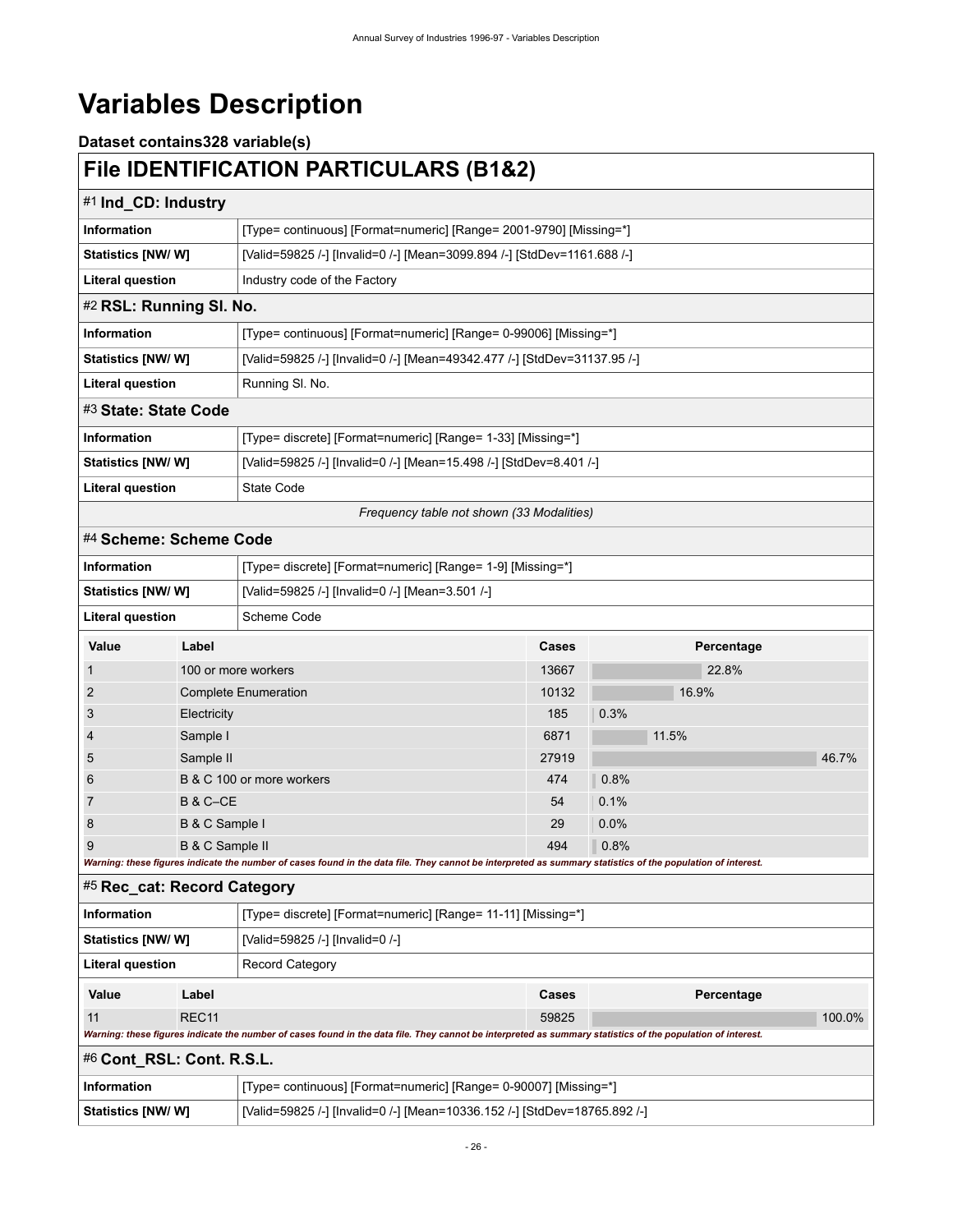<span id="page-30-5"></span><span id="page-30-4"></span><span id="page-30-3"></span><span id="page-30-2"></span><span id="page-30-1"></span><span id="page-30-0"></span>

|                                                                                                                                                                                                                                                                                                                                                                                                                                                                                                                                                                                                                                                                                                         | #6 Cont_RSL: Cont. R.S.L. |                                                                                                                                                             |       |       |            |       |  |
|---------------------------------------------------------------------------------------------------------------------------------------------------------------------------------------------------------------------------------------------------------------------------------------------------------------------------------------------------------------------------------------------------------------------------------------------------------------------------------------------------------------------------------------------------------------------------------------------------------------------------------------------------------------------------------------------------------|---------------------------|-------------------------------------------------------------------------------------------------------------------------------------------------------------|-------|-------|------------|-------|--|
| <b>Literal question</b>                                                                                                                                                                                                                                                                                                                                                                                                                                                                                                                                                                                                                                                                                 | Cont. R.S.L.              |                                                                                                                                                             |       |       |            |       |  |
|                                                                                                                                                                                                                                                                                                                                                                                                                                                                                                                                                                                                                                                                                                         | #7 PSL: Permanent SI. No. |                                                                                                                                                             |       |       |            |       |  |
| Information                                                                                                                                                                                                                                                                                                                                                                                                                                                                                                                                                                                                                                                                                             |                           | [Type= continuous] [Format=numeric] [Range= 0-98411] [Missing=*]                                                                                            |       |       |            |       |  |
| Statistics [NW/W]                                                                                                                                                                                                                                                                                                                                                                                                                                                                                                                                                                                                                                                                                       |                           | [Valid=59825 /-] [Invalid=0 /-] [Mean=14626.343 /-] [StdDev=8945.942 /-]                                                                                    |       |       |            |       |  |
| <b>Literal question</b>                                                                                                                                                                                                                                                                                                                                                                                                                                                                                                                                                                                                                                                                                 |                           | Permanent SI. No.                                                                                                                                           |       |       |            |       |  |
| #8 BI1_i4: No. of Units                                                                                                                                                                                                                                                                                                                                                                                                                                                                                                                                                                                                                                                                                 |                           |                                                                                                                                                             |       |       |            |       |  |
| <b>Information</b>                                                                                                                                                                                                                                                                                                                                                                                                                                                                                                                                                                                                                                                                                      |                           | [Type= continuous] [Format=numeric] [Range= 0-873] [Missing=*]                                                                                              |       |       |            |       |  |
| Statistics [NW/W]                                                                                                                                                                                                                                                                                                                                                                                                                                                                                                                                                                                                                                                                                       |                           | [Valid=59825 /-] [Invalid=0 /-] [Mean=2.218 /-] [StdDev=8.407 /-]                                                                                           |       |       |            |       |  |
| <b>Definition</b><br>FACTORY is one, which is registered under sections 2m (i) and 2m (ii) of the Factory Act, 1948. The sections 2m<br>(i) and 2m (ii) refer to any premises including the precincts thereof (a) whereon ten or more workers are working,<br>or were working on any day of the preceding twelve months, and in any part of which a manufacturing process<br>is being carried on with the aid of power, or is ordinarily so carried on or (b) whereon twenty or more workers are<br>working or were working on any day of the preceding twelve months and in any part of which a manufacturing<br>process is being carried on without the aid of power, or is ordinarily so carried on. |                           |                                                                                                                                                             |       |       |            |       |  |
| <b>Literal question</b>                                                                                                                                                                                                                                                                                                                                                                                                                                                                                                                                                                                                                                                                                 |                           | No. of Units for which data has been collected from single firm.                                                                                            |       |       |            |       |  |
| #9 BI1 i5: State/Dist/Block                                                                                                                                                                                                                                                                                                                                                                                                                                                                                                                                                                                                                                                                             |                           |                                                                                                                                                             |       |       |            |       |  |
| <b>Information</b>                                                                                                                                                                                                                                                                                                                                                                                                                                                                                                                                                                                                                                                                                      |                           | [Type= continuous] [Format=numeric] [Range= 0-921516] [Missing=*]                                                                                           |       |       |            |       |  |
| Statistics [NW/W]                                                                                                                                                                                                                                                                                                                                                                                                                                                                                                                                                                                                                                                                                       |                           | [Valid=59825 /-] [Invalid=0 /-] [Mean=155716.106 /-] [StdDev=84585.293 /-]                                                                                  |       |       |            |       |  |
| <b>Literal question</b>                                                                                                                                                                                                                                                                                                                                                                                                                                                                                                                                                                                                                                                                                 |                           | Code for State/District/Block                                                                                                                               |       |       |            |       |  |
| #10 BI1_i6: FOD Region Code                                                                                                                                                                                                                                                                                                                                                                                                                                                                                                                                                                                                                                                                             |                           |                                                                                                                                                             |       |       |            |       |  |
| <b>Information</b>                                                                                                                                                                                                                                                                                                                                                                                                                                                                                                                                                                                                                                                                                      |                           | [Type= continuous] [Format=numeric] [Range= 0-28000] [Missing=*]                                                                                            |       |       |            |       |  |
| <b>Statistics [NW/ W]</b>                                                                                                                                                                                                                                                                                                                                                                                                                                                                                                                                                                                                                                                                               |                           | [Valid=59825 /-] [Invalid=0 /-] [Mean=158.306 /-] [StdDev=308.118 /-]                                                                                       |       |       |            |       |  |
| <b>Literal question</b>                                                                                                                                                                                                                                                                                                                                                                                                                                                                                                                                                                                                                                                                                 |                           | FOD Region Code                                                                                                                                             |       |       |            |       |  |
| #11 BI1_i7: Sector                                                                                                                                                                                                                                                                                                                                                                                                                                                                                                                                                                                                                                                                                      |                           |                                                                                                                                                             |       |       |            |       |  |
| Information                                                                                                                                                                                                                                                                                                                                                                                                                                                                                                                                                                                                                                                                                             |                           | [Type= discrete] [Format=numeric] [Range= 0-9] [Missing=*]                                                                                                  |       |       |            |       |  |
| Statistics [NW/W]                                                                                                                                                                                                                                                                                                                                                                                                                                                                                                                                                                                                                                                                                       |                           | [Valid=59825 /-] [Invalid=0 /-] [Mean=1.765 /-]                                                                                                             |       |       |            |       |  |
| Literal question                                                                                                                                                                                                                                                                                                                                                                                                                                                                                                                                                                                                                                                                                        |                           | Sector Code (Rural-1, Urban-2, Metropolitan-3)                                                                                                              |       |       |            |       |  |
| Value                                                                                                                                                                                                                                                                                                                                                                                                                                                                                                                                                                                                                                                                                                   | Label                     |                                                                                                                                                             | Cases |       | Percentage |       |  |
| $\mathbf 0$                                                                                                                                                                                                                                                                                                                                                                                                                                                                                                                                                                                                                                                                                             | <b>NR</b>                 |                                                                                                                                                             | 67    | 0.1%  |            |       |  |
| $\mathbf{1}$                                                                                                                                                                                                                                                                                                                                                                                                                                                                                                                                                                                                                                                                                            | Rural                     |                                                                                                                                                             | 20356 |       | 34.0%      |       |  |
| $\overline{2}$                                                                                                                                                                                                                                                                                                                                                                                                                                                                                                                                                                                                                                                                                          | Urban                     |                                                                                                                                                             | 33057 |       |            | 55.3% |  |
| 3<br>Metropolitan                                                                                                                                                                                                                                                                                                                                                                                                                                                                                                                                                                                                                                                                                       |                           |                                                                                                                                                             | 6332  | 10.6% |            |       |  |
| 9<br>Invalid                                                                                                                                                                                                                                                                                                                                                                                                                                                                                                                                                                                                                                                                                            |                           |                                                                                                                                                             | 13    | 0.0%  |            |       |  |
|                                                                                                                                                                                                                                                                                                                                                                                                                                                                                                                                                                                                                                                                                                         |                           | Warning: these figures indicate the number of cases found in the data file. They cannot be interpreted as summary statistics of the population of interest. |       |       |            |       |  |
|                                                                                                                                                                                                                                                                                                                                                                                                                                                                                                                                                                                                                                                                                                         |                           | #12 BI1_i8: Backward Area Code                                                                                                                              |       |       |            |       |  |
| Information                                                                                                                                                                                                                                                                                                                                                                                                                                                                                                                                                                                                                                                                                             |                           | [Type= discrete] [Format=numeric] [Range= 0-9] [Missing=*]                                                                                                  |       |       |            |       |  |
| Statistics [NW/W]                                                                                                                                                                                                                                                                                                                                                                                                                                                                                                                                                                                                                                                                                       |                           | [Valid=59825 /-] [Invalid=0 /-] [Mean=1.719 /-]                                                                                                             |       |       |            |       |  |
| <b>Literal question</b>                                                                                                                                                                                                                                                                                                                                                                                                                                                                                                                                                                                                                                                                                 |                           | <b>Backward Area Code</b>                                                                                                                                   |       |       |            |       |  |
| <b>Notes</b>                                                                                                                                                                                                                                                                                                                                                                                                                                                                                                                                                                                                                                                                                            |                           | Code not available. Therefore it has been coded as its value assuming 1,2 represent the Backward area code.<br>All others coded as Invalid and 0 as NR.     |       |       |            |       |  |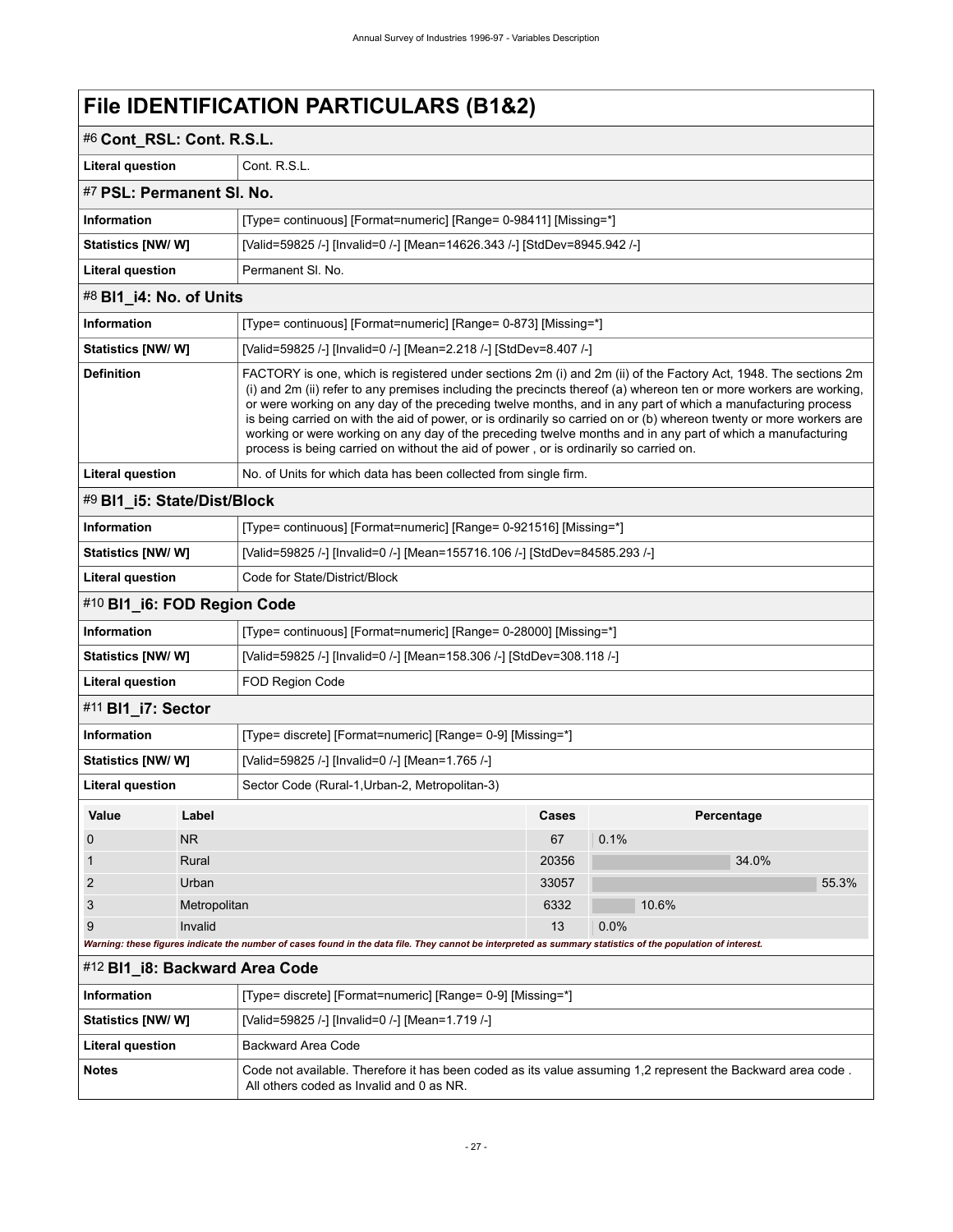<span id="page-31-1"></span><span id="page-31-0"></span>

| #12 BI1_i8: Backward Area Code   |                      |                                                                                                                                                             |                                                                 |      |            |       |  |  |
|----------------------------------|----------------------|-------------------------------------------------------------------------------------------------------------------------------------------------------------|-----------------------------------------------------------------|------|------------|-------|--|--|
| Value                            | Label                |                                                                                                                                                             | Cases                                                           |      | Percentage |       |  |  |
| 0                                | <b>NR</b>            |                                                                                                                                                             | 68                                                              | 0.1% |            |       |  |  |
| 1                                | $\mathbf 1$          |                                                                                                                                                             | 16981                                                           |      | 28.4%      |       |  |  |
| 2                                | $\overline{2}$       |                                                                                                                                                             | 42735                                                           |      |            | 71.4% |  |  |
| 9                                | Invalid              |                                                                                                                                                             | 41                                                              | 0.1% |            |       |  |  |
|                                  |                      | Warning: these figures indicate the number of cases found in the data file. They cannot be interpreted as summary statistics of the population of interest. |                                                                 |      |            |       |  |  |
| #13 BI2_i1: Year of Initial Prod |                      |                                                                                                                                                             |                                                                 |      |            |       |  |  |
| Information                      |                      |                                                                                                                                                             | [Type= continuous] [Format=numeric] [Range= 0-9925] [Missing=*] |      |            |       |  |  |
| <b>Statistics [NW/ W]</b>        |                      | [Valid=59825 /-] [Invalid=0 /-] [Mean=1976.028 /-] [StdDev=127.748 /-]                                                                                      |                                                                 |      |            |       |  |  |
| <b>Literal question</b>          |                      | Year of Initial Prod                                                                                                                                        |                                                                 |      |            |       |  |  |
| #14 BI2_i2: Type of Organisation |                      |                                                                                                                                                             |                                                                 |      |            |       |  |  |
| Information                      |                      | [Type= discrete] [Format=numeric] [Range= 0-9] [Missing=*]                                                                                                  |                                                                 |      |            |       |  |  |
| <b>Statistics [NW/W]</b>         |                      | [Valid=59825 /-] [Invalid=0 /-] [Mean=3.449 /-]                                                                                                             |                                                                 |      |            |       |  |  |
| <b>Literal question</b>          |                      | Type of Organisation                                                                                                                                        |                                                                 |      |            |       |  |  |
| Value                            | Label                |                                                                                                                                                             | Cases                                                           |      | Percentage |       |  |  |
| 0                                | <b>NR</b>            |                                                                                                                                                             | 17                                                              | 0.0% |            |       |  |  |
| 1                                |                      | Individual Proprietorship                                                                                                                                   | 11488                                                           |      | 19.2%      |       |  |  |
| 2                                | Joint Family (HUF)   |                                                                                                                                                             | 2378                                                            | 4.0% |            |       |  |  |
| 3                                | Partnership          |                                                                                                                                                             | 19995                                                           |      |            | 33.4% |  |  |
| 4                                |                      | <b>Public Limited Company</b>                                                                                                                               | 9216                                                            |      | 15.4%      |       |  |  |
| 5                                |                      | Private Limited Company                                                                                                                                     | 12009                                                           |      | 20.1%      |       |  |  |
| 6                                |                      | Government departmental enterprises                                                                                                                         | 1714                                                            | 2.9% |            |       |  |  |
| 7                                | Legislature          | Public Corporation by special Act of Parliament or State                                                                                                    | 1390                                                            | 2.3% |            |       |  |  |
| 8                                |                      | Co-Operative Society                                                                                                                                        | 1370                                                            | 2.3% |            |       |  |  |
| 9                                |                      | Others (including trusts, wakf, boards etc.)                                                                                                                | 248                                                             | 0.4% |            |       |  |  |
|                                  |                      | Warning: these figures indicate the number of cases found in the data file. They cannot be interpreted as summary statistics of the population of interest. |                                                                 |      |            |       |  |  |
| #15 BI2_i3: Type of Ownership    |                      |                                                                                                                                                             |                                                                 |      |            |       |  |  |
| Information                      |                      | [Type= discrete] [Format=numeric] [Range= 0-9] [Missing=*]                                                                                                  |                                                                 |      |            |       |  |  |
| <b>Statistics [NW/W]</b>         |                      | [Valid=59825 /-] [Invalid=0 /-] [Mean=5.719 /-]                                                                                                             |                                                                 |      |            |       |  |  |
| <b>Literal question</b>          |                      | Type of Ownership                                                                                                                                           |                                                                 |      |            |       |  |  |
| Value                            | Label                |                                                                                                                                                             | Cases                                                           |      | Percentage |       |  |  |
| $\boldsymbol{0}$                 | <b>NR</b>            |                                                                                                                                                             | 15                                                              | 0.0% |            |       |  |  |
| 1                                |                      | <b>Wholly Central Government</b>                                                                                                                            | 872                                                             | 1.5% |            |       |  |  |
| $\overline{c}$                   |                      | Wholly State and/or Local Government                                                                                                                        | 2266                                                            | 3.8% |            |       |  |  |
| 3                                | jointly              | Central Government and State and/or Local Government                                                                                                        | 359                                                             | 0.6% |            |       |  |  |
| 4                                | Joint Sector Public  |                                                                                                                                                             | 878                                                             | 1.5% |            |       |  |  |
| 5                                | Joint Sector Private |                                                                                                                                                             | 494                                                             | 0.8% |            |       |  |  |
| 6                                |                      | Wholly private Ownership                                                                                                                                    | 54934                                                           |      |            | 91.8% |  |  |
| 9                                | Invalid              |                                                                                                                                                             | 7                                                               | 0.0% |            |       |  |  |

<span id="page-31-2"></span>*Warning: these figures indicate the number of cases found in the data file. They cannot be interpreted as summary statistics of the population of interest.*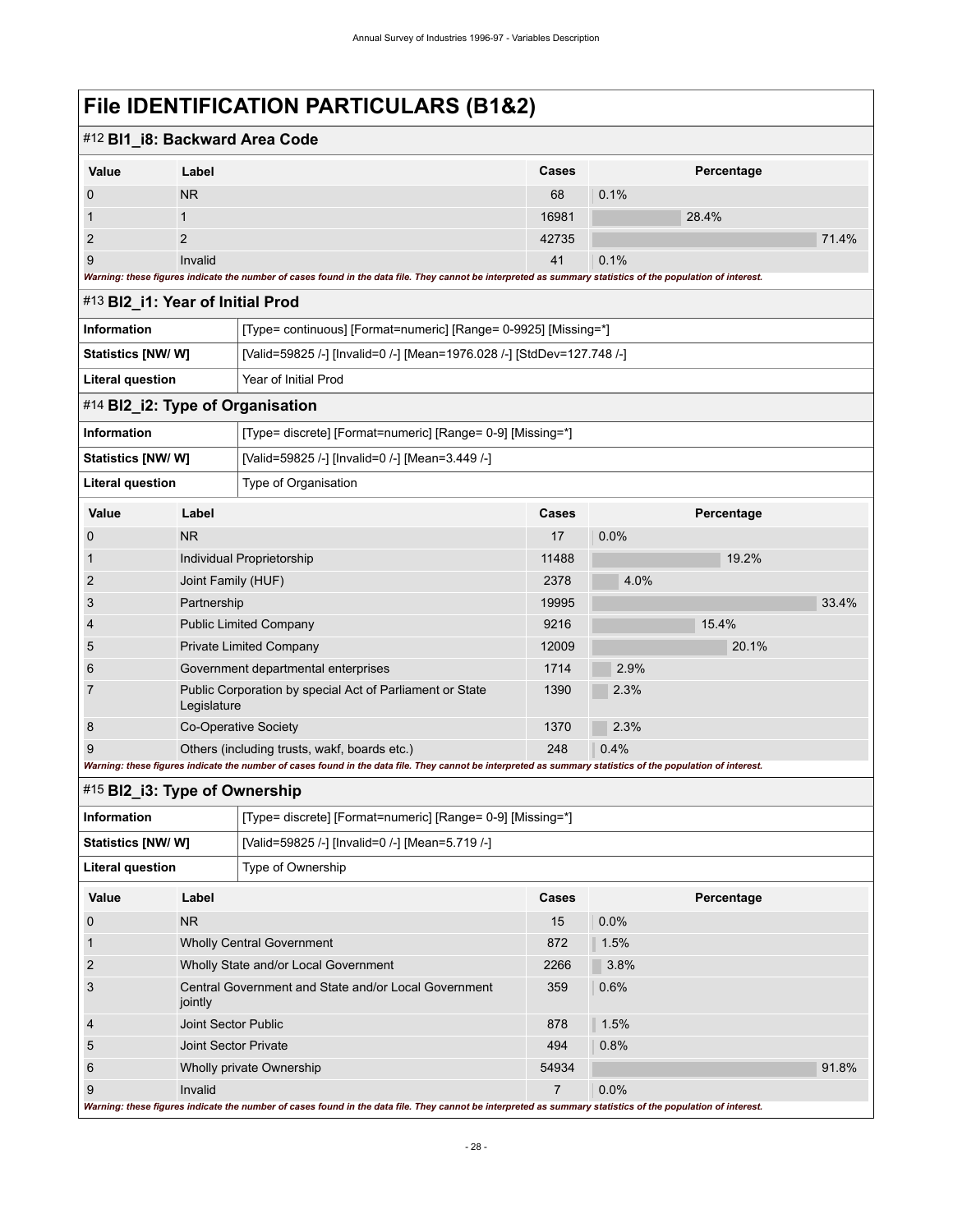<span id="page-32-4"></span><span id="page-32-3"></span><span id="page-32-2"></span><span id="page-32-1"></span><span id="page-32-0"></span>

| #16 BI2_i4: Type of Management     |                                                                                     |                                                                                                                                                             |       |            |            |       |  |  |
|------------------------------------|-------------------------------------------------------------------------------------|-------------------------------------------------------------------------------------------------------------------------------------------------------------|-------|------------|------------|-------|--|--|
| <b>Information</b>                 |                                                                                     | [Type= discrete] [Format=numeric] [Range= 0-9] [Missing=*]                                                                                                  |       |            |            |       |  |  |
| Statistics [NW/W]                  |                                                                                     | [Valid=59825 /-] [Invalid=0 /-]                                                                                                                             |       |            |            |       |  |  |
| <b>Literal question</b>            |                                                                                     | Type of Management                                                                                                                                          |       |            |            |       |  |  |
| Value                              | Label                                                                               |                                                                                                                                                             | Cases |            | Percentage |       |  |  |
| 0                                  | <b>NR</b>                                                                           |                                                                                                                                                             | 14    | 0.0%       |            |       |  |  |
| 1                                  |                                                                                     | Government/Government Institution                                                                                                                           | 3004  | 5.0%       |            |       |  |  |
| 2                                  | by the Government.                                                                  | Private enterprise whose management has been taken over                                                                                                     | 732   | 1.2%       |            |       |  |  |
| 3                                  | <b>Others</b>                                                                       |                                                                                                                                                             | 56037 |            |            | 93.7% |  |  |
| 9                                  | Invalid                                                                             |                                                                                                                                                             | 38    | 0.1%       |            |       |  |  |
|                                    |                                                                                     | Warning: these figures indicate the number of cases found in the data file. They cannot be interpreted as summary statistics of the population of interest. |       |            |            |       |  |  |
| #17 BI2_i5: Whether ancillary unit |                                                                                     |                                                                                                                                                             |       |            |            |       |  |  |
| <b>Information</b>                 |                                                                                     | [Type= discrete] [Format=numeric] [Range= 0-9] [Missing=*]                                                                                                  |       |            |            |       |  |  |
| <b>Statistics [NW/ W]</b>          |                                                                                     | [Valid=59825 /-] [Invalid=0 /-] [Mean=2.002 /-]                                                                                                             |       |            |            |       |  |  |
| <b>Literal question</b>            |                                                                                     | Whether ancillary unit                                                                                                                                      |       |            |            |       |  |  |
| Value                              | Label                                                                               | Cases                                                                                                                                                       |       | Percentage |            |       |  |  |
| $\boldsymbol{0}$                   | <b>NR</b>                                                                           |                                                                                                                                                             | 30    | 0.1%       |            |       |  |  |
| 1                                  | Yes                                                                                 |                                                                                                                                                             | 873   | 1.5%       |            |       |  |  |
| 2                                  | No                                                                                  |                                                                                                                                                             | 58773 |            |            | 98.2% |  |  |
| Invalid<br>9                       |                                                                                     |                                                                                                                                                             | 149   | 0.2%       |            |       |  |  |
|                                    |                                                                                     | Warning: these figures indicate the number of cases found in the data file. They cannot be interpreted as summary statistics of the population of interest. |       |            |            |       |  |  |
| #18 BI2_i6: Wheather registered    |                                                                                     |                                                                                                                                                             |       |            |            |       |  |  |
| Information                        |                                                                                     | [Type= discrete] [Format=numeric] [Range= 0-9] [Missing=*]                                                                                                  |       |            |            |       |  |  |
| <b>Statistics [NW/ W]</b>          |                                                                                     | [Valid=59825 /-] [Invalid=0 /-] [Mean=2.703 /-]                                                                                                             |       |            |            |       |  |  |
| <b>Literal question</b>            |                                                                                     | Wheather registered                                                                                                                                         |       |            |            |       |  |  |
| <b>Notes</b>                       |                                                                                     | For Code $=1$ : (These are generally the units having minimum investment of Rs. 10 Lakhs in Plant and<br>machinery)                                         |       |            |            |       |  |  |
| Value                              | Label                                                                               |                                                                                                                                                             | Cases |            | Percentage |       |  |  |
| 0                                  | <b>NR</b>                                                                           |                                                                                                                                                             | 167   | 0.3%       |            |       |  |  |
| 1                                  |                                                                                     | Units registered with DGTD*                                                                                                                                 | 2154  | 3.6%       |            |       |  |  |
| 2                                  |                                                                                     | Units registered with State/UT Director of Industries                                                                                                       | 48905 |            |            | 81.7% |  |  |
| 3                                  | Registered with other agencies like Textile Commissioner,<br>Jute Commissioner etc. |                                                                                                                                                             | 1657  | 2.8%       |            |       |  |  |
| 4                                  | Not registered with any agency                                                      |                                                                                                                                                             | 1137  | 1.9%       |            |       |  |  |
| 9                                  | Invalid                                                                             |                                                                                                                                                             | 5805  | 9.7%       |            |       |  |  |
|                                    |                                                                                     | Warning: these figures indicate the number of cases found in the data file. They cannot be interpreted as summary statistics of the population of interest. |       |            |            |       |  |  |
|                                    |                                                                                     | #19 BI2_i7: Accounting Year Closing                                                                                                                         |       |            |            |       |  |  |
| <b>Information</b>                 |                                                                                     | [Type= continuous] [Format=numeric] [Range= 0-310796] [Missing=*]                                                                                           |       |            |            |       |  |  |
| <b>Statistics [NW/W]</b>           |                                                                                     | [Valid=59825 /-] [Invalid=0 /-] [Mean=310365.555 /-] [StdDev=3108.799 /-]                                                                                   |       |            |            |       |  |  |
| <b>Literal question</b>            |                                                                                     | <b>Accounting Year Closing</b>                                                                                                                              |       |            |            |       |  |  |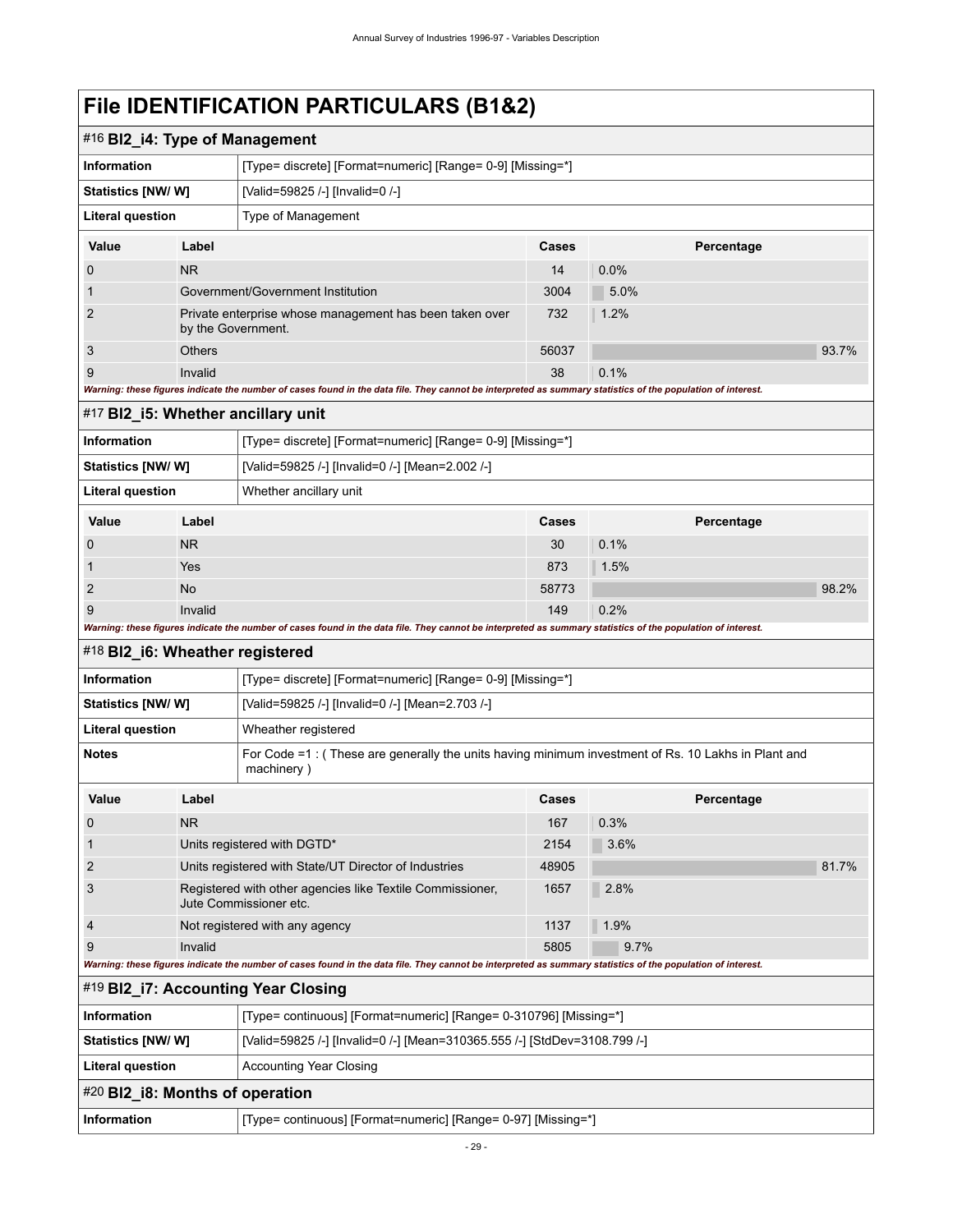<span id="page-33-3"></span><span id="page-33-2"></span><span id="page-33-1"></span><span id="page-33-0"></span>

| #20 BI2_i8: Months of operation |                 |                                                                                                                                                             |       |            |       |  |  |  |
|---------------------------------|-----------------|-------------------------------------------------------------------------------------------------------------------------------------------------------------|-------|------------|-------|--|--|--|
| Statistics [NW/ W]              |                 | [Valid=59825 /-] [Invalid=0 /-] [Mean=10.656 /-] [StdDev=3.476 /-]                                                                                          |       |            |       |  |  |  |
| <b>Literal question</b>         |                 | Months of operation                                                                                                                                         |       |            |       |  |  |  |
| #21 BI2_i9: Type of power used  |                 |                                                                                                                                                             |       |            |       |  |  |  |
| <b>Information</b>              |                 | [Type= discrete] [Format=numeric] [Range= 0-9] [Missing=*]                                                                                                  |       |            |       |  |  |  |
| <b>Statistics [NW/ W]</b>       |                 | [Valid=59825 /-] [Invalid=0 /-] [Mean=1.495 /-]                                                                                                             |       |            |       |  |  |  |
| <b>Literal question</b>         |                 | Type of power used                                                                                                                                          |       |            |       |  |  |  |
| <b>Notes</b>                    |                 | Motive power is the moving or impelling power used to drive the machinery e.g. steam, electricity, diesel, others.                                          |       |            |       |  |  |  |
| Value                           | Label           |                                                                                                                                                             | Cases | Percentage |       |  |  |  |
| $\boldsymbol{0}$                | <b>NR</b>       |                                                                                                                                                             | 133   | 0.2%       |       |  |  |  |
| 1                               | Electricity     |                                                                                                                                                             | 52484 |            | 87.7% |  |  |  |
| 2                               | Steam           |                                                                                                                                                             | 339   | 0.6%       |       |  |  |  |
| 3                               | Diesel          |                                                                                                                                                             | 654   | 1.1%       |       |  |  |  |
| 4                               | <b>Others</b>   |                                                                                                                                                             | 274   | 0.5%       |       |  |  |  |
| 5                               | No motive power |                                                                                                                                                             | 2441  | 4.1%       |       |  |  |  |
| 6                               | Closed factory  |                                                                                                                                                             | 3495  | 5.8%       |       |  |  |  |
| 9                               | Invalid         |                                                                                                                                                             | 5     | 0.0%       |       |  |  |  |
|                                 |                 | Warning: these figures indicate the number of cases found in the data file. They cannot be interpreted as summary statistics of the population of interest. |       |            |       |  |  |  |
| #22 BI2_i10: Open/Closed code   |                 |                                                                                                                                                             |       |            |       |  |  |  |
| Information                     |                 | [Type= discrete] [Format=numeric] [Range= 0-9] [Missing=*]                                                                                                  |       |            |       |  |  |  |
| <b>Statistics [NW/W]</b>        |                 | [Valid=59825 /-] [Invalid=0 /-] [Mean=0.0661 /-]                                                                                                            |       |            |       |  |  |  |
| <b>Literal question</b>         |                 | Open/Closed code                                                                                                                                            |       |            |       |  |  |  |
| <b>Notes</b>                    |                 | Open/Closed code is not known so coded as its value.                                                                                                        |       |            |       |  |  |  |
| Value                           | Label           |                                                                                                                                                             | Cases | Percentage |       |  |  |  |
| 0                               | $\mathbf 0$     |                                                                                                                                                             | 56073 |            | 93.7% |  |  |  |
| 1                               | 1               |                                                                                                                                                             | 3691  | 6.2%       |       |  |  |  |
| $\overline{2}$                  | $\overline{2}$  |                                                                                                                                                             | 21    | 0.0%       |       |  |  |  |
| 3                               |                 |                                                                                                                                                             | 7     | 0.0%       |       |  |  |  |
| 4                               |                 |                                                                                                                                                             | 1     | 0.0%       |       |  |  |  |
| 5                               |                 |                                                                                                                                                             | 1     | 0.0%       |       |  |  |  |
| 6                               |                 |                                                                                                                                                             | 30    | 0.1%       |       |  |  |  |
| 9                               |                 | Warning: these figures indicate the number of cases found in the data file. They cannot be interpreted as summary statistics of the population of interest. | 1     | 0.0%       |       |  |  |  |
|                                 |                 | #23 IND_CD_Frame: Frame Ind. Code                                                                                                                           |       |            |       |  |  |  |
| <b>Information</b>              |                 | [Type= continuous] [Format=numeric] [Range= 0-5] [Missing=*]                                                                                                |       |            |       |  |  |  |
| <b>Statistics [NW/ W]</b>       |                 | [Valid=59825 /-] [Invalid=0 /-] [Mean=0.00015 /-] [StdDev=0.0262 /-]                                                                                        |       |            |       |  |  |  |
| <b>Literal question</b>         |                 | Frame Industry code                                                                                                                                         |       |            |       |  |  |  |
| <b>Notes</b>                    |                 | Frame Industry code posted as 0 may be ignored.                                                                                                             |       |            |       |  |  |  |
|                                 |                 | #24 ASI_Year: ASI-Year (Last 2-Digit)                                                                                                                       |       |            |       |  |  |  |
| <b>Information</b>              |                 | [Type= discrete] [Format=numeric] [Range= 1-3] [Missing=*]                                                                                                  |       |            |       |  |  |  |
| <b>Statistics [NW/ W]</b>       |                 |                                                                                                                                                             |       |            |       |  |  |  |
|                                 |                 | [Valid=59825 /-] [Invalid=0 /-] [Mean=1.975 /-]                                                                                                             |       |            |       |  |  |  |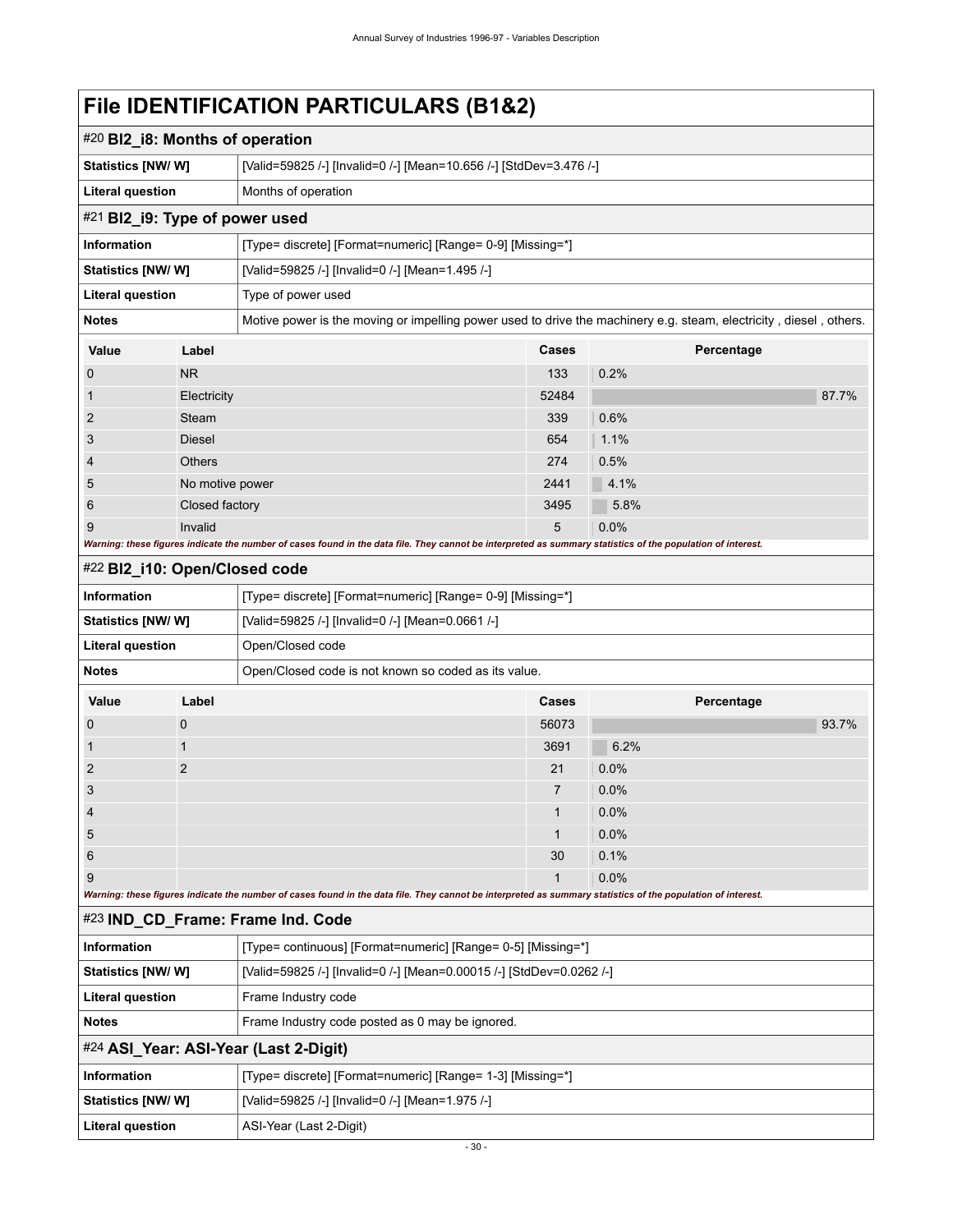<span id="page-34-5"></span><span id="page-34-4"></span><span id="page-34-3"></span><span id="page-34-2"></span><span id="page-34-1"></span><span id="page-34-0"></span>

|                           | #24 ASI_Year: ASI-Year (Last 2-Digit)                          |                                                                                                                                                             |                                                                          |      |            |       |  |  |
|---------------------------|----------------------------------------------------------------|-------------------------------------------------------------------------------------------------------------------------------------------------------------|--------------------------------------------------------------------------|------|------------|-------|--|--|
| <b>Notes</b>              |                                                                |                                                                                                                                                             | No code for ASI_year is available so coded as year 1. year 2 and year 3. |      |            |       |  |  |
| Value                     | Label                                                          |                                                                                                                                                             | Cases                                                                    |      | Percentage |       |  |  |
|                           | Year 1                                                         |                                                                                                                                                             | 29596                                                                    |      |            | 49.5% |  |  |
| 2                         | Year <sub>2</sub>                                              |                                                                                                                                                             | 2126                                                                     | 3.6% |            |       |  |  |
| 3                         | Year <sub>3</sub>                                              | Warning: these figures indicate the number of cases found in the data file. They cannot be interpreted as summary statistics of the population of interest. | 28103                                                                    |      |            | 47.0% |  |  |
| #25 WGT: Multiplier       |                                                                |                                                                                                                                                             |                                                                          |      |            |       |  |  |
| Information               | [Type= continuous] [Format=numeric] [Range= 0-100] [Missing=*] |                                                                                                                                                             |                                                                          |      |            |       |  |  |
| Statistics [NW/W]         |                                                                | [Valid=59825 /-] [Invalid=0 /-] [Mean=0.474 /-] [StdDev=1.638 /-]                                                                                           |                                                                          |      |            |       |  |  |
|                           |                                                                |                                                                                                                                                             |                                                                          |      |            |       |  |  |
| <b>Literal question</b>   |                                                                | <b>WGT-Multiplier Factor</b>                                                                                                                                |                                                                          |      |            |       |  |  |
| <b>Notes</b>              |                                                                | The data is already inflated with WGT-Multiplier factor. Therefore may not be needed.                                                                       |                                                                          |      |            |       |  |  |
|                           |                                                                | File FIXED ASSETS (BLOCK4)                                                                                                                                  |                                                                          |      |            |       |  |  |
| #1 Ind_CD: Industry       |                                                                |                                                                                                                                                             |                                                                          |      |            |       |  |  |
| <b>Information</b>        |                                                                | [Type= continuous] [Format=numeric] [Range= 2001-9790] [Missing=*]                                                                                          |                                                                          |      |            |       |  |  |
| Statistics [NW/W]         |                                                                | [Valid=354956 /-] [Invalid=0 /-] [Mean=3114.1 /-] [StdDev=1112.519 /-]                                                                                      |                                                                          |      |            |       |  |  |
| <b>Literal question</b>   |                                                                | Industry code                                                                                                                                               |                                                                          |      |            |       |  |  |
| #2 RSL: Running SI. No.   |                                                                |                                                                                                                                                             |                                                                          |      |            |       |  |  |
| Information               |                                                                | [Type= continuous] [Format=numeric] [Range= 0-99006] [Missing=*]                                                                                            |                                                                          |      |            |       |  |  |
| <b>Statistics [NW/W]</b>  |                                                                | [Valid=354956 /-] [Invalid=0 /-] [Mean=47464.485 /-] [StdDev=31688.228 /-]                                                                                  |                                                                          |      |            |       |  |  |
| <b>Literal question</b>   |                                                                | Running SI. No.                                                                                                                                             |                                                                          |      |            |       |  |  |
| #3 State: State code      |                                                                |                                                                                                                                                             |                                                                          |      |            |       |  |  |
| Information               |                                                                | [Type= discrete] [Format=numeric] [Range= 2-33] [Missing=*]                                                                                                 |                                                                          |      |            |       |  |  |
| Statistics [NW/W]         |                                                                | [Valid=354956 /-] [Invalid=0 /-] [Mean=15.574 /-] [StdDev=8.284 /-]                                                                                         |                                                                          |      |            |       |  |  |
| <b>Literal question</b>   |                                                                | State code                                                                                                                                                  |                                                                          |      |            |       |  |  |
|                           |                                                                |                                                                                                                                                             | Frequency table not shown (35 Modalities)                                |      |            |       |  |  |
| #4 Scheme: Scheme code    |                                                                |                                                                                                                                                             |                                                                          |      |            |       |  |  |
| <b>Information</b>        |                                                                | [Type= discrete] [Format=numeric] [Range= 1-9] [Missing=*]                                                                                                  |                                                                          |      |            |       |  |  |
| <b>Statistics [NW/ W]</b> |                                                                | [Valid=354956 /-] [Invalid=0 /-]                                                                                                                            |                                                                          |      |            |       |  |  |
| <b>Literal question</b>   |                                                                | Scheme code                                                                                                                                                 |                                                                          |      |            |       |  |  |
| Value                     | Label                                                          |                                                                                                                                                             | Cases                                                                    |      | Percentage |       |  |  |
| 1                         |                                                                | *100 or more workers                                                                                                                                        | 97623                                                                    |      | 27.5%      |       |  |  |
| $\overline{2}$            | <b>CE</b>                                                      |                                                                                                                                                             | 60199                                                                    |      | 17.0%      |       |  |  |
| 3                         | Electricity                                                    |                                                                                                                                                             | 1275                                                                     | 0.4% |            |       |  |  |
| 4                         | Sample I                                                       |                                                                                                                                                             | 39882                                                                    |      | 11.2%      |       |  |  |
| 5                         | Sample II                                                      |                                                                                                                                                             | 152086                                                                   |      |            | 42.8% |  |  |
| 6                         |                                                                | B & C 100 or more workers                                                                                                                                   | 1900                                                                     | 0.5% |            |       |  |  |
| 7                         | <b>B&amp;C Sample I</b>                                        |                                                                                                                                                             | 239                                                                      | 0.1% |            |       |  |  |
| 8                         | 0.0%<br>B & C Sample II<br>75                                  |                                                                                                                                                             |                                                                          |      |            |       |  |  |
|                           |                                                                |                                                                                                                                                             |                                                                          |      |            |       |  |  |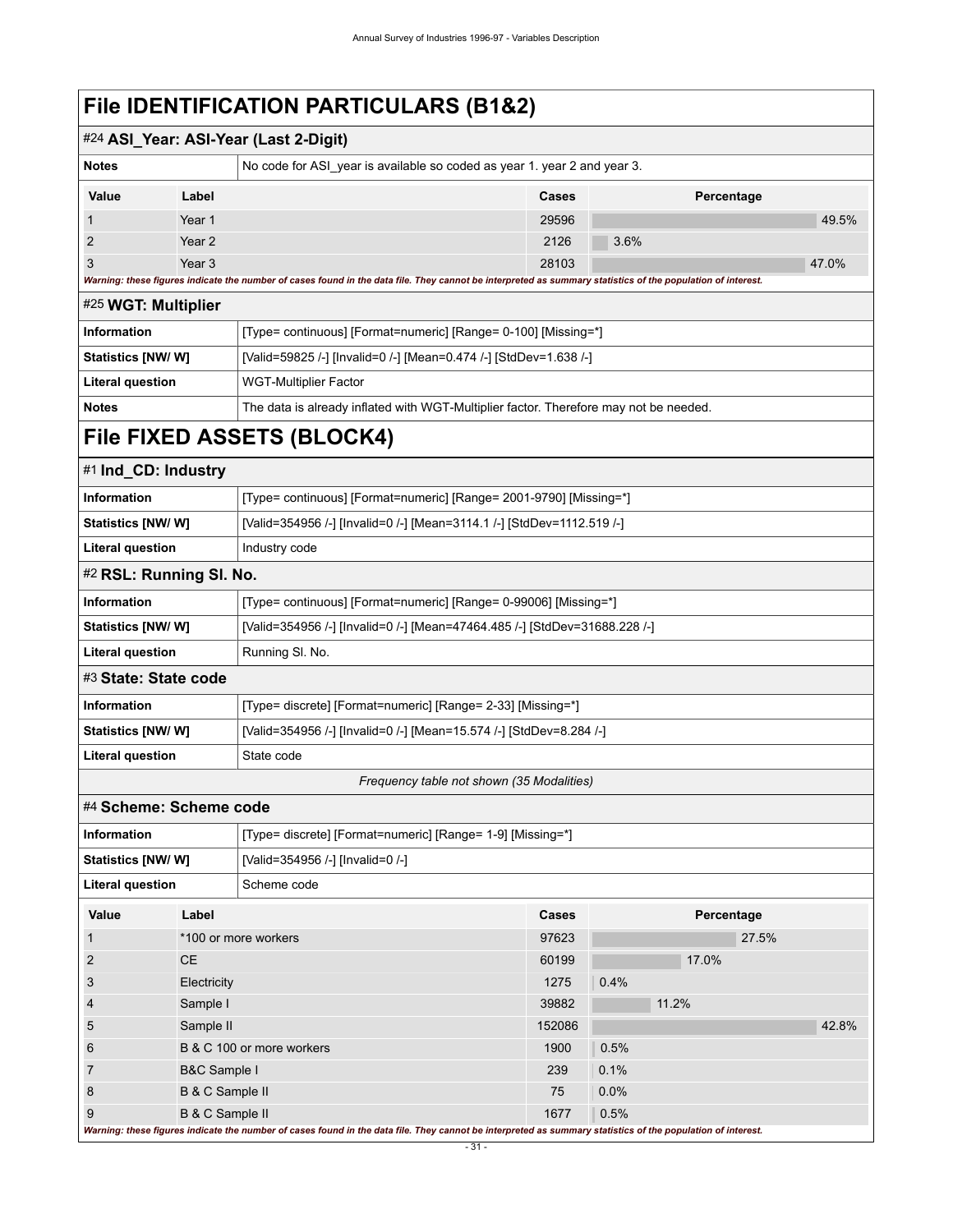## **File FIXED ASSETS (BLOCK4)**

<span id="page-35-0"></span>

| #5 Rec Cat: Record Category                                                                                                                                 |       |                                                              |        |            |        |  |
|-------------------------------------------------------------------------------------------------------------------------------------------------------------|-------|--------------------------------------------------------------|--------|------------|--------|--|
| Information                                                                                                                                                 |       | [Type= discrete] [Format=numeric] [Range= 40-40] [Missing=*] |        |            |        |  |
| <b>Statistics [NW/ W]</b>                                                                                                                                   |       | [Valid=354956 /-] [Invalid=0 /-]                             |        |            |        |  |
| Literal question                                                                                                                                            |       | Record Category                                              |        |            |        |  |
| Value                                                                                                                                                       | Label |                                                              | Cases  | Percentage |        |  |
| 40                                                                                                                                                          | 40    |                                                              | 354956 |            | 100.0% |  |
| Warning: these figures indicate the number of cases found in the data file. They cannot be interpreted as summary statistics of the population of interest. |       |                                                              |        |            |        |  |

#### <span id="page-35-1"></span>#6 **Sub\_Rec: Sub\_category Record**

| Information              |                                 | [Type= discrete] [Format=numeric] [Range= 0-13] [Missing=*] |       |      |            |  |  |
|--------------------------|---------------------------------|-------------------------------------------------------------|-------|------|------------|--|--|
| <b>Statistics [NW/W]</b> |                                 | [Valid=354956 /-] [Invalid=0 /-]                            |       |      |            |  |  |
| Literal question         |                                 | Sub category Record                                         |       |      |            |  |  |
| Value                    | Label                           |                                                             |       |      | Percentage |  |  |
| $\overline{0}$           | N <sub>R</sub>                  |                                                             | 26    | 0.0% |            |  |  |
|                          | Land                            |                                                             | 689   | 0.2% |            |  |  |
| 2                        |                                 | Development of properties                                   | 35032 |      | 9.9%       |  |  |
| 3                        | <b>Buildings</b>                |                                                             | 10628 | 3.0% |            |  |  |
| $\overline{4}$           | <b>Plant &amp; Machinery</b>    |                                                             | 47377 |      | 13.3%      |  |  |
| 5                        | <b>Furniture &amp; Fittings</b> |                                                             | 56150 |      | 15.8%      |  |  |

6 Transport Equipment 14.1% 7 Others 2011 - Communication of the Communication of the Communication of the Communication of the Communication of the Communication of the Communication of the Communication of the Communication of the Communication of 8 Total 40493 11.4%

9 Capital Work in Progress - P & M 3945 1.1% 10 Capital Work in Progress -Building 3538 1.0% 11 Capital Work in Progress -Others 1852 1852 0.5% 12 Capital Work in Progress - Total 6317 6317 1.8%

<span id="page-35-2"></span>

| Total of Block 4<br>13<br>57152<br>Warning: these figures indicate the number of cases found in the data file. They cannot be interpreted as summary statistics of the population of interest. |                                                                                                                                                                                                                                                                                       |  |  |  |  |  |
|------------------------------------------------------------------------------------------------------------------------------------------------------------------------------------------------|---------------------------------------------------------------------------------------------------------------------------------------------------------------------------------------------------------------------------------------------------------------------------------------|--|--|--|--|--|
| #7 BI4 i1: Opening (Gross)                                                                                                                                                                     |                                                                                                                                                                                                                                                                                       |  |  |  |  |  |
| Information                                                                                                                                                                                    | [Type= continuous] [Format=numeric] [Range= 0-148836473955] [Missing=*]                                                                                                                                                                                                               |  |  |  |  |  |
| Statistics [NW/ W]                                                                                                                                                                             | [Valid=354956 /-] [Invalid=0 /-] [Mean=27462608.162 /-] [StdDev=810348121.789 /-]                                                                                                                                                                                                     |  |  |  |  |  |
| Literal question                                                                                                                                                                               | Gross Value-Opening as On                                                                                                                                                                                                                                                             |  |  |  |  |  |
| Interviewer's<br>instructions                                                                                                                                                                  | The original cost or revalued gross figures of the fixed assets (whenever revaluation is carried out) as on the<br>opening day of the accounting year is to be reported. In case the theoretical working life of the assets<br>expires, then the value should be recorded as Rs. 1/-. |  |  |  |  |  |

### <span id="page-35-3"></span>#8 **Bl4\_i2: Addition by revaluation**

| <b>Information</b>                   | [Type= continuous] [Format=numeric] [Range= 0-86288162740] [Missing=*]                                                                                                                                                                                                                                                                                                                                                                                                                                                                                                                                                                                                                                                                                                                                                                       |
|--------------------------------------|----------------------------------------------------------------------------------------------------------------------------------------------------------------------------------------------------------------------------------------------------------------------------------------------------------------------------------------------------------------------------------------------------------------------------------------------------------------------------------------------------------------------------------------------------------------------------------------------------------------------------------------------------------------------------------------------------------------------------------------------------------------------------------------------------------------------------------------------|
| Statistics [NW/ W]                   | [Valid=354956 /-] [Invalid=0 /-] [Mean=505765.264 /-] [StdDev=151583978.51 /-]                                                                                                                                                                                                                                                                                                                                                                                                                                                                                                                                                                                                                                                                                                                                                               |
| Literal question                     | Addition by revaluation                                                                                                                                                                                                                                                                                                                                                                                                                                                                                                                                                                                                                                                                                                                                                                                                                      |
| Interviewer's<br><b>instructions</b> | value addition during the year: Fixed assets acquired from others during the year, whether fully paid or not, should<br>be valued at the full cost incurred, i.e., at the delivered price plus the cost of installation including any fees and<br>taxes paid but excluding financing costs relating to the period after the commencement of production. This would<br>include: (1) value of all purchases of materials on capital account during the accounting year, (2) amount paid<br>for service charges during the accounting year on capital account, (3) value of all fixed assets, whether fully<br>paid or not, taken on capital account during the accounting year. All items purchased, old or new, including<br>those constructed by the factory and capitalized will be recorded under Columns (4) & (5). In case any additions |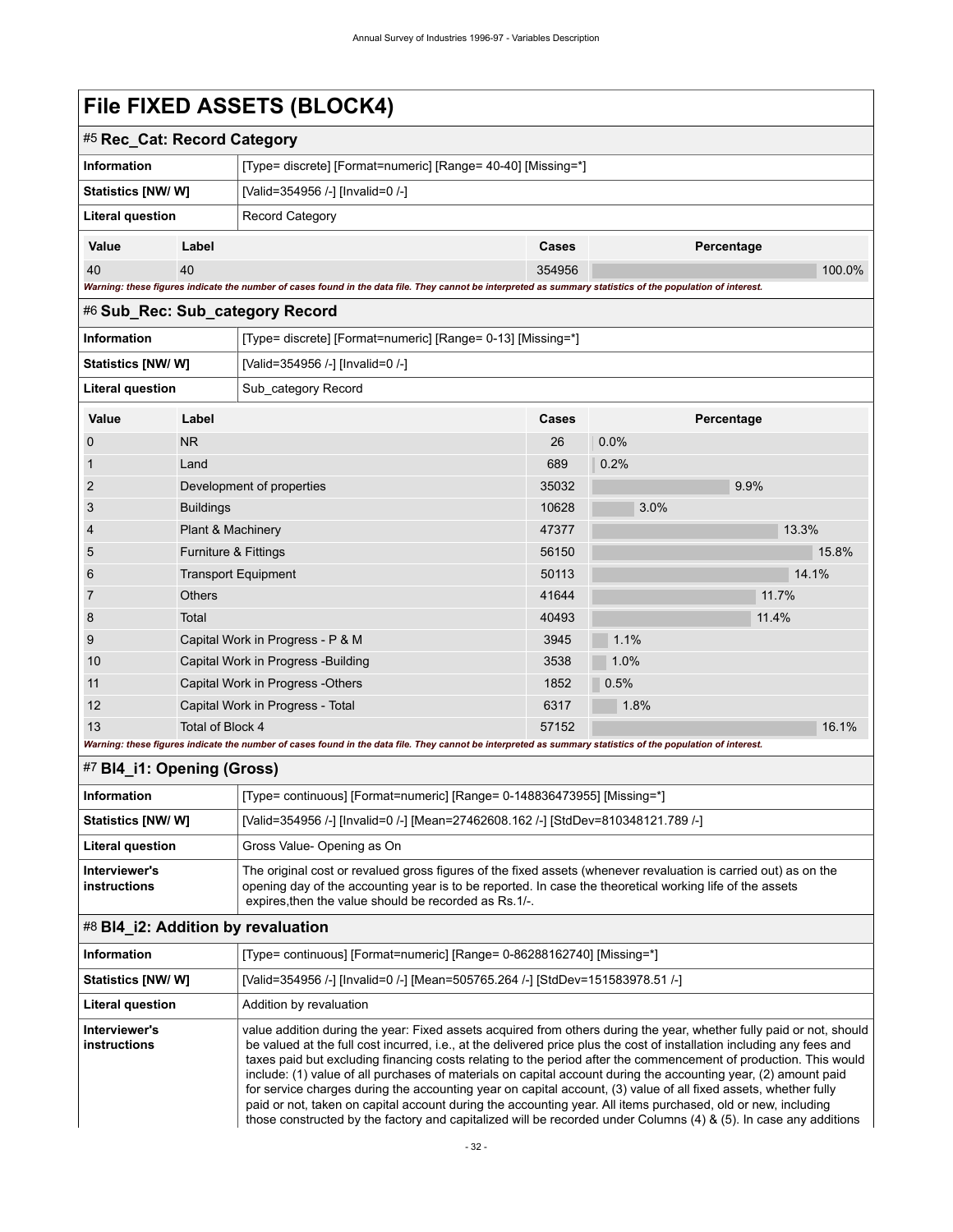# **File FIXED ASSETS (BLOCK4)**

#### #8 **Bl4\_i2: Addition by revaluation**

 to fixed assets are 'second hand', items purchased from within the country during the year, the cost of these should be shown separately with a footnote. Fixed assets produced by the establishment for its own use should be valued at the cost of all work put in place including any overhead costs allocable to this work. In case any revaluation of the fixed assets has been carried out during the accounting year, the extent of its impact may be included under Column (4). However, the extent of total revaluation shall be shown with a footnote under the block.

#### #9 **Bl4\_i3: Addition – new**

| <b>Information</b>            | [Type= continuous] [Format=numeric] [Range= 0-48693911300] [Missing=*]                                                                                                                                                                                                                                                                                                                                                                                                                                                                                                                                                                                                                                                                                                                                                                                                                                                                                                                                                                                                                                                                                                                                                                                                                                                                                                                                                                          |
|-------------------------------|-------------------------------------------------------------------------------------------------------------------------------------------------------------------------------------------------------------------------------------------------------------------------------------------------------------------------------------------------------------------------------------------------------------------------------------------------------------------------------------------------------------------------------------------------------------------------------------------------------------------------------------------------------------------------------------------------------------------------------------------------------------------------------------------------------------------------------------------------------------------------------------------------------------------------------------------------------------------------------------------------------------------------------------------------------------------------------------------------------------------------------------------------------------------------------------------------------------------------------------------------------------------------------------------------------------------------------------------------------------------------------------------------------------------------------------------------|
| <b>Statistics [NW/ W]</b>     | [Valid=354956 /-] [Invalid=0 /-] [Mean=6267453.928 /-] [StdDev=220979599.037 /-]                                                                                                                                                                                                                                                                                                                                                                                                                                                                                                                                                                                                                                                                                                                                                                                                                                                                                                                                                                                                                                                                                                                                                                                                                                                                                                                                                                |
| Literal question              | Addition - Actual                                                                                                                                                                                                                                                                                                                                                                                                                                                                                                                                                                                                                                                                                                                                                                                                                                                                                                                                                                                                                                                                                                                                                                                                                                                                                                                                                                                                                               |
| Interviewer's<br>instructions | value addition during the year: Fixed assets acquired from others during the year, whether fully paid or not, should<br>be valued at the full cost incurred, i.e., at the delivered price plus the cost of installation including any fees and<br>taxes paid but excluding financing costs relating to the period after the commencement of production. This would<br>include: (1) value of all purchases of materials on capital account during the accounting year, (2) amount paid<br>for service charges during the accounting year on capital account, (3) value of all fixed assets, whether fully paid<br>or not, taken on capital account during the accounting year. All items purchased, old or new, including those<br>constructed by the factory and capitalized will be recorded under Columns (4) & (5). In case any additions to<br>fixed assets are 'second hand', items purchased from within the country during the year, the cost of these should<br>be shown separately with a footnote.<br>Fixed assets produced by the establishment for its own use should be valued at the cost of all work put in place<br>including any overhead costs allocable to this work. In case any revaluation of the fixed assets has been carried<br>out during the accounting year, the extent of its impact may be included under Column (4). However, the extent<br>of total revaluation shall be shown with a footnote under the block. |

#### #10 **Bl4\_i4: Deduction**

| Information                   | [Type= continuous] [Format=numeric] [Range= 0-35430874131] [Missing=*]                                                                                                                                                                     |
|-------------------------------|--------------------------------------------------------------------------------------------------------------------------------------------------------------------------------------------------------------------------------------------|
| <b>Statistics [NW/ W]</b>     | [Valid=354956 /-] [Invalid=0 /-] [Mean=2232548.335 /-] [StdDev=141737831.754 /-]                                                                                                                                                           |
| <b>Literal question</b>       | Deductions & adjustments during the year                                                                                                                                                                                                   |
| Interviewer's<br>instructions | Gross value of the fixed assets sold, discarded or otherwise disposed off during the year is to be entered.<br>Book Value of the sale or that value which is recorded in the books of accounts for the discarded item need be<br>reported. |

### #11 **Bl4\_i6: Depreciation – Beginning**

| Information                   | [Type= continuous] [Format=numeric] [Range= 0-849806216472] [Missing=*]                                                                                                                                                                                                 |
|-------------------------------|-------------------------------------------------------------------------------------------------------------------------------------------------------------------------------------------------------------------------------------------------------------------------|
| <b>Statistics [NW/W]</b>      | [Valid=354956 /-] [Invalid=0 /-] [Mean=15283593.874 /-] [StdDev=2306838514.683 /-]                                                                                                                                                                                      |
| <b>Definition</b>             | DEPRECIATION is consumption of fixed capital due to wear and tear and obsolescence during the accounting<br>year and is taken as provided by the factory owner or is estimated on the basis of cost of installation and working<br>life of the fixed assets.            |
| Literal question              | Depreciation - Beginning                                                                                                                                                                                                                                                |
| Interviewer's<br>instructions | depreciation: The following may be noted:<br>Depreciation up to the beginning of the year and that provided during the year should be shown<br>respectively. Depreciation relating to assets sold/discarded /otherwise disposed off during the year<br>should be shown. |

#### #12 **Bl4\_i7: Depreciation – During**

| Information                   | [Type= continuous] [Format=numeric] [Range= 0-9343927388] [Missing=*]                                                                                                                                                                                        |
|-------------------------------|--------------------------------------------------------------------------------------------------------------------------------------------------------------------------------------------------------------------------------------------------------------|
| Statistics [NW/ W]            | [Valid=354956 /-] [Invalid=0 /-] [Mean=1412551.404 /-] [StdDev=42266752.179 /-]                                                                                                                                                                              |
| <b>Definition</b>             | DEPRECIATION is consumption of fixed capital due to wear and tear and obsolescence during the accounting<br>year and is taken as provided by the factory owner or is estimated on the basis of cost of installation and working<br>life of the fixed assets. |
| <b>Literal question</b>       | Depreciation - During the year                                                                                                                                                                                                                               |
| Interviewer's<br>instructions | depreciation: The following may be noted:                                                                                                                                                                                                                    |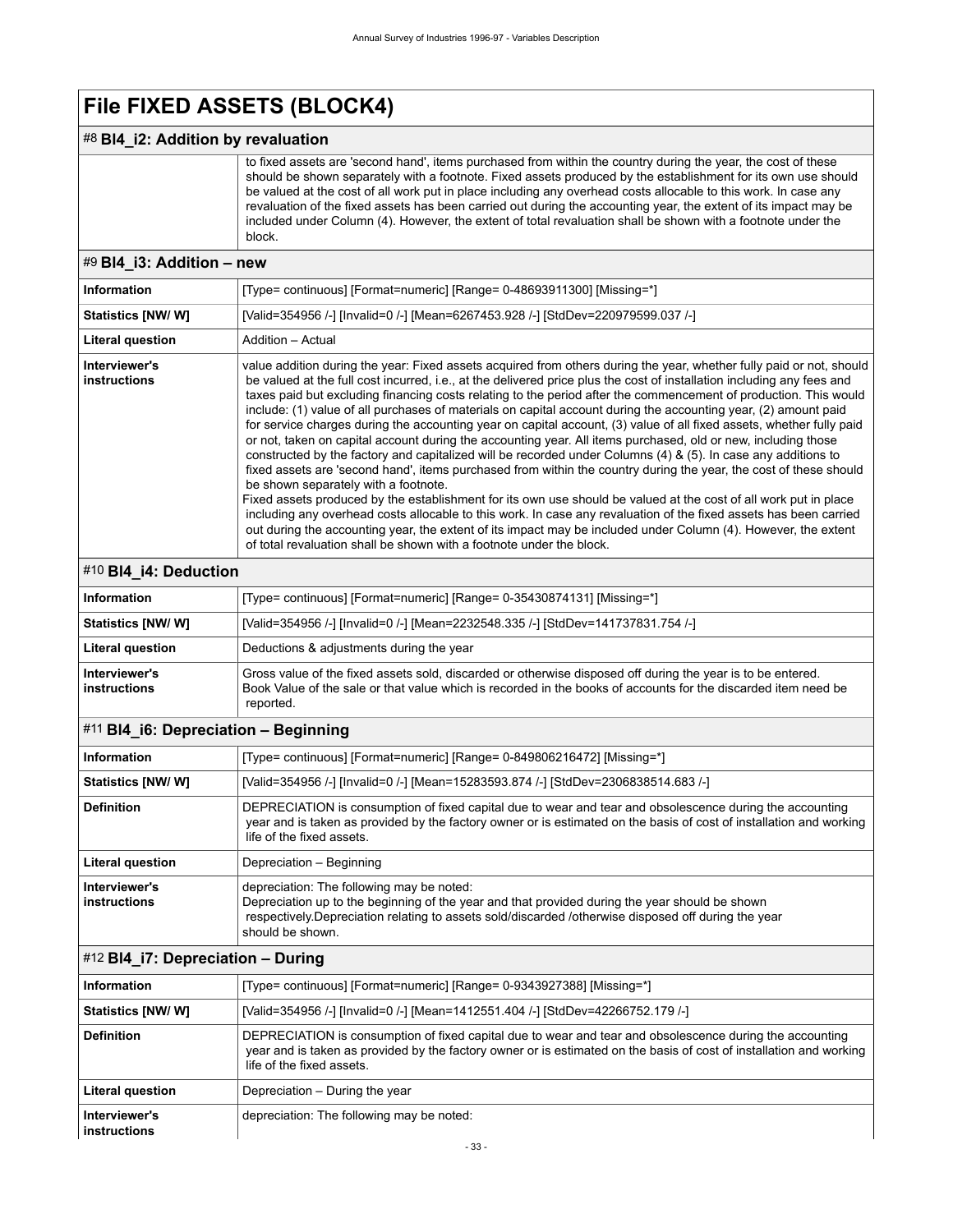### **File FIXED ASSETS (BLOCK4)**

### #12 **Bl4\_i7: Depreciation – During**

Depreciation up to the beginning of the year and that provided during the year should be shown respectively.Depreciation relating to assets sold/discarded /otherwise disposed off during the year should be shown.

### #13 **Bl4\_i8: Sold or Discarded Information** [Type= continuous] [Format=numeric] [Range= 0-325912010400] [Missing=\*] **Statistics [NW/ W]** [Valid=354956 /-] [Invalid=0 /-] [Mean=1549461.275 /-] [StdDev=634015248.881 /-] **Literal question** | Adjustment for Sold/Discarded during the year #14 **Bl4\_i10: Opening – Net Value Information** [Type= continuous] [Format=numeric] [Range= 0-326217257828] [Missing=\*] **Statistics [NW/ W]** [Valid=354956 /-] [Invalid=0 /-] [Mean=21010889.709 /-] [StdDev=790172023.33 /-] **Definition** NET VALUE ADDED is arrived by deducting total input and depreciation from total output. **Literal question** | Opening – Net Value #15 **Bl4\_i11: Closing – Net Value Information** [Type= continuous] [Format=numeric] [Range= 0-977853865000] [Missing=\*] **Statistics [NW/ W]** [Valid=354956 /-] [Invalid=0 /-] [Mean=25833222.607 /-] [StdDev=1762196483.507 /-] **Definition** NET VALUE ADDED is arrived by deducting total input and depreciation from total output. **Literal question** | Closing – Net #16 **ASI\_Year: ASI – Year (Last 2-digit)**

| <b>Information</b>           |                                  | [Type= discrete] [Format=numeric] [Range= 1-3] [Missing=*]               |              |  |            |       |       |
|------------------------------|----------------------------------|--------------------------------------------------------------------------|--------------|--|------------|-------|-------|
| Statistics [NW/ W]           | [Valid=354956 /-] [Invalid=0 /-] |                                                                          |              |  |            |       |       |
| <b>Literal question</b>      |                                  | ASI - Year (Last 2-digit)                                                |              |  |            |       |       |
| <b>Notes</b>                 |                                  | No code for ASI year is available so coded as year 1, year 2 and year 3. |              |  |            |       |       |
| Value                        | Label                            |                                                                          | <b>Cases</b> |  | Percentage |       |       |
|                              | ASI Year 1                       |                                                                          | 190121       |  |            |       | 53.6% |
| $\overline{2}$<br>ASI Year 2 |                                  | 12325                                                                    | 3.5%         |  |            |       |       |
| 3                            | ASI Year 3                       |                                                                          | 152510       |  |            | 43.0% |       |

#### *Warning: these figures indicate the number of cases found in the data file. They cannot be interpreted as summary statistics of the population of interest.*

### #17 **WGT: Multiplier**

| Information               | [Type= continuous] [Format=numeric] [Range= 0-980] [Missing=*]        |
|---------------------------|-----------------------------------------------------------------------|
| <b>Statistics [NW/ W]</b> | [Valid=354956 /-] [Invalid=0 /-] [Mean=46.167 /-] [StdDev=161.488 /-] |
| Literal question          | Multiplier                                                            |

### **File FIXED ASSETS-P&M (BLOCK 4A)**

#### #1 **Ind\_CD: Industry**

| <b>Information</b>        | [Type= continuous] [Format=numeric] [Range= 2001-2041] [Missing=*]      |  |  |  |
|---------------------------|-------------------------------------------------------------------------|--|--|--|
| <b>Statistics [NW/W]</b>  | [Valid=882 /-] [Invalid=0 /-] [Mean=2019.764 /-] [StdDev=11.726 /-]     |  |  |  |
| Literal question          | Industry code                                                           |  |  |  |
| #2 RSL: Running SI. No.   |                                                                         |  |  |  |
| Information               | [Type= continuous] [Format=numeric] [Range= 2-90116] [Missing=*]        |  |  |  |
| <b>Statistics [NW/ W]</b> | [Valid=882 /-] [Invalid=0 /-] [Mean=39371.229 /-] [StdDev=28599.884 /-] |  |  |  |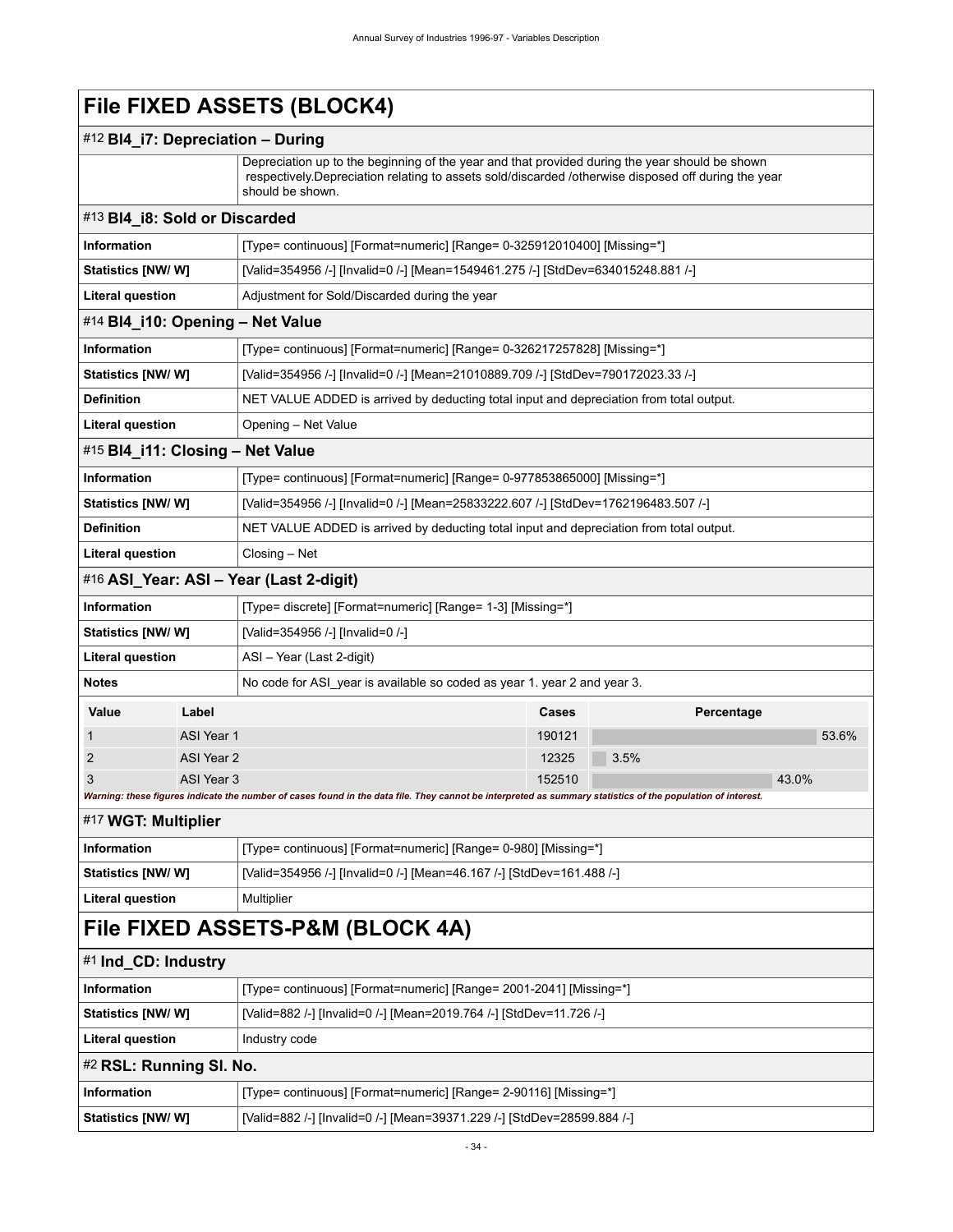# **File FIXED ASSETS-P&M (BLOCK 4A)**

| #2 RSL: Running SI. No.   |                                                                  |  |  |
|---------------------------|------------------------------------------------------------------|--|--|
| <b>Literal question</b>   | Running SI, No.                                                  |  |  |
| #3 State: State code      |                                                                  |  |  |
| Information               | [Type= discrete] [Format=numeric] [Range= 2-33] [Missing=*]      |  |  |
| <b>Statistics [NW/ W]</b> | [Valid=882 /-] [Invalid=0 /-] [Mean=14.183 /-] [StdDev=8.017 /-] |  |  |
| <b>Literal question</b>   | State code                                                       |  |  |
|                           |                                                                  |  |  |

*Frequency table not shown (35 Modalities)*

#### #4 **Scheme: Scheme code**

| <b>Information</b>                                                                                                                                          |                           | [Type= discrete] [Format=numeric] [Range= 1-5] [Missing=*] |              |            |       |       |
|-------------------------------------------------------------------------------------------------------------------------------------------------------------|---------------------------|------------------------------------------------------------|--------------|------------|-------|-------|
| Statistics [NW/W]                                                                                                                                           |                           | [Valid=882 /-] [Invalid=0 /-]                              |              |            |       |       |
| Literal question<br>Scheme code                                                                                                                             |                           |                                                            |              |            |       |       |
| Value                                                                                                                                                       | Label                     |                                                            | <b>Cases</b> | Percentage |       |       |
| 1                                                                                                                                                           |                           | *100 or more workers                                       | 275          |            |       | 31.2% |
| $\overline{2}$                                                                                                                                              | CE.                       |                                                            | 163          |            | 18.5% |       |
| 3                                                                                                                                                           | Electricity               |                                                            | $\mathbf 0$  | 0.0%       |       |       |
| 4                                                                                                                                                           | Sample I                  |                                                            | 270          |            |       | 30.6% |
| 5                                                                                                                                                           | Sample II                 |                                                            | 174          |            | 19.7% |       |
| 6                                                                                                                                                           | B & C 100 or more workers |                                                            | $\mathbf{0}$ | 0.0%       |       |       |
| 7                                                                                                                                                           | <b>B&amp;C CE</b>         |                                                            | $\mathbf{0}$ | 0.0%       |       |       |
| 8                                                                                                                                                           | B & C Sample I            |                                                            | $\Omega$     | 0.0%       |       |       |
| 9                                                                                                                                                           | B & C Sample II           |                                                            | $\mathbf 0$  | 0.0%       |       |       |
| Warning: these figures indicate the number of cases found in the data file. They cannot be interpreted as summary statistics of the population of interest. |                           |                                                            |              |            |       |       |
| #5 Rec_cat: Record Category                                                                                                                                 |                           |                                                            |              |            |       |       |

| Value                                             | Label |                                                              | Cases | Percentage |  |  |
|---------------------------------------------------|-------|--------------------------------------------------------------|-------|------------|--|--|
| <b>Record Category</b><br><b>Literal question</b> |       |                                                              |       |            |  |  |
| Statistics [NW/ W]                                |       | [Valid=882 /-] [Invalid=0 /-]                                |       |            |  |  |
| <b>Information</b>                                |       | [Type= discrete] [Format=numeric] [Range= 40-40] [Missing=*] |       |            |  |  |

| 40<br>882<br>4Α                                                                                                                                             |  |  |  |  |  |  |
|-------------------------------------------------------------------------------------------------------------------------------------------------------------|--|--|--|--|--|--|
| Warning: these figures indicate the number of cases found in the data file. They cannot be interpreted as summary statistics of the population of interest. |  |  |  |  |  |  |
| #6 Sub_Rec_code: Sub-Record Code                                                                                                                            |  |  |  |  |  |  |

| <b>Information</b>       |       | [Type= discrete] [Format=numeric] [Range= 14-14] [Missing=*] |       |            |  |  |
|--------------------------|-------|--------------------------------------------------------------|-------|------------|--|--|
| <b>Statistics [NW/W]</b> |       | [Valid=882 /-] [Invalid=0 /-]                                |       |            |  |  |
| Literal question         |       | Sub-Record Code                                              |       |            |  |  |
| Value                    | Label |                                                              | Cases | Percentage |  |  |
| 14                       | 14    |                                                              | 882   | 100.0%     |  |  |

*Warning: these figures indicate the number of cases found in the data file. They cannot be interpreted as summary statistics of the population of interest.*

### #7 **Bl4A\_i1\_c3: P&M - Undepreciated original cost- Opening**

| Information               | [Type= continuous] [Format=numeric] [Range= 0-1203994174] [Missing=*]                                                                                        |
|---------------------------|--------------------------------------------------------------------------------------------------------------------------------------------------------------|
| <b>Statistics [NW/ W]</b> | [Valid=882 /-] [Invalid=0 /-] [Mean=23174786.12 /-] [StdDev=61989225.874 /-]                                                                                 |
| <b>Definition</b>         | GROSS VALUE OF PLANT OF MACHINERY represents the total original (undepreciated) value of installed plant<br>and machinery at the end of the accounting year. |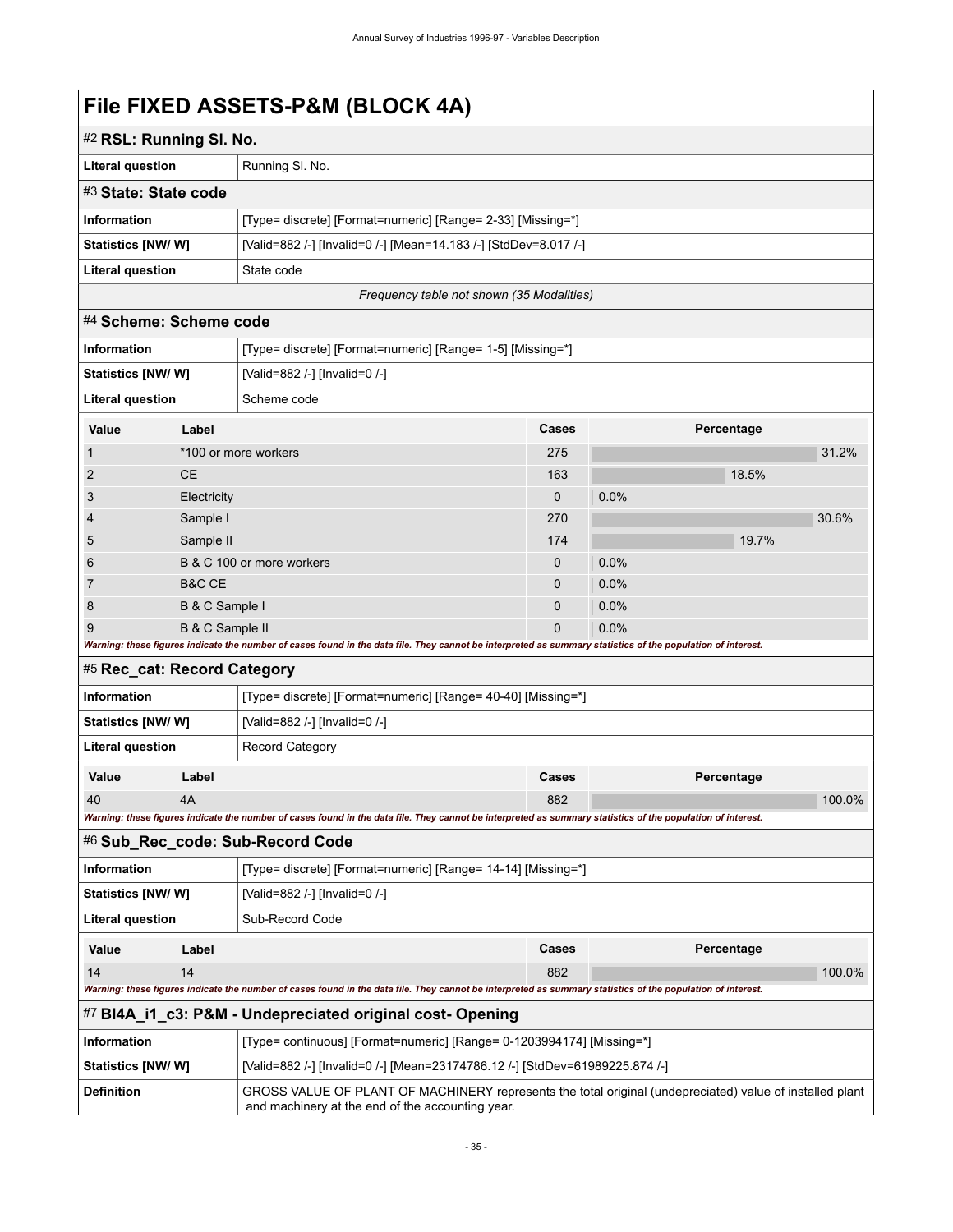# **File FIXED ASSETS-P&M (BLOCK 4A)**

|                           |                                                                            | #7 BI4A_i1_c3: P&M - Undepreciated original cost- Opening                                                                                                                                                                                                                                                                     |       |            |       |
|---------------------------|----------------------------------------------------------------------------|-------------------------------------------------------------------------------------------------------------------------------------------------------------------------------------------------------------------------------------------------------------------------------------------------------------------------------|-------|------------|-------|
|                           |                                                                            | It includes the book value of the newly installed plants and machinery and the approximate value of rented in<br>plants and machinery at the time of renting-in but excludes the value of rented-out plants and machinery. Total<br>value of all the plants and machinery acquired on hire - purchase basis is also included. |       |            |       |
| <b>Literal question</b>   |                                                                            | P&M - Undepreciated original cost- Opening                                                                                                                                                                                                                                                                                    |       |            |       |
|                           |                                                                            | #8 BI4A_i2_c3: P&M - leased in opening                                                                                                                                                                                                                                                                                        |       |            |       |
| Information               |                                                                            | [Type= continuous] [Format=numeric] [Range= 0-53111081] [Missing=*]                                                                                                                                                                                                                                                           |       |            |       |
| Statistics [NW/W]         |                                                                            | [Valid=882 /-] [Invalid=0 /-] [Mean=522790.259 /-] [StdDev=3837873.202 /-]                                                                                                                                                                                                                                                    |       |            |       |
| <b>Literal question</b>   |                                                                            | P&M - leased in opening                                                                                                                                                                                                                                                                                                       |       |            |       |
|                           |                                                                            | #9 BI4A i3 c3: P&M - leased out opening                                                                                                                                                                                                                                                                                       |       |            |       |
| Information               |                                                                            | [Type= continuous] [Format=numeric] [Range= 0-2577600] [Missing=*]                                                                                                                                                                                                                                                            |       |            |       |
| <b>Statistics [NW/W]</b>  |                                                                            | [Valid=882 /-] [Invalid=0 /-] [Mean=2922.449 /-] [StdDev=86792.307 /-]                                                                                                                                                                                                                                                        |       |            |       |
| <b>Literal question</b>   |                                                                            | P&M - leased out opening                                                                                                                                                                                                                                                                                                      |       |            |       |
|                           |                                                                            | #10 BI4A_i4_c3: P&M - Total opening                                                                                                                                                                                                                                                                                           |       |            |       |
| Information               |                                                                            | [Type= continuous] [Format=numeric] [Range= 0-1203994174] [Missing=*]                                                                                                                                                                                                                                                         |       |            |       |
| Statistics [NW/ W]        |                                                                            | [Valid=882 /-] [Invalid=0 /-] [Mean=23735770.73 /-] [StdDev=62177097.661 /-]                                                                                                                                                                                                                                                  |       |            |       |
| <b>Literal question</b>   |                                                                            | P&M - Total opening                                                                                                                                                                                                                                                                                                           |       |            |       |
|                           |                                                                            | #11 BI4A_i1_c4: P&M - Undepreciated original cost- Closing                                                                                                                                                                                                                                                                    |       |            |       |
| Information               |                                                                            | [Type= continuous] [Format=numeric] [Range= 0-1349216314] [Missing=*]                                                                                                                                                                                                                                                         |       |            |       |
| Statistics [NW/W]         |                                                                            | [Valid=882 /-] [Invalid=0 /-] [Mean=26104924.375 /-] [StdDev=74885588.367 /-]                                                                                                                                                                                                                                                 |       |            |       |
| <b>Literal question</b>   | P&M - Undepreciated original cost- Closing                                 |                                                                                                                                                                                                                                                                                                                               |       |            |       |
|                           |                                                                            | #12 BI4A_i2_c4: P&M - Leased in closing                                                                                                                                                                                                                                                                                       |       |            |       |
| Information               |                                                                            | [Type= continuous] [Format=numeric] [Range= 0-53111081] [Missing=*]                                                                                                                                                                                                                                                           |       |            |       |
| <b>Statistics [NW/ W]</b> | [Valid=882 /-] [Invalid=0 /-] [Mean=542179.584 /-] [StdDev=3854191.746 /-] |                                                                                                                                                                                                                                                                                                                               |       |            |       |
| <b>Literal question</b>   | P&M - Leased in closing                                                    |                                                                                                                                                                                                                                                                                                                               |       |            |       |
|                           |                                                                            | #13 BI4A_i3_c4: P&M - Leased out closing                                                                                                                                                                                                                                                                                      |       |            |       |
| Information               |                                                                            | [Type= continuous] [Format=numeric] [Range= 0-0] [Missing=*]                                                                                                                                                                                                                                                                  |       |            |       |
| Statistics [NW/ W]        |                                                                            | [Valid=882 /-] [Invalid=0 /-] [Mean=0 /-] [StdDev=0 /-]                                                                                                                                                                                                                                                                       |       |            |       |
| <b>Literal question</b>   |                                                                            | P&M - Leased out closing                                                                                                                                                                                                                                                                                                      |       |            |       |
|                           |                                                                            | #14 BI4A_i4_c4: P&M - Total closing                                                                                                                                                                                                                                                                                           |       |            |       |
| Information               |                                                                            | [Type= continuous] [Format=numeric] [Range= 0-1349216314] [Missing=*]                                                                                                                                                                                                                                                         |       |            |       |
| Statistics [NW/ W]        |                                                                            | [Valid=882 /-] [Invalid=0 /-] [Mean=26590667.091 /-] [StdDev=75032228.928 /-]                                                                                                                                                                                                                                                 |       |            |       |
| <b>Literal question</b>   |                                                                            | P&M - Total closing                                                                                                                                                                                                                                                                                                           |       |            |       |
|                           |                                                                            | #15 ASI_Year: ASI-Year (Last 2-digit)                                                                                                                                                                                                                                                                                         |       |            |       |
| Information               |                                                                            | [Type= discrete] [Format=numeric] [Range= 1-3] [Missing=*]                                                                                                                                                                                                                                                                    |       |            |       |
| Statistics [NW/W]         |                                                                            | [Valid=882 /-] [Invalid=0 /-]                                                                                                                                                                                                                                                                                                 |       |            |       |
| <b>Literal question</b>   |                                                                            | ASI-Year (Last 2-digit)                                                                                                                                                                                                                                                                                                       |       |            |       |
| Notes                     |                                                                            | No code for ASI_year is available so coded as year 1. year 2 and year 3.                                                                                                                                                                                                                                                      |       |            |       |
| Value                     | Label                                                                      |                                                                                                                                                                                                                                                                                                                               | Cases | Percentage |       |
|                           | ASI Year 1                                                                 |                                                                                                                                                                                                                                                                                                                               | 655   |            | 74.3% |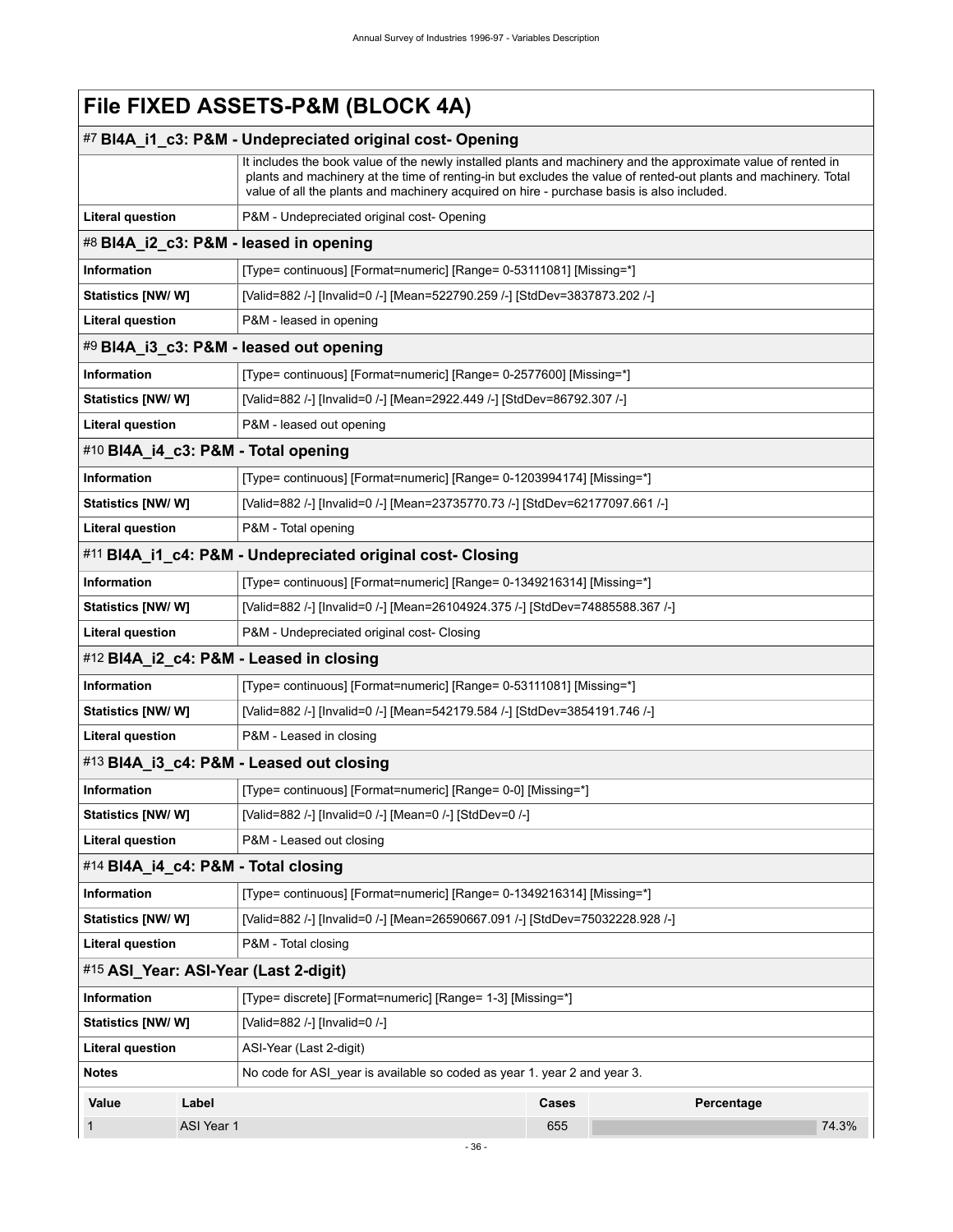| File FIXED ASSETS-P&M (BLOCK 4A) |  |
|----------------------------------|--|
|----------------------------------|--|

| #15 ASI_Year: ASI-Year (Last 2-digit) |            |                                                                                                                                                             |       |            |
|---------------------------------------|------------|-------------------------------------------------------------------------------------------------------------------------------------------------------------|-------|------------|
| Value                                 | Label      |                                                                                                                                                             | Cases | Percentage |
| $\overline{2}$                        | ASI Year 2 |                                                                                                                                                             | 63    | 7.1%       |
| 3                                     | ASI Year 3 |                                                                                                                                                             | 164   | 18.6%      |
|                                       |            | Warning: these figures indicate the number of cases found in the data file. They cannot be interpreted as summary statistics of the population of interest. |       |            |
| #16 WGT: Multiplier                   |            |                                                                                                                                                             |       |            |
| Information                           |            | [Type= continuous] [Format=numeric] [Range= 0-952] [Missing=*]                                                                                              |       |            |
| Statistics [NW/W]                     |            | [Valid=882 /-] [Invalid=0 /-] [Mean=150.46 /-] [StdDev=270.445 /-]                                                                                          |       |            |
| <b>Literal question</b>               |            | Multiplier                                                                                                                                                  |       |            |
|                                       |            | File WORKING CAPITAL AND LOANS (BLOCK 5)                                                                                                                    |       |            |
| #1 Ind_CD: Industry                   |            |                                                                                                                                                             |       |            |
| Information                           |            | [Type= continuous] [Format=numeric] [Range= 2001-9790] [Missing=*]                                                                                          |       |            |
| Statistics [NW/ W]                    |            | [Valid=102191 /-] [Invalid=0 /-] [Mean=3087.754 /-] [StdDev=1063.016 /-]                                                                                    |       |            |
| <b>Literal question</b>               |            | Industry code                                                                                                                                               |       |            |
| #2 RSL: Running SI. No.               |            |                                                                                                                                                             |       |            |
| Information                           |            | [Type= continuous] [Format=numeric] [Range= 0-99006] [Missing=*]                                                                                            |       |            |
| Statistics [NW/W]                     |            | [Valid=102191 /-] [Invalid=0 /-] [Mean=48963.183 /-] [StdDev=31365.738 /-]                                                                                  |       |            |
| <b>Literal question</b>               |            | Running SI. No.                                                                                                                                             |       |            |
| #3 State: State code                  |            |                                                                                                                                                             |       |            |
| <b>Information</b>                    |            | [Type= discrete] [Format=numeric] [Range= 2-33] [Missing=*]                                                                                                 |       |            |
| Statistics [NW/W]                     |            | [Valid=102191 /-] [Invalid=0 /-] [Mean=15.619 /-] [StdDev=8.347 /-]                                                                                         |       |            |
| <b>Literal question</b>               |            | State code                                                                                                                                                  |       |            |

#### *Frequency table not shown (35 Modalities)*

### #4 **Scheme: Scheme code**

| <b>Information</b><br>[Type= discrete] [Format=numeric] [Range= 1-9] [Missing=*] |                           |                                                                                                                                                             |              |       |            |       |
|----------------------------------------------------------------------------------|---------------------------|-------------------------------------------------------------------------------------------------------------------------------------------------------------|--------------|-------|------------|-------|
| Statistics [NW/W]<br>[Valid=102191 /-] [Invalid=0 /-]                            |                           |                                                                                                                                                             |              |       |            |       |
| Literal question<br>Scheme code                                                  |                           |                                                                                                                                                             |              |       |            |       |
| Value                                                                            | Label                     |                                                                                                                                                             | <b>Cases</b> |       | Percentage |       |
|                                                                                  |                           | *100 or more workers                                                                                                                                        | 24976        |       | 24.4%      |       |
| 2                                                                                | <b>CE</b>                 |                                                                                                                                                             | 17879        |       | 17.5%      |       |
| 3                                                                                | Electricity               |                                                                                                                                                             | 303          | 0.3%  |            |       |
| 4                                                                                | Sample I                  |                                                                                                                                                             | 12017        | 11.8% |            |       |
| 5                                                                                | Sample II                 |                                                                                                                                                             | 45758        |       |            | 44.8% |
| 6                                                                                | B & C 100 or more workers |                                                                                                                                                             | 637          | 0.6%  |            |       |
|                                                                                  | <b>B&amp;C - CE</b>       |                                                                                                                                                             | 84           | 0.1%  |            |       |
| 8                                                                                | B & C Sample I            |                                                                                                                                                             | 25           | 0.0%  |            |       |
| B & C Sample II<br>9                                                             |                           | 512                                                                                                                                                         | 0.5%         |       |            |       |
|                                                                                  |                           | Warning: these figures indicate the number of cases found in the data file. They cannot be interpreted as summary statistics of the population of interest. |              |       |            |       |
| #5 Rec_cat: Record Category                                                      |                           |                                                                                                                                                             |              |       |            |       |
| <b>Information</b>                                                               |                           | [Type= discrete] [Format=numeric] [Range= 51-53] [Missing=*]                                                                                                |              |       |            |       |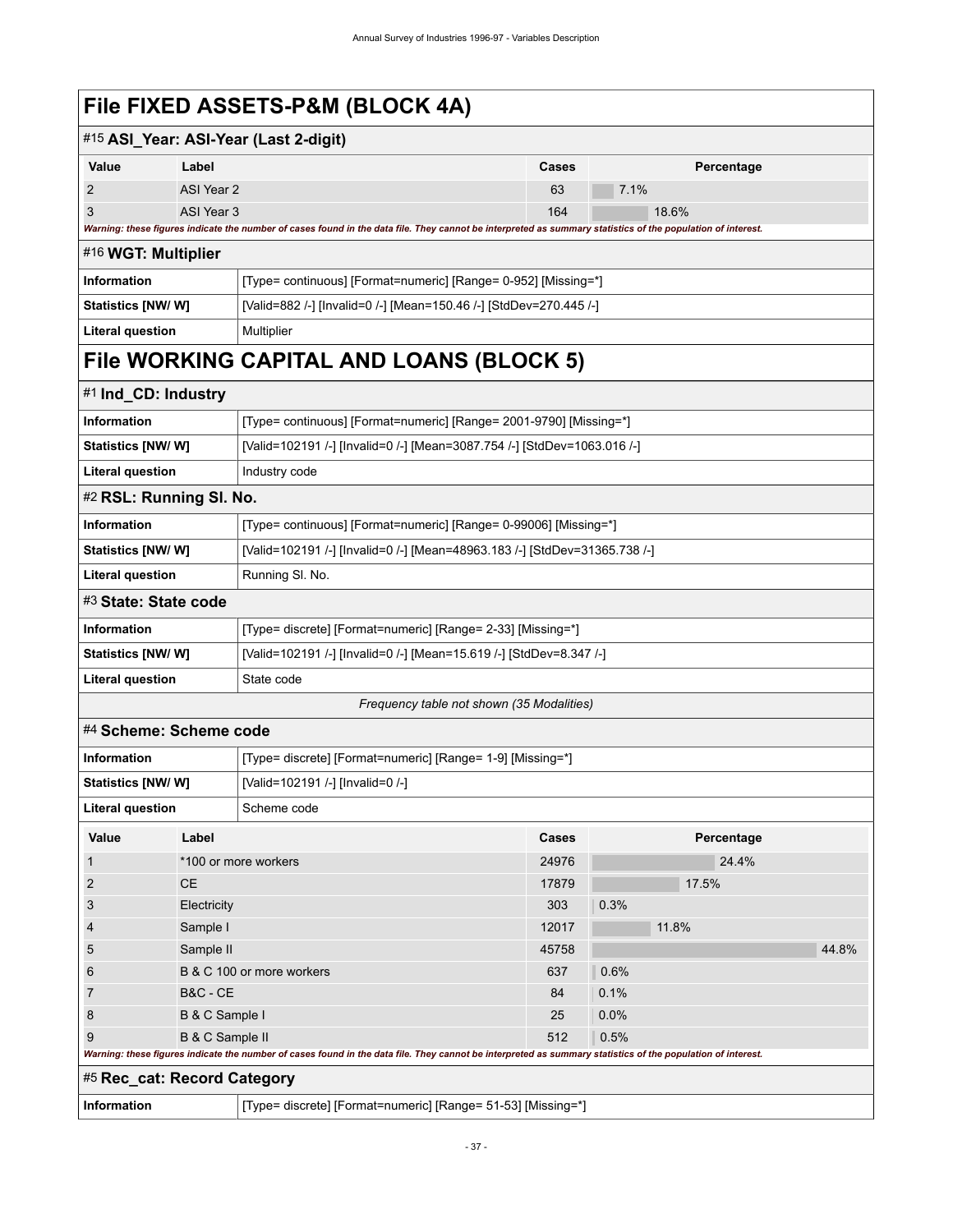| #5 Rec_cat: Record Category     |                                                                                                                                                                                                                                                                                                                                                                                                                                                      |                                                                                                                                                             |        |            |
|---------------------------------|------------------------------------------------------------------------------------------------------------------------------------------------------------------------------------------------------------------------------------------------------------------------------------------------------------------------------------------------------------------------------------------------------------------------------------------------------|-------------------------------------------------------------------------------------------------------------------------------------------------------------|--------|------------|
| <b>Statistics [NW/ W]</b>       |                                                                                                                                                                                                                                                                                                                                                                                                                                                      | [Valid=102191 /-] [Invalid=0 /-]                                                                                                                            |        |            |
| Literal question                |                                                                                                                                                                                                                                                                                                                                                                                                                                                      | <b>Record Category</b>                                                                                                                                      |        |            |
| Value                           | Label                                                                                                                                                                                                                                                                                                                                                                                                                                                |                                                                                                                                                             | Cases  | Percentage |
| 51                              | 51                                                                                                                                                                                                                                                                                                                                                                                                                                                   |                                                                                                                                                             | 51149  | 50.1%      |
| 53                              | 53                                                                                                                                                                                                                                                                                                                                                                                                                                                   |                                                                                                                                                             | 51042  | 49.9%      |
|                                 |                                                                                                                                                                                                                                                                                                                                                                                                                                                      | Warning: these figures indicate the number of cases found in the data file. They cannot be interpreted as summary statistics of the population of interest. |        |            |
| #6 Link: Link code              |                                                                                                                                                                                                                                                                                                                                                                                                                                                      |                                                                                                                                                             |        |            |
| <b>Information</b>              |                                                                                                                                                                                                                                                                                                                                                                                                                                                      | [Type= discrete] [Format=numeric] [Range= 0-0] [Missing=*]                                                                                                  |        |            |
| Statistics [NW/W]               |                                                                                                                                                                                                                                                                                                                                                                                                                                                      | [Valid=102191 /-] [Invalid=0 /-]                                                                                                                            |        |            |
| Value                           | Label                                                                                                                                                                                                                                                                                                                                                                                                                                                |                                                                                                                                                             | Cases  | Percentage |
| 0                               |                                                                                                                                                                                                                                                                                                                                                                                                                                                      |                                                                                                                                                             | 102191 | 100.0%     |
|                                 |                                                                                                                                                                                                                                                                                                                                                                                                                                                      | Warning: these figures indicate the number of cases found in the data file. They cannot be interpreted as summary statistics of the population of interest. |        |            |
|                                 |                                                                                                                                                                                                                                                                                                                                                                                                                                                      | #7 BI5_i1: Raw materials & components                                                                                                                       |        |            |
| <b>Information</b>              |                                                                                                                                                                                                                                                                                                                                                                                                                                                      | [Type= continuous] [Format=numeric] [Range= 0-5872023070] [Missing=*]                                                                                       |        |            |
| <b>Statistics [NW/ W]</b>       |                                                                                                                                                                                                                                                                                                                                                                                                                                                      | [Valid=102191 /-] [Invalid=0 /-] [Mean=9992497.962 /-] [StdDev=75618227.185 /-]                                                                             |        |            |
| <b>Definition</b>               | MATERIALS CONSUMED represents the total delivered value of all items of raw materials, components,<br>chemicals, packing materials and stores which actually enter into the production process of the factory during the<br>accounting year. It also includes the cost of all materials used for the construction of building etc. for the factory's<br>own use lt, however, excludes all intermediate products consumed during the accounting year. |                                                                                                                                                             |        |            |
| Literal question                |                                                                                                                                                                                                                                                                                                                                                                                                                                                      | Raw materials & components                                                                                                                                  |        |            |
| #8 BI5_i2: Fuels and lubricants |                                                                                                                                                                                                                                                                                                                                                                                                                                                      |                                                                                                                                                             |        |            |
| Information                     | [Type= continuous] [Format=numeric] [Range= 0-2694600000] [Missing=*]                                                                                                                                                                                                                                                                                                                                                                                |                                                                                                                                                             |        |            |
|                                 | <b>Statistics [NW/ W]</b><br>[Valid=102191 /-] [Invalid=0 /-] [Mean=463637.117 /-] [StdDev=17293130.667 /-]                                                                                                                                                                                                                                                                                                                                          |                                                                                                                                                             |        |            |
| <b>Definition</b>               | FUELS CONSUMED represents total purchase value of all items of fuels such as coal, liquified petroleum gas,<br>petrol, diesel, electricity, lubricants, water etc. consumed by the factory during the accounting year but excluding<br>the items which directly enter into the manufacturing process.                                                                                                                                                |                                                                                                                                                             |        |            |
| <b>Literal question</b>         |                                                                                                                                                                                                                                                                                                                                                                                                                                                      | <b>Fuels and lubricants</b>                                                                                                                                 |        |            |
|                                 |                                                                                                                                                                                                                                                                                                                                                                                                                                                      | #9 BI5_i3: Spares, stores and others                                                                                                                        |        |            |
| <b>Information</b>              |                                                                                                                                                                                                                                                                                                                                                                                                                                                      | [Type= continuous] [Format=numeric] [Range= 0-5695901595] [Missing=*]                                                                                       |        |            |
| <b>Statistics [NW/ W]</b>       |                                                                                                                                                                                                                                                                                                                                                                                                                                                      | [Valid=102191 /-] [Invalid=0 /-] [Mean=3659934.239 /-] [StdDev=61714453.977 /-]                                                                             |        |            |
| <b>Literal question</b>         |                                                                                                                                                                                                                                                                                                                                                                                                                                                      | Spares, stores and others                                                                                                                                   |        |            |
| #10 BI5 i5: Semi-finished goods |                                                                                                                                                                                                                                                                                                                                                                                                                                                      |                                                                                                                                                             |        |            |
| Information                     |                                                                                                                                                                                                                                                                                                                                                                                                                                                      | [Type= continuous] [Format=numeric] [Range= 0-2557858593] [Missing=*]                                                                                       |        |            |
| Statistics [NW/W]               |                                                                                                                                                                                                                                                                                                                                                                                                                                                      | [Valid=102191 /-] [Invalid=0 /-] [Mean=3495970.255 /-] [StdDev=32919781.755 /-]                                                                             |        |            |
| <b>Definition</b>               | SEMI-FINISHED GOODS refer to the imputed value of all materials which have been partially processed by the<br>factory but which are not usually sold without further processing. It includes the work in progress for materials<br>supplied by others, but excludes the value of semi-finished fixed assets produced for factory's own use.                                                                                                          |                                                                                                                                                             |        |            |
| Literal question                |                                                                                                                                                                                                                                                                                                                                                                                                                                                      | Semi-finished goods/work in progress                                                                                                                        |        |            |
| #11 BI5_i6: Finished goods      |                                                                                                                                                                                                                                                                                                                                                                                                                                                      |                                                                                                                                                             |        |            |
| Information                     |                                                                                                                                                                                                                                                                                                                                                                                                                                                      | [Type= continuous] [Format=numeric] [Range= 0-15367300000] [Missing=*]                                                                                      |        |            |
| Statistics [NW/W]               |                                                                                                                                                                                                                                                                                                                                                                                                                                                      | [Valid=102191 /-] [Invalid=0 /-] [Mean=8912914.437 /-] [StdDev=87040159.429 /-]                                                                             |        |            |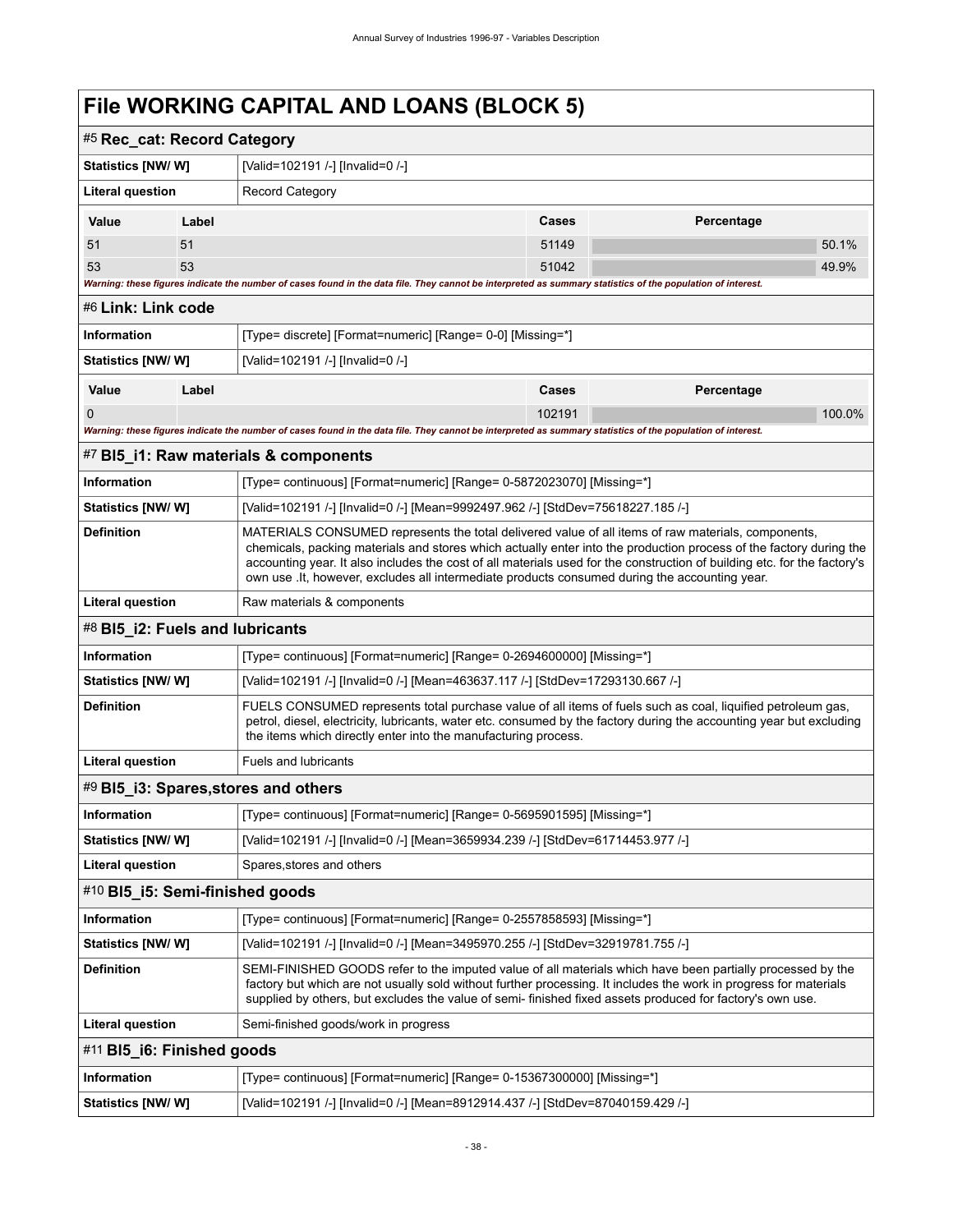| #11 BI5_i6: Finished goods  |                                                               |                                                                                                                                                             |       |            |       |
|-----------------------------|---------------------------------------------------------------|-------------------------------------------------------------------------------------------------------------------------------------------------------------|-------|------------|-------|
| <b>Definition</b>           |                                                               | FINISHED GOODS of the factory are the ultimate products ready for sale. It does not require further processing<br>but needs packaging and labeling etc.     |       |            |       |
| <b>Literal question</b>     |                                                               | Finished goods                                                                                                                                              |       |            |       |
| #12 BI5_i7: Total inventory |                                                               |                                                                                                                                                             |       |            |       |
| Information                 |                                                               | [Type= continuous] [Format=numeric] [Range= 0-373430000000] [Missing=*]                                                                                     |       |            |       |
| <b>Statistics [NW/W]</b>    |                                                               | [Valid=102191 /-] [Invalid=0 /-] [Mean=32000972.355 /-] [StdDev=1273739894.302 /-]                                                                          |       |            |       |
| <b>Literal question</b>     |                                                               | Total inventory (4 to 6)                                                                                                                                    |       |            |       |
|                             |                                                               | #13 ASI_Year: ASI-Year (Last 2-digit)                                                                                                                       |       |            |       |
| Information                 |                                                               | [Type= discrete] [Format=numeric] [Range= 1-3] [Missing=*]                                                                                                  |       |            |       |
| <b>Statistics [NW/W]</b>    |                                                               | [Valid=102191 /-] [Invalid=0 /-]                                                                                                                            |       |            |       |
| <b>Literal question</b>     |                                                               | ASI-Year (Last 2-digit)                                                                                                                                     |       |            |       |
| <b>Notes</b>                |                                                               | No code for ASI year is available so coded as year 1. year 2 and year 3.                                                                                    |       |            |       |
| <b>Value</b>                | Label                                                         |                                                                                                                                                             | Cases | Percentage |       |
|                             | ASI Year 1                                                    |                                                                                                                                                             | 52510 |            | 51.4% |
| 2                           | ASI Year 2                                                    |                                                                                                                                                             | 3707  | 3.6%       |       |
| 3                           | ASI Year 3                                                    | Warning: these figures indicate the number of cases found in the data file. They cannot be interpreted as summary statistics of the population of interest. | 45974 |            | 45.0% |
| #14 WGT: Multiplier         |                                                               |                                                                                                                                                             |       |            |       |
| <b>Information</b>          |                                                               | [Type= continuous] [Format=numeric] [Range= 0-980] [Missing=*]                                                                                              |       |            |       |
| <b>Statistics [NW/W]</b>    |                                                               | [Valid=102191 /-] [Invalid=0 /-] [Mean=48.511 /-] [StdDev=165.601 /-]                                                                                       |       |            |       |
| <b>Literal question</b>     |                                                               | Multiplier                                                                                                                                                  |       |            |       |
|                             |                                                               | File WORKING CAPITAL AND LOANS (BLOCK 5)                                                                                                                    |       |            |       |
| #1 Ind_CD: Industry         |                                                               |                                                                                                                                                             |       |            |       |
| Information                 |                                                               | [Type= continuous] [Format=numeric] [Range= 2001-9790] [Missing=*]                                                                                          |       |            |       |
| <b>Statistics [NW/W]</b>    |                                                               | [Valid=114616 /-] [Invalid=0 /-] [Mean=3099.817 /-] [StdDev=1145.905 /-]                                                                                    |       |            |       |
| <b>Literal question</b>     |                                                               | Industry code                                                                                                                                               |       |            |       |
| #2 RSL: Running SI. No.     |                                                               |                                                                                                                                                             |       |            |       |
| Information                 |                                                               | [Type= continuous] [Format=numeric] [Range= 0-99006] [Missing=*]                                                                                            |       |            |       |
| <b>Statistics [NW/W]</b>    |                                                               | [Valid=114616 /-] [Invalid=0 /-] [Mean=49360.008 /-] [StdDev=31191.228 /-]                                                                                  |       |            |       |
| <b>Literal question</b>     |                                                               | Running SI. No.                                                                                                                                             |       |            |       |
| #3 State: State code        |                                                               |                                                                                                                                                             |       |            |       |
| Information                 | [Type= continuous] [Format=numeric] [Range= 2-33] [Missing=*] |                                                                                                                                                             |       |            |       |
| Statistics [NW/ W]          |                                                               | [Valid=114616 /-] [Invalid=0 /-] [Mean=15.527 /-] [StdDev=8.408 /-]                                                                                         |       |            |       |
| <b>Literal question</b>     |                                                               | State code                                                                                                                                                  |       |            |       |
|                             |                                                               | Frequency table not shown (35 Modalities)                                                                                                                   |       |            |       |
| #4 Scheme: Scheme code      |                                                               |                                                                                                                                                             |       |            |       |
| Information                 |                                                               | [Type= discrete] [Format=numeric] [Range= 1-9] [Missing=*]                                                                                                  |       |            |       |
| Statistics [NW/W]           |                                                               | [Valid=114616 /-] [Invalid=0 /-]                                                                                                                            |       |            |       |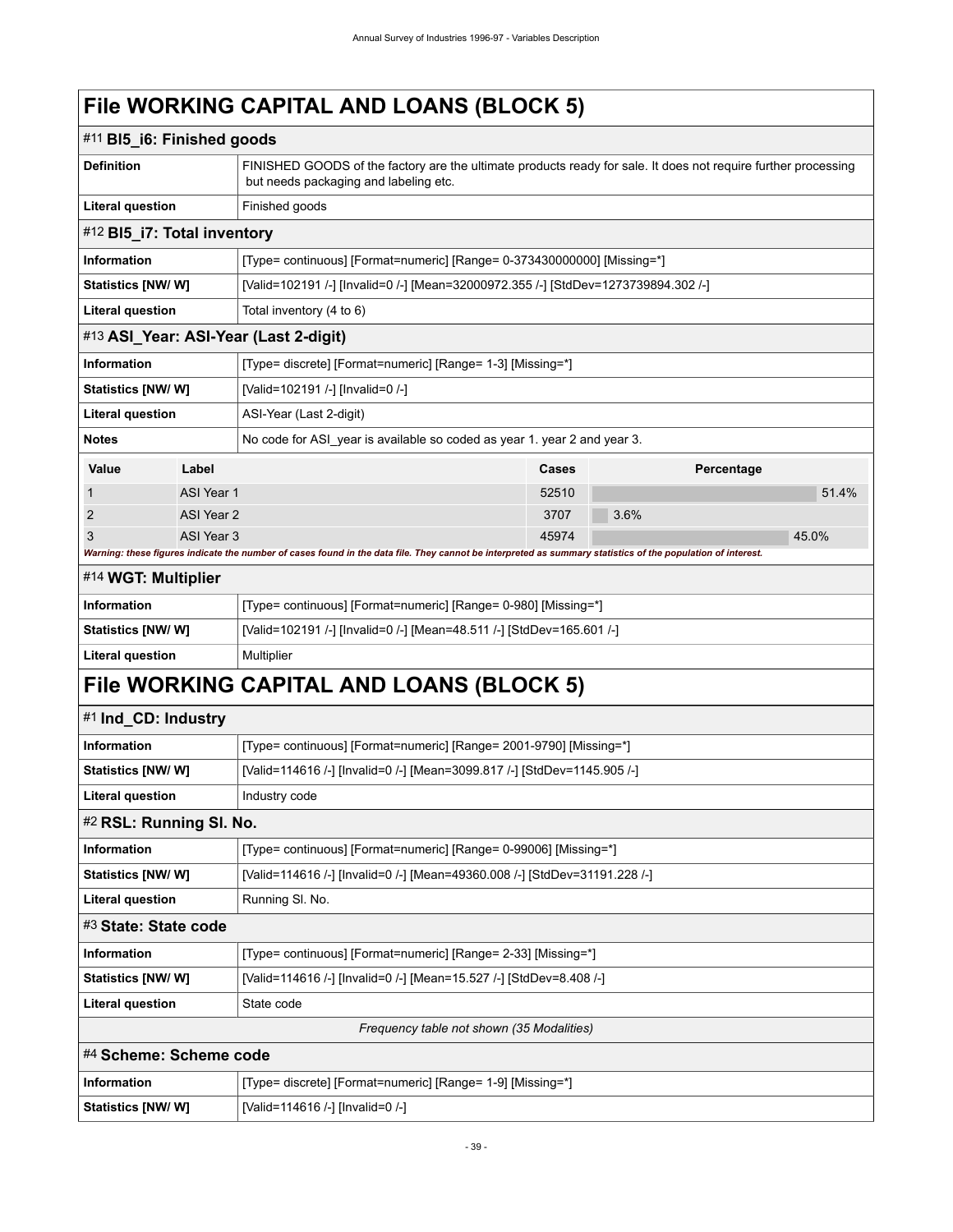| #4 Scheme: Scheme code           |                   |                                                                                                                                                             |              |            |        |
|----------------------------------|-------------------|-------------------------------------------------------------------------------------------------------------------------------------------------------------|--------------|------------|--------|
| <b>Literal question</b>          | Scheme code       |                                                                                                                                                             |              |            |        |
| Value                            | Label             |                                                                                                                                                             | Cases        | Percentage |        |
| $\mathbf 1$                      |                   | *100 or more workers                                                                                                                                        | 26654        | 23.3%      |        |
| 2                                | <b>CE</b>         |                                                                                                                                                             | 19514        | 17.0%      |        |
| 3                                | Electricity       |                                                                                                                                                             | 321          | 0.3%       |        |
| 4                                | Sample I          |                                                                                                                                                             | 13180        | 11.5%      |        |
| 5                                | Sample II         |                                                                                                                                                             | 53346        |            | 46.5%  |
| 6                                |                   | B & C 100 or more workers                                                                                                                                   | 766          | 0.7%       |        |
| 7                                | <b>B&amp;C CE</b> |                                                                                                                                                             | 96           | 0.1%       |        |
| 8                                | B & C Sample I    |                                                                                                                                                             | 52           | 0.0%       |        |
| 9                                | B & C Sample II   |                                                                                                                                                             | 687          | 0.6%       |        |
|                                  |                   | Warning: these figures indicate the number of cases found in the data file. They cannot be interpreted as summary statistics of the population of interest. |              |            |        |
| #5 Rec_cat: Record Category      |                   |                                                                                                                                                             |              |            |        |
| <b>Information</b>               |                   | [Type= discrete] [Format=numeric] [Range= 52-54] [Missing=*]                                                                                                |              |            |        |
| <b>Statistics [NW/W]</b>         |                   | [Valid=114616 /-] [Invalid=0 /-]                                                                                                                            |              |            |        |
| <b>Literal question</b>          |                   | <b>Record Category</b>                                                                                                                                      |              |            |        |
| Value                            | Label             |                                                                                                                                                             | Cases        | Percentage |        |
| 52                               | 52                |                                                                                                                                                             | 57021        |            | 49.7%  |
| 54                               | 54                |                                                                                                                                                             | 57595        |            | 50.3%  |
|                                  |                   | Warning: these figures indicate the number of cases found in the data file. They cannot be interpreted as summary statistics of the population of interest. |              |            |        |
| #6 Link: Link code               |                   |                                                                                                                                                             |              |            |        |
| <b>Information</b>               |                   | [Type= discrete] [Format=numeric] [Range= 0-621] [Missing=*]                                                                                                |              |            |        |
| Statistics [NW/W]                |                   | [Valid=114616 /-] [Invalid=0 /-]                                                                                                                            |              |            |        |
| Value                            | Label             |                                                                                                                                                             | Cases        | Percentage |        |
| 0                                |                   |                                                                                                                                                             | 114615       |            | 100.0% |
| 621                              |                   |                                                                                                                                                             | $\mathbf{1}$ | 0.0%       |        |
|                                  |                   | Warning: these figures indicate the number of cases found in the data file. They cannot be interpreted as summary statistics of the population of interest. |              |            |        |
|                                  |                   | #7 BI5_i8: Cash in hand and bank                                                                                                                            |              |            |        |
| Information                      |                   | [Type= continuous] [Format=numeric] [Range= 0-7397752465] [Missing=*]                                                                                       |              |            |        |
| Statistics [NW/W]                |                   | [Valid=114616 /-] [Invalid=0 /-] [Mean=2367934.124 /-] [StdDev=45270615.39 /-]                                                                              |              |            |        |
| <b>Literal question</b>          |                   | Cash in hand and bank                                                                                                                                       |              |            |        |
| #8 BI5_i9: Sundry debtors        |                   |                                                                                                                                                             |              |            |        |
| Information                      |                   | [Type= continuous] [Format=numeric] [Range= 0-572011677350] [Missing=*]                                                                                     |              |            |        |
| Statistics [NW/W]                |                   | [Valid=114616 /-] [Invalid=0 /-] [Mean=25939094.781 /-] [StdDev=1722505618.846 /-]                                                                          |              |            |        |
| <b>Literal question</b>          |                   | Sundry debtors                                                                                                                                              |              |            |        |
| #9 BI5_i10: Other current assets |                   |                                                                                                                                                             |              |            |        |
| Information                      |                   | [Type= continuous] [Format=numeric] [Range= 0-81807841538] [Missing=*]                                                                                      |              |            |        |
| Statistics [NW/W]                |                   | [Valid=114616 /-] [Invalid=0 /-] [Mean=14147486.683 /-] [StdDev=379824003.206 /-]                                                                           |              |            |        |
| <b>Literal question</b>          |                   | Other current assets                                                                                                                                        |              |            |        |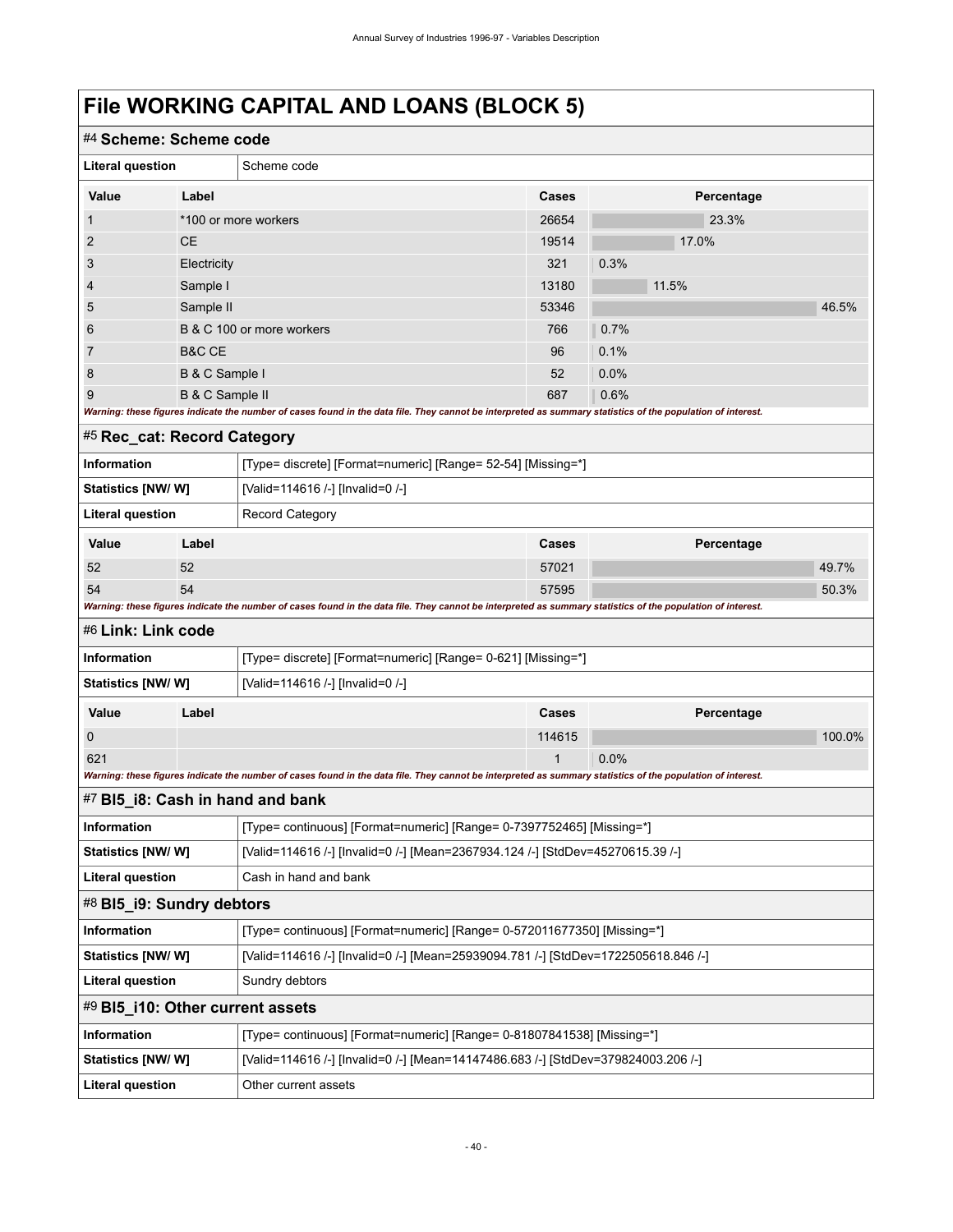### #10 **Bl5\_i12: Sundry creditors**

| Information               | [Type= continuous] [Format=numeric] [Range= 0-41544281088] [Missing=*]            |
|---------------------------|-----------------------------------------------------------------------------------|
| <b>Statistics [NW/ W]</b> | [Valid=114616 /-] [Invalid=0 /-] [Mean=17441818.099 /-] [StdDev=233811925.219 /-] |
| Literal question          | Sundry creditors                                                                  |

### #11 **Bl5\_i13: Overdrafts etc.**

| Information                                     | [Type= continuous] [Format=numeric] [Range= 0-5847867000] [Missing=*]            |  |
|-------------------------------------------------|----------------------------------------------------------------------------------|--|
| <b>Statistics [NW/ W]</b>                       | [Valid=114616 /-] [Invalid=0 /-] [Mean=11036216.312 /-] [StdDev=73752386.819 /-] |  |
| Literal question                                | Overdrafts etc.                                                                  |  |
| $#12$ BI5 $114 \cdot$ Other current liabilities |                                                                                  |  |

#### #12 **Bl5\_i14: Other current liabilities**

| ∣ Information           | [Type= continuous] [Format=numeric] [Range= 0-61324548678] [Missing=*]            |
|-------------------------|-----------------------------------------------------------------------------------|
| Statistics [NW/ W]      | [Valid=114616 /-] [Invalid=0 /-] [Mean=13905947.823 /-] [StdDev=301301639.932 /-] |
| <b>Literal question</b> | Other current liabilities                                                         |

### #13 **Bl5\_i16: Working capital**

| <b>Information</b>            | [Type= continuous] [Format=numeric] [Range= -7995143587-86866046682] [Missing=*]                                                                                                                                                                                                                                                                                                                                                                                                                                                               |
|-------------------------------|------------------------------------------------------------------------------------------------------------------------------------------------------------------------------------------------------------------------------------------------------------------------------------------------------------------------------------------------------------------------------------------------------------------------------------------------------------------------------------------------------------------------------------------------|
| Statistics [NW/W]             | [Valid=114616 /-] [Invalid=0 /-] [Mean=19447779.614 /-] [StdDev=407491707.11 /-]                                                                                                                                                                                                                                                                                                                                                                                                                                                               |
| <b>Definition</b>             | WORKING CAPITAL is the sum total of the physical working capital as already defined above and the cash<br>deposits in hand and at bank and the net balance receivable over amounts payable at the end of the accounting<br>year. Working capital, however, excludes unused overdraft facility, fixed deposits irrespective of duration,<br>advances for acquisition of fixed assets, loans and advances by proprietors and partners irrespective of their<br>purpose and duration, long-term loans including interest thereon and investments. |
| Literal question              | Working capital (*)                                                                                                                                                                                                                                                                                                                                                                                                                                                                                                                            |
| Interviewer's<br>instructions | * For negative value, "-"sign is to be entered as the left-most characters                                                                                                                                                                                                                                                                                                                                                                                                                                                                     |

### #14 **Bl5\_i17: Outstanding loan**

| Information              | [Type= continuous] [Format=numeric] [Missing=*]                                                                                                                                                            |
|--------------------------|------------------------------------------------------------------------------------------------------------------------------------------------------------------------------------------------------------|
| <b>Statistics [NW/W]</b> | [Valid=114616 /-] [Invalid=0 /-] [Mean=44866675.112 /-] [StdDev=1184345463.653 /-]                                                                                                                         |
| <b>Definition</b>        | OUTSTANDING LOANS represent all loans whether short term or long term, whether interest bearing or not,<br>outstanding according to the books of the factory as on the closing day of the accounting year. |
| <b>Literal question</b>  | Outstanding loan                                                                                                                                                                                           |

### #15 **ASI\_Year: ASI-Year (Last 2-digit)**

| Information                                                                                                                                                 |                                                                          | [Type= discrete] [Format=numeric] [Range= 1-3] [Missing=*] |       |            |       |
|-------------------------------------------------------------------------------------------------------------------------------------------------------------|--------------------------------------------------------------------------|------------------------------------------------------------|-------|------------|-------|
| <b>Statistics [NW/ W]</b>                                                                                                                                   |                                                                          | [Valid=114616 /-] [Invalid=0 /-]                           |       |            |       |
| <b>Literal question</b>                                                                                                                                     |                                                                          | ASI-Year (Last 2-digit)                                    |       |            |       |
| <b>Notes</b>                                                                                                                                                | No code for ASI year is available so coded as year 1, year 2 and year 3. |                                                            |       |            |       |
| Value                                                                                                                                                       | Label                                                                    |                                                            | Cases | Percentage |       |
|                                                                                                                                                             | ASI Year 1                                                               |                                                            | 56844 |            | 49.6% |
| 2                                                                                                                                                           | ASI Year 2                                                               |                                                            | 4076  | 3.6%       |       |
| 3                                                                                                                                                           | ASI Year 3                                                               |                                                            | 53696 |            | 46.8% |
| Warning: these figures indicate the number of cases found in the data file. They cannot be interpreted as summary statistics of the population of interest. |                                                                          |                                                            |       |            |       |
| #16 WGT: Multiplier                                                                                                                                         |                                                                          |                                                            |       |            |       |
|                                                                                                                                                             |                                                                          |                                                            |       |            |       |

| Information        | [Type= continuous] [Format=numeric] [Range= 1000-3048] [Missing=*]      |
|--------------------|-------------------------------------------------------------------------|
| Statistics [NW/ W] | [Valid=114616 /-] [Invalid=0 /-] [Mean=2019.944 /-] [StdDev=964.436 /-] |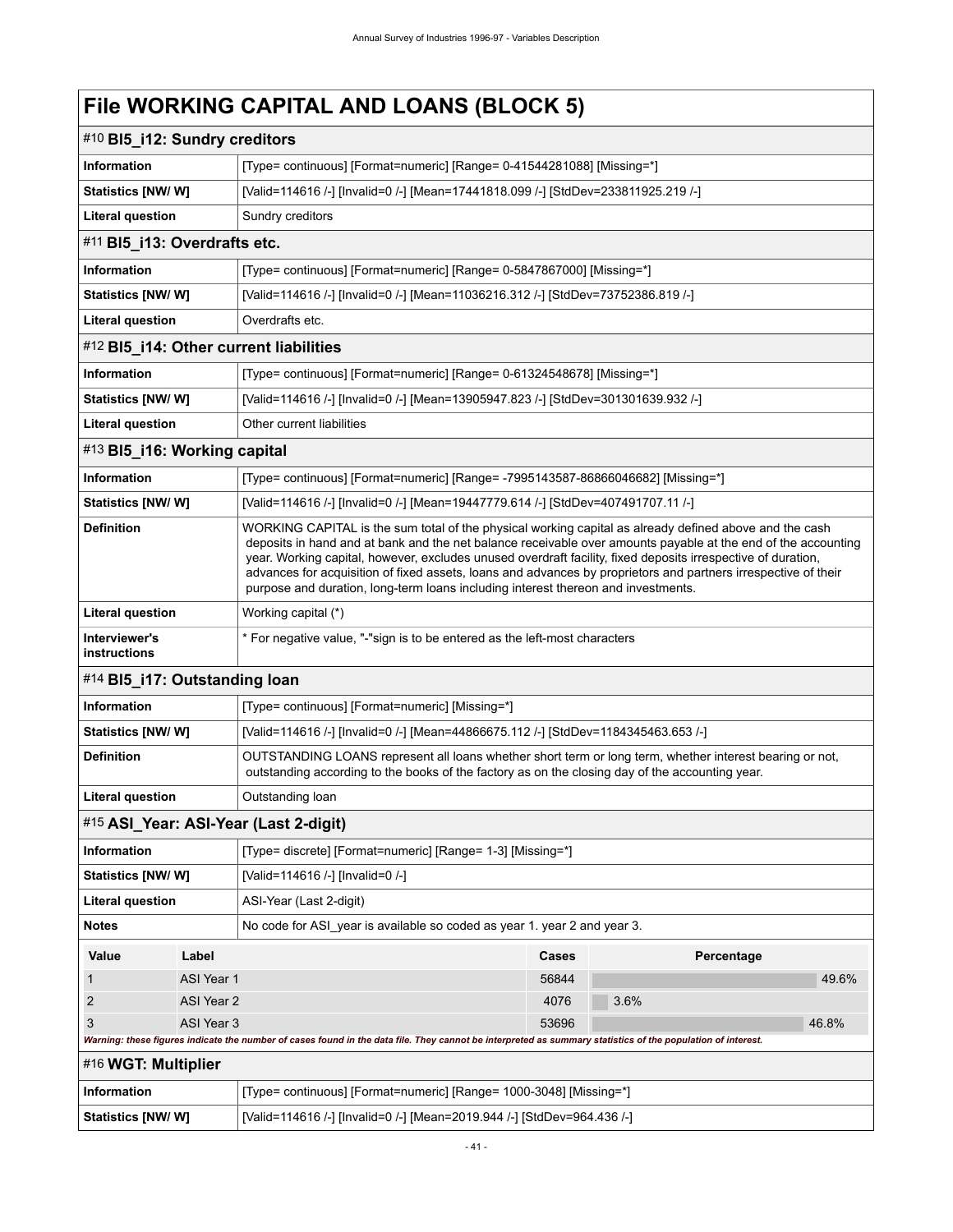| #16 WGT: Multiplier                                   |                 |                                                                                                                                                             |                                                                  |       |            |       |
|-------------------------------------------------------|-----------------|-------------------------------------------------------------------------------------------------------------------------------------------------------------|------------------------------------------------------------------|-------|------------|-------|
| <b>Literal question</b>                               |                 | Multiplier                                                                                                                                                  |                                                                  |       |            |       |
|                                                       |                 | File EMPLOYMENT (BLOCK 7)                                                                                                                                   |                                                                  |       |            |       |
| #1 Ind_CD: Industry                                   |                 |                                                                                                                                                             |                                                                  |       |            |       |
| <b>Information</b>                                    |                 | [Type= continuous] [Format=numeric] [Range= 2001-9790] [Missing=*]                                                                                          |                                                                  |       |            |       |
| Statistics [NW/W]                                     |                 | [Valid=123399 /-] [Invalid=0 /-] [Mean=3078.78 /-] [StdDev=1167.56 /-]                                                                                      |                                                                  |       |            |       |
| <b>Literal question</b>                               |                 | Industry code                                                                                                                                               |                                                                  |       |            |       |
| #2 RSL: Running SI. No.                               |                 |                                                                                                                                                             |                                                                  |       |            |       |
| Information                                           |                 |                                                                                                                                                             | [Type= continuous] [Format=numeric] [Range= 0-99006] [Missing=*] |       |            |       |
| <b>Statistics [NW/W]</b>                              |                 | [Valid=123399 /-] [Invalid=0 /-] [Mean=48564.85 /-] [StdDev=31292.477 /-]                                                                                   |                                                                  |       |            |       |
| <b>Literal question</b>                               |                 | Running SI. No.                                                                                                                                             |                                                                  |       |            |       |
| #3 State: State code                                  |                 |                                                                                                                                                             |                                                                  |       |            |       |
| <b>Information</b>                                    |                 | [Type= continuous] [Format=numeric] [Range= 2-33] [Missing=*]                                                                                               |                                                                  |       |            |       |
| Statistics [NW/W]                                     |                 | [Valid=123399 /-] [Invalid=0 /-] [Mean=15.421 /-] [StdDev=8.422 /-]                                                                                         |                                                                  |       |            |       |
| <b>Literal question</b>                               |                 | State code                                                                                                                                                  |                                                                  |       |            |       |
|                                                       |                 | Frequency table not shown (35 Modalities)                                                                                                                   |                                                                  |       |            |       |
| #4 Scheme: Scheme code                                |                 |                                                                                                                                                             |                                                                  |       |            |       |
| <b>Information</b>                                    |                 | [Type= discrete] [Format=numeric] [Range= 1-9] [Missing=*]                                                                                                  |                                                                  |       |            |       |
| Statistics [NW/W]<br>[Valid=123399 /-] [Invalid=0 /-] |                 |                                                                                                                                                             |                                                                  |       |            |       |
| <b>Literal question</b>                               |                 | Scheme code                                                                                                                                                 |                                                                  |       |            |       |
| Value                                                 | Label           |                                                                                                                                                             | Cases                                                            |       | Percentage |       |
| 1                                                     |                 | *100 or more workers                                                                                                                                        | 30259                                                            |       | 24.5%      |       |
| 2                                                     | <b>CE</b>       |                                                                                                                                                             | 20160                                                            | 16.3% |            |       |
| 3                                                     | Electricity     |                                                                                                                                                             | 380                                                              | 0.3%  |            |       |
| 4                                                     | Sample I        |                                                                                                                                                             | 13597                                                            | 11.0% |            |       |
| 5                                                     | Sample II       |                                                                                                                                                             | 56835                                                            |       |            | 46.1% |
| 6                                                     |                 | B & C 100 or more workers                                                                                                                                   | 1055                                                             | 0.9%  |            |       |
| $\overline{7}$                                        | B&C CE          |                                                                                                                                                             | 103                                                              | 0.1%  |            |       |
| 8                                                     | B & C Sample I  |                                                                                                                                                             | 51<br>959                                                        | 0.0%  |            |       |
| 9                                                     | B & C Sample II | Warning: these figures indicate the number of cases found in the data file. They cannot be interpreted as summary statistics of the population of interest. |                                                                  | 0.8%  |            |       |
| #5 Rec_cat: Record Category                           |                 |                                                                                                                                                             |                                                                  |       |            |       |
| Information                                           |                 | [Type= discrete] [Format=numeric] [Range= 71-73] [Missing=*]                                                                                                |                                                                  |       |            |       |
| Statistics [NW/W]                                     |                 | [Valid=123399 /-] [Invalid=0 /-]                                                                                                                            |                                                                  |       |            |       |
| <b>Literal question</b>                               |                 | <b>Record Category</b>                                                                                                                                      |                                                                  |       |            |       |
| Value                                                 | Label           |                                                                                                                                                             | Cases                                                            |       | Percentage |       |
| 71                                                    | 71              |                                                                                                                                                             | 56029                                                            |       |            | 45.4% |
| 72                                                    | 72              |                                                                                                                                                             | 10201                                                            | 8.3%  |            |       |
| 73                                                    | 73              |                                                                                                                                                             | 57169                                                            |       |            | 46.3% |

*Warning: these figures indicate the number of cases found in the data file. They cannot be interpreted as summary statistics of the population of interest.*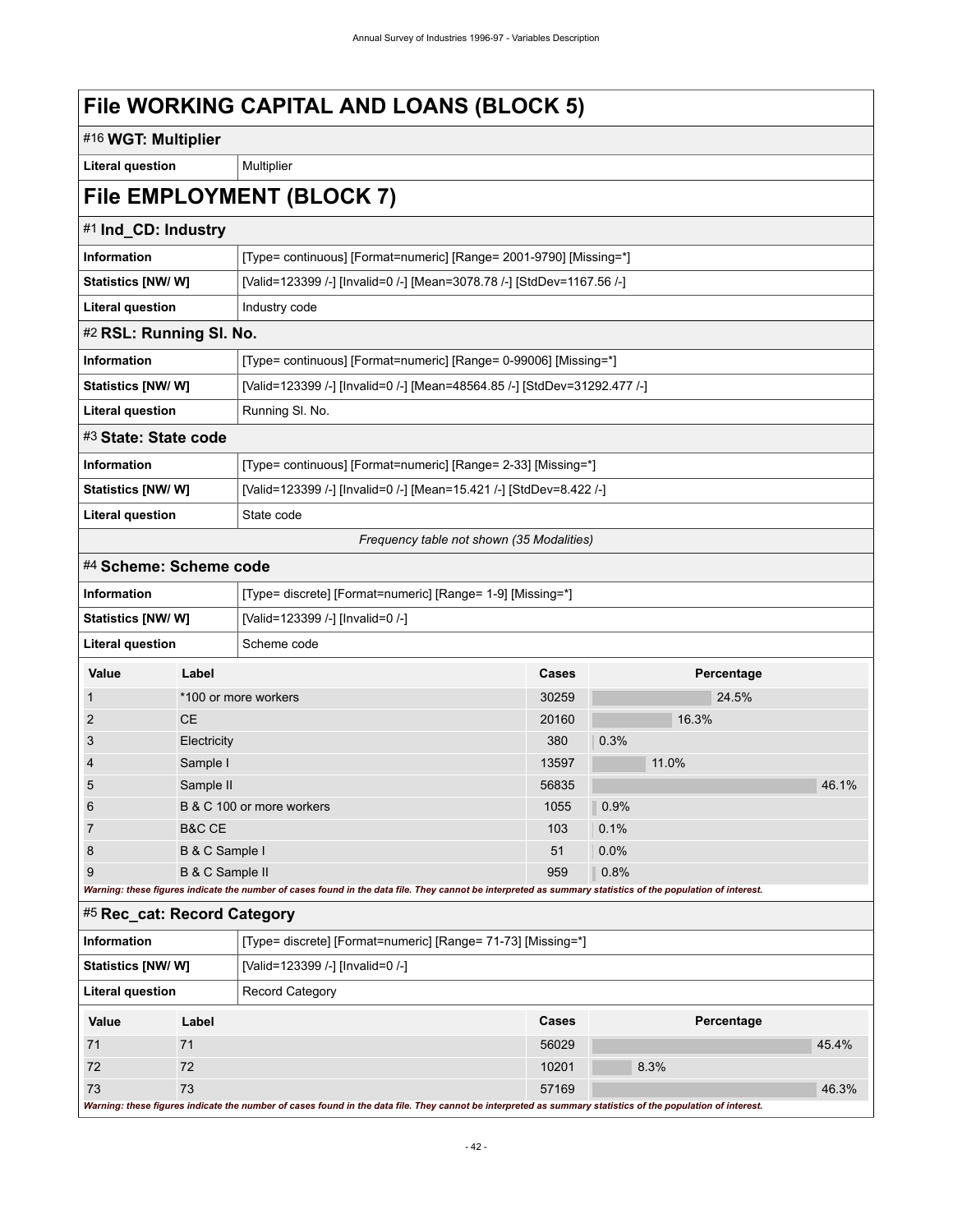# **File EMPLOYMENT (BLOCK 7)**

|                         | FIIG EMPLOYMENT (BLOCK 7)                                                                                                                                                                                                                                                                                                                                                                                                                                                                                                                                                         |        |            |        |
|-------------------------|-----------------------------------------------------------------------------------------------------------------------------------------------------------------------------------------------------------------------------------------------------------------------------------------------------------------------------------------------------------------------------------------------------------------------------------------------------------------------------------------------------------------------------------------------------------------------------------|--------|------------|--------|
| #6 Link: Link code      |                                                                                                                                                                                                                                                                                                                                                                                                                                                                                                                                                                                   |        |            |        |
| <b>Information</b>      | [Type= discrete] [Format=numeric] [Range= 0-74] [Missing=*]                                                                                                                                                                                                                                                                                                                                                                                                                                                                                                                       |        |            |        |
| Statistics [NW/W]       | [Valid=123399 /-] [Invalid=0 /-]                                                                                                                                                                                                                                                                                                                                                                                                                                                                                                                                                  |        |            |        |
| Value<br>Label          |                                                                                                                                                                                                                                                                                                                                                                                                                                                                                                                                                                                   | Cases  | Percentage |        |
| 0                       |                                                                                                                                                                                                                                                                                                                                                                                                                                                                                                                                                                                   | 123397 |            | 100.0% |
| 52                      |                                                                                                                                                                                                                                                                                                                                                                                                                                                                                                                                                                                   | 1      | 0.0%       |        |
| 74                      |                                                                                                                                                                                                                                                                                                                                                                                                                                                                                                                                                                                   | 1      | 0.0%       |        |
|                         | Warning: these figures indicate the number of cases found in the data file. They cannot be interpreted as summary statistics of the population of interest.                                                                                                                                                                                                                                                                                                                                                                                                                       |        |            |        |
| #7 BI7_i1: Men          |                                                                                                                                                                                                                                                                                                                                                                                                                                                                                                                                                                                   |        |            |        |
| <b>Information</b>      | [Type= continuous] [Format=numeric] [Range= 0-28924425] [Missing=*]                                                                                                                                                                                                                                                                                                                                                                                                                                                                                                               |        |            |        |
| Statistics [NW/ W]      | [Valid=123399 /-] [Invalid=0 /-] [Mean=26975.58 /-] [StdDev=258689.129 /-]                                                                                                                                                                                                                                                                                                                                                                                                                                                                                                        |        |            |        |
| <b>Universe</b>         | WORKERS are defined to include all persons employed directly or through any agency whether for wages or<br>not and engaged in any manufacturing process or in cleaning any part of the machinery or premises used for<br>manufacturing process or in any other kind of work incidental to or connected with the manufacturing process or<br>the subject of the manufacturing process. Labour engaged in the repair and maintenance or production of fixed<br>assets for factory's own use or labour employed for generating electricity or producing coal, gas etc. are included. |        |            |        |
| <b>Literal question</b> | Workers employed directly-Men                                                                                                                                                                                                                                                                                                                                                                                                                                                                                                                                                     |        |            |        |
| #8 BI7_i2: Women        |                                                                                                                                                                                                                                                                                                                                                                                                                                                                                                                                                                                   |        |            |        |
| <b>Information</b>      | [Type= continuous] [Format=numeric] [Range= 0-11464647] [Missing=*]                                                                                                                                                                                                                                                                                                                                                                                                                                                                                                               |        |            |        |
| Statistics [NW/W]       | [Valid=123399 /-] [Invalid=0 /-] [Mean=4076.165 /-] [StdDev=55820.171 /-]                                                                                                                                                                                                                                                                                                                                                                                                                                                                                                         |        |            |        |
| <b>Universe</b>         | WORKERS are defined to include all persons employed directly or through any agency whether for wages or<br>not and engaged in any manufacturing process or in cleaning any part of the machinery or premises used for<br>manufacturing process or in any other kind of work incidental to or connected with the manufacturing process or<br>the subject of the manufacturing process. Labour engaged in the repair and maintenance or production of fixed<br>assets for factory's own use or labour employed for generating electricity or producing coal, gas etc. are included. |        |            |        |
| <b>Literal question</b> | Workers employed directly-Women                                                                                                                                                                                                                                                                                                                                                                                                                                                                                                                                                   |        |            |        |
| #9 BI7_i3: Children     |                                                                                                                                                                                                                                                                                                                                                                                                                                                                                                                                                                                   |        |            |        |
| <b>Information</b>      | [Type= continuous] [Format=numeric] [Range= 0-7207167] [Missing=*]                                                                                                                                                                                                                                                                                                                                                                                                                                                                                                                |        |            |        |
| Statistics [NW/W]       | [Valid=123399 /-] [Invalid=0 /-] [Mean=74.086 /-] [StdDev=20601.582 /-]                                                                                                                                                                                                                                                                                                                                                                                                                                                                                                           |        |            |        |
| Universe                | WORKERS are defined to include all persons employed directly or through any agency whether for wages or<br>not and engaged in any manufacturing process or in cleaning any part of the machinery or premises used for<br>manufacturing process or in any other kind of work incidental to or connected with the manufacturing process or<br>the subject of the manufacturing process. Labour engaged in the repair and maintenance or production of fixed<br>assets for factory's own use or labour employed for generating electricity or producing coal, gas etc. are included. |        |            |        |
| <b>Literal question</b> | Workers employed directly-Children                                                                                                                                                                                                                                                                                                                                                                                                                                                                                                                                                |        |            |        |
|                         | #10 BI7_i6: Employed through contractors                                                                                                                                                                                                                                                                                                                                                                                                                                                                                                                                          |        |            |        |
| Information             | [Type= continuous] [Format=numeric] [Range= 0-12982880] [Missing=*]                                                                                                                                                                                                                                                                                                                                                                                                                                                                                                               |        |            |        |
| Statistics [NW/ W]      | [Valid=123399 /-] [Invalid=0 /-] [Mean=5409.788 /-] [StdDev=89749.558 /-]                                                                                                                                                                                                                                                                                                                                                                                                                                                                                                         |        |            |        |
| <b>Literal question</b> | Employed through contractors - Total mandays worked                                                                                                                                                                                                                                                                                                                                                                                                                                                                                                                               |        |            |        |
|                         | #11 BI7_i7: Supervisory & managerial staff                                                                                                                                                                                                                                                                                                                                                                                                                                                                                                                                        |        |            |        |
| <b>Information</b>      | [Type= continuous] [Format=numeric] [Range= 0-5406380] [Missing=*]                                                                                                                                                                                                                                                                                                                                                                                                                                                                                                                |        |            |        |
| Statistics [NW/W]       | [Valid=123399 /-] [Invalid=0 /-] [Mean=4666.953 /-] [StdDev=42070.873 /-]                                                                                                                                                                                                                                                                                                                                                                                                                                                                                                         |        |            |        |
| <b>Literal question</b> | Supervisory & managerial staff - Total mandays worked                                                                                                                                                                                                                                                                                                                                                                                                                                                                                                                             |        |            |        |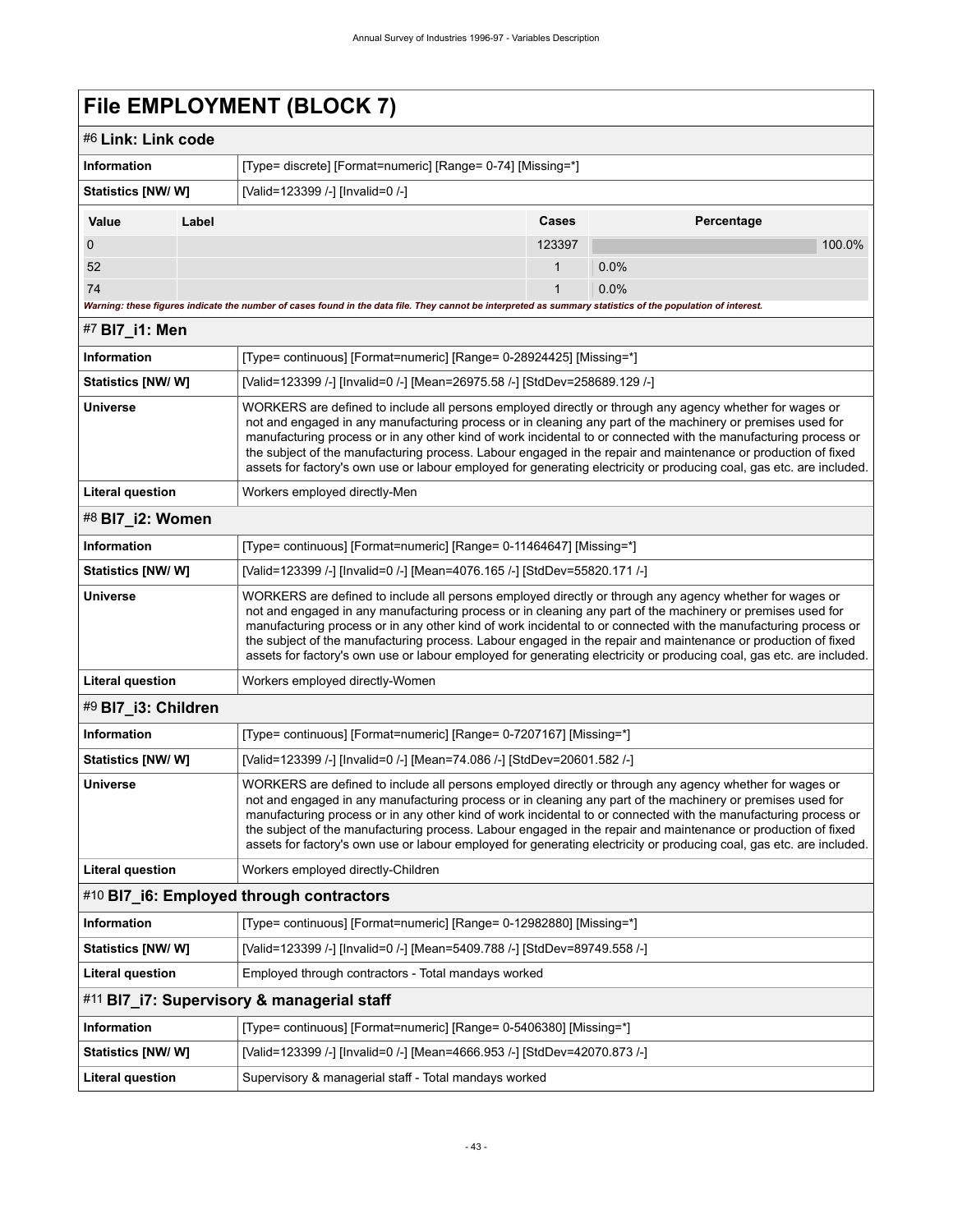# **File EMPLOYMENT (BLOCK 7)**

| #12 BI7_i8: Other employees |                                           |                                                                                                                                                             |                                                                                                                                                                                                                                                                                                                                 |            |       |
|-----------------------------|-------------------------------------------|-------------------------------------------------------------------------------------------------------------------------------------------------------------|---------------------------------------------------------------------------------------------------------------------------------------------------------------------------------------------------------------------------------------------------------------------------------------------------------------------------------|------------|-------|
| Information                 |                                           | [Type= continuous] [Format=numeric] [Range= 0-13899492] [Missing=*]                                                                                         |                                                                                                                                                                                                                                                                                                                                 |            |       |
| Statistics [NW/W]           |                                           | [Valid=123399 /-] [Invalid=0 /-] [Mean=6997.487 /-] [StdDev=98246.705 /-]                                                                                   |                                                                                                                                                                                                                                                                                                                                 |            |       |
| <b>Literal question</b>     |                                           | Other employees - Total mandays worked                                                                                                                      |                                                                                                                                                                                                                                                                                                                                 |            |       |
| #13 BI7_i9: Total Employees |                                           |                                                                                                                                                             |                                                                                                                                                                                                                                                                                                                                 |            |       |
| <b>Information</b>          |                                           | [Type= continuous] [Format=numeric] [Range= 0-45001215] [Missing=*]                                                                                         |                                                                                                                                                                                                                                                                                                                                 |            |       |
| <b>Statistics [NW/ W]</b>   |                                           | [Valid=123399 /-] [Invalid=0 /-] [Mean=48109.663 /-] [StdDev=397105.599 /-]                                                                                 |                                                                                                                                                                                                                                                                                                                                 |            |       |
| <b>Definition</b>           |                                           | and watch and ward staff.                                                                                                                                   | EMPLOYEES include all workers defined above and persons receiving wages and holding supervisory or<br>managerial positions engaged in administrative office, store keeping section and welfare section, sales<br>department as also those engaged in purchase of raw materials etc. or purchase of fixed assets for the factory |            |       |
| <b>Literal question</b>     |                                           | Total - mandays worked                                                                                                                                      |                                                                                                                                                                                                                                                                                                                                 |            |       |
|                             |                                           | #14 ASI_Year: ASI-Year (Last 2-digit)                                                                                                                       |                                                                                                                                                                                                                                                                                                                                 |            |       |
| Information                 |                                           | [Type= discrete] [Format=numeric] [Range= 1-3] [Missing=*]                                                                                                  |                                                                                                                                                                                                                                                                                                                                 |            |       |
| Statistics [NW/ W]          |                                           | [Valid=123399 /-] [Invalid=0 /-]                                                                                                                            |                                                                                                                                                                                                                                                                                                                                 |            |       |
| <b>Literal question</b>     |                                           | ASI-Year (Last 2-digit)                                                                                                                                     |                                                                                                                                                                                                                                                                                                                                 |            |       |
| <b>Notes</b>                |                                           | No code for ASI year is available so coded as year 1. year 2 and year 3.                                                                                    |                                                                                                                                                                                                                                                                                                                                 |            |       |
| Value                       | Label                                     |                                                                                                                                                             | Cases                                                                                                                                                                                                                                                                                                                           | Percentage |       |
| 1                           | ASI Year 1                                |                                                                                                                                                             | 61977                                                                                                                                                                                                                                                                                                                           |            | 50.2% |
| 2                           | ASI Year 2                                |                                                                                                                                                             | 4187                                                                                                                                                                                                                                                                                                                            | 3.4%       |       |
| 3                           | ASI Year 3                                | Warning: these figures indicate the number of cases found in the data file. They cannot be interpreted as summary statistics of the population of interest. | 57235                                                                                                                                                                                                                                                                                                                           |            | 46.4% |
| #15 WGT: Multiplier         |                                           |                                                                                                                                                             |                                                                                                                                                                                                                                                                                                                                 |            |       |
| Information                 |                                           | [Type= continuous] [Format=numeric] [Range= 0-980] [Missing=*]                                                                                              |                                                                                                                                                                                                                                                                                                                                 |            |       |
| <b>Statistics [NW/W]</b>    |                                           | [Valid=123399 /-] [Invalid=0 /-] [Mean=45.248 /-] [StdDev=160.125 /-]                                                                                       |                                                                                                                                                                                                                                                                                                                                 |            |       |
| <b>Literal question</b>     |                                           | Multiplier                                                                                                                                                  |                                                                                                                                                                                                                                                                                                                                 |            |       |
|                             |                                           | File BIEMPLOYMENT & WORKING DAYS(BLOCK 7&6)                                                                                                                 |                                                                                                                                                                                                                                                                                                                                 |            |       |
| #1 Ind_CD: Industry         |                                           |                                                                                                                                                             |                                                                                                                                                                                                                                                                                                                                 |            |       |
| Information                 |                                           | [Type= continuous] [Format=numeric] [Range= 2001-9790] [Missing=*]                                                                                          |                                                                                                                                                                                                                                                                                                                                 |            |       |
| Statistics [NW/W]           |                                           | [Valid=57827 /-] [Invalid=0 /-] [Mean=3107.915 /-] [StdDev=1171.019 /-]                                                                                     |                                                                                                                                                                                                                                                                                                                                 |            |       |
| <b>Literal question</b>     | Industry code                             |                                                                                                                                                             |                                                                                                                                                                                                                                                                                                                                 |            |       |
|                             | #2 RSL: Running SI. No.                   |                                                                                                                                                             |                                                                                                                                                                                                                                                                                                                                 |            |       |
| Information                 |                                           | [Type= continuous] [Format=numeric] [Range= 0-99006] [Missing=*]                                                                                            |                                                                                                                                                                                                                                                                                                                                 |            |       |
| Statistics [NW/W]           |                                           | [Valid=57827 /-] [Invalid=0 /-] [Mean=49164.247 /-] [StdDev=31211.481 /-]                                                                                   |                                                                                                                                                                                                                                                                                                                                 |            |       |
| <b>Literal question</b>     |                                           | Running SI. No.                                                                                                                                             |                                                                                                                                                                                                                                                                                                                                 |            |       |
| #3 State: State code        |                                           |                                                                                                                                                             |                                                                                                                                                                                                                                                                                                                                 |            |       |
| Information                 |                                           | [Type= continuous] [Format=numeric] [Range= 2-33] [Missing=*]                                                                                               |                                                                                                                                                                                                                                                                                                                                 |            |       |
| Statistics [NW/W]           |                                           | [Valid=57827 /-] [Invalid=0 /-] [Mean=15.489 /-] [StdDev=8.39 /-]                                                                                           |                                                                                                                                                                                                                                                                                                                                 |            |       |
| <b>Literal question</b>     |                                           | State code                                                                                                                                                  |                                                                                                                                                                                                                                                                                                                                 |            |       |
|                             | Frequency table not shown (35 Modalities) |                                                                                                                                                             |                                                                                                                                                                                                                                                                                                                                 |            |       |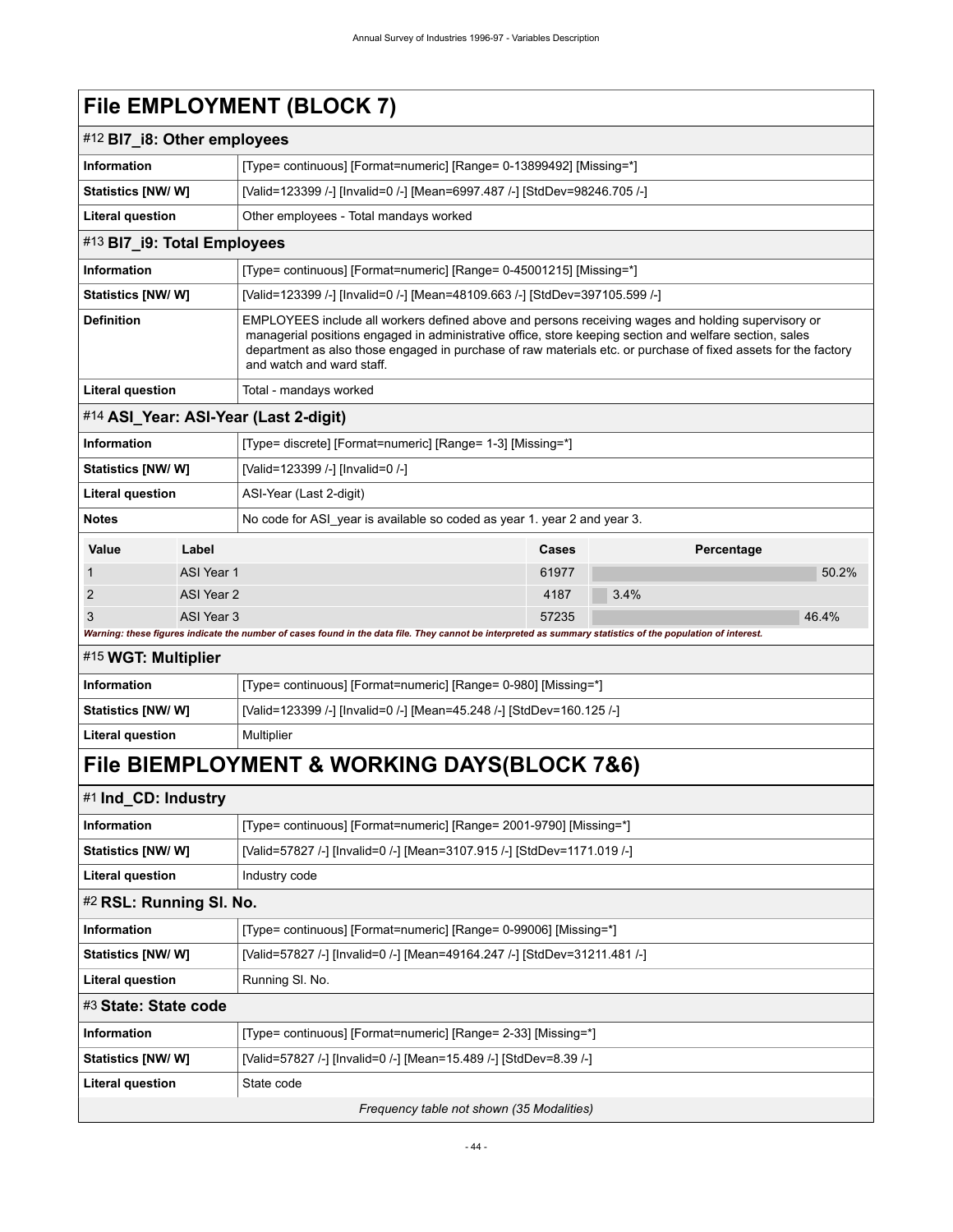# **File BlEMPLOYMENT & WORKING DAYS(BLOCK 7&6)**

|                             | #4 Scheme: Scheme code                                                                                                                                                                                                                                                                                                                                       |                                                                                                                                                             |       |            |        |
|-----------------------------|--------------------------------------------------------------------------------------------------------------------------------------------------------------------------------------------------------------------------------------------------------------------------------------------------------------------------------------------------------------|-------------------------------------------------------------------------------------------------------------------------------------------------------------|-------|------------|--------|
| <b>Information</b>          |                                                                                                                                                                                                                                                                                                                                                              | [Type= discrete] [Format=numeric] [Range= 1-9] [Missing=*]                                                                                                  |       |            |        |
| Statistics [NW/W]           |                                                                                                                                                                                                                                                                                                                                                              | [Valid=57827 /-] [Invalid=0 /-]                                                                                                                             |       |            |        |
| <b>Literal question</b>     |                                                                                                                                                                                                                                                                                                                                                              | Scheme code                                                                                                                                                 |       |            |        |
| Value                       | Label                                                                                                                                                                                                                                                                                                                                                        |                                                                                                                                                             | Cases | Percentage |        |
| 1                           |                                                                                                                                                                                                                                                                                                                                                              | *100 or more workers                                                                                                                                        | 13491 | 23.3%      |        |
| 2                           | <b>CE</b>                                                                                                                                                                                                                                                                                                                                                    |                                                                                                                                                             | 9743  | 16.8%      |        |
| 3                           | Electricity                                                                                                                                                                                                                                                                                                                                                  |                                                                                                                                                             | 182   | 0.3%       |        |
| 4                           | Sample I                                                                                                                                                                                                                                                                                                                                                     |                                                                                                                                                             | 6643  | 11.5%      |        |
| 5                           | Sample II                                                                                                                                                                                                                                                                                                                                                    |                                                                                                                                                             | 26758 |            | 46.3%  |
| 6                           |                                                                                                                                                                                                                                                                                                                                                              | B & C 100 or more workers                                                                                                                                   | 471   | 0.8%       |        |
| 7                           | B&C CE                                                                                                                                                                                                                                                                                                                                                       |                                                                                                                                                             | 50    | 0.1%       |        |
| 8                           | B & C Sample I                                                                                                                                                                                                                                                                                                                                               |                                                                                                                                                             | 26    | 0.0%       |        |
| 9                           | B & C Sample II                                                                                                                                                                                                                                                                                                                                              |                                                                                                                                                             | 463   | 0.8%       |        |
|                             |                                                                                                                                                                                                                                                                                                                                                              | Warning: these figures indicate the number of cases found in the data file. They cannot be interpreted as summary statistics of the population of interest. |       |            |        |
| #5 Rec_cat: Record Category |                                                                                                                                                                                                                                                                                                                                                              |                                                                                                                                                             |       |            |        |
| Information                 |                                                                                                                                                                                                                                                                                                                                                              | [Type= discrete] [Format=numeric] [Range= 74-74] [Missing=*]                                                                                                |       |            |        |
| <b>Statistics [NW/W]</b>    |                                                                                                                                                                                                                                                                                                                                                              | [Valid=57827 /-] [Invalid=0 /-]                                                                                                                             |       |            |        |
| <b>Literal question</b>     |                                                                                                                                                                                                                                                                                                                                                              | <b>Record Category</b>                                                                                                                                      |       |            |        |
| Value                       | Label                                                                                                                                                                                                                                                                                                                                                        |                                                                                                                                                             | Cases | Percentage |        |
| 74                          | 74                                                                                                                                                                                                                                                                                                                                                           |                                                                                                                                                             | 57827 |            | 100.0% |
|                             |                                                                                                                                                                                                                                                                                                                                                              | Warning: these figures indicate the number of cases found in the data file. They cannot be interpreted as summary statistics of the population of interest. |       |            |        |
| #6 Link: Link code          |                                                                                                                                                                                                                                                                                                                                                              |                                                                                                                                                             |       |            |        |
| Information                 |                                                                                                                                                                                                                                                                                                                                                              | [Type= discrete] [Format=numeric] [Range= 0-0] [Missing=*]                                                                                                  |       |            |        |
| <b>Statistics [NW/ W]</b>   |                                                                                                                                                                                                                                                                                                                                                              | [Valid=57827 /-] [Invalid=0 /-]                                                                                                                             |       |            |        |
| Value                       | Label                                                                                                                                                                                                                                                                                                                                                        |                                                                                                                                                             | Cases | Percentage |        |
| 0                           |                                                                                                                                                                                                                                                                                                                                                              |                                                                                                                                                             | 57827 |            | 100.0% |
|                             |                                                                                                                                                                                                                                                                                                                                                              | Warning: these figures indicate the number of cases found in the data file. They cannot be interpreted as summary statistics of the population of interest. |       |            |        |
|                             |                                                                                                                                                                                                                                                                                                                                                              | #7 BI7_i1_c6: Workers employed directly -Men                                                                                                                |       |            |        |
| Information                 |                                                                                                                                                                                                                                                                                                                                                              | [Type= continuous] [Format=numeric] [Range= 0-79245] [Missing=*]                                                                                            |       |            |        |
| Statistics [NW/ W]          |                                                                                                                                                                                                                                                                                                                                                              | [Valid=57827 /-] [Invalid=0 /-] [Mean=89.974 /-] [StdDev=743.242 /-]                                                                                        |       |            |        |
| <b>Universe</b>             | EMPLOYEES include all workers defined above and persons receiving wages and holding supervisory or<br>managerial positions engaged in administrative office, store keeping section and welfare section, sales<br>department as also those engaged in purchase of raw materials etc. or purchase of fixed assets for the factory<br>and watch and ward staff. |                                                                                                                                                             |       |            |        |
| <b>Literal question</b>     | Workers employed directly -Men                                                                                                                                                                                                                                                                                                                               |                                                                                                                                                             |       |            |        |
|                             |                                                                                                                                                                                                                                                                                                                                                              | #8 BI7_i2_c6: Workers employed directly -Women                                                                                                              |       |            |        |
| Information                 |                                                                                                                                                                                                                                                                                                                                                              | [Type= continuous] [Format=numeric] [Range= 0-38995] [Missing=*]                                                                                            |       |            |        |
| <b>Statistics [NW/ W]</b>   |                                                                                                                                                                                                                                                                                                                                                              | [Valid=57827 /-] [Invalid=0 /-] [Mean=15.576 /-] [StdDev=196.468 /-]                                                                                        |       |            |        |
| <b>Universe</b>             | EMPLOYEES include all workers defined above and persons receiving wages and holding supervisory or<br>managerial positions engaged in administrative office, store keeping section and welfare section, sales<br>department as also those engaged in purchase of raw materials etc. or purchase of fixed assets for the factory<br>and watch and ward staff. |                                                                                                                                                             |       |            |        |
| <b>Literal question</b>     |                                                                                                                                                                                                                                                                                                                                                              | Workers employed directly -Women                                                                                                                            |       |            |        |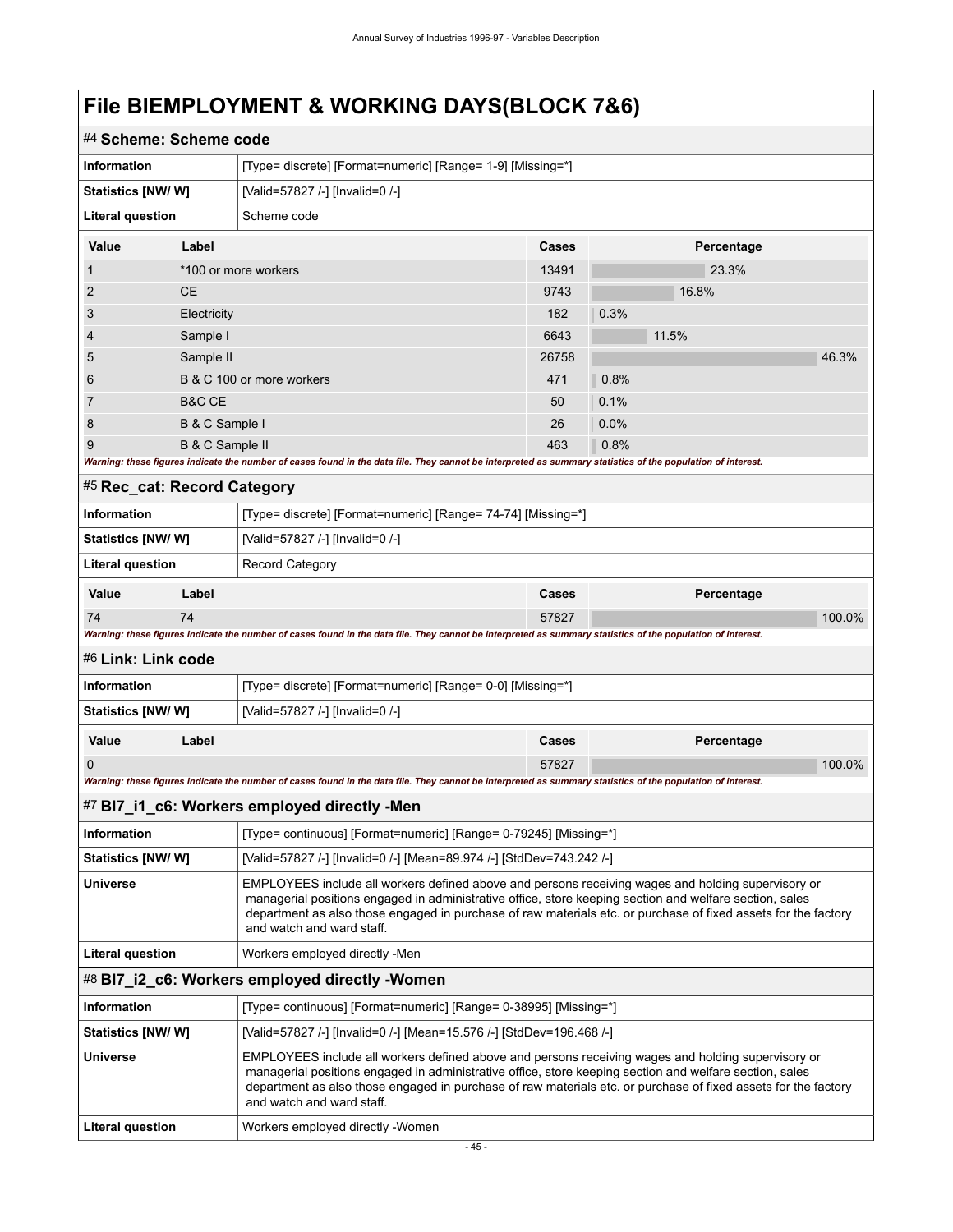### **File BlEMPLOYMENT & WORKING DAYS(BLOCK 7&6)**

### #9 **Bl7\_i3\_c6: Workers employed directlry- Children**

| Information               | [Type= continuous] [Format=numeric] [Range= 0-240] [Missing=*]                                                                                                                                                                                                                                                                                               |
|---------------------------|--------------------------------------------------------------------------------------------------------------------------------------------------------------------------------------------------------------------------------------------------------------------------------------------------------------------------------------------------------------|
| <b>Statistics [NW/ W]</b> | [Valid=57827 /-] [Invalid=0 /-] [Mean=0.0306 /-] [StdDev=1.457 /-]                                                                                                                                                                                                                                                                                           |
| <b>Universe</b>           | EMPLOYEES include all workers defined above and persons receiving wages and holding supervisory or<br>managerial positions engaged in administrative office, store keeping section and welfare section, sales<br>department as also those engaged in purchase of raw materials etc. or purchase of fixed assets for the factory<br>and watch and ward staff. |
| Literal question          | Workers employed directlry- Children                                                                                                                                                                                                                                                                                                                         |

### #10 **Bl7\_i5\_c6: Employed through contractors**

| [Type= continuous] [Format=numeric] [Range= 0-42848] [Missing=*]                                                                                                                                                                                                                                                                                             |
|--------------------------------------------------------------------------------------------------------------------------------------------------------------------------------------------------------------------------------------------------------------------------------------------------------------------------------------------------------------|
| [Valid=57827 /-] [Invalid=0 /-] [Mean=19.07 /-] [StdDev=302.073 /-]                                                                                                                                                                                                                                                                                          |
| EMPLOYEES include all workers defined above and persons receiving wages and holding supervisory or<br>managerial positions engaged in administrative office, store keeping section and welfare section, sales<br>department as also those engaged in purchase of raw materials etc. or purchase of fixed assets for the factory<br>and watch and ward staff. |
| Employed through contractors                                                                                                                                                                                                                                                                                                                                 |
|                                                                                                                                                                                                                                                                                                                                                              |

### #11 **Bl7\_i7\_c6: Supervisory & managerial staff**

| ∣ Information     | [Type= continuous] [Format=numeric] [Range= 0-14812] [Missing=*]                                                                                                                                                                                                                                                                                             |
|-------------------|--------------------------------------------------------------------------------------------------------------------------------------------------------------------------------------------------------------------------------------------------------------------------------------------------------------------------------------------------------------|
| Statistics [NW/W] | [Valid=57827 /-] [Invalid=0 /-] [Mean=15.534 /-] [StdDev=121.953 /-]                                                                                                                                                                                                                                                                                         |
| <b>Universe</b>   | EMPLOYEES include all workers defined above and persons receiving wages and holding supervisory or<br>managerial positions engaged in administrative office, store keeping section and welfare section, sales<br>department as also those engaged in purchase of raw materials etc. or purchase of fixed assets for the factory<br>and watch and ward staff. |
| Literal question  | Supervisory & managerial staff                                                                                                                                                                                                                                                                                                                               |

### #12 **Bl7\_i8\_c6: Other employees**

| Information              | [Type= continuous] [Format=numeric] [Range= 0-38081] [Missing=*]                                                                                                                                                                                                                                                                                             |
|--------------------------|--------------------------------------------------------------------------------------------------------------------------------------------------------------------------------------------------------------------------------------------------------------------------------------------------------------------------------------------------------------|
| <b>Statistics [NW/W]</b> | [Valid=57827 /-] [Invalid=0 /-] [Mean=23.211 /-] [StdDev=279.489 /-]                                                                                                                                                                                                                                                                                         |
| <b>Universe</b>          | EMPLOYEES include all workers defined above and persons receiving wages and holding supervisory or<br>managerial positions engaged in administrative office, store keeping section and welfare section, sales<br>department as also those engaged in purchase of raw materials etc. or purchase of fixed assets for the factory<br>and watch and ward staff. |
| <b>Literal question</b>  | Other employees                                                                                                                                                                                                                                                                                                                                              |

#### #13 **Bl7\_i10\_c6: Working proprietors**

| <b>Information</b>                    | [Type= continuous] [Format=numeric] [Range= 0-510] [Missing=*]     |  |  |
|---------------------------------------|--------------------------------------------------------------------|--|--|
| <b>Statistics [NW/ W]</b>             | [Valid=57827 /-] [Invalid=0 /-] [Mean=1.376 /-] [StdDev=3.621 /-]  |  |  |
| Literal question                      | Working proprietors                                                |  |  |
| #14 BI7_i11_c6: Unpaid family workers |                                                                    |  |  |
| <b>Information</b>                    | [Type= continuous] [Format=numeric] [Range= 0-146] [Missing=*]     |  |  |
| <b>Statistics [NW/ W]</b>             | [Valid=57827 /-] [Invalid=0 /-] [Mean=0.093 /-] [StdDev=0.901 /-]  |  |  |
| Literal question                      | Unpaid family workers                                              |  |  |
|                                       | #15 BI7_i12_c6: If co-operative factory unpaid working members.    |  |  |
| <b>Information</b>                    | [Type= continuous] [Format=numeric] [Range= 0-1101] [Missing=*]    |  |  |
| Statistics [NW/W]                     | [Valid=57827 /-] [Invalid=0 /-] [Mean=0.0463 /-] [StdDev=4.807 /-] |  |  |
| Literal question                      | If co-operative factory unpaid working members.                    |  |  |
|                                       |                                                                    |  |  |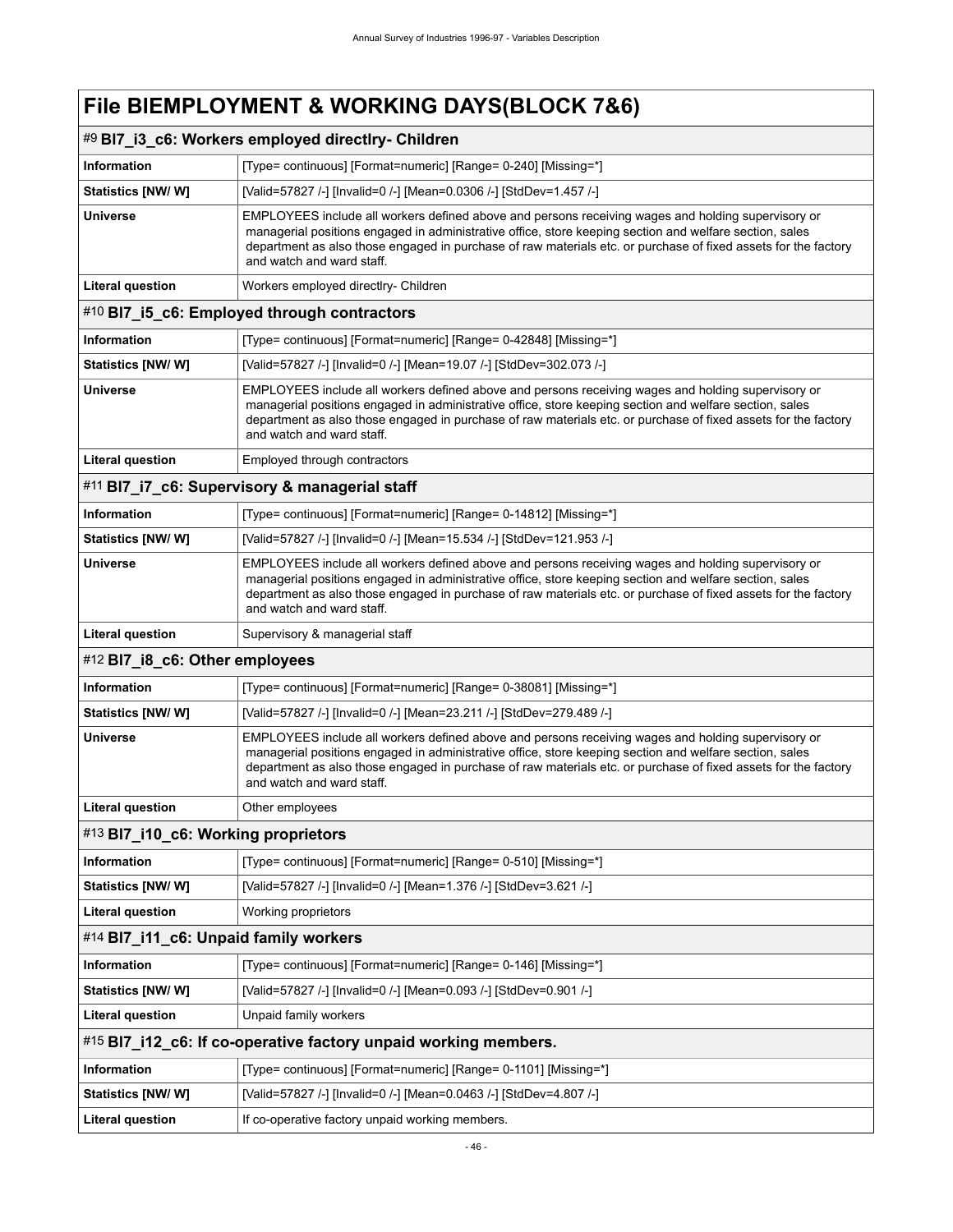# **File BlEMPLOYMENT & WORKING DAYS(BLOCK 7&6)**

| #16 BI7_i13_c6: Total                 |                                                                    |                                                                                                                                                                               |  |  |  |  |
|---------------------------------------|--------------------------------------------------------------------|-------------------------------------------------------------------------------------------------------------------------------------------------------------------------------|--|--|--|--|
| <b>Information</b>                    |                                                                    | [Type= continuous] [Format=numeric] [Range= 0-123291] [Missing=*]                                                                                                             |  |  |  |  |
| <b>Statistics [NW/ W]</b>             |                                                                    | [Valid=57827 /-] [Invalid=0 /-] [Mean=164.552 /-] [StdDev=1152.58 /-]                                                                                                         |  |  |  |  |
| <b>Literal question</b>               | Total (9 to 12)                                                    |                                                                                                                                                                               |  |  |  |  |
|                                       |                                                                    | #17 BI6_i1_c3: Total no. of manufacturing days                                                                                                                                |  |  |  |  |
| <b>Information</b>                    |                                                                    | [Type= continuous] [Format=numeric] [Range= 0-153153] [Missing=*]                                                                                                             |  |  |  |  |
| Statistics [NW/ W]                    |                                                                    | [Valid=57827 /-] [Invalid=0 /-] [Mean=543.52 /-] [StdDev=739.337 /-]                                                                                                          |  |  |  |  |
| <b>Literal question</b>               |                                                                    | Total no. of manufacturing days                                                                                                                                               |  |  |  |  |
|                                       |                                                                    | #18 BI6_i2_c3: Total no. of working days                                                                                                                                      |  |  |  |  |
| <b>Information</b>                    |                                                                    | [Type= continuous] [Format=numeric] [Range= 0-9900] [Missing=*]                                                                                                               |  |  |  |  |
| <b>Statistics [NW/W]</b>              |                                                                    | [Valid=57827 /-] [Invalid=0 /-] [Mean=562.038 /-] [StdDev=315.267 /-]                                                                                                         |  |  |  |  |
| <b>Literal question</b>               |                                                                    | Total no. of working days                                                                                                                                                     |  |  |  |  |
| #19 BI6_i3_c3: Total no. of shifts    |                                                                    |                                                                                                                                                                               |  |  |  |  |
| <b>Information</b>                    |                                                                    | [Type= continuous] [Format=numeric] [Range= 0-27564] [Missing=*]                                                                                                              |  |  |  |  |
| <b>Statistics [NW/ W]</b>             |                                                                    | [Valid=57827 /-] [Invalid=0 /-] [Mean=783.461 /-] [StdDev=628.543 /-]                                                                                                         |  |  |  |  |
| <b>Literal question</b>               |                                                                    | Total no. of shifts                                                                                                                                                           |  |  |  |  |
| #20 BI6_i4_c3: Length of shifts       |                                                                    |                                                                                                                                                                               |  |  |  |  |
| <b>Information</b>                    |                                                                    | [Type= continuous] [Format=numeric] [Range= 0-3285] [Missing=*]                                                                                                               |  |  |  |  |
| Statistics [NW/W]                     | [Valid=57827 /-] [Invalid=0 /-] [Mean=16.26 /-] [StdDev=34.648 /-] |                                                                                                                                                                               |  |  |  |  |
| <b>Literal question</b>               | Length of shifts                                                   |                                                                                                                                                                               |  |  |  |  |
| #21 ASI_Year: ASI-Year (Last 2-digit) |                                                                    |                                                                                                                                                                               |  |  |  |  |
| <b>Information</b>                    |                                                                    | [Type= discrete] [Format=numeric] [Range= 1-3] [Missing=*]                                                                                                                    |  |  |  |  |
| <b>Statistics [NW/ W]</b>             |                                                                    | [Valid=57827 /-] [Invalid=0 /-]                                                                                                                                               |  |  |  |  |
| <b>Literal question</b>               |                                                                    | ASI-Year (Last 2-digit)                                                                                                                                                       |  |  |  |  |
| <b>Notes</b>                          |                                                                    | No code for ASI year is available so coded as year 1, year 2 and year 3.                                                                                                      |  |  |  |  |
| Label<br>Value                        |                                                                    | Percentage<br><b>Cases</b>                                                                                                                                                    |  |  |  |  |
| 1                                     | ASI Year 1                                                         | 28841<br>49.9%                                                                                                                                                                |  |  |  |  |
| $\overline{2}$                        | ASI Year 2                                                         | 3.5%<br>2049                                                                                                                                                                  |  |  |  |  |
| 3                                     | ASI Year 3                                                         | 26937<br>46.6%<br>Warning: these figures indicate the number of cases found in the data file. They cannot be interpreted as summary statistics of the population of interest. |  |  |  |  |
| #22 WGT: Multiplier                   |                                                                    |                                                                                                                                                                               |  |  |  |  |
| <b>Information</b>                    |                                                                    | [Type= continuous] [Format=numeric] [Range= 0-980] [Missing=*]                                                                                                                |  |  |  |  |
| Statistics [NW/ W]                    |                                                                    | [Valid=57827 /-] [Invalid=0 /-] [Mean=47.32 /-] [StdDev=163.602 /-]                                                                                                           |  |  |  |  |
| <b>Literal question</b>               |                                                                    | Multiplier                                                                                                                                                                    |  |  |  |  |
|                                       |                                                                    | File LABOUR COST (BLOCK 8)                                                                                                                                                    |  |  |  |  |
| #1 Ind_CD: Industry                   |                                                                    |                                                                                                                                                                               |  |  |  |  |
| <b>Information</b>                    |                                                                    | [Type= continuous] [Format=numeric] [Range= 2001-9790] [Missing=*]                                                                                                            |  |  |  |  |
| <b>Statistics [NW/ W]</b>             |                                                                    | [Valid=57164 /-] [Invalid=0 /-] [Mean=3111.756 /-] [StdDev=1174.622 /-]                                                                                                       |  |  |  |  |
| <b>Literal question</b>               |                                                                    | Industry code                                                                                                                                                                 |  |  |  |  |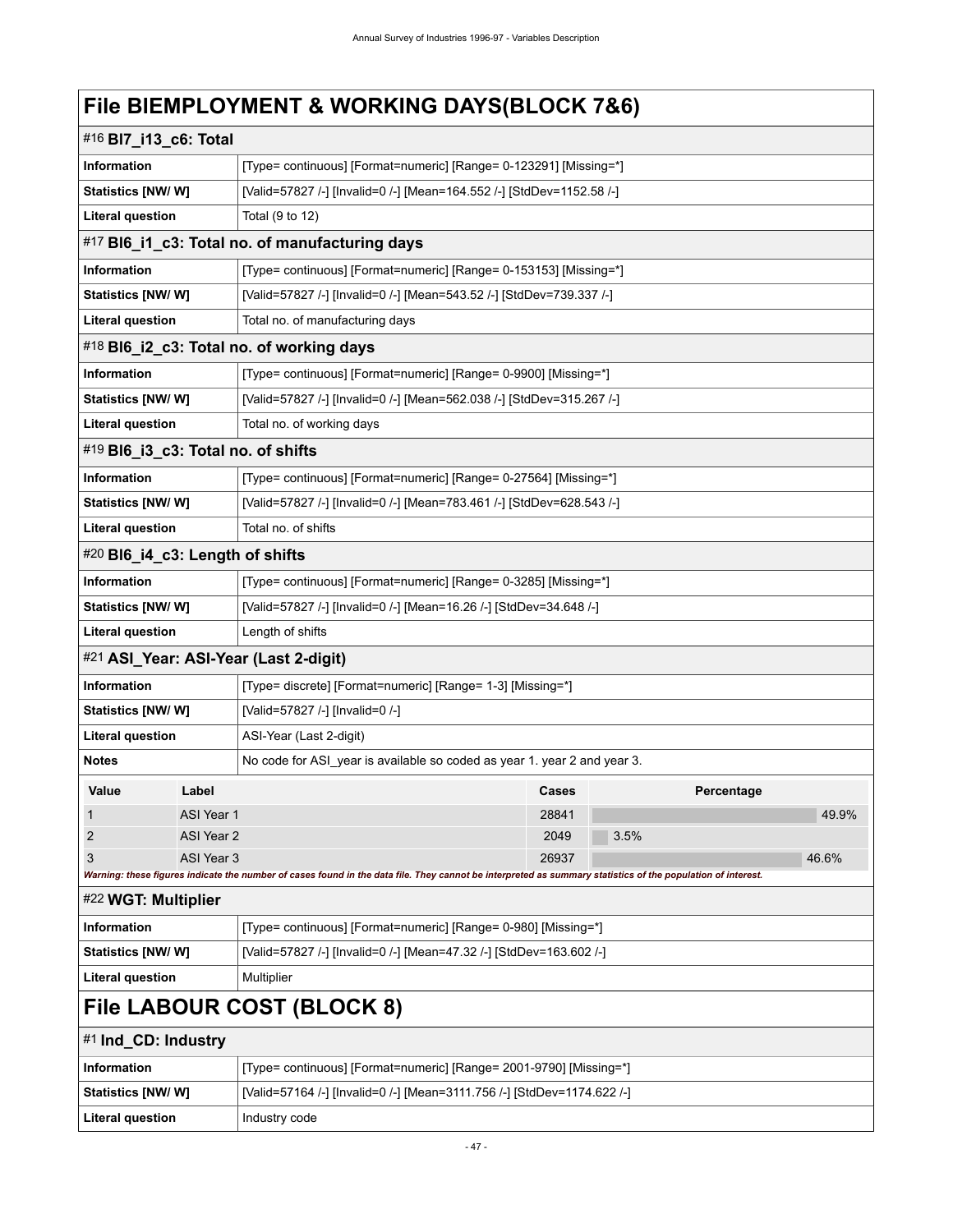# **File LABOUR COST (BLOCK 8)**

| #2 RSL: Running SI. No.   |                                                                           |  |
|---------------------------|---------------------------------------------------------------------------|--|
| <b>Information</b>        | [Type= continuous] [Format=numeric] [Range= 0-99006] [Missing=*]          |  |
| <b>Statistics [NW/ W]</b> | [Valid=57164 /-] [Invalid=0 /-] [Mean=49179.852 /-] [StdDev=31197.904 /-] |  |
| Literal question          | Running SI. No.                                                           |  |
| #3 State: State code      |                                                                           |  |
| <b>Information</b>        | [Type= continuous] [Format=numeric] [Range= 2-33] [Missing=*]             |  |
| <b>Statistics [NW/ W]</b> | [Valid=57164 /-] [Invalid=0 /-] [Mean=15.506 /-] [StdDev=8.383 /-]        |  |
| <b>Literal question</b>   | State code                                                                |  |
|                           |                                                                           |  |

#### *Frequency table not shown (35 Modalities)*

#### #4 **Scheme: Scheme code**

| <b>Information</b>             |                           | [Type= discrete] [Format=numeric] [Range= 1-9] [Missing=*]                                  |              |      |                                     |       |  |
|--------------------------------|---------------------------|---------------------------------------------------------------------------------------------|--------------|------|-------------------------------------|-------|--|
| <b>Statistics [NW/ W]</b>      |                           | [Valid=57164 /-] [Invalid=0 /-]                                                             |              |      |                                     |       |  |
| <b>Literal question</b>        |                           | Scheme code                                                                                 |              |      |                                     |       |  |
| Value                          | Label                     |                                                                                             | <b>Cases</b> |      | Percentage                          |       |  |
| $\mathbf{1}$                   | *100 or more workers      |                                                                                             | 13378        |      | 23.4%                               |       |  |
| 2                              | <b>CE</b>                 |                                                                                             |              |      | 16.9%                               |       |  |
| 3                              | Electricity               |                                                                                             | 181          | 0.3% |                                     |       |  |
| $\overline{4}$                 | Sample I                  |                                                                                             | 6594         |      | 11.5%                               |       |  |
| 5                              | Sample II                 |                                                                                             | 26342        |      |                                     | 46.1% |  |
| 6                              | B & C 100 or more workers |                                                                                             | 464          | 0.8% |                                     |       |  |
| $\overline{7}$                 | B&C CE                    |                                                                                             | 49           | 0.1% |                                     |       |  |
| 8                              | B & C Sample I            |                                                                                             | 25           | 0.0% |                                     |       |  |
| 9                              | B & C Sample II           |                                                                                             | 447          | 0.8% |                                     |       |  |
| 147-10-10-20-46-20-47-00-20-20 |                           | a foodfaatte tha connection of access formed foother date. Iffer There access the fotomoret |              |      | ataataa adalaa waxaa lada waddamaad |       |  |

#### *Warning: these figures indicate the number of cases found in the data file. They cannot be interpreted as summary statistics of the population of interest.*

| #5 Rec_cat: Record Category |       |                                                                                                                                                             |                                                              |            |        |  |
|-----------------------------|-------|-------------------------------------------------------------------------------------------------------------------------------------------------------------|--------------------------------------------------------------|------------|--------|--|
| <b>Information</b>          |       |                                                                                                                                                             | [Type= discrete] [Format=numeric] [Range= 81-81] [Missing=*] |            |        |  |
| Statistics [NW/W]           |       | [Valid=57164 /-] [Invalid=0 /-]                                                                                                                             |                                                              |            |        |  |
| Literal question            |       | <b>Record Category</b>                                                                                                                                      |                                                              |            |        |  |
| Value                       | Label |                                                                                                                                                             | Cases                                                        | Percentage |        |  |
| 81                          | 81    |                                                                                                                                                             | 57164                                                        |            | 100.0% |  |
|                             |       | Warning: these figures indicate the number of cases found in the data file. They cannot be interpreted as summary statistics of the population of interest. |                                                              |            |        |  |
| #6 Link: Link code          |       |                                                                                                                                                             |                                                              |            |        |  |
| <b>Information</b>          |       | [Type= discrete] [Format=numeric] [Range= 0-0] [Missing=*]                                                                                                  |                                                              |            |        |  |
| Statistics [NW/W]           |       | [Valid=57164 /-] [Invalid=0 /-]                                                                                                                             |                                                              |            |        |  |
| Value                       | Label |                                                                                                                                                             | Cases                                                        | Percentage |        |  |
| $\Omega$                    |       |                                                                                                                                                             | 57164                                                        |            | 100.0% |  |
|                             |       | Warning: these figures indicate the number of cases found in the data file. They cannot be interpreted as summary statistics of the population of interest. |                                                              |            |        |  |
|                             |       | #7 BI8_i1_c3: Wages and salaries-workers                                                                                                                    |                                                              |            |        |  |
| <b>Information</b>          |       | [Type= continuous] [Format=numeric] [Range= 0-6518196198] [Missing=*]                                                                                       |                                                              |            |        |  |
| Statistics [NW/W]           |       | [Valid=57164 /-] [Invalid=0 /-] [Mean=4645334.95 /-] [StdDev=56325400.954 /-]                                                                               |                                                              |            |        |  |

### **Definition** WAGES AND SALARIES are defined to include all remuneration in monetary terms and also payable more or less regularly in each pay period to workers as compensation for work done during the accounting year. It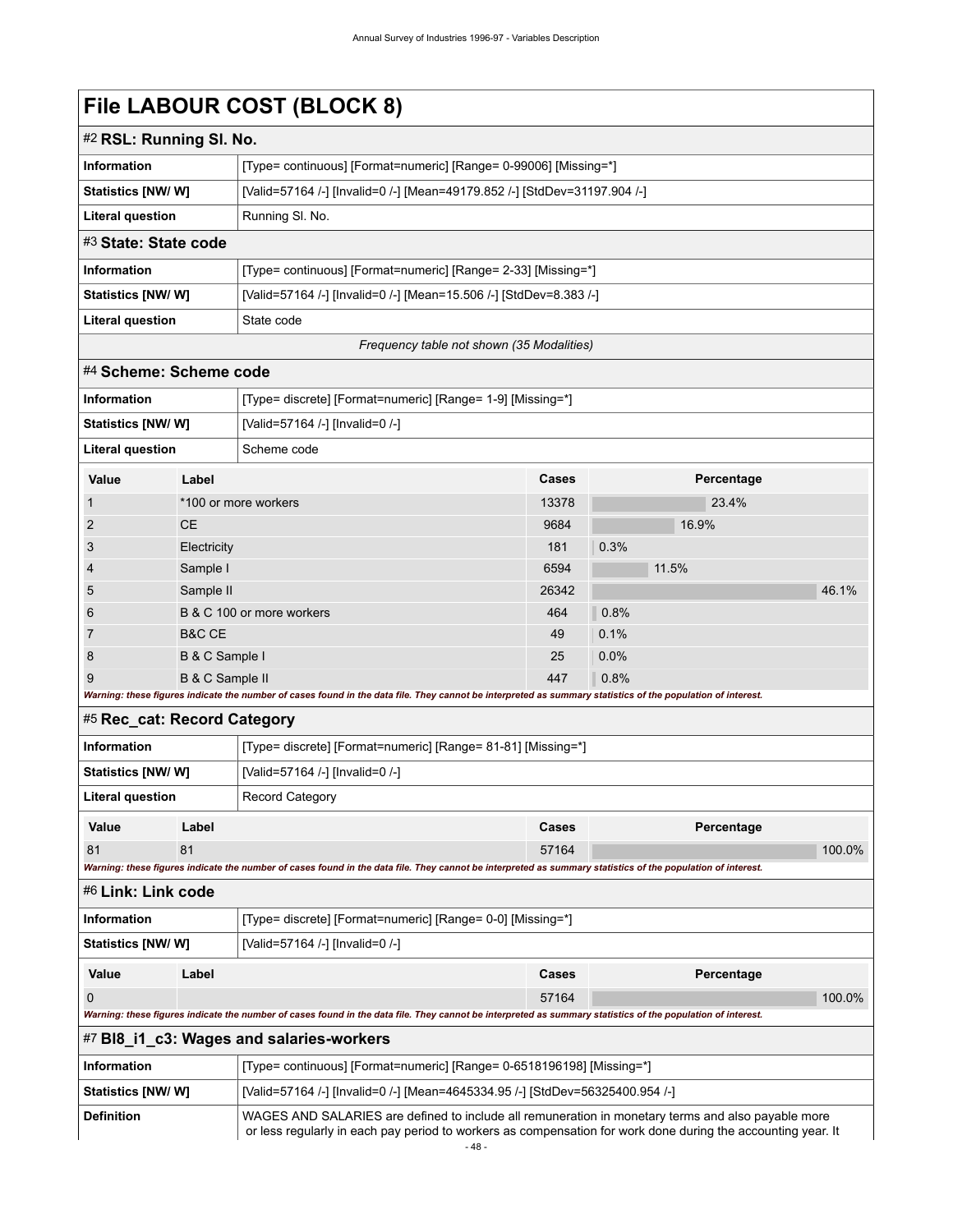# **File LABOUR COST (BLOCK 8)**

### #7 **Bl8\_i1\_c3: Wages and salaries-workers**

| includes (a) direct wages and salary (i.e., basic wages/salaries, payment of overtime, dearness, compensatory, |
|----------------------------------------------------------------------------------------------------------------|
| house rent and other allowances) (b) remuneration for the period not worked (i.e., basic wages, salaries and   |
| allowances payable for leave period, paid holiday, lay- off payments and compensation for unemployment, if     |
| not paid from sources other than employers) (c) bonus and ex-gratia payment paid both at regular and less      |
| frequent intervals (i.e., incentive bonuses, productive bonuses, profit sharing bonuses, festival or year-end  |
| bonuses etc.) It excludes lay off payments which are made from trust or other special funds set up exclusively |
| for this purpose i.e., payments not made by the employer. It also excludes imputed value of benefits in kind,  |
| employer's contribution to old age benefits and other social security charges, direct expenditure on maternity |
| benefits creches and other group benefits Travelling and other expenditure incurred for business purposes      |
| and reimbursed by the employer are excluded. The wages are expressed in terms of gross value i.e., before      |
| deduction for fines, damages, taxes, provident fund, employee's state insurance contribution etc.              |
|                                                                                                                |

#### Literal question **Wages and salaries-workers**

#### #8 **Bl8\_i1\_c4: Wages and salaries Supervisor & Managerial Staff**

| <b>Information</b>      | [Type= continuous] [Format=numeric] [Range= 0-1537154406] [Missing=*]                                                                                                                                                                                                                                                                                                                                                                                                                                                                                                                                                                                                                                                                                                                                                                                                                                                                                                                                                                                                                                                                                                                                                                                                                                                                                                                                                                                                                |
|-------------------------|--------------------------------------------------------------------------------------------------------------------------------------------------------------------------------------------------------------------------------------------------------------------------------------------------------------------------------------------------------------------------------------------------------------------------------------------------------------------------------------------------------------------------------------------------------------------------------------------------------------------------------------------------------------------------------------------------------------------------------------------------------------------------------------------------------------------------------------------------------------------------------------------------------------------------------------------------------------------------------------------------------------------------------------------------------------------------------------------------------------------------------------------------------------------------------------------------------------------------------------------------------------------------------------------------------------------------------------------------------------------------------------------------------------------------------------------------------------------------------------|
| Statistics [NW/W]       | [Valid=57164 /-] [Invalid=0 /-] [Mean=1656744.327 /-] [StdDev=16804691.688 /-]                                                                                                                                                                                                                                                                                                                                                                                                                                                                                                                                                                                                                                                                                                                                                                                                                                                                                                                                                                                                                                                                                                                                                                                                                                                                                                                                                                                                       |
| <b>Definition</b>       | WAGES AND SALARIES are defined to include all remuneration in monetary terms and also payable more<br>or less regularly in each pay period to workers as compensation for work done during the accounting year. It<br>includes (a) direct wages and salary (i.e., basic wages/salaries, payment of overtime, dearness, compensatory,<br>house rent and other allowances) (b) remuneration for the period not worked (i.e., basic wages, salaries and<br>allowances payable for leave period, paid holiday, lay- off payments and compensation for unemployment, if<br>not paid from sources other than employers) (c) bonus and ex-gratia payment paid both at regular and less<br>frequent intervals (i.e., incentive bonuses, productive bonuses, profit sharing bonuses, festival or year-end<br>bonuses etc.) It excludes lay off payments which are made from trust or other special funds set up exclusively<br>for this purpose i.e., payments not made by the employer. It also excludes imputed value of benefits in kind,<br>employer's contribution to old age benefits and other social security charges, direct expenditure on maternity<br>benefits creches and other group benefits Travelling and other expenditure incurred for business purposes<br>and reimbursed by the employer are excluded. The wages are expressed in terms of gross value i.e., before<br>deduction for fines, damages, taxes, provident fund, employee's state insurance contribution etc. |
| <b>Literal question</b> | Wages and salaries Supervisor & Managerial Staff                                                                                                                                                                                                                                                                                                                                                                                                                                                                                                                                                                                                                                                                                                                                                                                                                                                                                                                                                                                                                                                                                                                                                                                                                                                                                                                                                                                                                                     |

#### #9 **Bl8\_i1\_c5: Wages and salaries Others**

| <b>Information</b>        | [Type= continuous] [Format=numeric] [Range= 0-2319338161] [Missing=*]                                                                                                                                                                                                                                                                                                                                                                                                                                                                                                                                                                                                                                                                                                                                                                                                                                                                                                                                                                                                                                                                                                                                                                                                                                                                                                                                                                                                                |
|---------------------------|--------------------------------------------------------------------------------------------------------------------------------------------------------------------------------------------------------------------------------------------------------------------------------------------------------------------------------------------------------------------------------------------------------------------------------------------------------------------------------------------------------------------------------------------------------------------------------------------------------------------------------------------------------------------------------------------------------------------------------------------------------------------------------------------------------------------------------------------------------------------------------------------------------------------------------------------------------------------------------------------------------------------------------------------------------------------------------------------------------------------------------------------------------------------------------------------------------------------------------------------------------------------------------------------------------------------------------------------------------------------------------------------------------------------------------------------------------------------------------------|
| <b>Statistics [NW/ W]</b> | [Valid=57164 /-] [Invalid=0 /-] [Mean=1308548.558 /-] [StdDev=21183355.895 /-]                                                                                                                                                                                                                                                                                                                                                                                                                                                                                                                                                                                                                                                                                                                                                                                                                                                                                                                                                                                                                                                                                                                                                                                                                                                                                                                                                                                                       |
| <b>Definition</b>         | WAGES AND SALARIES are defined to include all remuneration in monetary terms and also payable more<br>or less regularly in each pay period to workers as compensation for work done during the accounting year. It<br>includes (a) direct wages and salary (i.e., basic wages/salaries, payment of overtime, dearness, compensatory,<br>house rent and other allowances) (b) remuneration for the period not worked (i.e., basic wages, salaries and<br>allowances payable for leave period, paid holiday, lay- off payments and compensation for unemployment, if<br>not paid from sources other than employers) (c) bonus and ex-gratia payment paid both at regular and less<br>frequent intervals (i.e., incentive bonuses, productive bonuses, profit sharing bonuses, festival or year-end<br>bonuses etc.) It excludes lay off payments which are made from trust or other special funds set up exclusively<br>for this purpose i.e., payments not made by the employer. It also excludes imputed value of benefits in kind,<br>employer's contribution to old age benefits and other social security charges, direct expenditure on maternity<br>benefits creches and other group benefits Travelling and other expenditure incurred for business purposes<br>and reimbursed by the employer are excluded. The wages are expressed in terms of gross value i.e., before<br>deduction for fines, damages, taxes, provident fund, employee's state insurance contribution etc. |
| Literal question          | Wages and salaries Others                                                                                                                                                                                                                                                                                                                                                                                                                                                                                                                                                                                                                                                                                                                                                                                                                                                                                                                                                                                                                                                                                                                                                                                                                                                                                                                                                                                                                                                            |

### #10 **Bl8\_i1\_c6: Wages and salaries Total**

| Information              | [Type= continuous] [Format=numeric] [Range= 0-9068757556] [Missing=*]                                                                                                                                                                                                                                                                                                                                                                                                                                                                                                                                                                                                           |
|--------------------------|---------------------------------------------------------------------------------------------------------------------------------------------------------------------------------------------------------------------------------------------------------------------------------------------------------------------------------------------------------------------------------------------------------------------------------------------------------------------------------------------------------------------------------------------------------------------------------------------------------------------------------------------------------------------------------|
| <b>Statistics [NW/W]</b> | [Valid=57164 /-] [Invalid=0 /-] [Mean=7599747.516 /-] [StdDev=88838967.142 /-]                                                                                                                                                                                                                                                                                                                                                                                                                                                                                                                                                                                                  |
| <b>Definition</b>        | WAGES AND SALARIES are defined to include all remuneration in monetary terms and also payable more<br>or less regularly in each pay period to workers as compensation for work done during the accounting year. It<br>includes (a) direct wages and salary (i.e., basic wages/salaries, payment of overtime, dearness, compensatory,<br>house rent and other allowances) (b) remuneration for the period not worked (i.e., basic wages, salaries and<br>allowances payable for leave period, paid holiday, lay- off payments and compensation for unemployment, if<br>not paid from sources other than employers) (c) bonus and ex-gratia payment paid both at regular and less |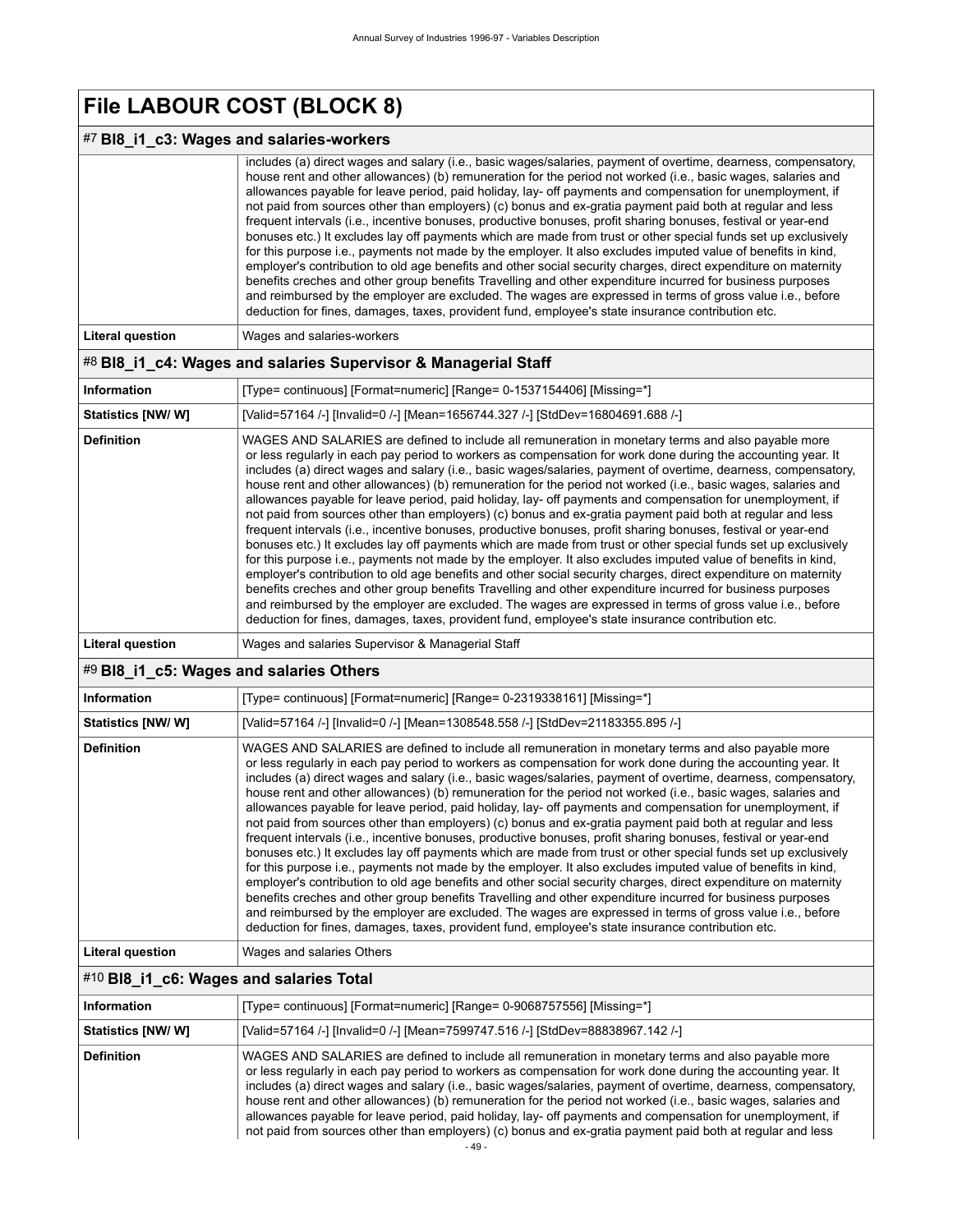|                                         |                                                                                           | File LABOUR COST (BLOCK 8)                                                                                                                                                                                                                                                                                                                                                                                                                                                                                                                                                                                                                                                                                                                                                                        |       |            |
|-----------------------------------------|-------------------------------------------------------------------------------------------|---------------------------------------------------------------------------------------------------------------------------------------------------------------------------------------------------------------------------------------------------------------------------------------------------------------------------------------------------------------------------------------------------------------------------------------------------------------------------------------------------------------------------------------------------------------------------------------------------------------------------------------------------------------------------------------------------------------------------------------------------------------------------------------------------|-------|------------|
|                                         |                                                                                           | #10 BI8_i1_c6: Wages and salaries Total                                                                                                                                                                                                                                                                                                                                                                                                                                                                                                                                                                                                                                                                                                                                                           |       |            |
|                                         |                                                                                           | frequent intervals (i.e., incentive bonuses, productive bonuses, profit sharing bonuses, festival or year-end<br>bonuses etc.) It excludes lay off payments which are made from trust or other special funds set up exclusively<br>for this purpose i.e., payments not made by the employer. It also excludes imputed value of benefits in kind,<br>employer's contribution to old age benefits and other social security charges, direct expenditure on maternity<br>benefits creches and other group benefits Travelling and other expenditure incurred for business purposes<br>and reimbursed by the employer are excluded. The wages are expressed in terms of gross value i.e., before<br>deduction for fines, damages, taxes, provident fund, employee's state insurance contribution etc. |       |            |
| <b>Literal question</b>                 |                                                                                           | Wages and salaries Total                                                                                                                                                                                                                                                                                                                                                                                                                                                                                                                                                                                                                                                                                                                                                                          |       |            |
| #11 BI8_i2_c3: Bonus-workers            |                                                                                           |                                                                                                                                                                                                                                                                                                                                                                                                                                                                                                                                                                                                                                                                                                                                                                                                   |       |            |
| <b>Information</b>                      |                                                                                           | [Type= continuous] [Format=numeric] [Range= 0-567900000] [Missing=*]                                                                                                                                                                                                                                                                                                                                                                                                                                                                                                                                                                                                                                                                                                                              |       |            |
| Statistics [NW/W]                       |                                                                                           | [Valid=57164 /-] [Invalid=0 /-] [Mean=340408.843 /-] [StdDev=3708851.901 /-]                                                                                                                                                                                                                                                                                                                                                                                                                                                                                                                                                                                                                                                                                                                      |       |            |
| <b>Literal question</b>                 |                                                                                           | Bonus-workers                                                                                                                                                                                                                                                                                                                                                                                                                                                                                                                                                                                                                                                                                                                                                                                     |       |            |
|                                         |                                                                                           | #12 BI8_i2_c4: Bonus-Super. & Mang. Stafff                                                                                                                                                                                                                                                                                                                                                                                                                                                                                                                                                                                                                                                                                                                                                        |       |            |
| <b>Information</b>                      |                                                                                           | [Type= continuous] [Format=numeric] [Range= 0-69301280] [Missing=*]                                                                                                                                                                                                                                                                                                                                                                                                                                                                                                                                                                                                                                                                                                                               |       |            |
| <b>Statistics [NW/W]</b>                |                                                                                           | [Valid=57164 /-] [Invalid=0 /-] [Mean=78137.744 /-] [StdDev=752123.86 /-]                                                                                                                                                                                                                                                                                                                                                                                                                                                                                                                                                                                                                                                                                                                         |       |            |
| <b>Literal question</b>                 |                                                                                           | Bonus-Supervisory and managerial Stafff                                                                                                                                                                                                                                                                                                                                                                                                                                                                                                                                                                                                                                                                                                                                                           |       |            |
| #13 BI8_i2_c5: Bonus-Others             |                                                                                           |                                                                                                                                                                                                                                                                                                                                                                                                                                                                                                                                                                                                                                                                                                                                                                                                   |       |            |
| <b>Information</b>                      |                                                                                           | [Type= continuous] [Format=numeric] [Range= 0-159012000] [Missing=*]                                                                                                                                                                                                                                                                                                                                                                                                                                                                                                                                                                                                                                                                                                                              |       |            |
| <b>Statistics [NW/W]</b>                |                                                                                           | [Valid=57164 /-] [Invalid=0 /-] [Mean=88447.883 /-] [StdDev=945748.248 /-]                                                                                                                                                                                                                                                                                                                                                                                                                                                                                                                                                                                                                                                                                                                        |       |            |
| <b>Literal question</b><br>Bonus-Others |                                                                                           |                                                                                                                                                                                                                                                                                                                                                                                                                                                                                                                                                                                                                                                                                                                                                                                                   |       |            |
| #14 BI8_i2_c6: Bonus - Total            |                                                                                           |                                                                                                                                                                                                                                                                                                                                                                                                                                                                                                                                                                                                                                                                                                                                                                                                   |       |            |
| <b>Information</b>                      | [Type= continuous] [Format=numeric] [Range= 0-31413000003] [Missing=*]                    |                                                                                                                                                                                                                                                                                                                                                                                                                                                                                                                                                                                                                                                                                                                                                                                                   |       |            |
| <b>Statistics [NW/W]</b>                |                                                                                           | [Valid=57164 /-] [Invalid=0 /-] [Mean=1058214.671 /-] [StdDev=131473068.755 /-]                                                                                                                                                                                                                                                                                                                                                                                                                                                                                                                                                                                                                                                                                                                   |       |            |
| <b>Literal question</b>                 |                                                                                           | Bonus - Total                                                                                                                                                                                                                                                                                                                                                                                                                                                                                                                                                                                                                                                                                                                                                                                     |       |            |
|                                         |                                                                                           | #15 ASI_Year: ASI-Year (Last 2-digit)                                                                                                                                                                                                                                                                                                                                                                                                                                                                                                                                                                                                                                                                                                                                                             |       |            |
| <b>Information</b>                      |                                                                                           | [Type= discrete] [Format=numeric] [Range= 1-3] [Missing=*]                                                                                                                                                                                                                                                                                                                                                                                                                                                                                                                                                                                                                                                                                                                                        |       |            |
| <b>Statistics [NW/W]</b>                |                                                                                           | [Valid=57164 /-] [Invalid=0 /-]                                                                                                                                                                                                                                                                                                                                                                                                                                                                                                                                                                                                                                                                                                                                                                   |       |            |
| Literal question                        |                                                                                           | ASI-Year (Last 2-digit)                                                                                                                                                                                                                                                                                                                                                                                                                                                                                                                                                                                                                                                                                                                                                                           |       |            |
| <b>Notes</b>                            |                                                                                           | No code for ASI year is available so coded as year 1. year 2 and year 3.                                                                                                                                                                                                                                                                                                                                                                                                                                                                                                                                                                                                                                                                                                                          |       |            |
| Value                                   | Label                                                                                     |                                                                                                                                                                                                                                                                                                                                                                                                                                                                                                                                                                                                                                                                                                                                                                                                   | Cases | Percentage |
| 1                                       | ASI Year 1                                                                                |                                                                                                                                                                                                                                                                                                                                                                                                                                                                                                                                                                                                                                                                                                                                                                                                   | 28624 | 50.1%      |
| $\overline{2}$                          | ASI Year 2                                                                                |                                                                                                                                                                                                                                                                                                                                                                                                                                                                                                                                                                                                                                                                                                                                                                                                   | 2033  | 3.6%       |
| 3                                       | ASI Year 3                                                                                | Warning: these figures indicate the number of cases found in the data file. They cannot be interpreted as summary statistics of the population of interest.                                                                                                                                                                                                                                                                                                                                                                                                                                                                                                                                                                                                                                       | 26507 | 46.4%      |
| #16 WGT: Multiplier                     |                                                                                           |                                                                                                                                                                                                                                                                                                                                                                                                                                                                                                                                                                                                                                                                                                                                                                                                   |       |            |
| <b>Information</b>                      |                                                                                           | [Type= continuous] [Format=numeric] [Range= 0-980] [Missing=*]                                                                                                                                                                                                                                                                                                                                                                                                                                                                                                                                                                                                                                                                                                                                    |       |            |
|                                         | [Valid=57164 /-] [Invalid=0 /-] [Mean=47.449 /-] [StdDev=163.804 /-]<br>Statistics [NW/W] |                                                                                                                                                                                                                                                                                                                                                                                                                                                                                                                                                                                                                                                                                                                                                                                                   |       |            |
| <b>Literal question</b>                 |                                                                                           | Multiplier                                                                                                                                                                                                                                                                                                                                                                                                                                                                                                                                                                                                                                                                                                                                                                                        |       |            |
|                                         |                                                                                           | File LABOUR COST (BLOCK 8)                                                                                                                                                                                                                                                                                                                                                                                                                                                                                                                                                                                                                                                                                                                                                                        |       |            |
| #1 Ind_CD: Industry                     |                                                                                           |                                                                                                                                                                                                                                                                                                                                                                                                                                                                                                                                                                                                                                                                                                                                                                                                   |       |            |
| <b>Information</b>                      |                                                                                           | [Type= continuous] [Format=numeric] [Range= 2001-9790] [Missing=*]                                                                                                                                                                                                                                                                                                                                                                                                                                                                                                                                                                                                                                                                                                                                |       |            |

- 50 -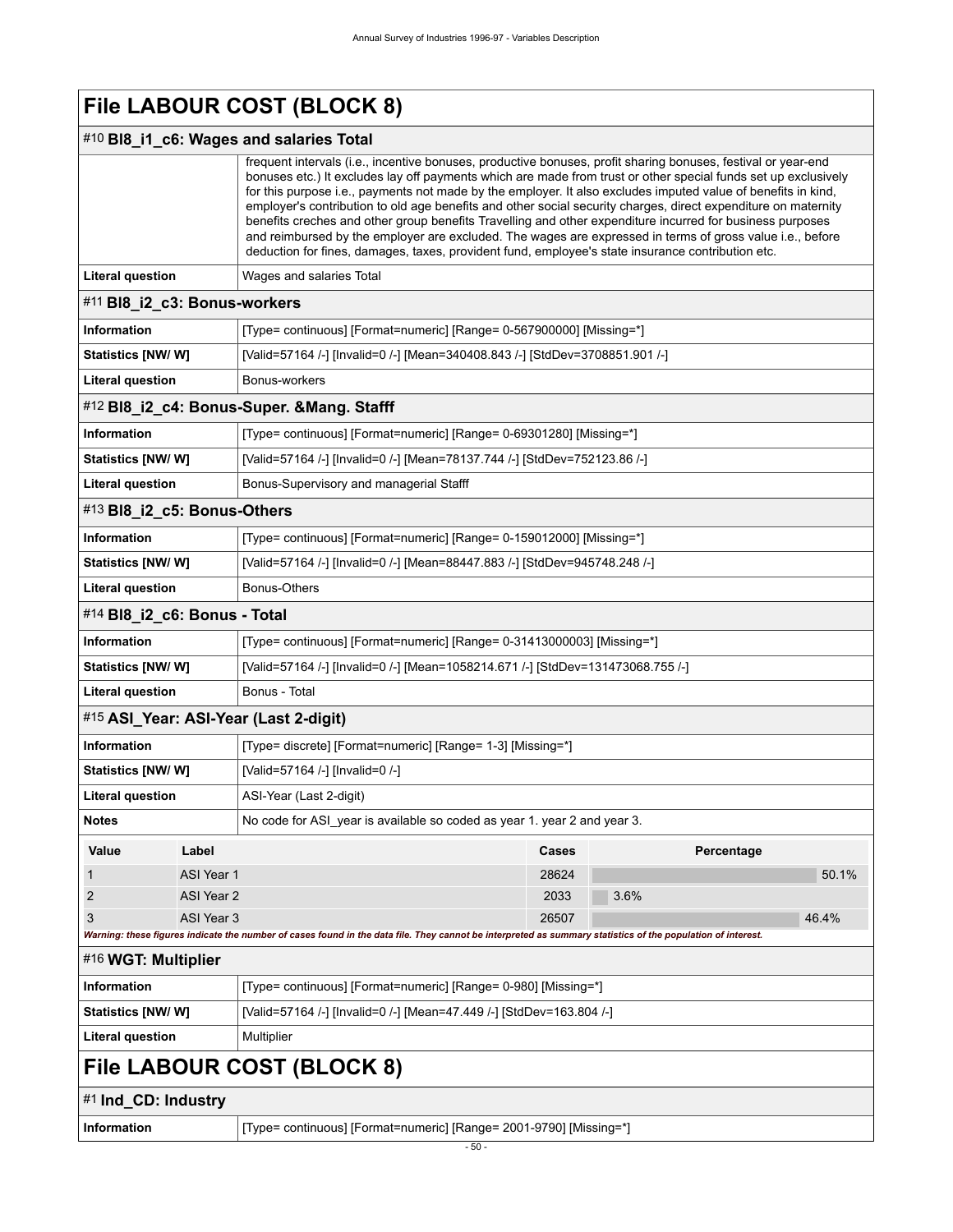# **File LABOUR COST (BLOCK 8)**

| #1 Ind_CD: Industry                       |                                                                           |  |
|-------------------------------------------|---------------------------------------------------------------------------|--|
| <b>Statistics [NW/ W]</b>                 | [Valid=57160 /-] [Invalid=0 /-] [Mean=3111.785 /-] [StdDev=1174.657 /-]   |  |
| <b>Literal question</b>                   | Industry code                                                             |  |
| #2 RSL: Running SI. No.                   |                                                                           |  |
| <b>Information</b>                        | [Type= continuous] [Format=numeric] [Range= 0-99006] [Missing=*]          |  |
| <b>Statistics [NW/ W]</b>                 | [Valid=57160 /-] [Invalid=0 /-] [Mean=49179.651 /-] [StdDev=31198.431 /-] |  |
| <b>Literal question</b>                   | Running SI. No.                                                           |  |
| #3 State: State code                      |                                                                           |  |
| <b>Information</b>                        | [Type= continuous] [Format=numeric] [Range= 2-33] [Missing=*]             |  |
| <b>Statistics [NW/W]</b>                  | [Valid=57160 /-] [Invalid=0 /-] [Mean=15.506 /-] [StdDev=8.383 /-]        |  |
| <b>Literal question</b>                   | State code                                                                |  |
| Frequency table not shown (35 Modalities) |                                                                           |  |

#### #4 **Scheme: Scheme code**

| <b>Information</b>       |                                                                                                                                                             | [Type= discrete] [Format=numeric] [Range= 1-9] [Missing=*] |       |            |       |  |
|--------------------------|-------------------------------------------------------------------------------------------------------------------------------------------------------------|------------------------------------------------------------|-------|------------|-------|--|
| <b>Statistics [NW/W]</b> |                                                                                                                                                             | [Valid=57160 /-] [Invalid=0 /-]                            |       |            |       |  |
| <b>Literal question</b>  |                                                                                                                                                             | Scheme code                                                |       |            |       |  |
| Value                    | Label                                                                                                                                                       |                                                            | Cases | Percentage |       |  |
| $\mathbf{1}$             |                                                                                                                                                             | *100 or more workers                                       | 13376 | 23.4%      |       |  |
| 2                        | <b>CE</b>                                                                                                                                                   |                                                            |       | 16.9%      |       |  |
| 3                        | Electricity                                                                                                                                                 |                                                            | 181   | 0.3%       |       |  |
| $\overline{4}$           | Sample I                                                                                                                                                    |                                                            | 6594  | 11.5%      |       |  |
| 5                        | Sample II                                                                                                                                                   |                                                            | 26339 |            | 46.1% |  |
| 6                        |                                                                                                                                                             | B & C 100 or more workers                                  |       | 0.8%       |       |  |
| 7                        | B&C CE                                                                                                                                                      |                                                            | 49    | 0.1%       |       |  |
| 8                        | B & C Sample I                                                                                                                                              |                                                            | 25    | 0.0%       |       |  |
| 9                        | B & C Sample II                                                                                                                                             |                                                            | 447   | 0.8%       |       |  |
|                          | Warning: these figures indicate the number of cases found in the data file. They cannot be interpreted as summary statistics of the population of interest. |                                                            |       |            |       |  |

### #5 **Rec\_cat: Record Category**

| <b>Information</b>        |                                                            | [Type= discrete] [Format=numeric] [Range= 82-82] [Missing=*]                                                                                                |       |            |        |  |  |
|---------------------------|------------------------------------------------------------|-------------------------------------------------------------------------------------------------------------------------------------------------------------|-------|------------|--------|--|--|
| <b>Statistics [NW/ W]</b> |                                                            | [Valid=57160 /-] [Invalid=0 /-]                                                                                                                             |       |            |        |  |  |
| <b>Literal question</b>   |                                                            | <b>Record Category</b>                                                                                                                                      |       |            |        |  |  |
| Value                     | Label                                                      |                                                                                                                                                             | Cases | Percentage |        |  |  |
| 82                        | 82                                                         |                                                                                                                                                             | 57160 |            | 100.0% |  |  |
|                           |                                                            | Warning: these figures indicate the number of cases found in the data file. They cannot be interpreted as summary statistics of the population of interest. |       |            |        |  |  |
| #6 Link: Link code        |                                                            |                                                                                                                                                             |       |            |        |  |  |
| <b>Information</b>        | [Type= discrete] [Format=numeric] [Range= 0-0] [Missing=*] |                                                                                                                                                             |       |            |        |  |  |
| <b>Statistics [NW/ W]</b> |                                                            | [Valid=57160 /-] [Invalid=0 /-]                                                                                                                             |       |            |        |  |  |
| Value                     | Label                                                      |                                                                                                                                                             | Cases | Percentage |        |  |  |
| $\Omega$                  |                                                            |                                                                                                                                                             | 57160 |            | 100.0% |  |  |
|                           |                                                            | Warning: these figures indicate the number of cases found in the data file. They cannot be interpreted as summary statistics of the population of interest. |       |            |        |  |  |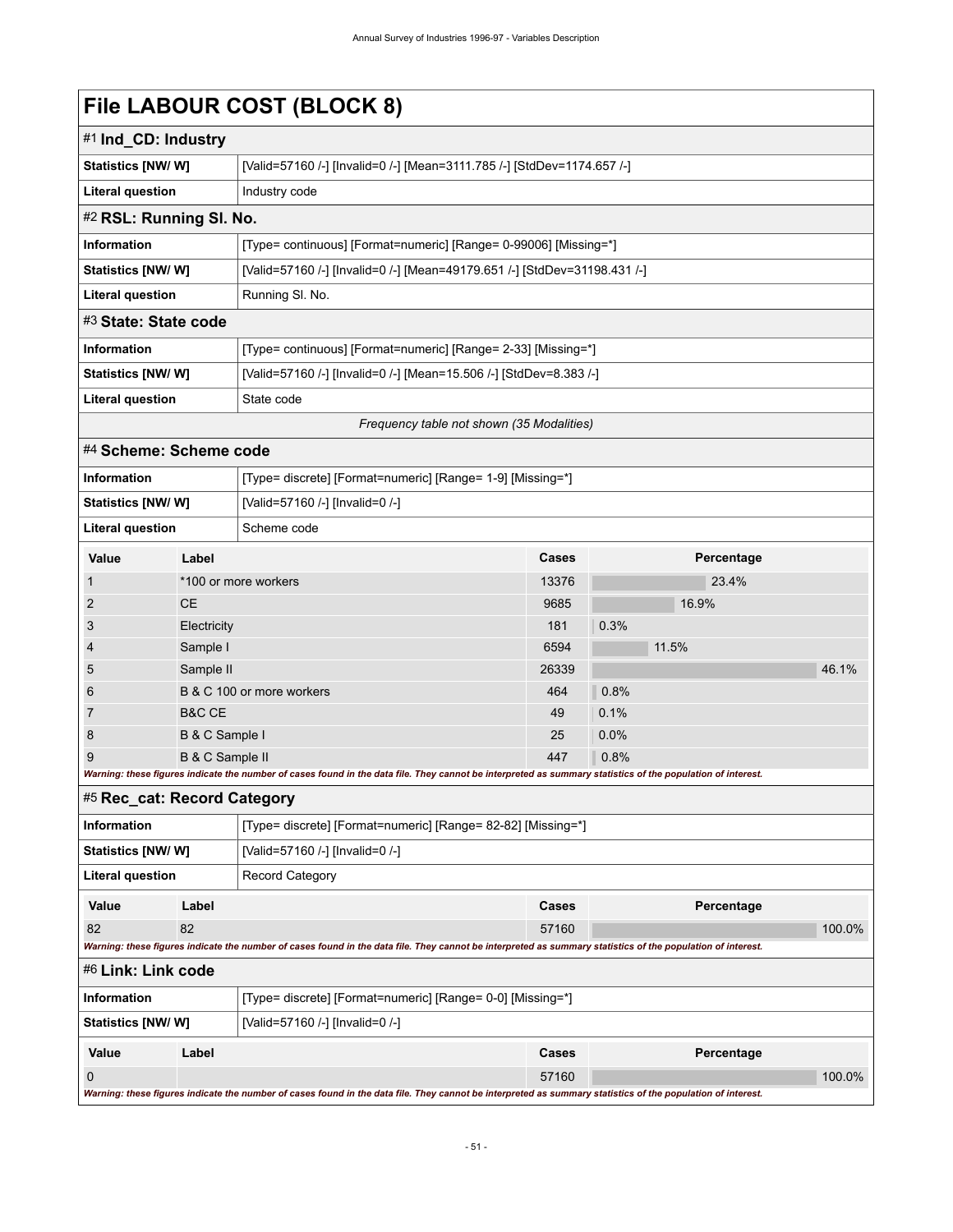# **File LABOUR COST (BLOCK 8)**

### #7 **Bl8\_i4: Total Contbn. To PF etc**

| <b>Information</b>                                                                                                                                                                                                                                                               |                                                                    | [Type= continuous] [Format=numeric] [Range= 0-3004229119] [Missing=*]                                                                                                                                                                                                                                                                                           |       |  |  |  |  |
|----------------------------------------------------------------------------------------------------------------------------------------------------------------------------------------------------------------------------------------------------------------------------------|--------------------------------------------------------------------|-----------------------------------------------------------------------------------------------------------------------------------------------------------------------------------------------------------------------------------------------------------------------------------------------------------------------------------------------------------------|-------|--|--|--|--|
| <b>Statistics [NW/ W]</b>                                                                                                                                                                                                                                                        |                                                                    | [Valid=57160 /-] [Invalid=0 /-] [Mean=940953.219 /-] [StdDev=19449085.52 /-]                                                                                                                                                                                                                                                                                    |       |  |  |  |  |
| <b>Definition</b>                                                                                                                                                                                                                                                                |                                                                    | CONTRIBUTION TO PROVIDENT FUND AND OTHER FUNDS includes old age benefits like provident fund<br>pension, gratuity etc. and employers contribution towards other social security charges such as employees<br>state insurance, compensation for work injuries and occupational diseases, provident fund- linked insurance,<br>retrenchment and lay off benefits. |       |  |  |  |  |
| Literal question                                                                                                                                                                                                                                                                 |                                                                    | Contribution to provident and other funds - Total                                                                                                                                                                                                                                                                                                               |       |  |  |  |  |
|                                                                                                                                                                                                                                                                                  |                                                                    | #8 BI8_i5: Total welfare expenses                                                                                                                                                                                                                                                                                                                               |       |  |  |  |  |
| Information                                                                                                                                                                                                                                                                      |                                                                    | [Type= continuous] [Format=numeric] [Range= 0-585400000] [Missing=*]                                                                                                                                                                                                                                                                                            |       |  |  |  |  |
| Statistics [NW/W]                                                                                                                                                                                                                                                                |                                                                    | [Valid=57160 /-] [Invalid=0 /-] [Mean=715928.689 /-] [StdDev=7903820.875 /-]                                                                                                                                                                                                                                                                                    |       |  |  |  |  |
| <b>Definition</b><br>WORKMEN AND STAFF WELFARE EXPENSES include group benefits like direct expenditure on maternity,<br>creches, canteen facilities, educational, cultural recreational facilities, and grants to trade unions, co-operative<br>stores etc. meant for employees. |                                                                    |                                                                                                                                                                                                                                                                                                                                                                 |       |  |  |  |  |
| Literal question                                                                                                                                                                                                                                                                 |                                                                    | Workmen and staff welfare expenses Total                                                                                                                                                                                                                                                                                                                        |       |  |  |  |  |
| #9 BI8_i7: Total labour cost                                                                                                                                                                                                                                                     |                                                                    |                                                                                                                                                                                                                                                                                                                                                                 |       |  |  |  |  |
| Information                                                                                                                                                                                                                                                                      |                                                                    | [Type= continuous] [Format=numeric] [Range= 0-11493277598] [Missing=*]                                                                                                                                                                                                                                                                                          |       |  |  |  |  |
| <b>Statistics [NW/ W]</b>                                                                                                                                                                                                                                                        |                                                                    | [Valid=57160 /-] [Invalid=0 /-] [Mean=9756554.565 /-] [StdDev=112577448.226 /-]                                                                                                                                                                                                                                                                                 |       |  |  |  |  |
| <b>Literal question</b>                                                                                                                                                                                                                                                          |                                                                    | Total labour cost                                                                                                                                                                                                                                                                                                                                               |       |  |  |  |  |
|                                                                                                                                                                                                                                                                                  |                                                                    | #10 ASI_Year: ASI-Year (Last 2-digit)                                                                                                                                                                                                                                                                                                                           |       |  |  |  |  |
| Information                                                                                                                                                                                                                                                                      |                                                                    | [Type= discrete] [Format=numeric] [Range= 1-3] [Missing=*]                                                                                                                                                                                                                                                                                                      |       |  |  |  |  |
| <b>Statistics [NW/ W]</b>                                                                                                                                                                                                                                                        |                                                                    | [Valid=57160 /-] [Invalid=0 /-]                                                                                                                                                                                                                                                                                                                                 |       |  |  |  |  |
| Literal question                                                                                                                                                                                                                                                                 |                                                                    | ASI-Year (Last 2-digit)                                                                                                                                                                                                                                                                                                                                         |       |  |  |  |  |
| <b>Notes</b>                                                                                                                                                                                                                                                                     |                                                                    | No code for ASI year is available so coded as year 1. year 2 and year 3.                                                                                                                                                                                                                                                                                        |       |  |  |  |  |
| Value                                                                                                                                                                                                                                                                            | Label                                                              | Cases<br>Percentage                                                                                                                                                                                                                                                                                                                                             |       |  |  |  |  |
| 1                                                                                                                                                                                                                                                                                | ASI Year 1                                                         | 28623                                                                                                                                                                                                                                                                                                                                                           | 50.1% |  |  |  |  |
| 2                                                                                                                                                                                                                                                                                | ASI Year 2                                                         | 2033<br>3.6%                                                                                                                                                                                                                                                                                                                                                    |       |  |  |  |  |
| 3                                                                                                                                                                                                                                                                                | ASI Year 3                                                         | 26504<br>Warning: these figures indicate the number of cases found in the data file. They cannot be interpreted as summary statistics of the population of interest.                                                                                                                                                                                            | 46.4% |  |  |  |  |
| #11 WGT: Multiplier                                                                                                                                                                                                                                                              |                                                                    |                                                                                                                                                                                                                                                                                                                                                                 |       |  |  |  |  |
| Information                                                                                                                                                                                                                                                                      |                                                                    | [Type= continuous] [Format=numeric] [Range= 0-980] [Missing=*]                                                                                                                                                                                                                                                                                                  |       |  |  |  |  |
| <b>Statistics [NW/ W]</b>                                                                                                                                                                                                                                                        |                                                                    | [Valid=57160 /-] [Invalid=0 /-] [Mean=47.453 /-] [StdDev=163.809 /-]                                                                                                                                                                                                                                                                                            |       |  |  |  |  |
| <b>Literal question</b>                                                                                                                                                                                                                                                          |                                                                    | Multiplier                                                                                                                                                                                                                                                                                                                                                      |       |  |  |  |  |
|                                                                                                                                                                                                                                                                                  | <b>File FUELS, ELECTRICITY ETC</b>                                 |                                                                                                                                                                                                                                                                                                                                                                 |       |  |  |  |  |
| #1 Ind_CD: Industry                                                                                                                                                                                                                                                              |                                                                    |                                                                                                                                                                                                                                                                                                                                                                 |       |  |  |  |  |
| Information                                                                                                                                                                                                                                                                      | [Type= continuous] [Format=numeric] [Range= 2001-9790] [Missing=*] |                                                                                                                                                                                                                                                                                                                                                                 |       |  |  |  |  |
| Statistics [NW/W]                                                                                                                                                                                                                                                                |                                                                    | [Valid=92127 /-] [Invalid=0 /-] [Mean=3109.069 /-] [StdDev=1140.202 /-]                                                                                                                                                                                                                                                                                         |       |  |  |  |  |
| <b>Literal question</b>                                                                                                                                                                                                                                                          | Industry code                                                      |                                                                                                                                                                                                                                                                                                                                                                 |       |  |  |  |  |
| #2 RSL: Running SI. No.                                                                                                                                                                                                                                                          |                                                                    |                                                                                                                                                                                                                                                                                                                                                                 |       |  |  |  |  |
| Information                                                                                                                                                                                                                                                                      |                                                                    | [Type= continuous] [Format=numeric] [Range= 0-99006] [Missing=*]                                                                                                                                                                                                                                                                                                |       |  |  |  |  |
| Statistics [NW/W]<br>[Valid=92127 /-] [Invalid=0 /-] [Mean=48380.851 /-] [StdDev=31536.557 /-]                                                                                                                                                                                   |                                                                    |                                                                                                                                                                                                                                                                                                                                                                 |       |  |  |  |  |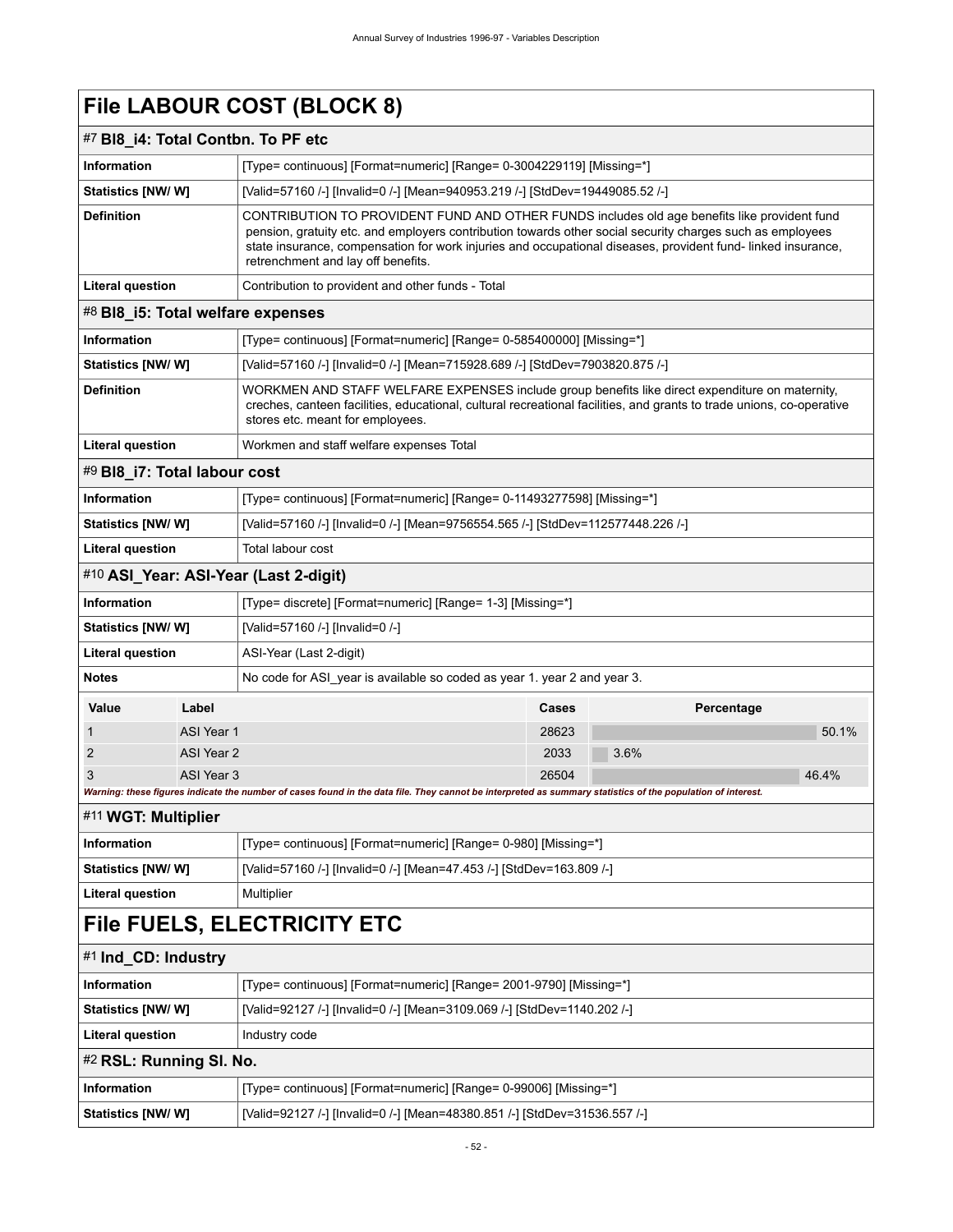# **File FUELS, ELECTRICITY ETC**

| #2 RSL: Running SI. No.   |                                                                   |  |  |
|---------------------------|-------------------------------------------------------------------|--|--|
| <b>Literal question</b>   | Running SI, No.                                                   |  |  |
| #3 State: State           |                                                                   |  |  |
| <b>Information</b>        | [Type= continuous] [Format=numeric] [Range= 2-33] [Missing=*]     |  |  |
| <b>Statistics [NW/ W]</b> | [Valid=92127 /-] [Invalid=0 /-] [Mean=15.67 /-] [StdDev=8.315 /-] |  |  |
| <b>Literal question</b>   | State code                                                        |  |  |
|                           |                                                                   |  |  |

*Frequency table not shown (35 Modalities)*

### #4 **Scheme: Scheme code**

| <b>Information</b>      |                           | [Type= discrete] [Format=numeric] [Range= 1-9] [Missing=*]                                                                                                  |              |         |            |       |       |  |
|-------------------------|---------------------------|-------------------------------------------------------------------------------------------------------------------------------------------------------------|--------------|---------|------------|-------|-------|--|
| Statistics [NW/W]       |                           | [Valid=92127 /-] [Invalid=0 /-]                                                                                                                             |              |         |            |       |       |  |
| <b>Literal question</b> |                           | Scheme code                                                                                                                                                 |              |         |            |       |       |  |
| Value                   | Label                     |                                                                                                                                                             | <b>Cases</b> |         | Percentage |       |       |  |
| $\mathbf{1}$            |                           | *100 or more workers                                                                                                                                        | 24311        |         |            | 26.4% |       |  |
| 2                       | CE.                       |                                                                                                                                                             | 15112        |         | 16.4%      |       |       |  |
| 3                       | Electricity               |                                                                                                                                                             | 241          | 0.3%    |            |       |       |  |
| $\overline{4}$          | Sample I                  |                                                                                                                                                             | 10491        |         | 11.4%      |       |       |  |
| 5                       | Sample II                 |                                                                                                                                                             | 41023        |         |            |       | 44.5% |  |
| 6                       | B & C 100 or more workers |                                                                                                                                                             | 414          | 0.4%    |            |       |       |  |
| 7                       | B&C CE                    |                                                                                                                                                             | 55           | 0.1%    |            |       |       |  |
| 8                       | B & C Sample I            |                                                                                                                                                             | 30           | $0.0\%$ |            |       |       |  |
| 9                       | B & C Sample I            |                                                                                                                                                             | 450          | 0.5%    |            |       |       |  |
|                         |                           | Warning: these figures indicate the number of cases found in the data file. They cannot be interpreted as summary statistics of the population of interest. |              |         |            |       |       |  |

### #5 **Rec\_cat: Record Category**

| <b>Information</b>                                                                                                                                                                                                                                                                                                                                                                                                                                                                              |                                                                   | [Type= discrete] [Format=numeric] [Range= 91-91] [Missing=*]                                                                                                |       |            |        |  |
|-------------------------------------------------------------------------------------------------------------------------------------------------------------------------------------------------------------------------------------------------------------------------------------------------------------------------------------------------------------------------------------------------------------------------------------------------------------------------------------------------|-------------------------------------------------------------------|-------------------------------------------------------------------------------------------------------------------------------------------------------------|-------|------------|--------|--|
| Statistics [NW/W]                                                                                                                                                                                                                                                                                                                                                                                                                                                                               |                                                                   | [Valid=92127 /-] [Invalid=0 /-]                                                                                                                             |       |            |        |  |
| Literal question                                                                                                                                                                                                                                                                                                                                                                                                                                                                                |                                                                   | <b>Record Category</b>                                                                                                                                      |       |            |        |  |
| Value                                                                                                                                                                                                                                                                                                                                                                                                                                                                                           | Label                                                             |                                                                                                                                                             | Cases | Percentage |        |  |
| 91                                                                                                                                                                                                                                                                                                                                                                                                                                                                                              | 91                                                                |                                                                                                                                                             | 92127 |            | 100.0% |  |
|                                                                                                                                                                                                                                                                                                                                                                                                                                                                                                 |                                                                   | Warning: these figures indicate the number of cases found in the data file. They cannot be interpreted as summary statistics of the population of interest. |       |            |        |  |
| #6 Link: Link Code                                                                                                                                                                                                                                                                                                                                                                                                                                                                              |                                                                   |                                                                                                                                                             |       |            |        |  |
| <b>Information</b>                                                                                                                                                                                                                                                                                                                                                                                                                                                                              |                                                                   | [Type= continuous] [Format=numeric] [Range= 0-837] [Missing=*]                                                                                              |       |            |        |  |
| Statistics [NW/W]                                                                                                                                                                                                                                                                                                                                                                                                                                                                               | [Valid=92127 /-] [Invalid=0 /-] [Mean=1.445 /-] [StdDev=3.824 /-] |                                                                                                                                                             |       |            |        |  |
| $#7$ Item_CD_1: Item code – 1                                                                                                                                                                                                                                                                                                                                                                                                                                                                   |                                                                   |                                                                                                                                                             |       |            |        |  |
| <b>Information</b>                                                                                                                                                                                                                                                                                                                                                                                                                                                                              |                                                                   | [Type= continuous] [Format=numeric] [Range= 0-10000] [Missing=*]                                                                                            |       |            |        |  |
| Statistics [NW/W]                                                                                                                                                                                                                                                                                                                                                                                                                                                                               |                                                                   | [Valid=92127 /-] [Invalid=0 /-] [Mean=1814.593 /-] [StdDev=3845.088 /-]                                                                                     |       |            |        |  |
| Literal question                                                                                                                                                                                                                                                                                                                                                                                                                                                                                |                                                                   | Fuels, Electricity and water consumed - 1st Item code                                                                                                       |       |            |        |  |
| <b>Notes</b><br>No document is available for explanation of 4 Item CD code. In the schedule item is represented for 1-15 Item sr<br>No. corresponding to Coal, Lignite etc. However, item code values are mostly 0-15 and 10000.<br>In the layout, it is mentioned that total of this block will be keyed in with the item code 9999 leaving quantity blank<br>but there is no "9999" item code instead "10000" is there which contains mostly 0 for Quantity.<br>This issue would be resolved. |                                                                   |                                                                                                                                                             |       |            |        |  |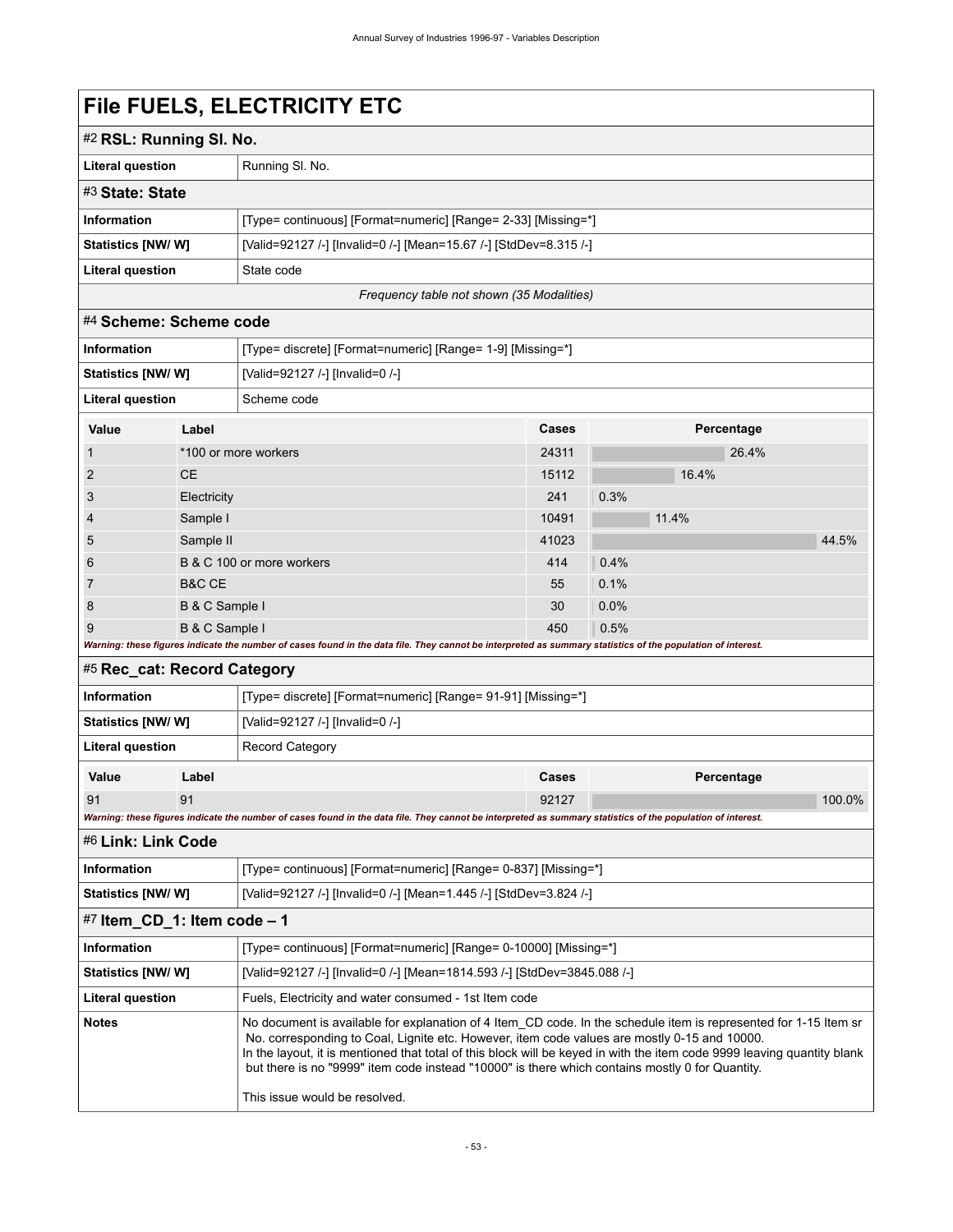# **File FUELS, ELECTRICITY ETC**

| #8 Qty_1: Qty-1                |                                                                                |  |  |  |  |  |
|--------------------------------|--------------------------------------------------------------------------------|--|--|--|--|--|
| Information                    | [Type= continuous] [Format=numeric] [Range= 0-1093155000] [Missing=*]          |  |  |  |  |  |
| Statistics [NW/W]              | [Valid=92127 /-] [Invalid=0 /-] [Mean=259340.208 /-] [StdDev=6473580.874 /-]   |  |  |  |  |  |
| <b>Literal question</b>        | Quantity                                                                       |  |  |  |  |  |
| #9 Value_1: Value - 1          |                                                                                |  |  |  |  |  |
| <b>Information</b>             | [Type= continuous] [Format=numeric] [Range= 0-19372980294] [Missing=*]         |  |  |  |  |  |
| <b>Statistics [NW/W]</b>       | [Valid=92127 /-] [Invalid=0 /-] [Mean=4874347.42 /-] [StdDev=144894339.758 /-] |  |  |  |  |  |
| <b>Literal question</b>        | Value (Rs.)                                                                    |  |  |  |  |  |
| #10 Item_CD_2: Item Code $- 2$ |                                                                                |  |  |  |  |  |
| <b>Information</b>             | [Type= continuous] [Format=numeric] [Range= 0-21488] [Missing=*]               |  |  |  |  |  |
| Statistics [NW/W]              | [Valid=92127 /-] [Invalid=0 /-] [Mean=1517.275 /-] [StdDev=3578.57 /-]         |  |  |  |  |  |
| <b>Literal question</b>        | Fuels, Electricity and water consumed - 2nd Item code                          |  |  |  |  |  |
| #11 Qty_2: Qty - 2             |                                                                                |  |  |  |  |  |
| Information                    | [Type= continuous] [Format=numeric] [Range= 0-947577000] [Missing=*]           |  |  |  |  |  |
| <b>Statistics [NW/W]</b>       | [Valid=92127 /-] [Invalid=0 /-] [Mean=223607.059 /-] [StdDev=4701504.653 /-]   |  |  |  |  |  |
| <b>Literal question</b>        | Quantity                                                                       |  |  |  |  |  |
| #12 Value_2: Value - 2         |                                                                                |  |  |  |  |  |
| <b>Information</b>             | [Type= continuous] [Format=numeric] [Range= 0-13346534190] [Missing=*]         |  |  |  |  |  |
| <b>Statistics [NW/W]</b>       | [Valid=92127 /-] [Invalid=0 /-] [Mean=2280003.963 /-] [StdDev=55533024.945 /-] |  |  |  |  |  |
| <b>Literal question</b>        | Value (Rs.)                                                                    |  |  |  |  |  |
| #13 Item_CD_3: Item Code $-3$  |                                                                                |  |  |  |  |  |
| <b>Information</b>             | [Type= continuous] [Format=numeric] [Range= 0-10000] [Missing=*]               |  |  |  |  |  |
| <b>Statistics [NW/W]</b>       | [Valid=92127 /-] [Invalid=0 /-] [Mean=1233.894 /-] [StdDev=3279.034 /-]        |  |  |  |  |  |
| <b>Literal question</b>        | Fuels, Electricity and water consumed - 3rd Item code                          |  |  |  |  |  |
| #14 Qty_3: Qty - 3             |                                                                                |  |  |  |  |  |
| Information                    | [Type= continuous] [Format=numeric] [Range= 0-476779338] [Missing=*]           |  |  |  |  |  |
| Statistics [NW/ W]             | [Valid=92127 /-] [Invalid=0 /-] [Mean=310691.588 /-] [StdDev=3814812.151 /-]   |  |  |  |  |  |
| <b>Literal question</b>        | Quantity                                                                       |  |  |  |  |  |
| #15 Value_3: Value - 3         |                                                                                |  |  |  |  |  |
| Information                    | [Type= continuous] [Format=numeric] [Range= 0-9819386600] [Missing=*]          |  |  |  |  |  |
| Statistics [NW/W]              | [Valid=92127 /-] [Invalid=0 /-] [Mean=2276947.365 /-] [StdDev=40861745.921 /-] |  |  |  |  |  |
| <b>Literal question</b>        | Value (Rs.)                                                                    |  |  |  |  |  |
| #16 Item_CD_4: Item Code - 4   |                                                                                |  |  |  |  |  |
| <b>Information</b>             | [Type= continuous] [Format=numeric] [Range= 0-10000] [Missing=*]               |  |  |  |  |  |
| Statistics [NW/W]              | [Valid=92127 /-] [Invalid=0 /-] [Mean=1597.641 /-] [StdDev=3657.141 /-]        |  |  |  |  |  |
| <b>Literal question</b>        | Fuels, Electricity and water consumed - 4th Item code                          |  |  |  |  |  |
| #17 Qty_4: Qty - 4             |                                                                                |  |  |  |  |  |
| Information                    | [Type= continuous] [Format=numeric] [Range= 0-3229241000] [Missing=*]          |  |  |  |  |  |
| Statistics [NW/W]              | [Valid=92127 /-] [Invalid=0 /-] [Mean=327848.144 /-] [StdDev=15318933.089 /-]  |  |  |  |  |  |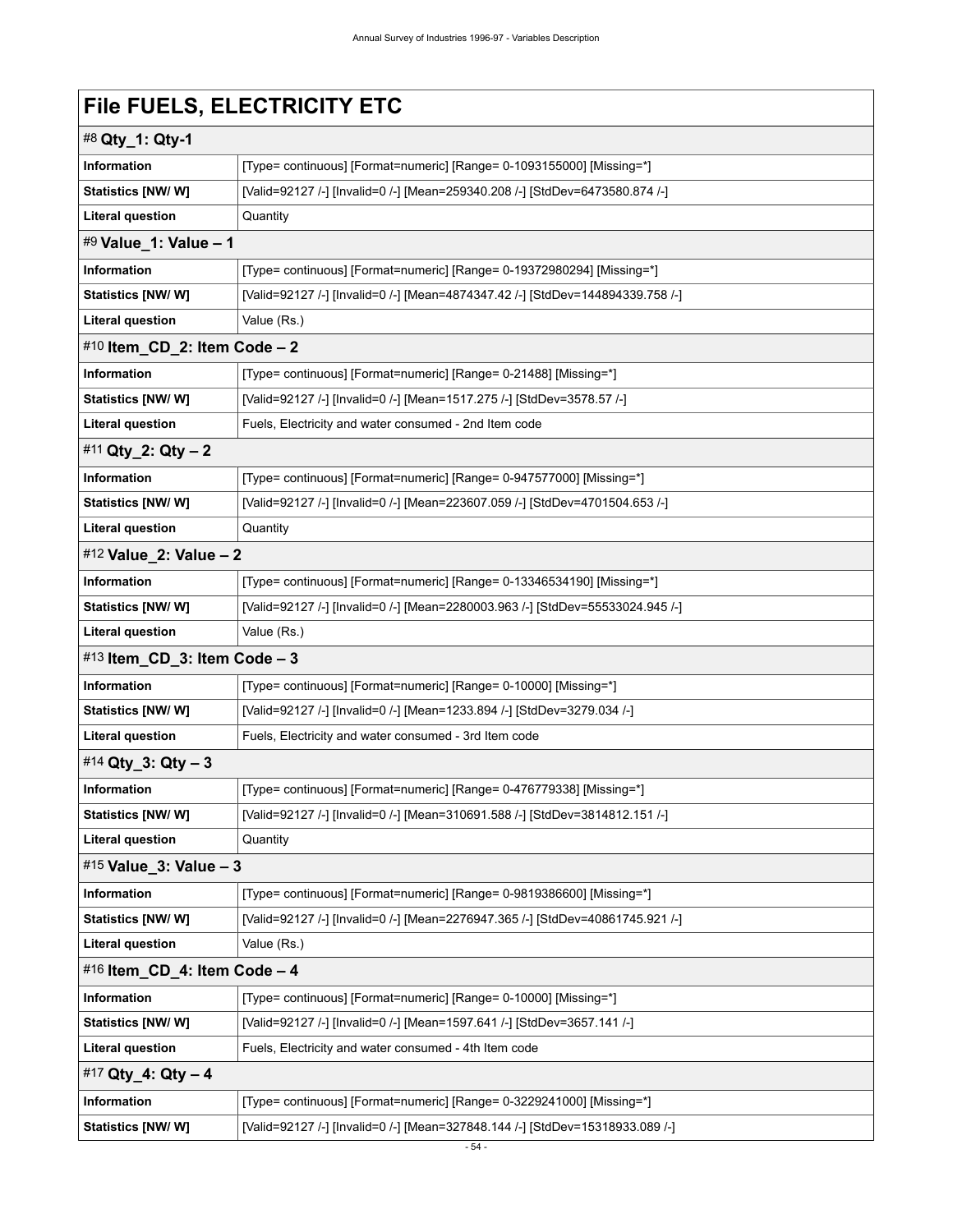# **File FUELS, ELECTRICITY ETC**

| #17 Qty_4: Qty - 4                        |                                                            |                                                                                                                                                             |       |            |       |  |  |
|-------------------------------------------|------------------------------------------------------------|-------------------------------------------------------------------------------------------------------------------------------------------------------------|-------|------------|-------|--|--|
| <b>Literal question</b>                   |                                                            | Quantity                                                                                                                                                    |       |            |       |  |  |
| #18 Value_4: Value 4                      |                                                            |                                                                                                                                                             |       |            |       |  |  |
| Information                               |                                                            | [Type= continuous] [Format=numeric] [Range= 0-10464775459] [Missing=*]                                                                                      |       |            |       |  |  |
| Statistics [NW/ W]                        |                                                            | [Valid=92127 /-] [Invalid=0 /-] [Mean=2372154.725 /-] [StdDev=56078043.914 /-]                                                                              |       |            |       |  |  |
| <b>Literal question</b><br>Value (Rs.)    |                                                            |                                                                                                                                                             |       |            |       |  |  |
|                                           |                                                            | #19 ASI_Year: ASI - Year (Last 2-digit)                                                                                                                     |       |            |       |  |  |
| <b>Information</b>                        | [Type= discrete] [Format=numeric] [Range= 1-3] [Missing=*] |                                                                                                                                                             |       |            |       |  |  |
| <b>Statistics [NW/W]</b>                  |                                                            | [Valid=92127 /-] [Invalid=0 /-]                                                                                                                             |       |            |       |  |  |
| <b>Literal question</b>                   |                                                            | ASI - Year (Last 2-digit)                                                                                                                                   |       |            |       |  |  |
| <b>Notes</b>                              |                                                            | No code for ASI year is available so coded as year 1. year 2 and year 3.                                                                                    |       |            |       |  |  |
| Value                                     | Label                                                      |                                                                                                                                                             | Cases | Percentage |       |  |  |
| 1                                         | ASI Year 1                                                 |                                                                                                                                                             | 47648 |            | 51.7% |  |  |
| 2                                         | ASI Year 2                                                 |                                                                                                                                                             | 3240  | 3.5%       |       |  |  |
| 3                                         | ASI Year 3                                                 | Warning: these figures indicate the number of cases found in the data file. They cannot be interpreted as summary statistics of the population of interest. | 41239 |            | 44.8% |  |  |
| #20 WGT: Multiplier                       |                                                            |                                                                                                                                                             |       |            |       |  |  |
| Information                               |                                                            | [Type= continuous] [Format=numeric] [Range= 0-980] [Missing=*]                                                                                              |       |            |       |  |  |
| <b>Statistics [NW/ W]</b>                 |                                                            | [Valid=92127 /-] [Invalid=0 /-] [Mean=46.615 /-] [StdDev=161.54 /-]                                                                                         |       |            |       |  |  |
| <b>Literal question</b>                   |                                                            | Multiplier                                                                                                                                                  |       |            |       |  |  |
|                                           |                                                            | File OTHER EXPENDITURE (BLOCK 10)                                                                                                                           |       |            |       |  |  |
| #1 Ind_CD: Industry                       |                                                            |                                                                                                                                                             |       |            |       |  |  |
| <b>Information</b>                        |                                                            | [Type= continuous] [Format=numeric] [Range= 2001-9790] [Missing=*]                                                                                          |       |            |       |  |  |
| <b>Statistics [NW/ W]</b>                 |                                                            | [Valid=58577 /-] [Invalid=0 /-] [Mean=3102.506 /-] [StdDev=1164.441 /-]                                                                                     |       |            |       |  |  |
| <b>Literal question</b>                   |                                                            | Industry code                                                                                                                                               |       |            |       |  |  |
| #2 RSL: Running SI. No.                   |                                                            |                                                                                                                                                             |       |            |       |  |  |
| <b>Information</b>                        |                                                            | [Type= continuous] [Format=numeric] [Range= 0-99006] [Missing=*]                                                                                            |       |            |       |  |  |
| <b>Statistics [NW/ W]</b>                 |                                                            | [Valid=58577 /-] [Invalid=0 /-] [Mean=49240.413 /-] [StdDev=31183.356 /-]                                                                                   |       |            |       |  |  |
| <b>Literal question</b>                   |                                                            | Running SI. No.                                                                                                                                             |       |            |       |  |  |
| #3 State: State code                      |                                                            |                                                                                                                                                             |       |            |       |  |  |
| Information                               |                                                            | [Type= discrete] [Format=numeric] [Range= 2-33] [Missing=*]                                                                                                 |       |            |       |  |  |
| <b>Statistics [NW/ W]</b>                 |                                                            | [Valid=58577 /-] [Invalid=0 /-] [Mean=15.504 /-] [StdDev=8.385 /-]                                                                                          |       |            |       |  |  |
| <b>Literal question</b>                   | State code                                                 |                                                                                                                                                             |       |            |       |  |  |
| Frequency table not shown (35 Modalities) |                                                            |                                                                                                                                                             |       |            |       |  |  |
|                                           | #4 Scheme: Scheme code                                     |                                                                                                                                                             |       |            |       |  |  |
| Information                               | [Type= discrete] [Format=numeric] [Range= 1-9] [Missing=*] |                                                                                                                                                             |       |            |       |  |  |
| Statistics [NW/W]                         |                                                            | [Valid=58577 /-] [Invalid=0 /-]                                                                                                                             |       |            |       |  |  |
| <b>Literal question</b>                   | Scheme code                                                |                                                                                                                                                             |       |            |       |  |  |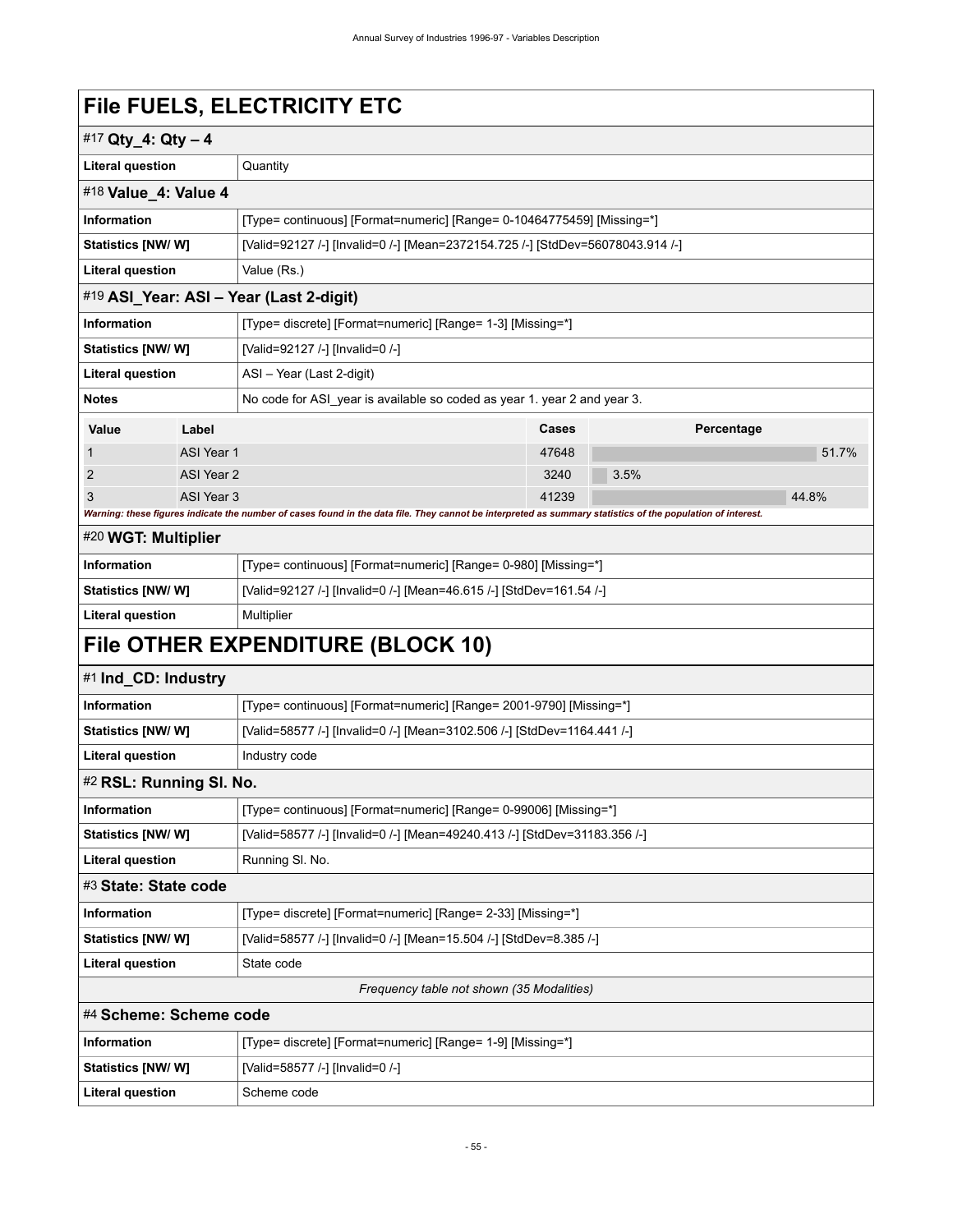| #4 Scheme: Scheme code          |                                     |                                                                                                                                                             |          |              |        |  |
|---------------------------------|-------------------------------------|-------------------------------------------------------------------------------------------------------------------------------------------------------------|----------|--------------|--------|--|
| Value                           | Label                               |                                                                                                                                                             | Cases    | Percentage   |        |  |
| 1                               |                                     | *100 or more workers                                                                                                                                        | 13559    | 23.3%        |        |  |
| $\overline{2}$                  | <b>CE</b>                           |                                                                                                                                                             | 9865     | 17.0%        |        |  |
| 3                               | Electricity                         |                                                                                                                                                             | 177      | 0.3%         |        |  |
| 4                               | Sample I                            |                                                                                                                                                             | 6708     | 11.5%        |        |  |
| 5                               | Sample II                           |                                                                                                                                                             | 27248    |              | 46.9%  |  |
| 6                               | B & C 100 or more workers           |                                                                                                                                                             | 471      | 0.8%         |        |  |
| 7<br>8                          | <b>B&amp;C CE</b><br>B & C Sample I |                                                                                                                                                             | 51<br>26 | 0.1%<br>0.0% |        |  |
|                                 |                                     | Warning: these figures indicate the number of cases found in the data file. They cannot be interpreted as summary statistics of the population of interest. |          |              |        |  |
| #5 Rec_cat: Record Category     |                                     |                                                                                                                                                             |          |              |        |  |
| <b>Information</b>              |                                     | [Type= discrete] [Format=numeric] [Range= 101-101] [Missing=*]                                                                                              |          |              |        |  |
| Statistics [NW/ W]              |                                     | [Valid=58577 /-] [Invalid=0 /-]                                                                                                                             |          |              |        |  |
| <b>Literal question</b>         |                                     | <b>Record Category</b>                                                                                                                                      |          |              |        |  |
| Value                           | Label                               |                                                                                                                                                             | Cases    | Percentage   |        |  |
| 101                             | 101                                 |                                                                                                                                                             | 58577    |              | 100.0% |  |
|                                 |                                     | Warning: these figures indicate the number of cases found in the data file. They cannot be interpreted as summary statistics of the population of interest. |          |              |        |  |
| #6 Link: Link code              |                                     |                                                                                                                                                             |          |              |        |  |
| Information                     |                                     | [Type= discrete] [Format=numeric] [Range= 0-0] [Missing=*]                                                                                                  |          |              |        |  |
| <b>Statistics [NW/W]</b>        |                                     | [Valid=58577 /-] [Invalid=0 /-]                                                                                                                             |          |              |        |  |
| Value                           | Label                               |                                                                                                                                                             | Cases    | Percentage   |        |  |
|                                 |                                     |                                                                                                                                                             | 58577    |              | 100.0% |  |
| #7 BI10_i1: Work done by others |                                     | Warning: these figures indicate the number of cases found in the data file. They cannot be interpreted as summary statistics of the population of interest. |          |              |        |  |
| Information                     |                                     |                                                                                                                                                             |          |              |        |  |
| <b>Statistics [NW/ W]</b>       |                                     | [Type= continuous] [Format=numeric] [Range= 0-2070891073] [Missing=*]<br>[Valid=58577 /-] [Invalid=0 /-] [Mean=1882359.43 /-] [StdDev=18983409.028 /-]      |          |              |        |  |
| <b>Literal question</b>         |                                     | Work done by others on materials supplied by the factory (Rs.)                                                                                              |          |              |        |  |
|                                 |                                     | #8 BI10_i2: Repair & maint- Machinery                                                                                                                       |          |              |        |  |
| Information                     |                                     | [Type= continuous] [Format=numeric] [Range= 0-4433570050] [Missing=*]                                                                                       |          |              |        |  |
| Statistics [NW/W]               |                                     | [Valid=58577 /-] [Invalid=0 /-] [Mean=1503971.776 /-] [StdDev=27236329.867 /-]                                                                              |          |              |        |  |
| <b>Literal question</b>         |                                     | Other exependiture : Repair & maintenance - Machinery                                                                                                       |          |              |        |  |
|                                 |                                     | #9 BI10_i3: Repair & maint- Building                                                                                                                        |          |              |        |  |
| Information                     |                                     | [Type= continuous] [Format=numeric] [Range= 0-307566117] [Missing=*]                                                                                        |          |              |        |  |
| Statistics [NW/W]               |                                     | [Valid=58577 /-] [Invalid=0 /-] [Mean=257762.379 /-] [StdDev=2894713.746 /-]                                                                                |          |              |        |  |
| <b>Literal question</b>         | Repair & maintenance - Building     |                                                                                                                                                             |          |              |        |  |
|                                 |                                     | #10 BI10_i4: Repair & Maint-Others                                                                                                                          |          |              |        |  |
| Information                     |                                     | [Type= continuous] [Format=numeric] [Range= 0-2714908178] [Missing=*]                                                                                       |          |              |        |  |
| Statistics [NW/W]               |                                     | [Valid=58577 /-] [Invalid=0 /-] [Mean=390348.008 /-] [StdDev=12351017.521 /-]                                                                               |          |              |        |  |
| <b>Literal question</b>         | Repair & Maintenance - Others       |                                                                                                                                                             |          |              |        |  |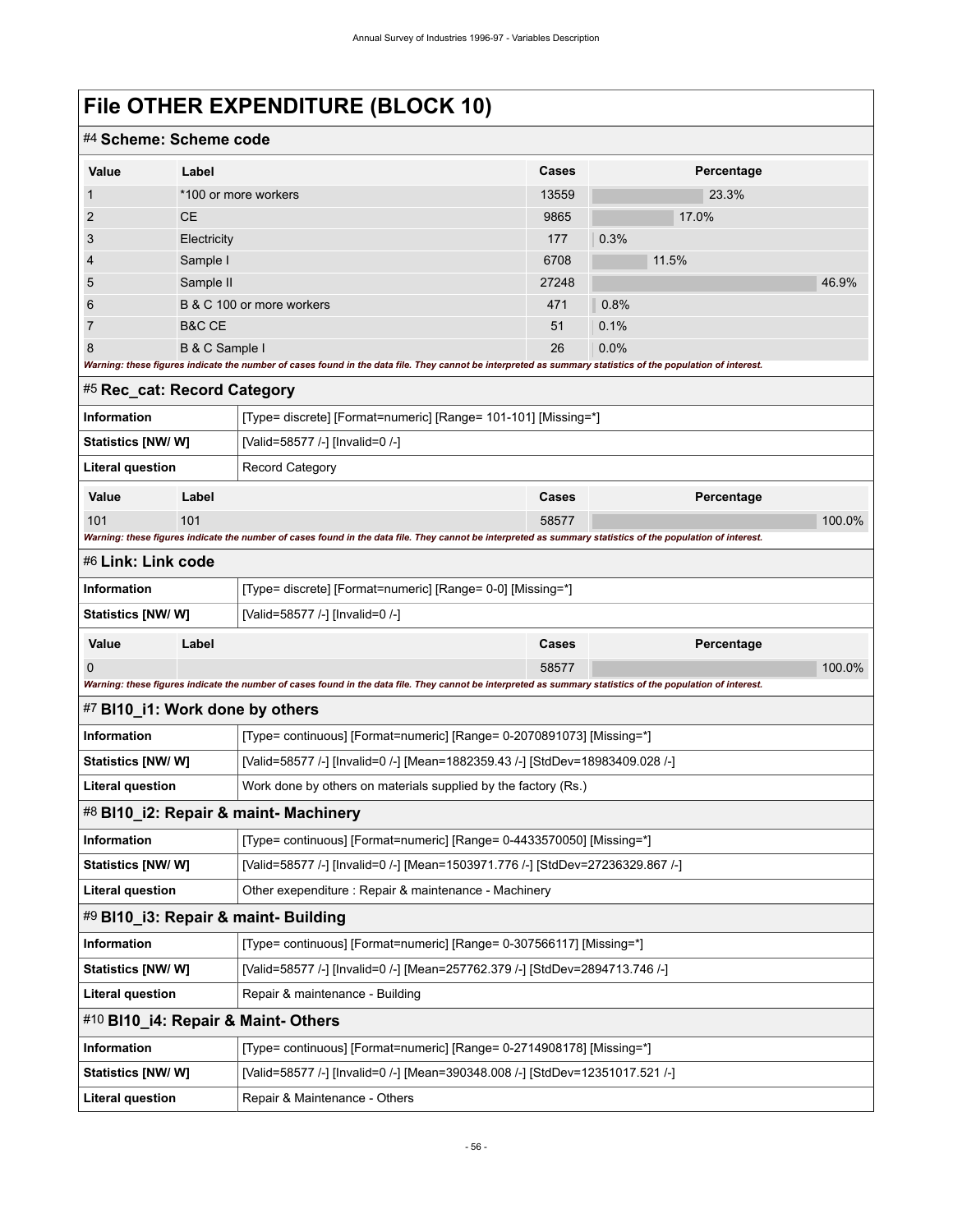| #11 BI10_i5: Inward Freight etc.                                                     |                                                                                                                                                             |       |      |            |       |
|--------------------------------------------------------------------------------------|-------------------------------------------------------------------------------------------------------------------------------------------------------------|-------|------|------------|-------|
| Information                                                                          | [Type= continuous] [Format=numeric] [Range= 0-3972974095] [Missing=*]                                                                                       |       |      |            |       |
| <b>Statistics [NW/W]</b>                                                             | [Valid=58577 /-] [Invalid=0 /-] [Mean=656063.636 /-] [StdDev=18069570.461 /-]                                                                               |       |      |            |       |
| <b>Literal question</b>                                                              | Inward Freight and transport charges                                                                                                                        |       |      |            |       |
| #12 BI10_i6: Rates and Taxes                                                         |                                                                                                                                                             |       |      |            |       |
| Information                                                                          | [Type= continuous] [Format=numeric] [Range= 0-499723512] [Missing=*]                                                                                        |       |      |            |       |
| <b>Statistics [NW/W]</b>                                                             | [Valid=58577 /-] [Invalid=0 /-] [Mean=281183.017 /-] [StdDev=4573848.311 /-]                                                                                |       |      |            |       |
| <b>Literal question</b>                                                              | Rates and Taxes excluding Income-tax                                                                                                                        |       |      |            |       |
| #13 BI10_i7: Postage, Telephone, etc.                                                |                                                                                                                                                             |       |      |            |       |
| Information                                                                          | [Type= continuous] [Format=numeric] [Range= 0-144105485] [Missing=*]                                                                                        |       |      |            |       |
| <b>Statistics [NW/W]</b>                                                             | [Valid=58577 /-] [Invalid=0 /-] [Mean=387021.238 /-] [StdDev=1925395.466 /-]                                                                                |       |      |            |       |
| <b>Literal question</b>                                                              | Postage, Telephone and telex expenses                                                                                                                       |       |      |            |       |
| #14 BI10_i8: Insurance charges                                                       |                                                                                                                                                             |       |      |            |       |
| <b>Information</b>                                                                   | [Type= continuous] [Format=numeric] [Range= 0-310877964] [Missing=*]                                                                                        |       |      |            |       |
| <b>Statistics [NW/W]</b>                                                             | [Valid=58577 /-] [Invalid=0 /-] [Mean=328071.225 /-] [StdDev=3187502.928 /-]                                                                                |       |      |            |       |
| <b>Literal question</b>                                                              | Insurance charges                                                                                                                                           |       |      |            |       |
| #15 BI10_i9: banking charges                                                         |                                                                                                                                                             |       |      |            |       |
| Information                                                                          | [Type= continuous] [Format=numeric] [Range= 0-478971946] [Missing=*]                                                                                        |       |      |            |       |
| Statistics [NW/W]                                                                    | [Valid=58577 /-] [Invalid=0 /-] [Mean=382331.496 /-] [StdDev=4424278.486 /-]                                                                                |       |      |            |       |
| <b>Literal question</b>                                                              | banking charges                                                                                                                                             |       |      |            |       |
| #16 BI10_i10: Printing & stationery                                                  |                                                                                                                                                             |       |      |            |       |
| Information                                                                          | [Type= continuous] [Format=numeric] [Range= 0-218344124] [Missing=*]                                                                                        |       |      |            |       |
| <b>Statistics [NW/W]</b>                                                             | [Valid=58577 /-] [Invalid=0 /-] [Mean=189991.361 /-] [StdDev=1548385.541 /-]                                                                                |       |      |            |       |
| <b>Literal question</b>                                                              | Printing & stationery                                                                                                                                       |       |      |            |       |
| #17 ASI_Year: ASI-Year (Last 2-digit)                                                |                                                                                                                                                             |       |      |            |       |
| <b>Information</b>                                                                   | [Type= discrete] [Format=numeric] [Range= 1-3] [Missing=*]                                                                                                  |       |      |            |       |
| <b>Statistics [NW/W]</b>                                                             | [Valid=58577 /-] [Invalid=0 /-]                                                                                                                             |       |      |            |       |
| <b>Literal question</b>                                                              | ASI-Year (Last 2-digit)                                                                                                                                     |       |      |            |       |
| Value<br>Label                                                                       |                                                                                                                                                             | Cases |      | Percentage |       |
| ASI Year 1<br>1                                                                      |                                                                                                                                                             | 29057 |      |            | 49.6% |
| 2<br>ASI Year 2                                                                      |                                                                                                                                                             | 2092  | 3.6% |            |       |
| ASI Year 3<br>3                                                                      | Warning: these figures indicate the number of cases found in the data file. They cannot be interpreted as summary statistics of the population of interest. | 27428 |      |            | 46.8% |
| #18 WGT: Multiplier                                                                  |                                                                                                                                                             |       |      |            |       |
| <b>Information</b><br>[Type= continuous] [Format=numeric] [Range= 0-980] [Missing=*] |                                                                                                                                                             |       |      |            |       |
| Statistics [NW/W]                                                                    | [Valid=58577 /-] [Invalid=0 /-] [Mean=47.28 /-] [StdDev=163.613 /-]                                                                                         |       |      |            |       |
| <b>Literal question</b>                                                              | Multiplier                                                                                                                                                  |       |      |            |       |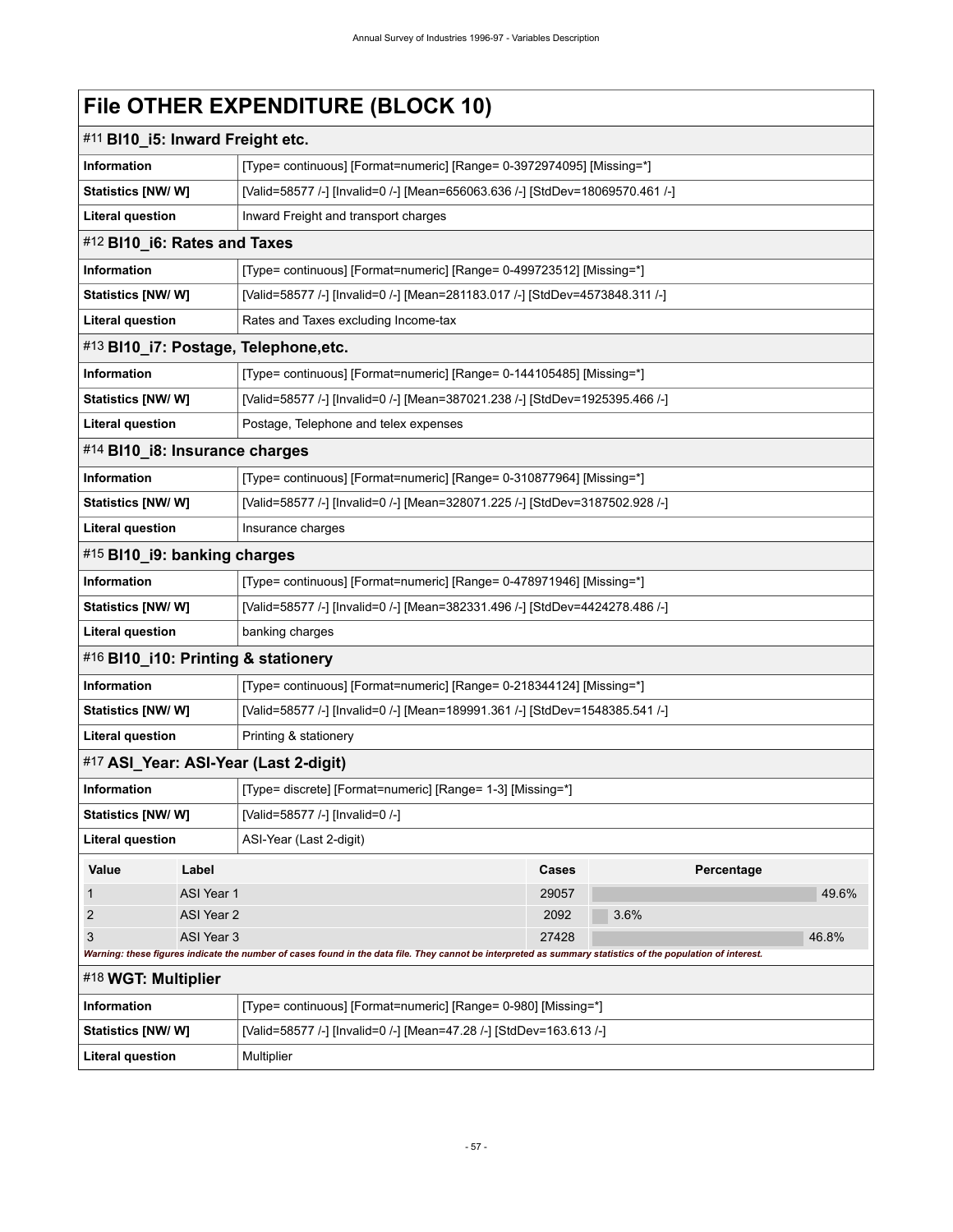|                                                                           |                   | FIIE UTHER EXPENDITURE (BLUCK 10)                                                                                                                           |                                           |            |        |
|---------------------------------------------------------------------------|-------------------|-------------------------------------------------------------------------------------------------------------------------------------------------------------|-------------------------------------------|------------|--------|
| #1 Ind_CD: Industry                                                       |                   |                                                                                                                                                             |                                           |            |        |
| Information                                                               |                   | [Type= continuous] [Format=numeric] [Range= 2001-9790] [Missing=*]                                                                                          |                                           |            |        |
| <b>Statistics [NW/ W]</b>                                                 |                   | [Valid=58772 /-] [Invalid=0 /-] [Mean=3101.651 /-] [StdDev=1163.531 /-]                                                                                     |                                           |            |        |
| <b>Literal question</b>                                                   |                   | Industry code                                                                                                                                               |                                           |            |        |
| #2 RSL: Running SI. No.                                                   |                   |                                                                                                                                                             |                                           |            |        |
| <b>Information</b>                                                        |                   | [Type= continuous] [Format=numeric] [Range= 0-99006] [Missing=*]                                                                                            |                                           |            |        |
| Statistics [NW/W]                                                         |                   | [Valid=58772 /-] [Invalid=0 /-] [Mean=49260.555 /-] [StdDev=31176.514 /-]                                                                                   |                                           |            |        |
| Running SI. No.<br><b>Literal question</b>                                |                   |                                                                                                                                                             |                                           |            |        |
| #3 State: State code                                                      |                   |                                                                                                                                                             |                                           |            |        |
| Information                                                               |                   | [Type= discrete] [Format=numeric] [Range= 2-33] [Missing=*]                                                                                                 |                                           |            |        |
| Statistics [NW/W]                                                         |                   | [Valid=58772 /-] [Invalid=0 /-] [Mean=15.501 /-] [StdDev=8.388 /-]                                                                                          |                                           |            |        |
| <b>Literal question</b>                                                   |                   | State code                                                                                                                                                  |                                           |            |        |
|                                                                           |                   |                                                                                                                                                             | Frequency table not shown (35 Modalities) |            |        |
| #4 Scheme: Scheme code                                                    |                   |                                                                                                                                                             |                                           |            |        |
| Information<br>[Type= discrete] [Format=numeric] [Range= 1-9] [Missing=*] |                   |                                                                                                                                                             |                                           |            |        |
| Statistics [NW/ W]<br>[Valid=58772 /-] [Invalid=0 /-]                     |                   |                                                                                                                                                             |                                           |            |        |
| <b>Literal question</b><br>Scheme code                                    |                   |                                                                                                                                                             |                                           |            |        |
| Value                                                                     | Label             |                                                                                                                                                             | Cases                                     | Percentage |        |
| $\mathbf 1$                                                               |                   | *100 or more workers                                                                                                                                        | 13568                                     | 23.1%      |        |
| 2                                                                         | <b>CE</b>         |                                                                                                                                                             | 9898                                      | 16.8%      |        |
| 3                                                                         | Electricity       |                                                                                                                                                             | 178                                       | 0.3%       |        |
| 4                                                                         | Sample I          |                                                                                                                                                             | 6736                                      | 11.5%      |        |
| 5                                                                         | Sample II         |                                                                                                                                                             | 27363                                     |            | 46.6%  |
| 6                                                                         |                   | B & C 100 or more workers                                                                                                                                   | 473                                       | 0.8%       |        |
| 7                                                                         | <b>B&amp;C CE</b> |                                                                                                                                                             | 51                                        | 0.1%       |        |
| 8                                                                         | B & C Sample I    |                                                                                                                                                             | 27                                        | 0.0%       |        |
| 9                                                                         | B & C Sample II   | Warning: these figures indicate the number of cases found in the data file. They cannot be interpreted as summary statistics of the population of interest. | 478                                       | 0.8%       |        |
| #5 Rec cat: Record Category                                               |                   |                                                                                                                                                             |                                           |            |        |
| Information                                                               |                   | [Type= discrete] [Format=numeric] [Range= 102-102] [Missing=*]                                                                                              |                                           |            |        |
| Statistics [NW/W]                                                         |                   | [Valid=58772 /-] [Invalid=0 /-]                                                                                                                             |                                           |            |        |
| <b>Literal question</b>                                                   |                   | <b>Record Category</b>                                                                                                                                      |                                           |            |        |
| Value                                                                     | Label             |                                                                                                                                                             | Cases                                     | Percentage |        |
| 102                                                                       | 102               |                                                                                                                                                             | 58772                                     |            | 100.0% |
|                                                                           |                   | Warning: these figures indicate the number of cases found in the data file. They cannot be interpreted as summary statistics of the population of interest. |                                           |            |        |

#6 **Link: Link code**

| $#$ Link. Link code                                                                                                                                         |       |                                                            |       |            |        |
|-------------------------------------------------------------------------------------------------------------------------------------------------------------|-------|------------------------------------------------------------|-------|------------|--------|
| <b>Information</b>                                                                                                                                          |       | [Type= discrete] [Format=numeric] [Range= 0-0] [Missing=*] |       |            |        |
| <b>Statistics [NW/ W]</b><br>[Valid=58772 /-] [Invalid=0 /-]                                                                                                |       |                                                            |       |            |        |
| Value                                                                                                                                                       | Label |                                                            | Cases | Percentage |        |
|                                                                                                                                                             |       |                                                            | 58772 |            | 100.0% |
| Warning: these figures indicate the number of cases found in the data file. They cannot be interpreted as summary statistics of the population of interest. |       |                                                            |       |            |        |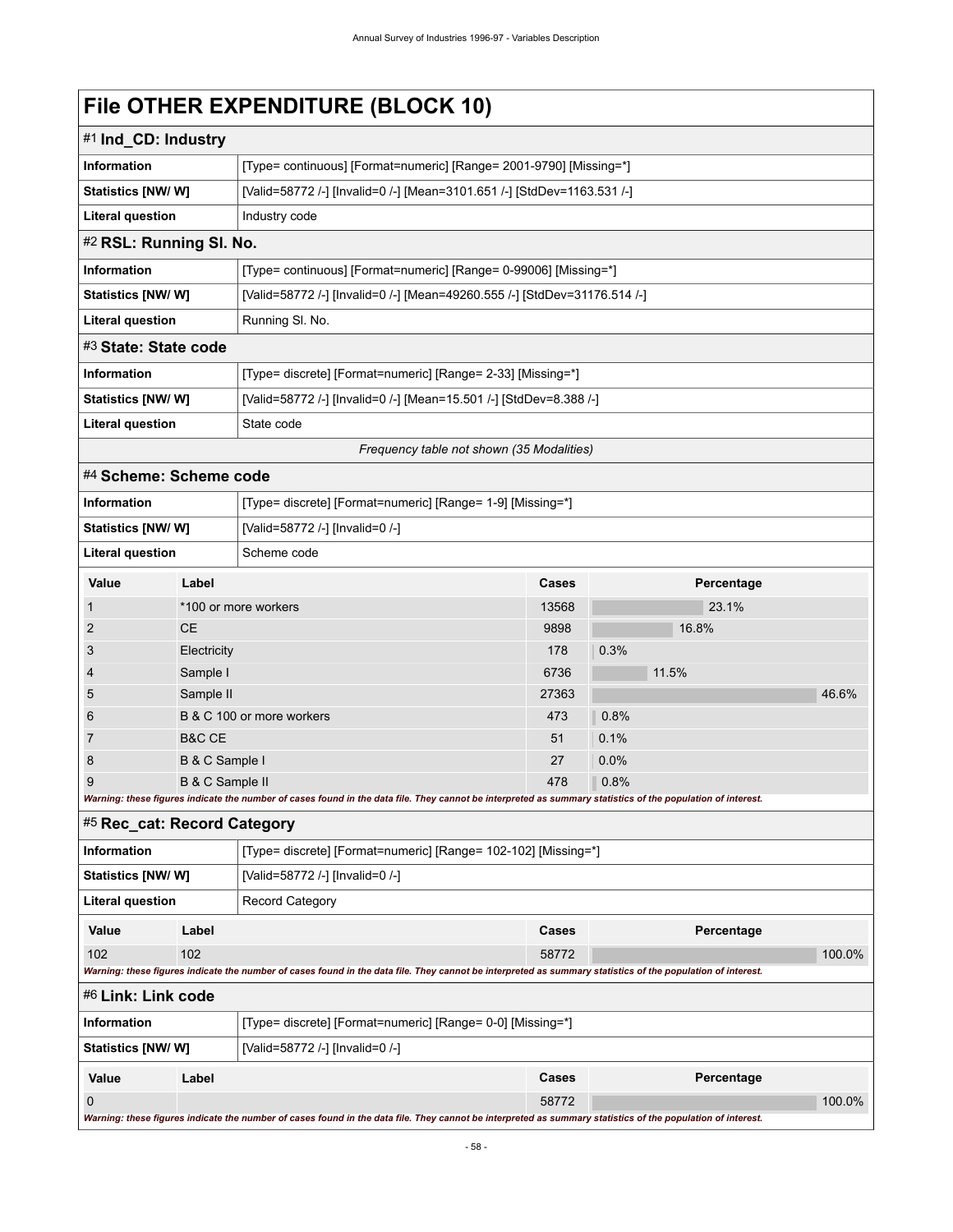| #7 BI10_i11: Miscellaneous expenditure |                                                                                                                          |
|----------------------------------------|--------------------------------------------------------------------------------------------------------------------------|
| <b>Information</b>                     | [Type= continuous] [Format=numeric] [Range= 0-2149900000] [Missing=*]                                                    |
| Statistics [NW/W]                      | [Valid=58772 /-] [Invalid=0 /-] [Mean=2468160.089 /-] [StdDev=23818661.737 /-]                                           |
| <b>Literal question</b>                | Other expenditure - Miscellaneous (Rs.)                                                                                  |
| #8 BI10_i12: Total expenditure         |                                                                                                                          |
| <b>Information</b>                     | [Type= continuous] [Format=numeric] [Range= 0-9249521438] [Missing=*]                                                    |
| <b>Statistics [NW/ W]</b>              | [Valid=58772 /-] [Invalid=0 /-] [Mean=8690474.632 /-] [StdDev=75711607.25 /-]                                            |
| <b>Literal question</b>                | Other expenditure - Total (Rs.)                                                                                          |
| <b>Interviewer's</b><br>instructions   | Total (Block 10 - (1 to 11)+(15)+(16))                                                                                   |
|                                        | #9 BI10_i13: Rent for land on lease/royalties etc                                                                        |
| <b>Information</b>                     | [Type= continuous] [Format=numeric] [Range= 0-281048013] [Missing=*]                                                     |
| Statistics [NW/W]                      | [Valid=58772 /-] [Invalid=0 /-] [Mean=56874.739 /-] [StdDev=1902297.81 /-]                                               |
| <b>Definition</b>                      | RENT PAID represents the amount of royalty paid in the nature of rent for the use of the fixed assets in the<br>factory. |
| <b>Literal question</b>                | Rent of land on lease or royalties on mines, querries & similar assets (Rs.)                                             |
| #10 BI10_i14: Rent for Building        |                                                                                                                          |
| <b>Information</b>                     | [Type= continuous] [Format=numeric] [Range= 0-263514345] [Missing=*]                                                     |
| Statistics [NW/W]                      | [Valid=58772 /-] [Invalid=0 /-] [Mean=188595.337 /-] [StdDev=1784958.781 /-]                                             |
| <b>Definition</b>                      | RENT PAID represents the amount of royalty paid in the nature of rent for the use of the fixed assets in the<br>factory. |
| <b>Literal question</b>                | Rent for Building (Rs.)                                                                                                  |
| #11 BI10_i15: Rent/lease rent for P&M  |                                                                                                                          |
| Information                            | [Type= continuous] [Format=numeric] [Range= 0-2853221669] [Missing=*]                                                    |
| Statistics [NW/W]                      | [Valid=58772 /-] [Invalid=0 /-] [Mean=365213.278 /-] [StdDev=14833371.626 /-]                                            |
| <b>Definition</b>                      | RENT PAID represents the amount of royalty paid in the nature of rent for the use of the fixed assets in the<br>factory. |
| <b>Literal question</b>                | Rent/lease for Plant & Machinery (Rs.)                                                                                   |
| #12 BI10_i16: Rent for other assets    |                                                                                                                          |
| <b>Information</b>                     | [Type= continuous] [Format=numeric] [Range= 0-511558402] [Missing=*]                                                     |
| Statistics [NW/W]                      | [Valid=58772 /-] [Invalid=0 /-] [Mean=114539.78 /-] [StdDev=3532740.187 /-]                                              |
| <b>Definition</b>                      | RENT PAID represents the amount of royalty paid in the nature of rent for the use of the fixed assets in the<br>factory. |
| <b>Literal question</b>                | Rent for other assets (Rs.)                                                                                              |
| #13 BI10 i17: Total rent paid          |                                                                                                                          |
| <b>Information</b>                     | [Type= continuous] [Format=numeric] [Range= 0-2878276003] [Missing=*]                                                    |
| Statistics [NW/W]                      | [Valid=58772 /-] [Invalid=0 /-] [Mean=673509.486 /-] [StdDev=15808505.595 /-]                                            |
| <b>Definition</b>                      | RENT PAID represents the amount of royalty paid in the nature of rent for the use of the fixed assets in the<br>factory. |
| Literal question                       | Total rent (14 to 16)                                                                                                    |
| Interviewer's<br>instructions          | Total of i14 to i16                                                                                                      |

- 1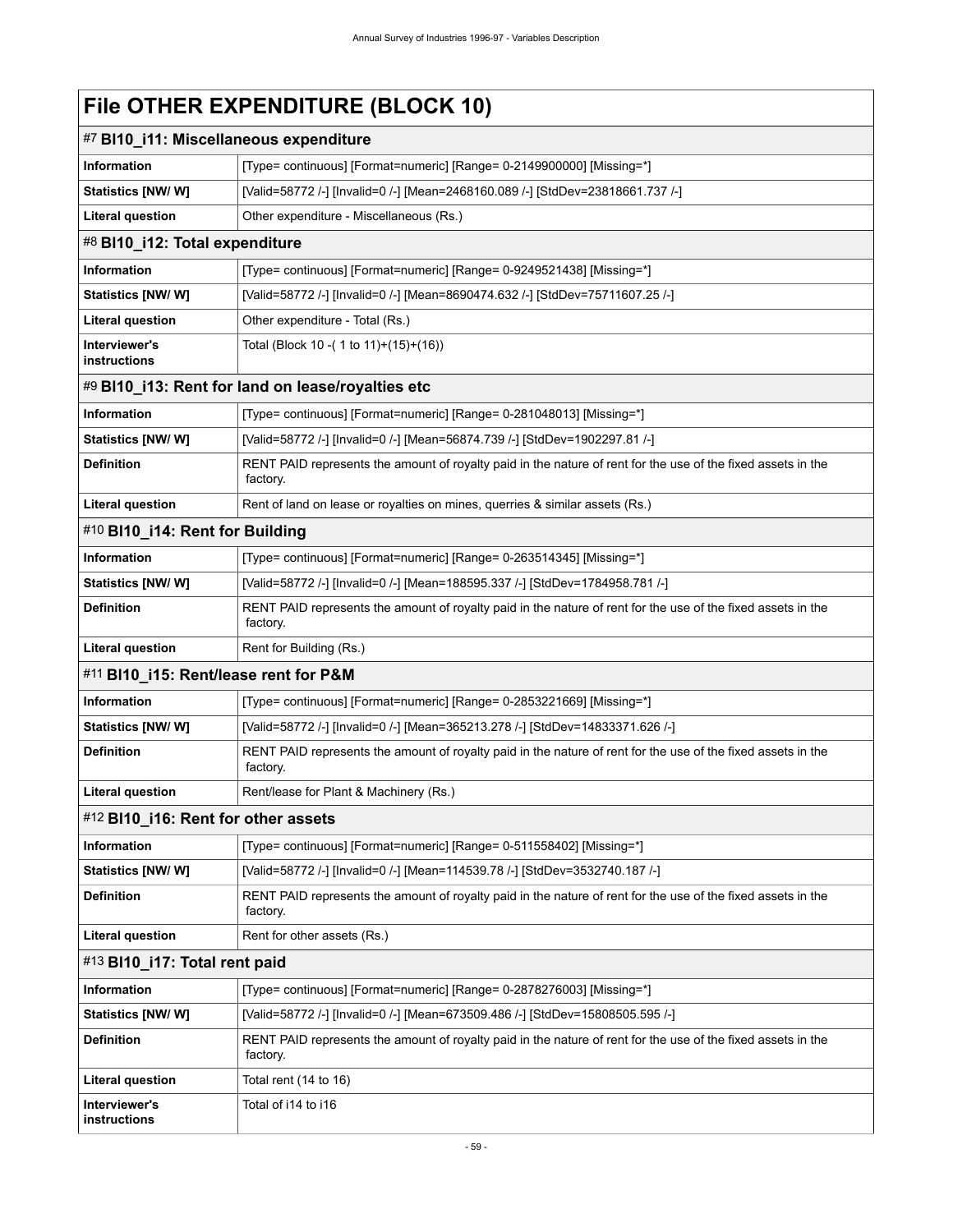| #14 BI10_i18: Interest    |            |                                                                                                                                                             |       |      |            |       |  |  |
|---------------------------|------------|-------------------------------------------------------------------------------------------------------------------------------------------------------------|-------|------|------------|-------|--|--|
| <b>Information</b>        |            | [Type= continuous] [Format=numeric] [Range= 0-14387304369] [Missing=*]                                                                                      |       |      |            |       |  |  |
| <b>Statistics [NW/W]</b>  |            | [Valid=58772 /-] [Invalid=0 /-] [Mean=6796493.397 /-] [StdDev=107366741.562 /-]                                                                             |       |      |            |       |  |  |
| <b>Literal question</b>   |            | Interest (Rs.)                                                                                                                                              |       |      |            |       |  |  |
|                           |            | #15 BI10_i19: Purchese value of goods sold i the same condition as purchased                                                                                |       |      |            |       |  |  |
| <b>Information</b>        |            | [Type= continuous] [Format=numeric] [Range= 0-12350766762] [Missing=*]                                                                                      |       |      |            |       |  |  |
| <b>Statistics [NW/ W]</b> |            | [Valid=58772 /-] [Invalid=0 /-] [Mean=7298440.736 /-] [StdDev=95977398.654 /-]                                                                              |       |      |            |       |  |  |
| <b>Literal question</b>   |            | Purchese value of goods sold in the same condition as purchased (Rs.)                                                                                       |       |      |            |       |  |  |
| #16 BI10_i20: Labour cost |            |                                                                                                                                                             |       |      |            |       |  |  |
| <b>Information</b>        |            | [Type= continuous] [Format=numeric] [Range= 0-2742400000] [Missing=*]                                                                                       |       |      |            |       |  |  |
| <b>Statistics [NW/W]</b>  |            | [Valid=58772 /-] [Invalid=0 /-] [Mean=103426.834 /-] [StdDev=12017755.058 /-]                                                                               |       |      |            |       |  |  |
| <b>Literal question</b>   |            | Own construction labour cost (Rs.)                                                                                                                          |       |      |            |       |  |  |
|                           |            | #17 ASI_Year: ASI-Year (Last 2-digit)                                                                                                                       |       |      |            |       |  |  |
| <b>Information</b>        |            | [Type= discrete] [Format=numeric] [Range= 1-3] [Missing=*]                                                                                                  |       |      |            |       |  |  |
| Statistics [NW/W]         |            | [Valid=58772 /-] [Invalid=0 /-]                                                                                                                             |       |      |            |       |  |  |
| <b>Literal question</b>   |            | ASI-Year (Last 2-digit)                                                                                                                                     |       |      |            |       |  |  |
| Value                     | Label      |                                                                                                                                                             | Cases |      | Percentage |       |  |  |
| $\mathbf{1}$              | ASI Year 1 |                                                                                                                                                             | 29127 |      |            | 49.6% |  |  |
| $\overline{2}$            | ASI Year 2 |                                                                                                                                                             | 2096  | 3.6% |            |       |  |  |
| 3                         | ASI Year 3 | Warning: these figures indicate the number of cases found in the data file. They cannot be interpreted as summary statistics of the population of interest. | 27549 |      |            | 46.9% |  |  |
| #18 WGT: Multiplier       |            |                                                                                                                                                             |       |      |            |       |  |  |
| <b>Information</b>        |            | [Type= continuous] [Format=numeric] [Range= 0-980] [Missing=*]                                                                                              |       |      |            |       |  |  |
| <b>Statistics [NW/W]</b>  |            | [Valid=58772 /-] [Invalid=0 /-] [Mean=47.282 /-] [StdDev=163.586 /-]                                                                                        |       |      |            |       |  |  |
| <b>Literal question</b>   |            | Multiplier                                                                                                                                                  |       |      |            |       |  |  |
|                           |            | File OTHER OUTPUT-RECEIPTS (BLOCK 11)                                                                                                                       |       |      |            |       |  |  |
| #1 Ind_CD: Industry       |            |                                                                                                                                                             |       |      |            |       |  |  |
| <b>Information</b>        |            | [Type= continuous] [Format=numeric] [Range= 2001-9790] [Missing=*]                                                                                          |       |      |            |       |  |  |
| Statistics [NW/W]         |            | [Valid=50068 /-] [Invalid=0 /-] [Mean=3136.271 /-] [StdDev=1223.943 /-]                                                                                     |       |      |            |       |  |  |
| <b>Literal question</b>   |            | Industry code                                                                                                                                               |       |      |            |       |  |  |
| #2 RSL: Running SI. No.   |            |                                                                                                                                                             |       |      |            |       |  |  |
| Information               |            | [Type= continuous] [Format=numeric] [Range= 0-99006] [Missing=*]                                                                                            |       |      |            |       |  |  |
| Statistics [NW/W]         |            | [Valid=50068 /-] [Invalid=0 /-] [Mean=48553.101 /-] [StdDev=31517.442 /-]                                                                                   |       |      |            |       |  |  |
| <b>Literal question</b>   |            | Running SI. No.                                                                                                                                             |       |      |            |       |  |  |
| #3 State: State code      |            |                                                                                                                                                             |       |      |            |       |  |  |
| Information               |            | [Type= continuous] [Format=numeric] [Range= 2-33] [Missing=*]                                                                                               |       |      |            |       |  |  |
| Statistics [NW/W]         |            | [Valid=50068 /-] [Invalid=0 /-] [Mean=15.642 /-] [StdDev=8.316 /-]                                                                                          |       |      |            |       |  |  |
| <b>Literal question</b>   |            | State code                                                                                                                                                  |       |      |            |       |  |  |

*Frequency table not shown (35 Modalities)*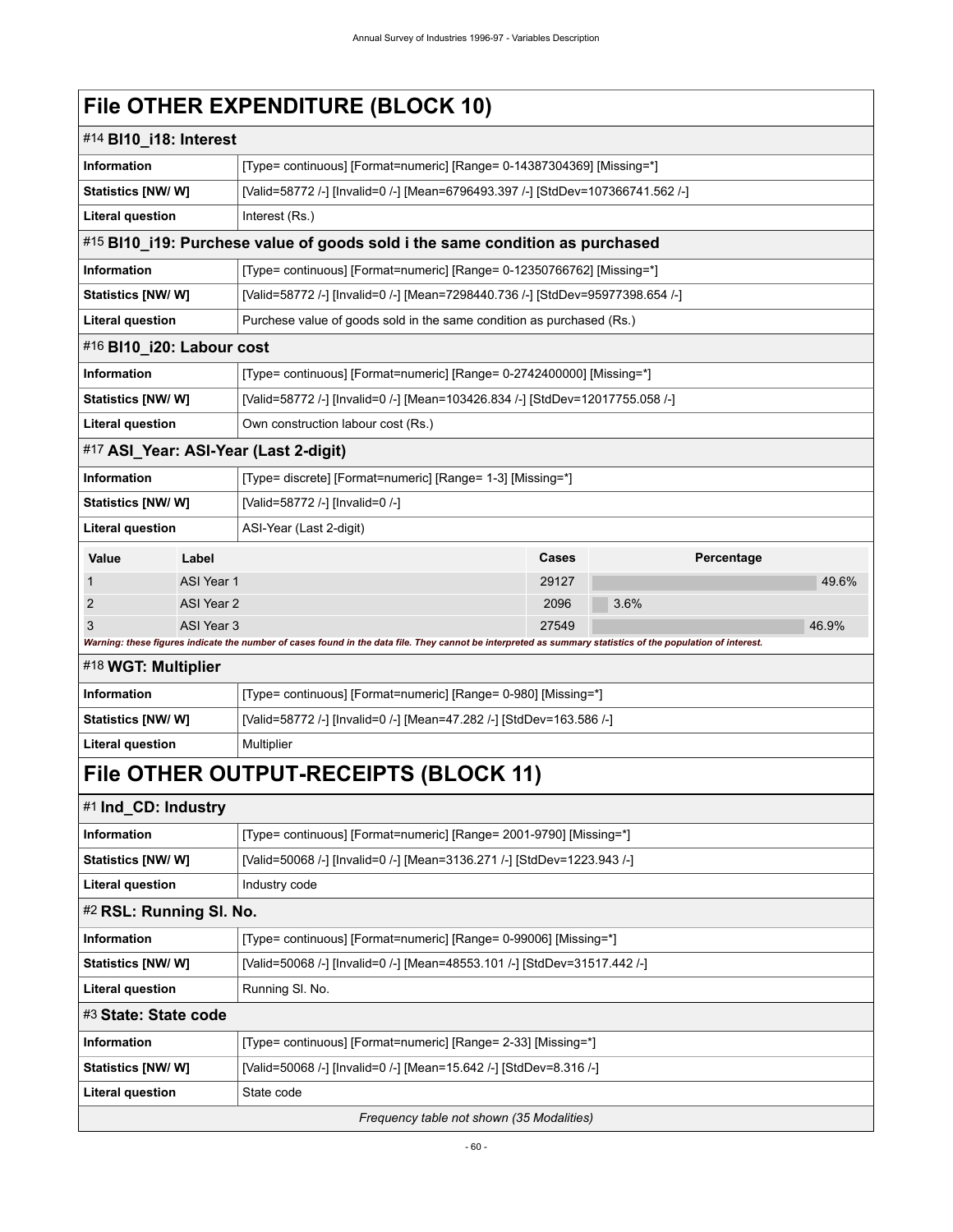# **File OTHER OUTPUT-RECEIPTS (BLOCK 11)**

| #4 Scheme: Scheme code                                                              |                                                                                                    |                                                                                                                                                             |       |            |        |  |  |  |
|-------------------------------------------------------------------------------------|----------------------------------------------------------------------------------------------------|-------------------------------------------------------------------------------------------------------------------------------------------------------------|-------|------------|--------|--|--|--|
| <b>Information</b>                                                                  |                                                                                                    | [Type= discrete] [Format=numeric] [Range= 1-9] [Missing=*]                                                                                                  |       |            |        |  |  |  |
| Statistics [NW/ W]                                                                  |                                                                                                    | [Valid=50068 /-] [Invalid=0 /-]                                                                                                                             |       |            |        |  |  |  |
| <b>Literal question</b>                                                             |                                                                                                    | Scheme code                                                                                                                                                 |       |            |        |  |  |  |
| Value                                                                               | Label                                                                                              |                                                                                                                                                             | Cases | Percentage |        |  |  |  |
| 1                                                                                   |                                                                                                    | *100 or more workers                                                                                                                                        | 12646 | 25.3%      |        |  |  |  |
| 2                                                                                   | <b>CE</b>                                                                                          |                                                                                                                                                             | 8301  | 16.6%      |        |  |  |  |
| 3                                                                                   | Electricity                                                                                        |                                                                                                                                                             | 101   | 0.2%       |        |  |  |  |
| 4                                                                                   | Sample I                                                                                           |                                                                                                                                                             |       | 11.3%      |        |  |  |  |
| 5                                                                                   | Sample II                                                                                          |                                                                                                                                                             | 22653 |            | 45.2%  |  |  |  |
| 6                                                                                   |                                                                                                    | B & C 100 or more workers                                                                                                                                   | 327   | 0.7%       |        |  |  |  |
| 7                                                                                   | B&C CE                                                                                             |                                                                                                                                                             | 41    | 0.1%       |        |  |  |  |
| 8                                                                                   | B & C Sample I                                                                                     |                                                                                                                                                             | 11    | 0.0%       |        |  |  |  |
| 9                                                                                   | B & C Sample II                                                                                    |                                                                                                                                                             | 307   | 0.6%       |        |  |  |  |
|                                                                                     |                                                                                                    | Warning: these figures indicate the number of cases found in the data file. They cannot be interpreted as summary statistics of the population of interest. |       |            |        |  |  |  |
| #5 Rec_cat: Record Category                                                         |                                                                                                    |                                                                                                                                                             |       |            |        |  |  |  |
| <b>Information</b>                                                                  |                                                                                                    | [Type= discrete] [Format=numeric] [Range= 111-111] [Missing=*]                                                                                              |       |            |        |  |  |  |
| <b>Statistics [NW/ W]</b>                                                           |                                                                                                    | [Valid=50068 /-] [Invalid=0 /-]                                                                                                                             |       |            |        |  |  |  |
| <b>Literal question</b>                                                             |                                                                                                    | <b>Record Category</b>                                                                                                                                      |       |            |        |  |  |  |
| Value                                                                               | Label                                                                                              |                                                                                                                                                             | Cases | Percentage |        |  |  |  |
| 111                                                                                 | 111                                                                                                |                                                                                                                                                             | 50068 |            | 100.0% |  |  |  |
|                                                                                     |                                                                                                    | Warning: these figures indicate the number of cases found in the data file. They cannot be interpreted as summary statistics of the population of interest. |       |            |        |  |  |  |
| #6 Link: Link code                                                                  |                                                                                                    |                                                                                                                                                             |       |            |        |  |  |  |
| Information                                                                         |                                                                                                    | [Type= discrete] [Format=numeric] [Range= 0-0] [Missing=*]                                                                                                  |       |            |        |  |  |  |
| <b>Statistics [NW/W]</b>                                                            |                                                                                                    | [Valid=50068 /-] [Invalid=0 /-]                                                                                                                             |       |            |        |  |  |  |
| Value                                                                               | Label                                                                                              |                                                                                                                                                             | Cases | Percentage |        |  |  |  |
| 0                                                                                   |                                                                                                    |                                                                                                                                                             | 50068 |            | 100.0% |  |  |  |
|                                                                                     |                                                                                                    | Warning: these figures indicate the number of cases found in the data file. They cannot be interpreted as summary statistics of the population of interest. |       |            |        |  |  |  |
|                                                                                     |                                                                                                    | #7 BI10_i21: Own contruction-others                                                                                                                         |       |            |        |  |  |  |
| <b>Information</b>                                                                  |                                                                                                    | [Type= continuous] [Format=numeric] [Range= 0-1654000000] [Missing=*]                                                                                       |       |            |        |  |  |  |
| Statistics [NW/ W]                                                                  |                                                                                                    | [Valid=50068 /-] [Invalid=0 /-] [Mean=153319.064 /-] [StdDev=9954115.976 /-]                                                                                |       |            |        |  |  |  |
| <b>Literal question</b>                                                             |                                                                                                    | Own contruction-others (Rs.)                                                                                                                                |       |            |        |  |  |  |
|                                                                                     |                                                                                                    | #8 BI10_i22: Own contruction-total                                                                                                                          |       |            |        |  |  |  |
| Information                                                                         |                                                                                                    | [Type= continuous] [Format=numeric] [Range= 0-4293397715] [Missing=*]                                                                                       |       |            |        |  |  |  |
|                                                                                     | [Valid=50068 /-] [Invalid=0 /-] [Mean=376180.846 /-] [StdDev=27173431.682 /-]<br>Statistics [NW/W] |                                                                                                                                                             |       |            |        |  |  |  |
| <b>Literal question</b>                                                             | Own contruction-total (Rs.)                                                                        |                                                                                                                                                             |       |            |        |  |  |  |
| #9 BI11_i1: Work done for others                                                    |                                                                                                    |                                                                                                                                                             |       |            |        |  |  |  |
| Information                                                                         |                                                                                                    | [Type= continuous] [Format=numeric] [Range= 0-6213576000] [Missing=*]                                                                                       |       |            |        |  |  |  |
| Statistics [NW/W]                                                                   |                                                                                                    | [Valid=50068 /-] [Invalid=0 /-] [Mean=4682982.077 /-] [StdDev=53971363.308 /-]                                                                              |       |            |        |  |  |  |
| <b>Literal question</b><br>Work done for others on materials supplied by them (Rs.) |                                                                                                    |                                                                                                                                                             |       |            |        |  |  |  |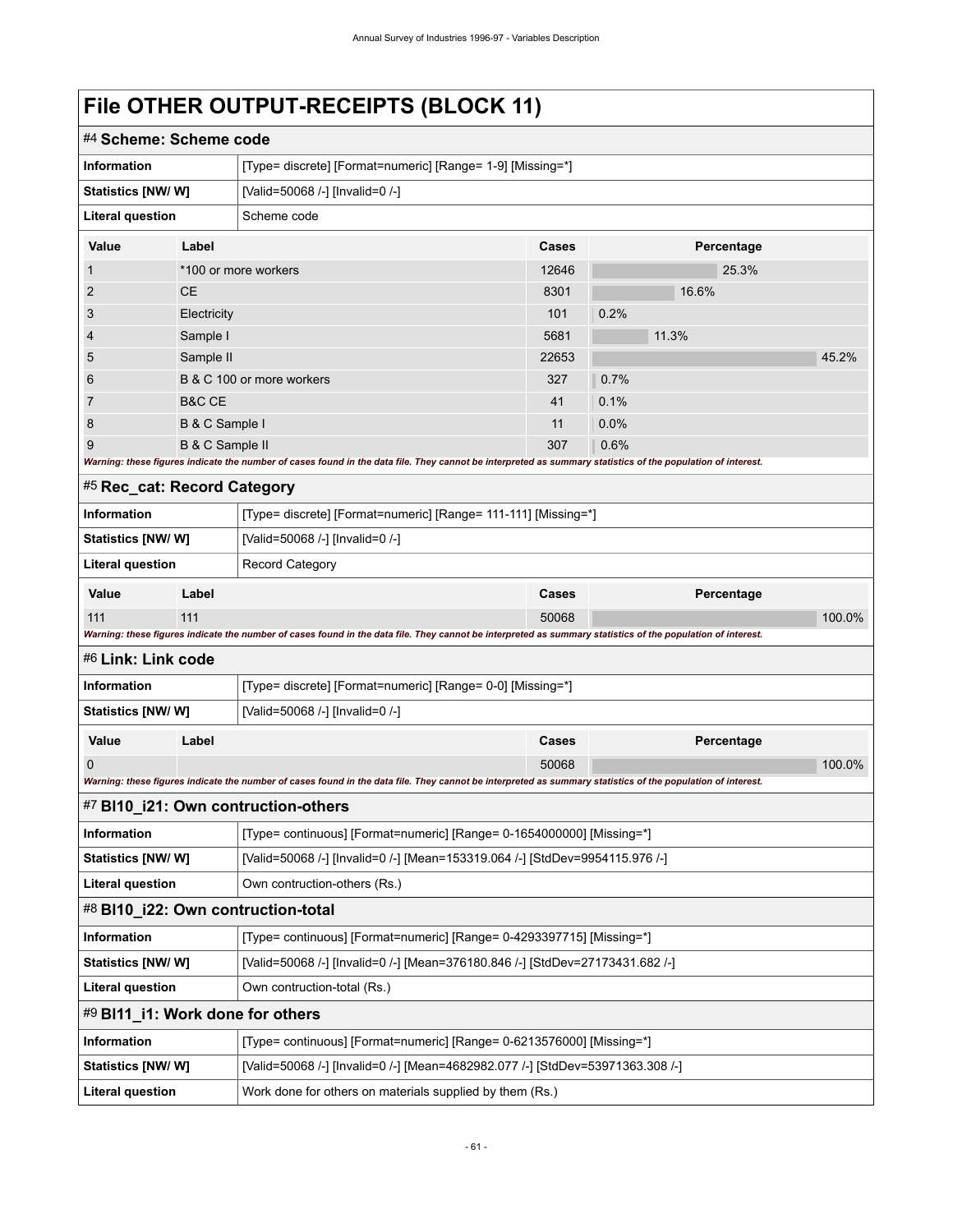# **File OTHER OUTPUT-RECEIPTS (BLOCK 11)**

| #10 BI11_i2: Receipt for non-industrial services |                                                                                                                                                                                    |                                                                                  |       |            |       |  |  |
|--------------------------------------------------|------------------------------------------------------------------------------------------------------------------------------------------------------------------------------------|----------------------------------------------------------------------------------|-------|------------|-------|--|--|
| Information                                      |                                                                                                                                                                                    | [Type= continuous] [Format=numeric] [Range= 0-41122833410] [Missing=*]           |       |            |       |  |  |
| <b>Statistics [NW/ W]</b>                        |                                                                                                                                                                                    | [Valid=50068 /-] [Invalid=0 /-] [Mean=4713829.759 /-] [StdDev=209221008.029 /-]  |       |            |       |  |  |
| <b>Literal question</b>                          |                                                                                                                                                                                    | Receipt for non-industrial services related to others (Rs.)                      |       |            |       |  |  |
|                                                  |                                                                                                                                                                                    | #11 BI11_i4: Variation in stock of semi- finished goods                          |       |            |       |  |  |
| Information                                      |                                                                                                                                                                                    | [Type= continuous] [Format=numeric] [Range= -762251282-2034376145] [Missing=*]   |       |            |       |  |  |
| Statistics [NW/W]                                |                                                                                                                                                                                    | [Valid=50068 /-] [Invalid=0 /-] [Mean=428241.694 /-] [StdDev=16714596.912 /-]    |       |            |       |  |  |
| <b>Literal question</b>                          | Variation in stock of semi- finished goods (Rs.)                                                                                                                                   |                                                                                  |       |            |       |  |  |
|                                                  |                                                                                                                                                                                    | #12 BI11_i5: Value of electricity sold                                           |       |            |       |  |  |
| Information                                      |                                                                                                                                                                                    | [Type= continuous] [Format=numeric] [Range= 0-1495961210] [Missing=*]            |       |            |       |  |  |
| Statistics [NW/W]                                |                                                                                                                                                                                    | [Valid=50068 /-] [Invalid=0 /-] [Mean=104376.769 /-] [StdDev=8320974.502 /-]     |       |            |       |  |  |
| <b>Literal question</b>                          |                                                                                                                                                                                    | Value of electricity (generated) & sold (Rs.)                                    |       |            |       |  |  |
|                                                  |                                                                                                                                                                                    | #13 BI11_i6: Value of own construction                                           |       |            |       |  |  |
| Information                                      |                                                                                                                                                                                    | [Type= continuous] [Format=numeric] [Range= 0-3205799931] [Missing=*]            |       |            |       |  |  |
| <b>Statistics [NW/ W]</b>                        |                                                                                                                                                                                    | [Valid=50068 /-] [Invalid=0 /-] [Mean=242880.649 /-] [StdDev=17571420.02 /-]     |       |            |       |  |  |
| <b>Literal question</b>                          |                                                                                                                                                                                    | Value of own construction (Rs.)                                                  |       |            |       |  |  |
| #14 BI11_i8: Total                               |                                                                                                                                                                                    |                                                                                  |       |            |       |  |  |
| <b>Information</b>                               |                                                                                                                                                                                    | [Type= continuous] [Format=numeric] [Range= -762251282-41936405175] [Missing=*]  |       |            |       |  |  |
| Statistics [NW/W]                                |                                                                                                                                                                                    | [Valid=50068 /-] [Invalid=0 /-] [Mean=10498044.413 /-] [StdDev=216686184.716 /-] |       |            |       |  |  |
| <b>Literal question</b>                          |                                                                                                                                                                                    | Total (to 7)                                                                     |       |            |       |  |  |
|                                                  |                                                                                                                                                                                    | #15 BI11_i9: Sale value of goods sold etc                                        |       |            |       |  |  |
| Information                                      |                                                                                                                                                                                    | [Type= continuous] [Format=numeric] [Range= 0-6499886078] [Missing=*]            |       |            |       |  |  |
| <b>Statistics [NW/ W]</b>                        |                                                                                                                                                                                    | [Valid=50068 /-] [Invalid=0 /-] [Mean=9347408.857 /-] [StdDev=100207048.456 /-]  |       |            |       |  |  |
| <b>Literal question</b>                          |                                                                                                                                                                                    | Sale value of goods sold in the same condition as purchased (Rs.)                |       |            |       |  |  |
|                                                  |                                                                                                                                                                                    | #16 ASI_Year: ASI-Year (Last 2-digit)                                            |       |            |       |  |  |
| Information                                      |                                                                                                                                                                                    | [Type= discrete] [Format=numeric] [Range= 1-3] [Missing=*]                       |       |            |       |  |  |
| Statistics [NW/ W]                               |                                                                                                                                                                                    | [Valid=50068 /-] [Invalid=0 /-]                                                  |       |            |       |  |  |
| Literal question                                 |                                                                                                                                                                                    | ASI-Year (Last 2-digit)                                                          |       |            |       |  |  |
| Value                                            | Label                                                                                                                                                                              |                                                                                  | Cases | Percentage |       |  |  |
| 1                                                | ASI Year 1                                                                                                                                                                         |                                                                                  | 25627 |            | 51.2% |  |  |
| $\overline{2}$                                   | ASI Year 2                                                                                                                                                                         |                                                                                  | 1733  | 3.5%       |       |  |  |
| ASI Year 3<br>3                                  |                                                                                                                                                                                    |                                                                                  | 22708 |            | 45.4% |  |  |
|                                                  | Warning: these figures indicate the number of cases found in the data file. They cannot be interpreted as summary statistics of the population of interest.<br>#17 WGT: Multiplier |                                                                                  |       |            |       |  |  |
| Information                                      |                                                                                                                                                                                    | [Type= continuous] [Format=numeric] [Range= 0-980] [Missing=*]                   |       |            |       |  |  |
| <b>Statistics [NW/W]</b>                         |                                                                                                                                                                                    | [Valid=50068 /-] [Invalid=0 /-] [Mean=46.64 /-] [StdDev=162.292 /-]              |       |            |       |  |  |
| <b>Literal question</b>                          |                                                                                                                                                                                    | Multiplier                                                                       |       |            |       |  |  |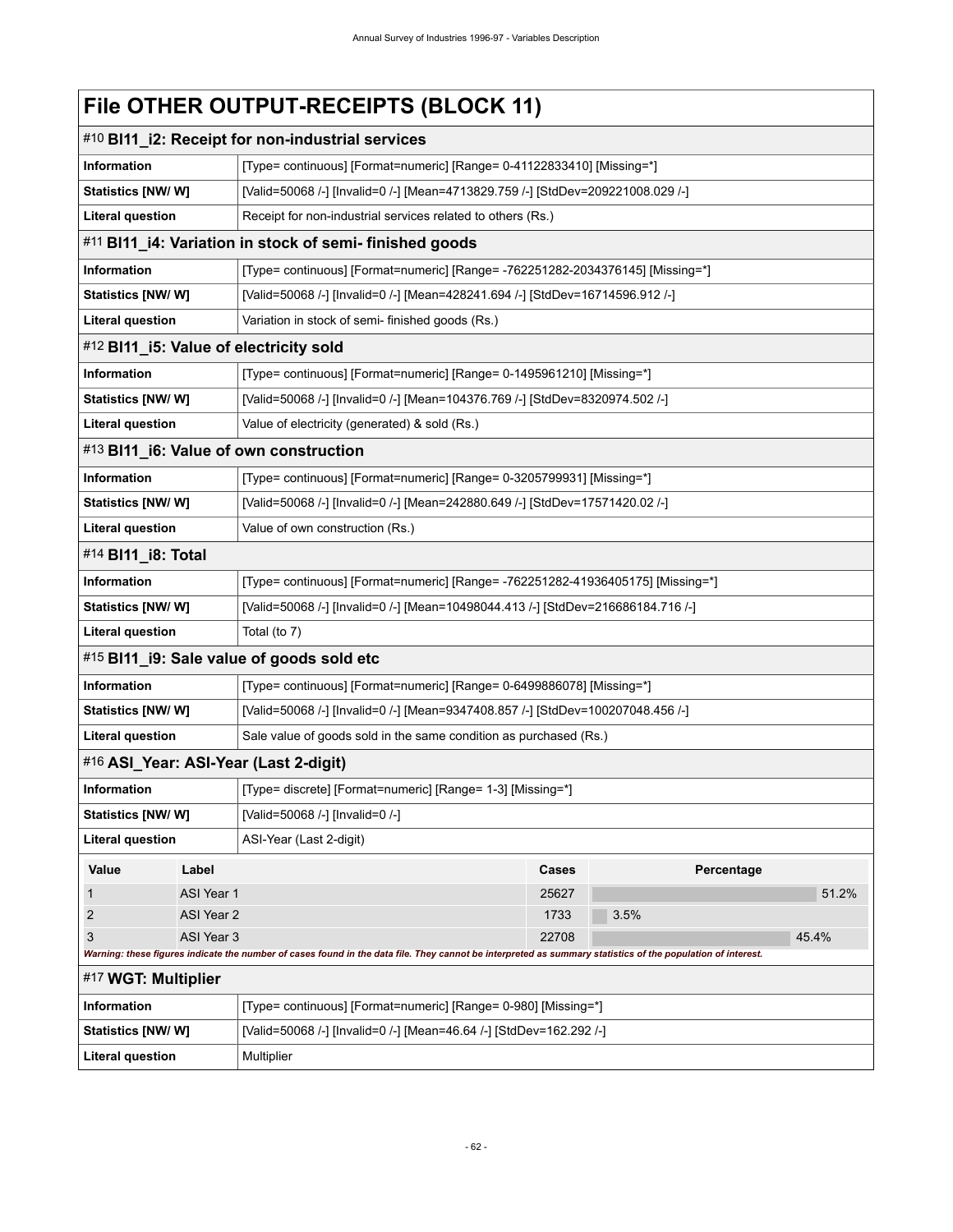# **File ELECTRICITY (BLOCK 12)**

| #1 Ind_CD: Industry                       |                                                                          |  |  |
|-------------------------------------------|--------------------------------------------------------------------------|--|--|
| <b>Information</b>                        | [Type= continuous] [Format=numeric] [Range= 2001-9790] [Missing=*]       |  |  |
| Statistics [NW/W]                         | [Valid=55977 /-] [Invalid=0 /-] [Mean=3110.648 /-] [StdDev=1173.485 /-]  |  |  |
| Literal question                          | Industry (NIC *&)                                                        |  |  |
| #2 RSL: Running SI. No.                   |                                                                          |  |  |
| <b>Information</b>                        | [Type= continuous] [Format=numeric] [Range= 0-99006] [Missing=*]         |  |  |
| Statistics [NW/W]                         | [Valid=55977 /-] [Invalid=0 /-] [Mean=49291.324 /-] [StdDev=31252.68 /-] |  |  |
| Literal question                          | Running SI. No.                                                          |  |  |
| #3 State: State code                      |                                                                          |  |  |
| <b>Information</b>                        | [Type= continuous] [Format=numeric] [Range= 2-33] [Missing=*]            |  |  |
| Statistics [NW/W]                         | [Valid=55977 /-] [Invalid=0 /-] [Mean=15.561 /-] [StdDev=8.367 /-]       |  |  |
| Literal question                          | State code                                                               |  |  |
| Frequency table not shown (35 Modalities) |                                                                          |  |  |

### #4 **Scheme: Scheme code**

| <b>Information</b>        |                                                                                                                                                             | [Type= discrete] [Format=numeric] [Range= 1-9] [Missing=*] |              |            |       |       |  |  |
|---------------------------|-------------------------------------------------------------------------------------------------------------------------------------------------------------|------------------------------------------------------------|--------------|------------|-------|-------|--|--|
| <b>Statistics [NW/ W]</b> |                                                                                                                                                             | [Valid=55977 /-] [Invalid=0 /-]                            |              |            |       |       |  |  |
| <b>Literal question</b>   |                                                                                                                                                             | Scheme code                                                |              |            |       |       |  |  |
| Value                     | Label                                                                                                                                                       |                                                            | <b>Cases</b> | Percentage |       |       |  |  |
|                           | *100 or more workers                                                                                                                                        |                                                            | 13152        |            | 23.5% |       |  |  |
| 2                         | <b>CE</b>                                                                                                                                                   |                                                            | 9463         |            | 16.9% |       |  |  |
| 3                         | Electricity                                                                                                                                                 |                                                            | 85           | 0.2%       |       |       |  |  |
| 4                         | Sample I                                                                                                                                                    |                                                            | 6535         |            | 11.7% |       |  |  |
| 5                         | Sample II                                                                                                                                                   |                                                            | 25923        |            |       | 46.3% |  |  |
| 6                         |                                                                                                                                                             | B & C 100 or more workers                                  | 407          | 0.7%       |       |       |  |  |
| 7                         | B&C CE                                                                                                                                                      |                                                            | 47           | 0.1%       |       |       |  |  |
| 8                         | B & C Sample I                                                                                                                                              |                                                            | 19           | 0.0%       |       |       |  |  |
| 9<br>B & C Sample II      |                                                                                                                                                             |                                                            | 346          | 0.6%       |       |       |  |  |
|                           | Warning: these figures indicate the number of cases found in the data file. They cannot be interpreted as summary statistics of the population of interest. |                                                            |              |            |       |       |  |  |

#### #5 **Rec\_cat: Record Category**

| <b>Information</b>      | [Type= discrete] [Format=numeric] [Range= 121-121] [Missing=*] |                                                                                                                                                             |              |            |        |  |
|-------------------------|----------------------------------------------------------------|-------------------------------------------------------------------------------------------------------------------------------------------------------------|--------------|------------|--------|--|
|                         | [Valid=55977 /-] [Invalid=0 /-]<br>Statistics [NW/W]           |                                                                                                                                                             |              |            |        |  |
| <b>Literal question</b> |                                                                | <b>Record Category</b>                                                                                                                                      |              |            |        |  |
| Value                   | Label                                                          |                                                                                                                                                             | Cases        | Percentage |        |  |
| 121                     | 121                                                            |                                                                                                                                                             | 55977        |            | 100.0% |  |
|                         |                                                                | Warning: these figures indicate the number of cases found in the data file. They cannot be interpreted as summary statistics of the population of interest. |              |            |        |  |
| #6 Link: Link code      |                                                                |                                                                                                                                                             |              |            |        |  |
| <b>Information</b>      | [Type= discrete] [Format=numeric] [Range= 0-102] [Missing=*]   |                                                                                                                                                             |              |            |        |  |
|                         | Statistics [NW/W]<br>[Valid=55977 /-] [Invalid=0 /-]           |                                                                                                                                                             |              |            |        |  |
| Value                   | Label                                                          |                                                                                                                                                             | Cases        | Percentage |        |  |
| $\mathbf 0$             |                                                                |                                                                                                                                                             | 55976        |            | 100.0% |  |
| 102                     |                                                                |                                                                                                                                                             | $\mathbf{1}$ | 0.0%       |        |  |
|                         |                                                                |                                                                                                                                                             |              |            |        |  |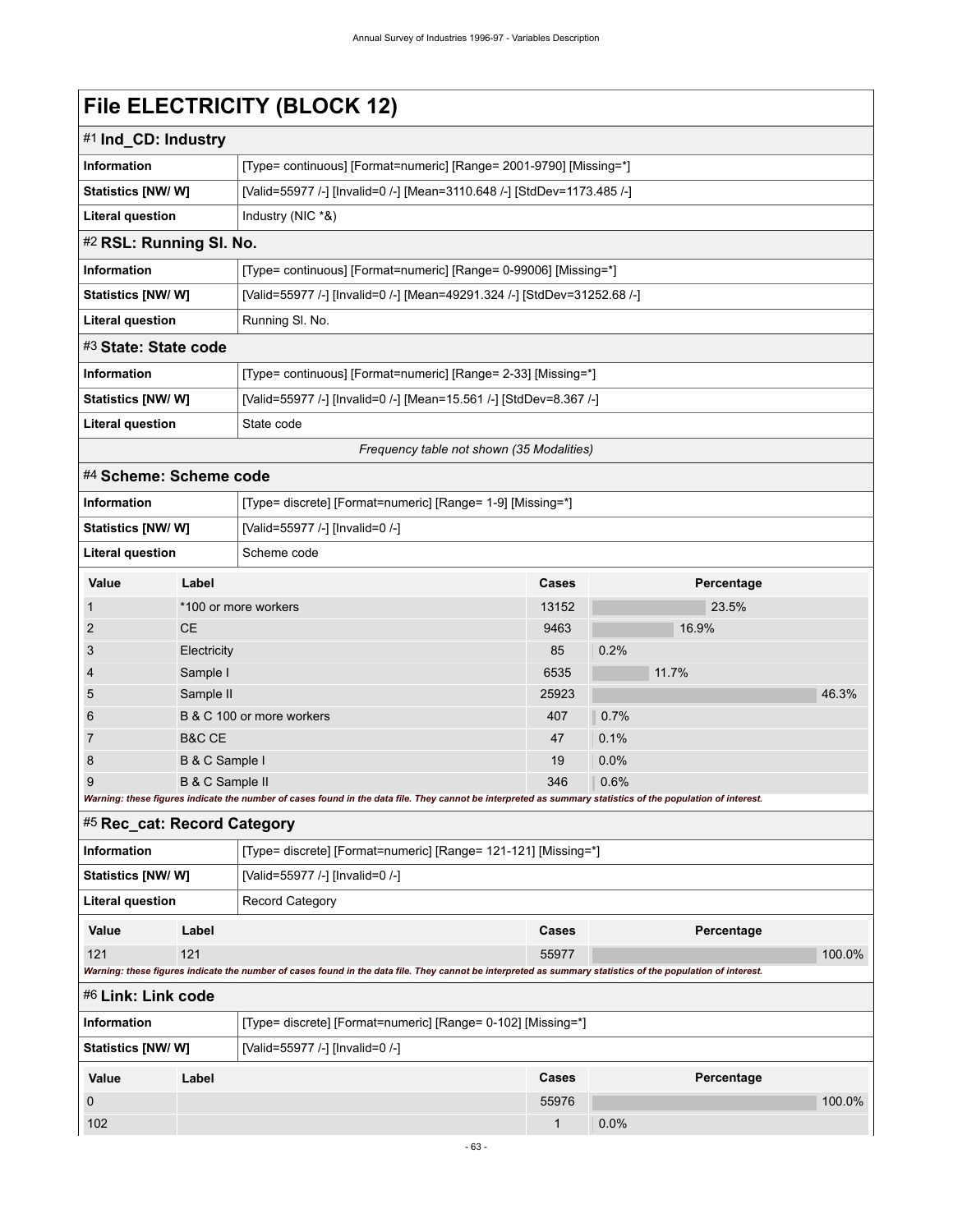# **File ELECTRICITY (BLOCK 12)**

### #6 **Link: Link code**

*Warning: these figures indicate the number of cases found in the data file. They cannot be interpreted as summary statistics of the population of interest.*

| #7 BI12_i1: Electricity purchased        |                                                       |                                                                                                                                                             |       |      |            |       |
|------------------------------------------|-------------------------------------------------------|-------------------------------------------------------------------------------------------------------------------------------------------------------------|-------|------|------------|-------|
| <b>Information</b>                       |                                                       | [Type= continuous] [Format=numeric] [Range= 0-3229241000] [Missing=*]                                                                                       |       |      |            |       |
| Statistics [NW/W]                        |                                                       | [Valid=55977 /-] [Invalid=0 /-] [Mean=1522816.476 /-] [StdDev=22951312.307 /-]                                                                              |       |      |            |       |
| <b>Literal question</b>                  |                                                       | Electricity purchased-Quantity                                                                                                                              |       |      |            |       |
| #8 BI12_i2: Electricity generated        |                                                       |                                                                                                                                                             |       |      |            |       |
| <b>Information</b>                       |                                                       | [Type= continuous] [Format=numeric] [Range= 0-2028777000] [Missing=*]                                                                                       |       |      |            |       |
| Statistics [NW/W]                        |                                                       | [Valid=55977 /-] [Invalid=0 /-] [Mean=596353.054 /-] [StdDev=16180353.168 /-]                                                                               |       |      |            |       |
| <b>Literal question</b>                  | Electricity generated- Quantity                       |                                                                                                                                                             |       |      |            |       |
| #9 BI12_i3: Electricity sold             |                                                       |                                                                                                                                                             |       |      |            |       |
| Information                              |                                                       | [Type= continuous] [Format=numeric] [Range= 0-1798319500] [Missing=*]                                                                                       |       |      |            |       |
| Statistics [NW/W]                        |                                                       | [Valid=55977 /-] [Invalid=0 /-] [Mean=69709.172 /-] [StdDev=7956615.462 /-]                                                                                 |       |      |            |       |
| <b>Literal question</b>                  |                                                       | Electricity sold - Quantity                                                                                                                                 |       |      |            |       |
| #10 BI12_i4: Electricity consumed        |                                                       |                                                                                                                                                             |       |      |            |       |
| <b>Information</b>                       |                                                       | [Type= continuous] [Format=numeric] [Range= 0-3229241000] [Missing=*]                                                                                       |       |      |            |       |
| Statistics [NW/ W]                       |                                                       | [Valid=55977 /-] [Invalid=0 /-] [Mean=2058686.72 /-] [StdDev=29142780.782 /-]                                                                               |       |      |            |       |
| <b>Literal question</b>                  |                                                       | Electricity consumed - Quantity                                                                                                                             |       |      |            |       |
|                                          |                                                       | #11 ASI_Year: ASI-Year (Last 2-digit)                                                                                                                       |       |      |            |       |
| <b>Information</b>                       |                                                       | [Type= discrete] [Format=numeric] [Range= 1-3] [Missing=*]                                                                                                  |       |      |            |       |
| Statistics [NW/W]                        |                                                       | [Valid=55977 /-] [Invalid=0 /-]                                                                                                                             |       |      |            |       |
| <b>Literal question</b>                  |                                                       | ASI-Year (Last 2-digit)                                                                                                                                     |       |      |            |       |
| Value                                    | Label                                                 |                                                                                                                                                             | Cases |      | Percentage |       |
| 1                                        | ASI Year 1                                            |                                                                                                                                                             | 27882 |      |            | 49.8% |
| 2                                        | ASI Year 2                                            |                                                                                                                                                             | 2014  | 3.6% |            |       |
| 3                                        | ASI Year 3                                            | Warning: these figures indicate the number of cases found in the data file. They cannot be interpreted as summary statistics of the population of interest. | 26081 |      |            | 46.6% |
| #12 WGT: Multiplier                      |                                                       |                                                                                                                                                             |       |      |            |       |
| <b>Information</b>                       |                                                       | [Type= continuous] [Format=numeric] [Range= 0-980] [Missing=*]                                                                                              |       |      |            |       |
| Statistics [NW/ W]                       |                                                       | [Valid=55977 /-] [Invalid=0 /-] [Mean=48.104 /-] [StdDev=165.079 /-]                                                                                        |       |      |            |       |
|                                          |                                                       | <b>File MATERIALS CONSUMED EXCL</b>                                                                                                                         |       |      |            |       |
| #1 Ind_CD: Industry                      |                                                       |                                                                                                                                                             |       |      |            |       |
| <b>Information</b>                       |                                                       | [Type= continuous] [Format=numeric] [Range= 2001-9790] [Missing=*]                                                                                          |       |      |            |       |
|                                          | Statistics [NW/W]<br>[Valid=140730 /-] [Invalid=0 /-] |                                                                                                                                                             |       |      |            |       |
| <b>Literal question</b><br>Industry code |                                                       |                                                                                                                                                             |       |      |            |       |
|                                          |                                                       |                                                                                                                                                             |       |      |            |       |
| #2 RSL: Running SI. No.                  |                                                       |                                                                                                                                                             |       |      |            |       |
| Information                              |                                                       | [Type= continuous] [Format=numeric] [Range= 0-99006] [Missing=*]                                                                                            |       |      |            |       |
| Statistics [NW/W]                        |                                                       | [Valid=140730 /-] [Invalid=0 /-] [Mean=46833.804 /-] [StdDev=32237.631 /-]                                                                                  |       |      |            |       |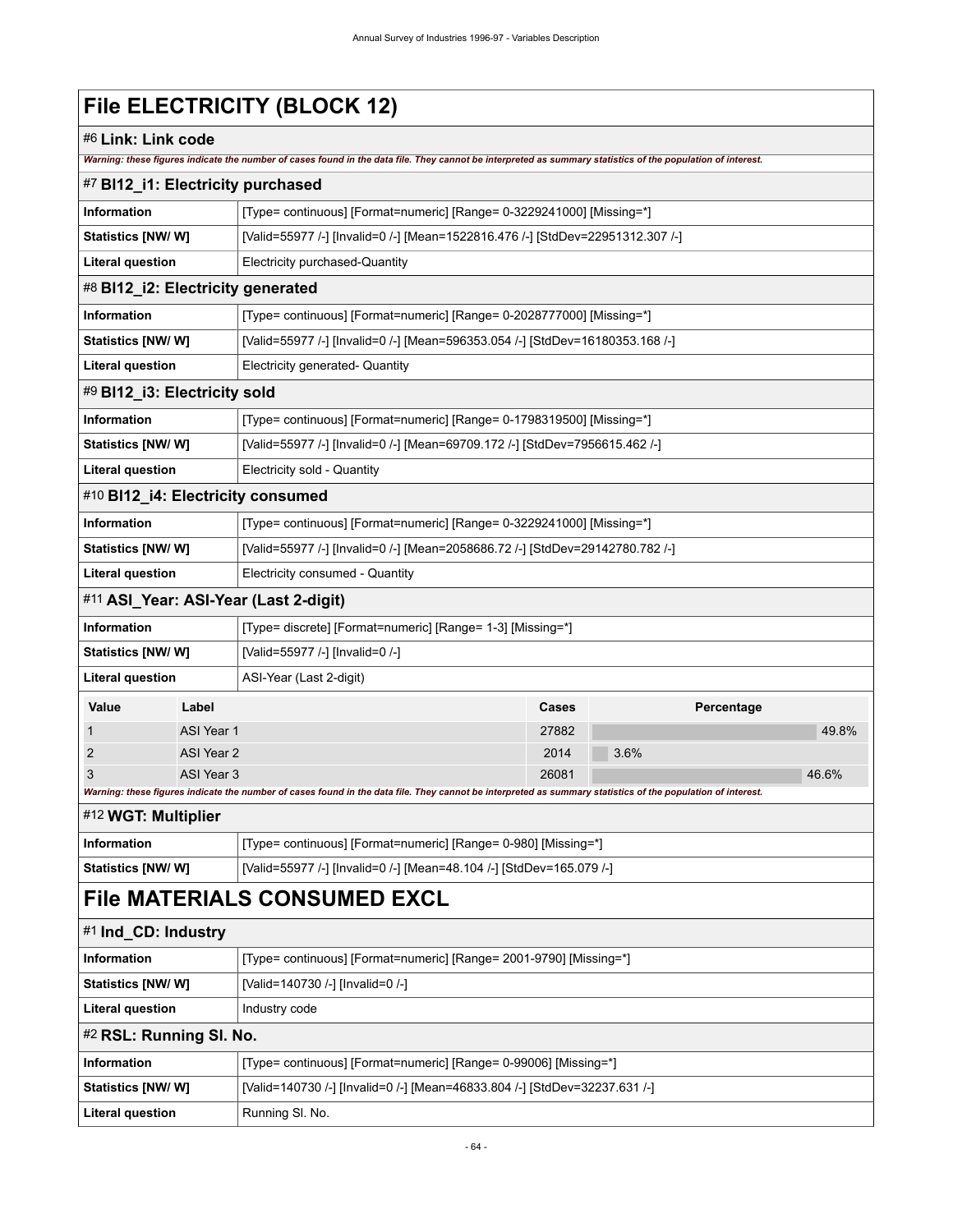### **File MATERIALS CONSUMED EXCL**

| #3 State: State code      |                                                                     |
|---------------------------|---------------------------------------------------------------------|
| Information               | [Type= discrete] [Format=numeric] [Range= 2-33] [Missing=*]         |
| <b>Statistics [NW/ W]</b> | [Valid=140730 /-] [Invalid=0 /-] [Mean=15.822 /-] [StdDev=8.179 /-] |
| Literal question          | State code                                                          |

*Frequency table not shown (35 Modalities)*

#### #4 **Scheme: Scheme code**

| <b>Information</b>       |                      | [Type= discrete] [Format=numeric] [Range= 1-9] [Missing=*]                                                                                                  |       |  |      |       |            |       |  |
|--------------------------|----------------------|-------------------------------------------------------------------------------------------------------------------------------------------------------------|-------|--|------|-------|------------|-------|--|
| <b>Statistics [NW/W]</b> |                      | [Valid=140730 /-] [Invalid=0 /-]                                                                                                                            |       |  |      |       |            |       |  |
| <b>Literal question</b>  |                      | Scheme code                                                                                                                                                 |       |  |      |       |            |       |  |
| Value                    | Label                |                                                                                                                                                             | Cases |  |      |       | Percentage |       |  |
| $\mathbf{1}$             | *100 or more workers |                                                                                                                                                             | 42694 |  |      |       | 30.3%      |       |  |
| 2                        | CE.                  |                                                                                                                                                             | 22643 |  |      | 16.1% |            |       |  |
| 3                        | Electricity          |                                                                                                                                                             | 202   |  | 0.1% |       |            |       |  |
| $\overline{4}$           | Sample I             |                                                                                                                                                             | 15947 |  |      | 11.3% |            |       |  |
| 5                        | Sample II            |                                                                                                                                                             | 57723 |  |      |       |            | 41.0% |  |
| 6                        |                      | B & C 100 or more workers                                                                                                                                   | 660   |  | 0.5% |       |            |       |  |
| $\overline{7}$           | <b>B&amp;C CE</b>    |                                                                                                                                                             | 72    |  | 0.1% |       |            |       |  |
| 8                        | B & C Sample I       |                                                                                                                                                             | 45    |  | 0.0% |       |            |       |  |
| 9                        | B & C Sample II      |                                                                                                                                                             | 744   |  | 0.5% |       |            |       |  |
|                          |                      | Warning: these figures indicate the number of cases found in the data file. They cannot be interpreted as summary statistics of the population of interest. |       |  |      |       |            |       |  |

#### #5 **Rec\_cat: Record category**

| [Type= discrete] [Format=numeric] [Range= 131-131] [Missing=*]<br><b>Information</b> |       |  |        |            |           |
|--------------------------------------------------------------------------------------|-------|--|--------|------------|-----------|
| <b>Statistics [NW/ W]</b><br>[Valid=140730 /-] [Invalid=0 /-]                        |       |  |        |            |           |
| Literal question<br>Record category                                                  |       |  |        |            |           |
| Value                                                                                | Label |  | Cases  | Percentage |           |
| 131                                                                                  | 131   |  | 140730 |            | $100.0\%$ |

### *Warning: these figures indicate the number of cases found in the data file. They cannot be interpreted as summary statistics of the population of interest.* #6 **Link: Link Code Information** [Type= continuous] [Format=numeric] [Range= 0-992] [Missing=\*] **Statistics [NW/ W]** [Valid=140730 /-] [Invalid=0 /-] [Mean=2.547 /-] [StdDev=9.55 /-]

| $\#7$ Item_Cd_1: Item code – 1 |                                                                                                                                                                                                                                                                                                                                                                                                                                                               |  |  |  |  |
|--------------------------------|---------------------------------------------------------------------------------------------------------------------------------------------------------------------------------------------------------------------------------------------------------------------------------------------------------------------------------------------------------------------------------------------------------------------------------------------------------------|--|--|--|--|
| Information                    | [Type= continuous] [Format=numeric] [Range= 0-99920] [Missing=*]                                                                                                                                                                                                                                                                                                                                                                                              |  |  |  |  |
| <b>Statistics [NW/ W]</b>      | [Valid=140730 /-] [Invalid=0 /-] [Mean=55972.574 /-] [StdDev=31627.842 /-]                                                                                                                                                                                                                                                                                                                                                                                    |  |  |  |  |
| Literal question               | Materials consumed - 1st Item code                                                                                                                                                                                                                                                                                                                                                                                                                            |  |  |  |  |
| <b>Notes</b>                   | Here again 4 sets of item code (NIC code in this case) is recorded. No document is available as to how this has<br>been created.<br>There are 4 types of materials - Basic materials, Components, Chemical & auxiliary materials and Packing<br>materials. These may be represented by 4 item codes.<br>Seems proceesing would be done for 5 major item code 99201-99205 and rest may be added to others (Value<br>only).<br>Would be looked into this issue. |  |  |  |  |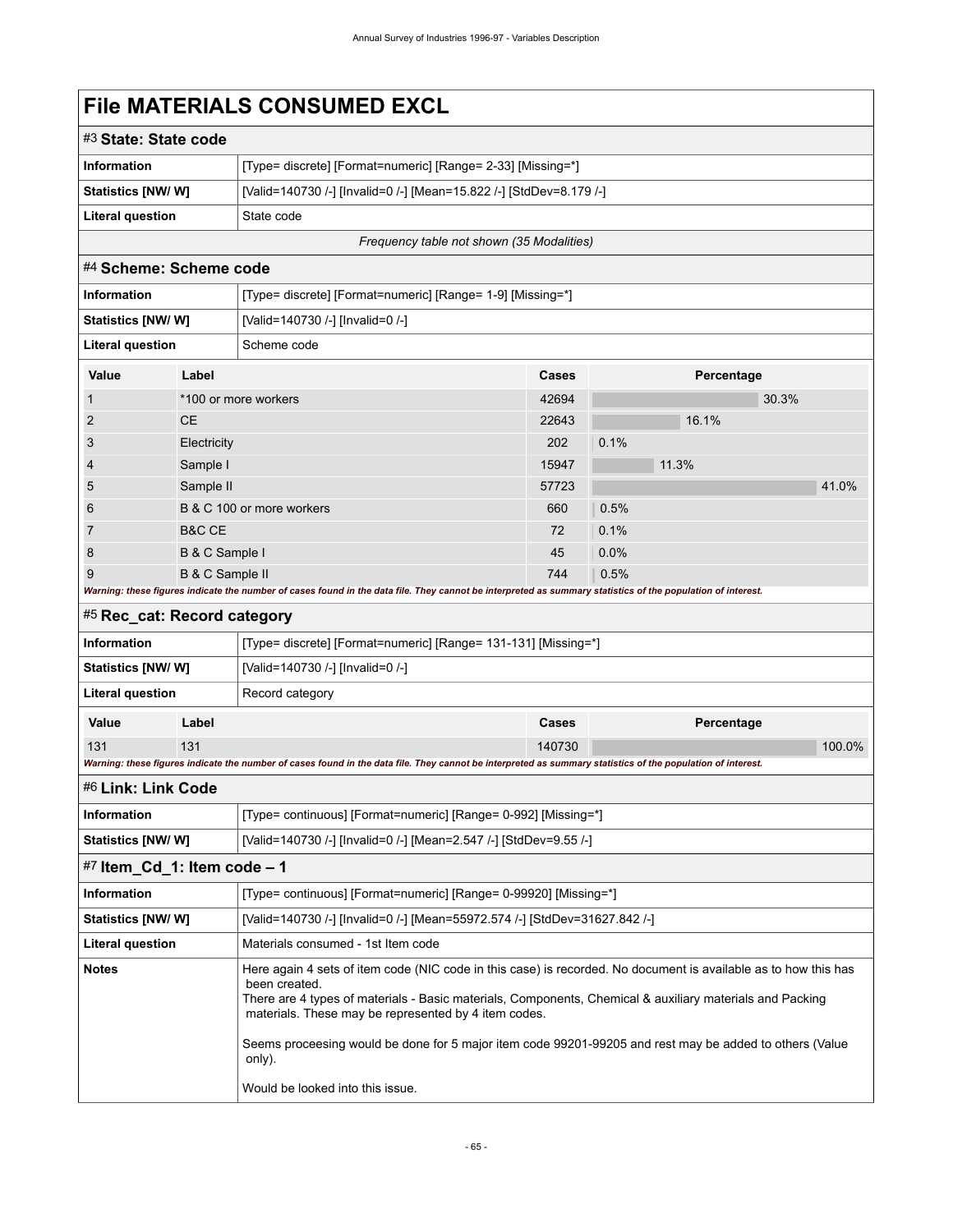# **File MATERIALS CONSUMED EXCL**

| #8 Qty_1: Qty - 1             |                                                                                     |  |  |
|-------------------------------|-------------------------------------------------------------------------------------|--|--|
| Information                   | [Type= continuous] [Format=numeric] [Range= 0-99589899220] [Missing=*]              |  |  |
| Statistics [NW/W]             | [Valid=140730 /-] [Invalid=0 /-] [Mean=261895796.689 /-] [StdDev=4195549531.234 /-] |  |  |
| <b>Literal question</b>       | Quantity consumed for 1st Item code                                                 |  |  |
| #9 Value_1: Value - 1         |                                                                                     |  |  |
| <b>Information</b>            | [Type= continuous] [Format=numeric] [Range= 0-53838216184] [Missing=*]              |  |  |
| <b>Statistics [NW/W]</b>      | [Valid=140730 /-] [Invalid=0 /-] [Mean=24775898.276 /-] [StdDev=313389052.871 /-]   |  |  |
| <b>Literal question</b>       | Consumed for 1st item code - Value (Rs.)                                            |  |  |
| #10 Item_Cd_2: Item Code - 2  |                                                                                     |  |  |
| Information                   | [Type= continuous] [Format=numeric] [Range= 0-99920] [Missing=*]                    |  |  |
| Statistics [NW/W]             | [Valid=140730 /-] [Invalid=0 /-] [Mean=50333.133 /-] [StdDev=34212.569 /-]          |  |  |
| <b>Literal question</b>       | Materials consumed - 2nd Item code                                                  |  |  |
| #11 Qty_2: Qty - 2            |                                                                                     |  |  |
| <b>Information</b>            | [Type= continuous] [Format=numeric] [Range= 0-99922128421] [Missing=*]              |  |  |
| <b>Statistics [NW/ W]</b>     | [Valid=140730 /-] [Invalid=0 /-] [Mean=275949973.492 /-] [StdDev=4357874978.597 /-] |  |  |
| <b>Literal question</b>       | Quantity consumed for 2nd Item code                                                 |  |  |
| #12 Value_2: Value - 2        |                                                                                     |  |  |
| <b>Information</b>            | [Type= continuous] [Format=numeric] [Range= 0-46465854343] [Missing=*]              |  |  |
| Statistics [NW/W]             | [Valid=140730 /-] [Invalid=0 /-] [Mean=12089106.948 /-] [StdDev=224709410.335 /-]   |  |  |
| <b>Literal question</b>       | Consumed for 2nd item code - Value (Rs.)                                            |  |  |
| #13 Item_Cd_3: Item Code $-3$ |                                                                                     |  |  |
| Information                   | [Type= continuous] [Format=numeric] [Range= 0-99920] [Missing=*]                    |  |  |
| <b>Statistics [NW/W]</b>      | [Valid=140730 /-] [Invalid=0 /-] [Mean=45652.908 /-] [StdDev=36768.244 /-]          |  |  |
| <b>Literal question</b>       | Materials consumed - 3rd Item code                                                  |  |  |
| #14 Qty_3: Qty - 3            |                                                                                     |  |  |
| <b>Information</b>            | [Type= continuous] [Format=numeric] [Range= 0-99919108562] [Missing=*]              |  |  |
| Statistics [NW/W]             | [Valid=140730 /-] [Invalid=0 /-] [Mean=239820687.084 /-] [StdDev=4012079049.266 /-] |  |  |
| <b>Literal question</b>       | Quantity consumed for 3rd Item code                                                 |  |  |
| #15 Value_3: Value - 3        |                                                                                     |  |  |
| Information                   | [Type= continuous] [Format=numeric] [Range= 0-41019167036] [Missing=*]              |  |  |
| Statistics [NW/W]             | [Valid=140730 /-] [Invalid=0 /-] [Mean=10731775.839 /-] [StdDev=211043917.176 /-]   |  |  |
| <b>Literal question</b>       | Consumed for 3rd item code - Value (Rs.)                                            |  |  |
| #16 Item_Cd_4: Item Code - 4  |                                                                                     |  |  |
| Information                   | [Type= continuous] [Format=numeric] [Range= 0-99920] [Missing=*]                    |  |  |
| Statistics [NW/W]             | [Valid=140730 /-] [Invalid=0 /-] [Mean=41339.26 /-] [StdDev=38570.76 /-]            |  |  |
| <b>Literal question</b>       | Materials consumed - 4th Item code                                                  |  |  |
| #17 Qty_4: Qty - 4            |                                                                                     |  |  |
| Information                   | [Type= continuous] [Format=numeric] [Range= 0-99482290125] [Missing=*]              |  |  |
| Statistics [NW/W]             | [Valid=140730 /-] [Invalid=0 /-] [Mean=202261091.157 /-] [StdDev=3723684260.232 /-] |  |  |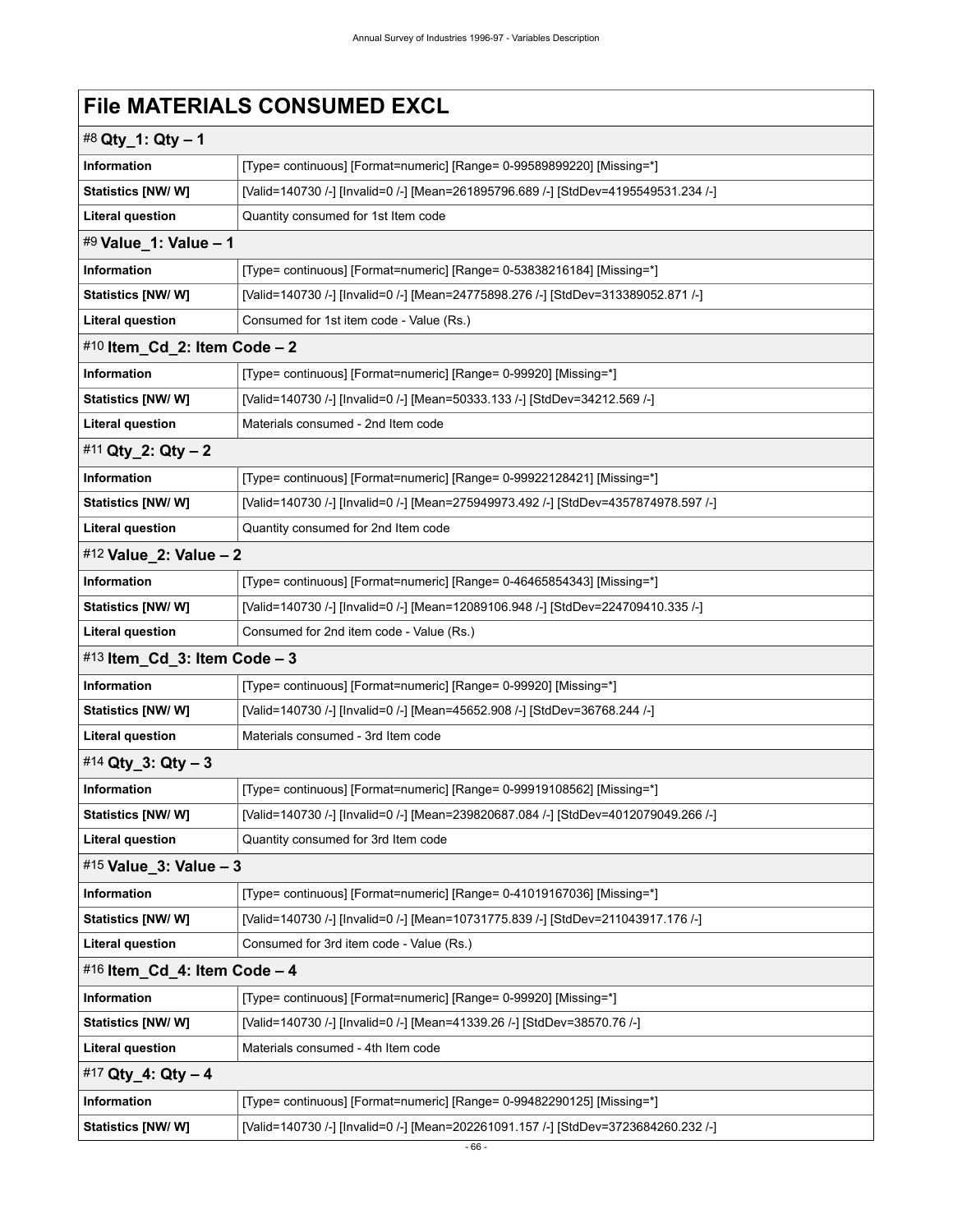### **File MATERIALS CONSUMED EXCL**

|                           |            | ו ווס ואואו בולואבט טטוזטטואובט באטב                                                                                                                        |       |            |       |  |  |
|---------------------------|------------|-------------------------------------------------------------------------------------------------------------------------------------------------------------|-------|------------|-------|--|--|
| #17 Qty_4: Qty - 4        |            |                                                                                                                                                             |       |            |       |  |  |
| <b>Literal question</b>   |            | Quantity consumed for 4th Item code                                                                                                                         |       |            |       |  |  |
| #18 Value_4: Value 4      |            |                                                                                                                                                             |       |            |       |  |  |
| Information               |            | [Type= continuous] [Format=numeric] [Range= 0-54180869239] [Missing=*]                                                                                      |       |            |       |  |  |
| Statistics [NW/W]         |            | [Valid=140730 /-] [Invalid=0 /-] [Mean=10380990.039 /-] [StdDev=275524937.53 /-]                                                                            |       |            |       |  |  |
| <b>Literal question</b>   |            | Consumed for 4th item code - Value (Rs.)                                                                                                                    |       |            |       |  |  |
|                           |            | #19 ASI_Year: ASI - Year (Last 2-digit)                                                                                                                     |       |            |       |  |  |
| <b>Information</b>        |            | [Type= discrete] [Format=numeric] [Range= 1-3] [Missing=*]                                                                                                  |       |            |       |  |  |
| Statistics [NW/W]         |            | [Valid=140730 /-] [Invalid=0 /-]                                                                                                                            |       |            |       |  |  |
| <b>Literal question</b>   |            | ASI - Year (Last 2-digit)                                                                                                                                   |       |            |       |  |  |
| Value                     | Label      |                                                                                                                                                             | Cases | Percentage |       |  |  |
| $\mathbf{1}$              | ASI Year 1 |                                                                                                                                                             | 77888 |            | 55.3% |  |  |
| 2                         | ASI Year 2 |                                                                                                                                                             | 4874  | 3.5%       |       |  |  |
| 3                         | ASI Year 3 |                                                                                                                                                             | 57968 |            | 41.2% |  |  |
|                           |            | Warning: these figures indicate the number of cases found in the data file. They cannot be interpreted as summary statistics of the population of interest. |       |            |       |  |  |
| #20 WGT: Multiplier       |            |                                                                                                                                                             |       |            |       |  |  |
| Information               |            | [Type= continuous] [Format=numeric] [Range= 0-980] [Missing=*]                                                                                              |       |            |       |  |  |
| <b>Statistics [NW/W]</b>  |            | [Valid=140730 /-] [Invalid=0 /-] [Mean=46.596 /-] [StdDev=161.204 /-]                                                                                       |       |            |       |  |  |
| <b>Literal question</b>   |            | Multiplier                                                                                                                                                  |       |            |       |  |  |
|                           |            | File MATERIALS CONSUMED INDUSTRIAL COMPNENTS ETC (BLOCK 13A)                                                                                                |       |            |       |  |  |
| #1 Ind_CD: Industry       |            |                                                                                                                                                             |       |            |       |  |  |
| <b>Information</b>        |            | [Type= continuous] [Format=numeric] [Range= 2001-9790] [Missing=*]                                                                                          |       |            |       |  |  |
| Statistics [NW/W]         |            | [Valid=91698 /-] [Invalid=0 /-] [Mean=3158.328 /-] [StdDev=1144.921 /-]                                                                                     |       |            |       |  |  |
| #2 RSL: Running SI. No.'  |            |                                                                                                                                                             |       |            |       |  |  |
| <b>Information</b>        |            | [Type= continuous] [Format=numeric] [Range= 0-99006] [Missing=*]                                                                                            |       |            |       |  |  |
| Statistics [NW/ W]        |            | [Valid=91698 /-] [Invalid=0 /-] [Mean=47101.728 /-] [StdDev=32132.913 /-]                                                                                   |       |            |       |  |  |
| #3 State: State code      |            |                                                                                                                                                             |       |            |       |  |  |
| <b>Information</b>        |            | [Type= continuous] [Format=numeric] [Range= 2-33] [Missing=*]                                                                                               |       |            |       |  |  |
| Statistics [NW/ W]        |            | [Valid=91698 /-] [Invalid=0 /-] [Mean=15.623 /-] [StdDev=8.309 /-]                                                                                          |       |            |       |  |  |
|                           |            | Frequency table not shown (35 Modalities)                                                                                                                   |       |            |       |  |  |
| #4 Scheme: Scheme code    |            |                                                                                                                                                             |       |            |       |  |  |
| Information               |            | [Type= discrete] [Format=numeric] [Range= 1-9] [Missing=*]                                                                                                  |       |            |       |  |  |
| <b>Statistics [NW/ W]</b> |            | [Valid=91698 /-] [Invalid=0 /-]                                                                                                                             |       |            |       |  |  |
| Value                     | Label      |                                                                                                                                                             | Cases | Percentage |       |  |  |
|                           |            |                                                                                                                                                             |       |            |       |  |  |

| $\cdots$ | -uvvi                | ----- | .    |       |       |       |
|----------|----------------------|-------|------|-------|-------|-------|
|          | *100 or more workers | 27265 |      |       | 29.7% |       |
| 2        | CE.                  | 13547 |      | 14.8% |       |       |
| 3        | Electricity          | 241   | 0.3% |       |       |       |
| 4        | Sample I             | 9606  |      | 10.5% |       |       |
| 5        | Sample II            | 40892 |      |       |       | 44.6% |
|          |                      |       |      |       |       |       |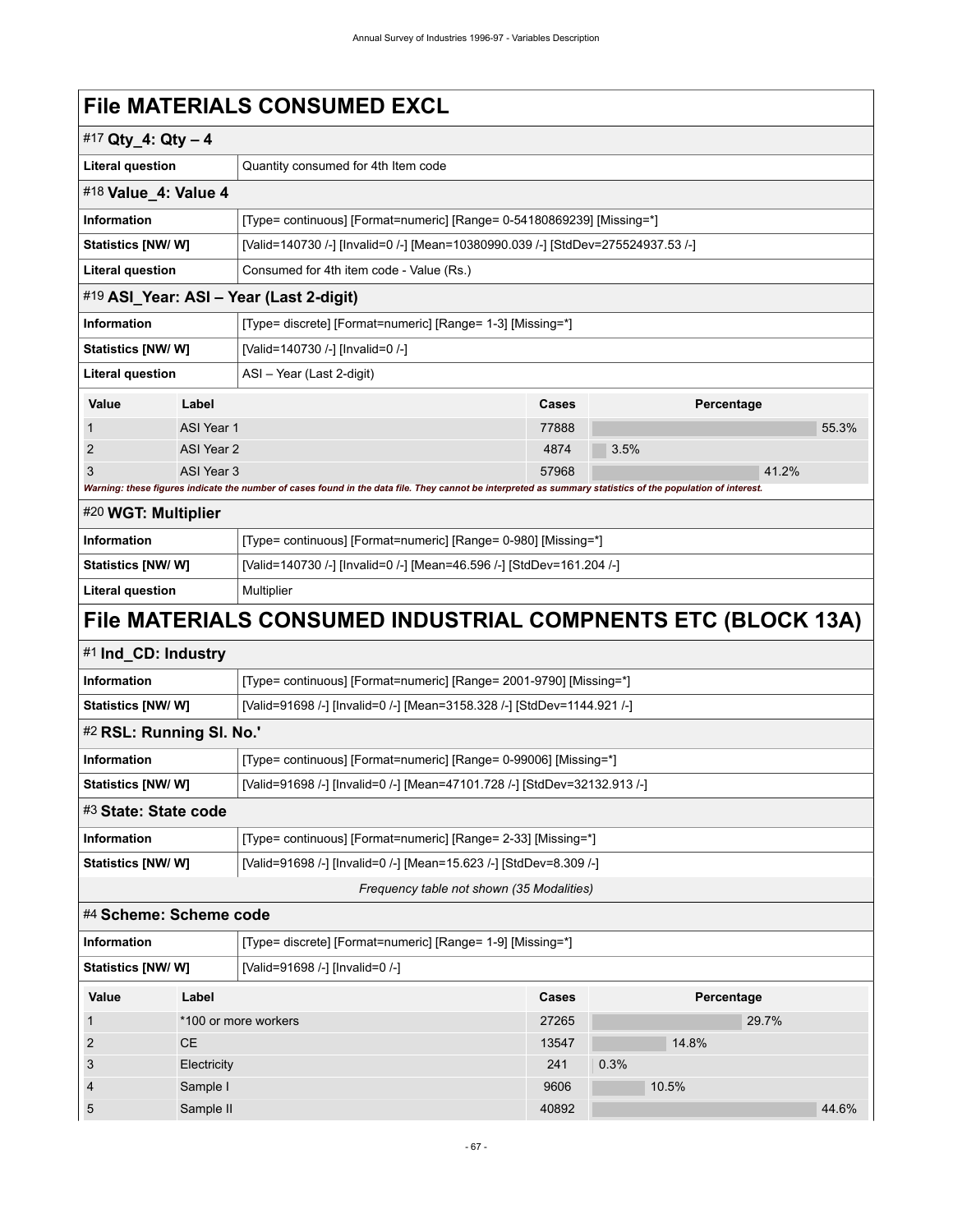# **File MATERIALS CONSUMED INDUSTRIAL COMPNENTS ETC (BLOCK 13A)**

| #4 Scheme: Scheme code                                                                                                                                      |                                                                                                                                                                                            |                                                                                                                                                                                                                                    |       |            |  |  |  |  |  |
|-------------------------------------------------------------------------------------------------------------------------------------------------------------|--------------------------------------------------------------------------------------------------------------------------------------------------------------------------------------------|------------------------------------------------------------------------------------------------------------------------------------------------------------------------------------------------------------------------------------|-------|------------|--|--|--|--|--|
| Value                                                                                                                                                       | Label                                                                                                                                                                                      |                                                                                                                                                                                                                                    |       | Percentage |  |  |  |  |  |
| 6                                                                                                                                                           |                                                                                                                                                                                            | B & C 100 or more workers                                                                                                                                                                                                          | 48    | 0.1%       |  |  |  |  |  |
| 7                                                                                                                                                           | <b>B&amp;C CE</b>                                                                                                                                                                          |                                                                                                                                                                                                                                    | 26    | $0.0\%$    |  |  |  |  |  |
| 8                                                                                                                                                           | B & C Sample I                                                                                                                                                                             |                                                                                                                                                                                                                                    | 2     | $0.0\%$    |  |  |  |  |  |
| 9<br>B & C Sample II                                                                                                                                        |                                                                                                                                                                                            |                                                                                                                                                                                                                                    | 71    | 0.1%       |  |  |  |  |  |
|                                                                                                                                                             | Warning: these figures indicate the number of cases found in the data file. They cannot be interpreted as summary statistics of the population of interest.<br>#5 Rec_cat: Record Category |                                                                                                                                                                                                                                    |       |            |  |  |  |  |  |
|                                                                                                                                                             |                                                                                                                                                                                            |                                                                                                                                                                                                                                    |       |            |  |  |  |  |  |
| <b>Information</b>                                                                                                                                          |                                                                                                                                                                                            | [Type= discrete] [Format=numeric] [Range= 132-132] [Missing=*]                                                                                                                                                                     |       |            |  |  |  |  |  |
| Statistics [NW/W]                                                                                                                                           |                                                                                                                                                                                            | [Valid=91698 /-] [Invalid=0 /-]                                                                                                                                                                                                    |       |            |  |  |  |  |  |
| Value                                                                                                                                                       | Label                                                                                                                                                                                      |                                                                                                                                                                                                                                    | Cases | Percentage |  |  |  |  |  |
| 132                                                                                                                                                         | 132                                                                                                                                                                                        |                                                                                                                                                                                                                                    | 91698 | 100.0%     |  |  |  |  |  |
| Warning: these figures indicate the number of cases found in the data file. They cannot be interpreted as summary statistics of the population of interest. |                                                                                                                                                                                            |                                                                                                                                                                                                                                    |       |            |  |  |  |  |  |
| #6 Link: Link                                                                                                                                               |                                                                                                                                                                                            |                                                                                                                                                                                                                                    |       |            |  |  |  |  |  |
| <b>Information</b>                                                                                                                                          |                                                                                                                                                                                            | [Type= continuous] [Format=numeric] [Range= 0-943] [Missing=*]                                                                                                                                                                     |       |            |  |  |  |  |  |
| Statistics [NW/ W]                                                                                                                                          |                                                                                                                                                                                            | [Valid=91698 /-] [Invalid=0 /-] [Mean=2.276 /-] [StdDev=13.3 /-]                                                                                                                                                                   |       |            |  |  |  |  |  |
| #7 Item_Cd_1: Item code                                                                                                                                     |                                                                                                                                                                                            |                                                                                                                                                                                                                                    |       |            |  |  |  |  |  |
| <b>Information</b>                                                                                                                                          |                                                                                                                                                                                            | [Type= continuous] [Format=numeric] [Range= 0-99758] [Missing=*]                                                                                                                                                                   |       |            |  |  |  |  |  |
| <b>Statistics [NW/ W]</b>                                                                                                                                   |                                                                                                                                                                                            | [Valid=91698 /-] [Invalid=0 /-]                                                                                                                                                                                                    |       |            |  |  |  |  |  |
| <b>Literal question</b>                                                                                                                                     |                                                                                                                                                                                            | Item code                                                                                                                                                                                                                          |       |            |  |  |  |  |  |
| <b>Notes</b>                                                                                                                                                |                                                                                                                                                                                            | Here again 2 sets of item code (NIC code in this case) is recorded. No document is available as to how this has<br>been created.                                                                                                   |       |            |  |  |  |  |  |
|                                                                                                                                                             |                                                                                                                                                                                            | Seems proceesing would be done for 5 major item code 99201-99205 and rest may be added to others (Value<br>only).<br>2 Item codes in this case would be Industrial components and Accessories.<br>Would be looked into this issue. |       |            |  |  |  |  |  |
|                                                                                                                                                             |                                                                                                                                                                                            | #8 BI13A_c4: Indigenous -Quantity                                                                                                                                                                                                  |       |            |  |  |  |  |  |
| <b>Information</b>                                                                                                                                          |                                                                                                                                                                                            | [Type= continuous] [Format=numeric] [Range= 0-37854112518] [Missing=*]                                                                                                                                                             |       |            |  |  |  |  |  |
| Statistics [NW/ W]                                                                                                                                          |                                                                                                                                                                                            | [Valid=91698 /-] [Invalid=0 /-] [Mean=705413.161 /-] [StdDev=135187942.98 /-]                                                                                                                                                      |       |            |  |  |  |  |  |
| Literal question                                                                                                                                            |                                                                                                                                                                                            | Indigenous (Gr. Code 7) - Quantity                                                                                                                                                                                                 |       |            |  |  |  |  |  |
| #9 BI13A_c5: Indigenous - Value                                                                                                                             |                                                                                                                                                                                            |                                                                                                                                                                                                                                    |       |            |  |  |  |  |  |
| Information                                                                                                                                                 |                                                                                                                                                                                            | [Type= continuous] [Format=numeric] [Range= 0-75442999000] [Missing=*]                                                                                                                                                             |       |            |  |  |  |  |  |
| Statistics [NW/ W]                                                                                                                                          |                                                                                                                                                                                            | [Valid=91698 /-] [Invalid=0 /-] [Mean=5206760.282 /-] [StdDev=275892362.042 /-]                                                                                                                                                    |       |            |  |  |  |  |  |
| <b>Literal question</b>                                                                                                                                     |                                                                                                                                                                                            | Indigenous (Gr. Code 7) - Value                                                                                                                                                                                                    |       |            |  |  |  |  |  |
| #10 BI13A c6: Imported - Quantity                                                                                                                           |                                                                                                                                                                                            |                                                                                                                                                                                                                                    |       |            |  |  |  |  |  |
| Information                                                                                                                                                 |                                                                                                                                                                                            | [Type= continuous] [Format=numeric] [Range= 0-74851371613] [Missing=*]                                                                                                                                                             |       |            |  |  |  |  |  |
| <b>Statistics [NW/W]</b>                                                                                                                                    |                                                                                                                                                                                            | [Valid=91698 /-] [Invalid=0 /-] [Mean=1981181.568 /-] [StdDev=354208295.319 /-]                                                                                                                                                    |       |            |  |  |  |  |  |
| <b>Literal question</b>                                                                                                                                     |                                                                                                                                                                                            | Imported Consumtion - Quantity                                                                                                                                                                                                     |       |            |  |  |  |  |  |
| #11 BI13A_c7: Imported - Value                                                                                                                              |                                                                                                                                                                                            |                                                                                                                                                                                                                                    |       |            |  |  |  |  |  |
| Information<br>[Type= continuous] [Format=numeric] [Range= 0-10752736739] [Missing=*]                                                                       |                                                                                                                                                                                            |                                                                                                                                                                                                                                    |       |            |  |  |  |  |  |
| Statistics [NW/ W]                                                                                                                                          |                                                                                                                                                                                            | [Valid=91698 /-] [Invalid=0 /-] [Mean=1226816.187 /-] [StdDev=49477476.243 /-]                                                                                                                                                     |       |            |  |  |  |  |  |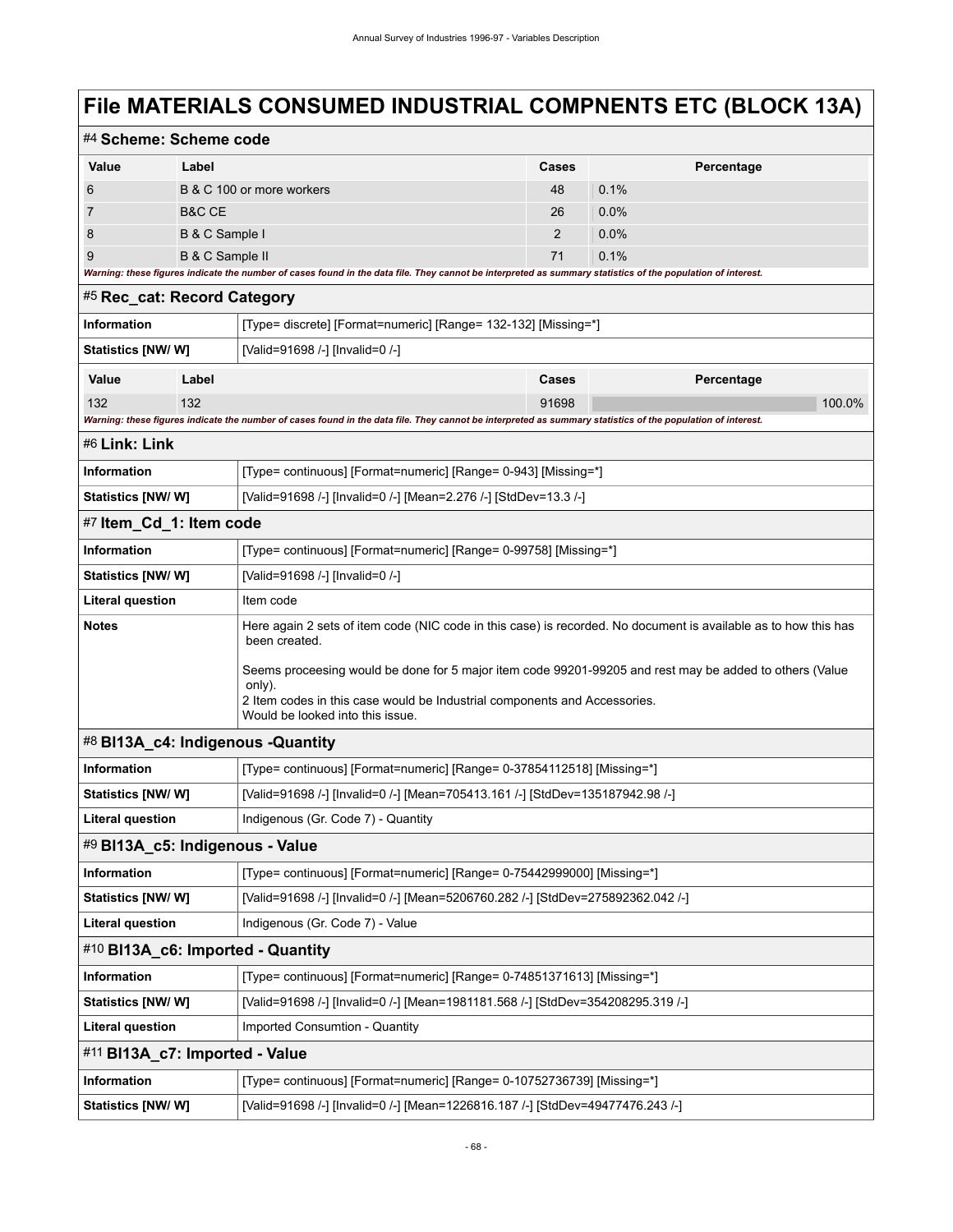# **File MATERIALS CONSUMED INDUSTRIAL COMPNENTS ETC (BLOCK 13A)**

| #11 BI13A_c7: Imported - Value                                                                         |                          |                                                                                                                                                             |       |            |       |  |  |
|--------------------------------------------------------------------------------------------------------|--------------------------|-------------------------------------------------------------------------------------------------------------------------------------------------------------|-------|------------|-------|--|--|
| <b>Literal question</b>                                                                                |                          | Imported Consumtion - Quantity                                                                                                                              |       |            |       |  |  |
|                                                                                                        | #12 Item_Cd_2: Item Code |                                                                                                                                                             |       |            |       |  |  |
| <b>Information</b>                                                                                     |                          | [Type= continuous] [Format=numeric] [Range= 0-99901] [Missing=*]                                                                                            |       |            |       |  |  |
| [Valid=91698 /-] [Invalid=0 /-] [Mean=39309.823 /-] [StdDev=34080.698 /-]<br><b>Statistics [NW/ W]</b> |                          |                                                                                                                                                             |       |            |       |  |  |
|                                                                                                        |                          | #13 BI13A_c4a: Indigenous -Quantity                                                                                                                         |       |            |       |  |  |
| <b>Information</b>                                                                                     |                          | [Type= continuous] [Format=numeric] [Range= 0-335668383] [Missing=*]                                                                                        |       |            |       |  |  |
| <b>Statistics [NW/ W]</b>                                                                              |                          | [Valid=91698 /-] [Invalid=0 /-] [Mean=29156.632 /-] [StdDev=1308550.714 /-]                                                                                 |       |            |       |  |  |
| <b>Literal question</b>                                                                                |                          | Indigenous (Gr. Code 7) - Quantity                                                                                                                          |       |            |       |  |  |
|                                                                                                        |                          | #14 BI13A_c5a: Indigenous - Value                                                                                                                           |       |            |       |  |  |
| Information                                                                                            |                          | [Type= continuous] [Format=numeric] [Range= 0-28636209258] [Missing=*]                                                                                      |       |            |       |  |  |
| <b>Statistics [NW/W]</b>                                                                               |                          | [Valid=91698 /-] [Invalid=0 /-] [Mean=3211180.394 /-] [StdDev=113899263.166 /-]                                                                             |       |            |       |  |  |
| <b>Literal question</b>                                                                                |                          | Indigenous (Gr. Code 7) - Value                                                                                                                             |       |            |       |  |  |
|                                                                                                        |                          | #15 BI13A_c6a: Imported - Quantity                                                                                                                          |       |            |       |  |  |
| Information                                                                                            |                          | [Type= continuous] [Format=numeric] [Range= 0-436289535] [Missing=*]                                                                                        |       |            |       |  |  |
| <b>Statistics [NW/W]</b>                                                                               |                          | [Valid=91698 /-] [Invalid=0 /-] [Mean=29008.484 /-] [StdDev=2076009.45 /-]                                                                                  |       |            |       |  |  |
| <b>Literal question</b>                                                                                |                          | Imported Consumption - Quantity                                                                                                                             |       |            |       |  |  |
| #16 BI13A_c7a: Imported - Value                                                                        |                          |                                                                                                                                                             |       |            |       |  |  |
| Information                                                                                            |                          | [Type= continuous] [Format=numeric] [Range= 0-11182871587] [Missing=*]                                                                                      |       |            |       |  |  |
| <b>Statistics [NW/W]</b>                                                                               |                          | [Valid=91698 /-] [Invalid=0 /-] [Mean=824726.336 /-] [StdDev=46803897.792 /-]                                                                               |       |            |       |  |  |
| <b>Literal question</b>                                                                                |                          | Imported Consumption - Quantity                                                                                                                             |       |            |       |  |  |
|                                                                                                        |                          | #17 ASI_Year: ASI - Year (Last 2-digit)                                                                                                                     |       |            |       |  |  |
| <b>Information</b>                                                                                     |                          | [Type= discrete] [Format=numeric] [Range= 1-3] [Missing=*]                                                                                                  |       |            |       |  |  |
| Statistics [NW/ W]                                                                                     |                          | [Valid=91698 /-] [Invalid=0 /-]                                                                                                                             |       |            |       |  |  |
| <b>Literal question</b>                                                                                |                          | ASI - Year (Last 2-digit)                                                                                                                                   |       |            |       |  |  |
| Value                                                                                                  | Label                    |                                                                                                                                                             | Cases | Percentage |       |  |  |
| $\mathbf{1}$                                                                                           | ASI Year 1               |                                                                                                                                                             | 47803 |            | 52.1% |  |  |
| $\overline{2}$                                                                                         | ASI Year 2               |                                                                                                                                                             | 3026  | 3.3%       |       |  |  |
| 3                                                                                                      | ASI Year 3               | Warning: these figures indicate the number of cases found in the data file. They cannot be interpreted as summary statistics of the population of interest. | 40869 |            | 44.6% |  |  |
| #18 WGT: Multiplier                                                                                    |                          |                                                                                                                                                             |       |            |       |  |  |
| <b>Information</b>                                                                                     |                          | [Type= continuous] [Format=numeric] [Range= 0-980] [Missing=*]                                                                                              |       |            |       |  |  |
| Statistics [NW/ W]                                                                                     |                          | [Valid=91698 /-] [Invalid=0 /-] [Mean=43.452 /-] [StdDev=156.677 /-]                                                                                        |       |            |       |  |  |
| <b>Literal question</b>                                                                                |                          | Multiplier                                                                                                                                                  |       |            |       |  |  |
|                                                                                                        |                          | File MATERIALS CONSUMED IMPORTED (BLOCK 13B)                                                                                                                |       |            |       |  |  |
| #1 Ind_CD: Industry                                                                                    |                          |                                                                                                                                                             |       |            |       |  |  |
| <b>Information</b>                                                                                     |                          | [Type= continuous] [Format=numeric] [Range= 2001-9790] [Missing=*]                                                                                          |       |            |       |  |  |
| <b>Statistics [NW/ W]</b>                                                                              |                          | [Valid=5824 /-] [Invalid=0 /-] [Mean=3194.35 /-] [StdDev=562.215 /-]                                                                                        |       |            |       |  |  |

Literal question **Industry code**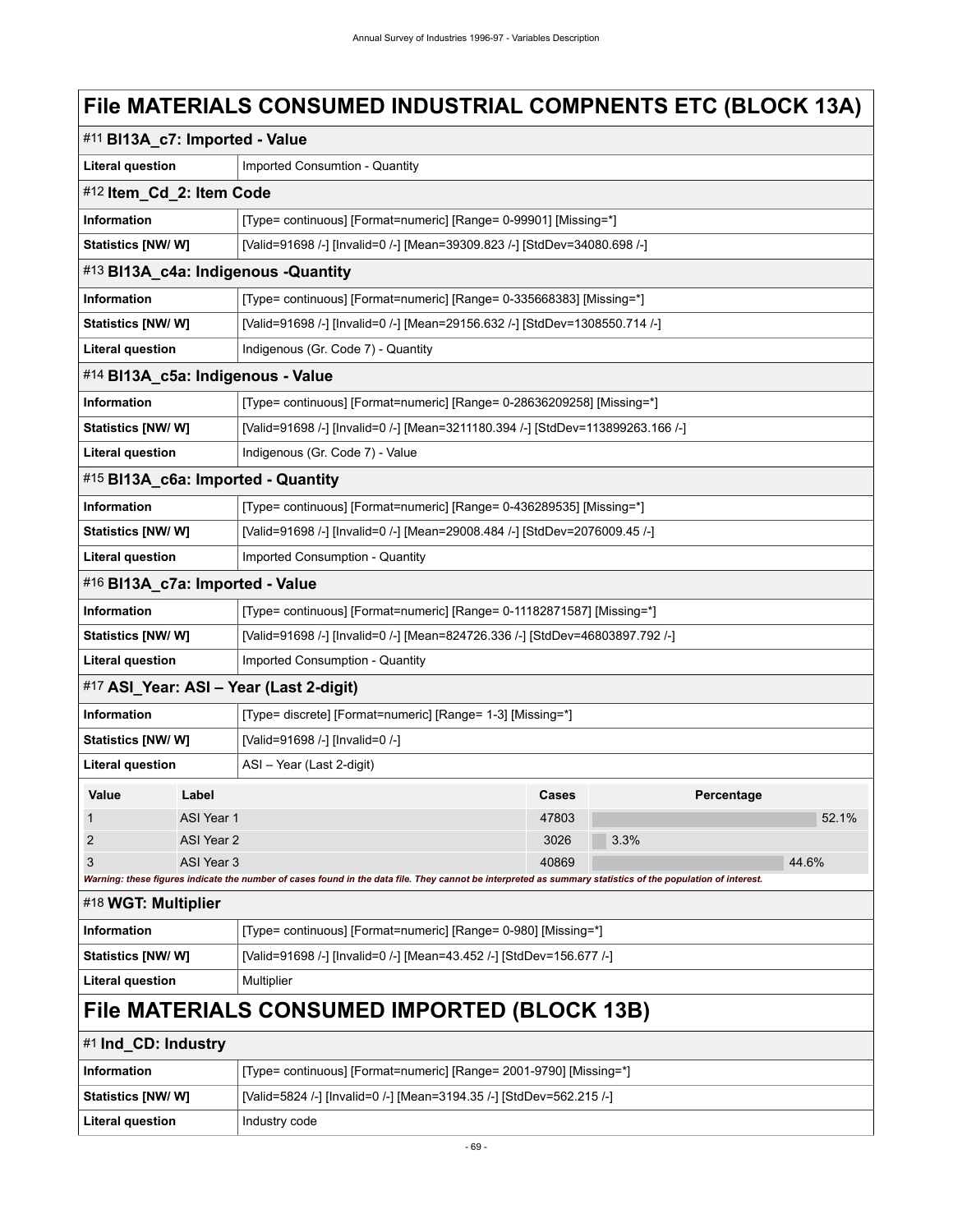# **File MATERIALS CONSUMED IMPORTED (BLOCK 13B)**

| #2 RSL: Running SI. No.     |                         |                                                                                                                                                             |              |            |        |  |  |  |  |
|-----------------------------|-------------------------|-------------------------------------------------------------------------------------------------------------------------------------------------------------|--------------|------------|--------|--|--|--|--|
| <b>Information</b>          |                         | [Type= continuous] [Format=numeric] [Range= 1-90546] [Missing=*]                                                                                            |              |            |        |  |  |  |  |
| Statistics [NW/W]           |                         | [Valid=5824 /-] [Invalid=0 /-] [Mean=33196.613 /-] [StdDev=32149.376 /-]                                                                                    |              |            |        |  |  |  |  |
| <b>Literal question</b>     |                         | Running SI. No.                                                                                                                                             |              |            |        |  |  |  |  |
| #3 State: State code        |                         |                                                                                                                                                             |              |            |        |  |  |  |  |
| Information                 |                         | [Type= discrete] [Format=numeric] [Range= 2-33] [Missing=*]                                                                                                 |              |            |        |  |  |  |  |
| Statistics [NW/W]           |                         | [Valid=5824 /-] [Invalid=0 /-] [Mean=15.017 /-] [StdDev=7.568 /-]                                                                                           |              |            |        |  |  |  |  |
| <b>Literal question</b>     |                         | State code                                                                                                                                                  |              |            |        |  |  |  |  |
|                             |                         | Frequency table not shown (35 Modalities)                                                                                                                   |              |            |        |  |  |  |  |
| #4 Scheme: Scheme code      |                         |                                                                                                                                                             |              |            |        |  |  |  |  |
| Information                 |                         | [Type= discrete] [Format=numeric] [Range= 1-6] [Missing=*]                                                                                                  |              |            |        |  |  |  |  |
| Statistics [NW/W]           |                         | [Valid=5824 /-] [Invalid=0 /-]                                                                                                                              |              |            |        |  |  |  |  |
| <b>Literal question</b>     |                         | Scheme code                                                                                                                                                 |              |            |        |  |  |  |  |
| Value                       | Label                   |                                                                                                                                                             | Cases        | Percentage |        |  |  |  |  |
| 1                           |                         | *100 or more workers                                                                                                                                        | 3506         |            | 60.2%  |  |  |  |  |
| $\overline{c}$              | <b>CE</b>               |                                                                                                                                                             | 668          | 11.5%      |        |  |  |  |  |
| 3                           | Electricity             |                                                                                                                                                             | 12           | 0.2%       |        |  |  |  |  |
| 4                           | Sample I                |                                                                                                                                                             | 375          | 6.4%       |        |  |  |  |  |
| 5                           | Sample II               |                                                                                                                                                             | 1261         | 21.7%      |        |  |  |  |  |
| 6                           |                         | B & C 100 or more workers                                                                                                                                   | 2            | 0.0%       |        |  |  |  |  |
| 7                           | <b>B&amp;C Sample I</b> |                                                                                                                                                             | 0            | 0.0%       |        |  |  |  |  |
| 8                           | B & C Sample I          |                                                                                                                                                             | 0            | 0.0%       |        |  |  |  |  |
| 9                           | B & C Sample II         | Warning: these figures indicate the number of cases found in the data file. They cannot be interpreted as summary statistics of the population of interest. | 0            | 0.0%       |        |  |  |  |  |
| #5 Rec_cat: Record Category |                         |                                                                                                                                                             |              |            |        |  |  |  |  |
| Information                 |                         | [Type= discrete] [Format=numeric] [Range= 133-133] [Missing=*]                                                                                              |              |            |        |  |  |  |  |
| <b>Statistics [NW/W]</b>    |                         | [Valid=5824 /-] [Invalid=0 /-]                                                                                                                              |              |            |        |  |  |  |  |
| <b>Literal question</b>     |                         | <b>Record Category</b>                                                                                                                                      |              |            |        |  |  |  |  |
| Value                       | Label                   |                                                                                                                                                             | Cases        | Percentage |        |  |  |  |  |
| 133                         | 133                     |                                                                                                                                                             | 5824         |            | 100.0% |  |  |  |  |
|                             |                         | Warning: these figures indicate the number of cases found in the data file. They cannot be interpreted as summary statistics of the population of interest. |              |            |        |  |  |  |  |
| #6 Link: Link Code          |                         |                                                                                                                                                             |              |            |        |  |  |  |  |
| Information                 |                         | [Type= discrete] [Format=numeric] [Range= 0-13] [Missing=*]                                                                                                 |              |            |        |  |  |  |  |
| Statistics [NW/W]           |                         | [Valid=5824 /-] [Invalid=0 /-]                                                                                                                              |              |            |        |  |  |  |  |
| Value                       | Label                   |                                                                                                                                                             | Cases        | Percentage |        |  |  |  |  |
| $\mathbf 0$                 |                         |                                                                                                                                                             | $\mathbf{1}$ | 0.0%       |        |  |  |  |  |
| $\mathbf{1}$                |                         |                                                                                                                                                             | 4498         |            | 77.2%  |  |  |  |  |
| $\overline{\mathbf{c}}$     |                         |                                                                                                                                                             | 966          | 16.6%      |        |  |  |  |  |
| 3                           |                         |                                                                                                                                                             | 257          | 4.4%       |        |  |  |  |  |
| $\overline{\mathbf{4}}$     |                         |                                                                                                                                                             | 82           | 1.4%       |        |  |  |  |  |
| 5                           |                         |                                                                                                                                                             | 6            | 0.1%       |        |  |  |  |  |
| $6\phantom{1}6$             |                         |                                                                                                                                                             | 6            | 0.1%       |        |  |  |  |  |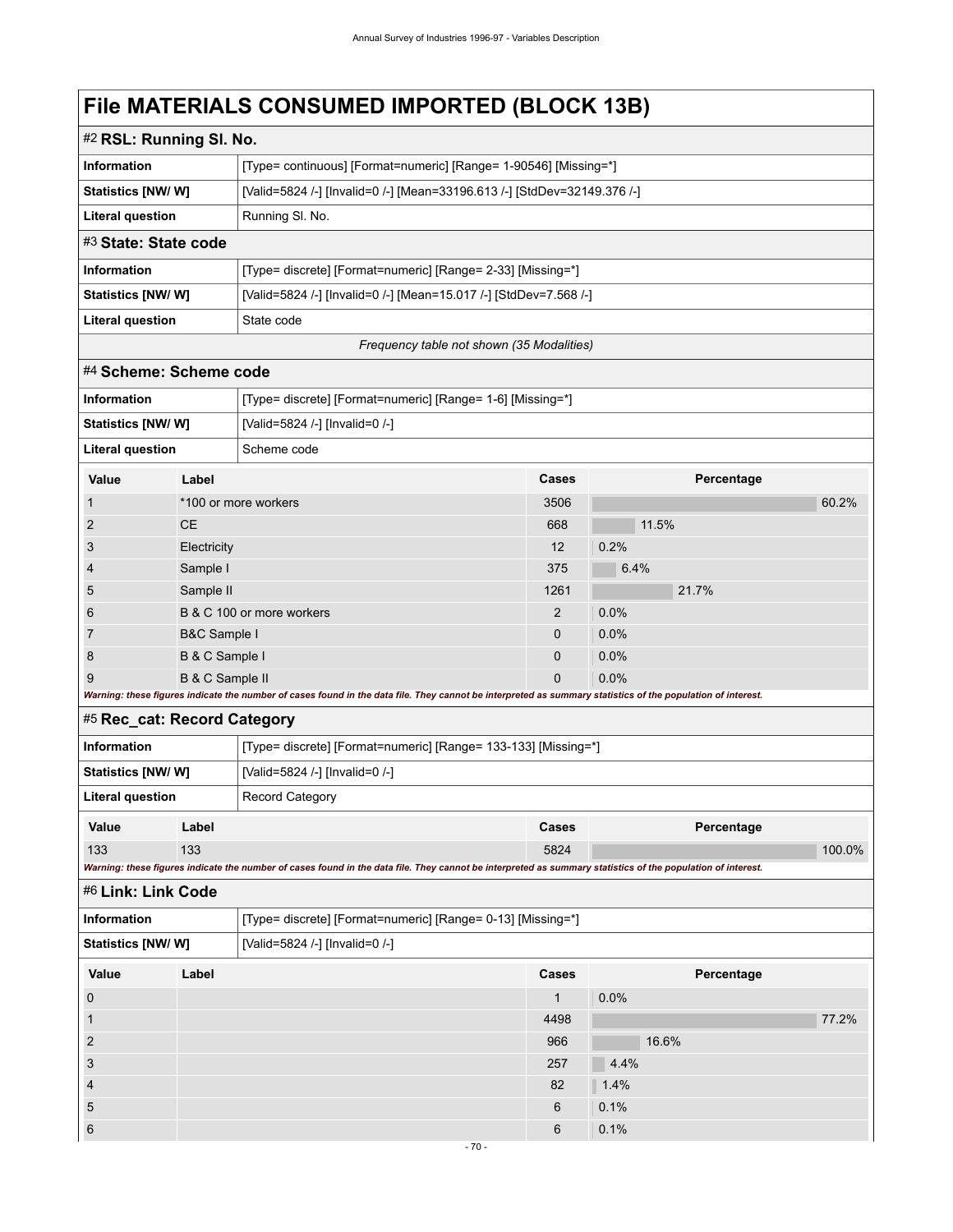### **File MATERIALS CONSUMED IMPORTED (BLOCK 13B)**

| #6 Link: Link Code |                                                                                                                                                             |       |            |  |  |  |
|--------------------|-------------------------------------------------------------------------------------------------------------------------------------------------------------|-------|------------|--|--|--|
| Value              | Label                                                                                                                                                       | Cases | Percentage |  |  |  |
| $\overline{7}$     |                                                                                                                                                             | 3     | 0.1%       |  |  |  |
| 8                  |                                                                                                                                                             |       | 0.0%       |  |  |  |
| 10                 |                                                                                                                                                             | 1     | 0.0%       |  |  |  |
| 11                 |                                                                                                                                                             | 1     | 0.0%       |  |  |  |
| 12                 |                                                                                                                                                             | 1     | 0.0%       |  |  |  |
| 13                 |                                                                                                                                                             |       | $0.0\%$    |  |  |  |
|                    | Warning: these figures indicate the number of cases found in the data file. They cannot be interpreted as summary statistics of the population of interest. |       |            |  |  |  |

| $\pi$ , nem $\sim$ od $\sim$ rem code – i                                                                                                                                                                                                                                                                 |                                                                                  |
|-----------------------------------------------------------------------------------------------------------------------------------------------------------------------------------------------------------------------------------------------------------------------------------------------------------|----------------------------------------------------------------------------------|
| Information                                                                                                                                                                                                                                                                                               | [Type= continuous] [Format=numeric] [Range= 0-99403] [Missing=*]                 |
| Statistics [NW/W]                                                                                                                                                                                                                                                                                         | [Valid=5824 /-] [Invalid=0 /-] [Mean=53223.94 /-] [StdDev=26346.741 /-]          |
| <b>Literal question</b>                                                                                                                                                                                                                                                                                   | Imported materials consumed - 1st Item code                                      |
| Here again 4 sets of item code (NIC code in this case) is recorded. No document is available as to how this has<br><b>Notes</b><br>been created.<br>Seems proceesing would be done for 5 major item code 99201-99205 and rest may be added to others (Value<br>only).<br>Would be looked into this issue. |                                                                                  |
| #8 Qty_1: Quantity                                                                                                                                                                                                                                                                                        |                                                                                  |
| <b>Information</b>                                                                                                                                                                                                                                                                                        | [Type= continuous] [Format=numeric] [Range= 0-867770000] [Missing=*]             |
| Statistics [NW/W]                                                                                                                                                                                                                                                                                         | [Valid=5824 /-] [Invalid=0 /-] [Mean=508963.006 /-] [StdDev=12325469.553 /-]     |
| Literal question                                                                                                                                                                                                                                                                                          | Imported materials consumed - Quantity                                           |
| #9 Value_1: Value                                                                                                                                                                                                                                                                                         |                                                                                  |
| <b>Information</b>                                                                                                                                                                                                                                                                                        | [Type= continuous] [Format=numeric] [Range= 0-47750247664] [Missing=*]           |
| Statistics [NW/W]                                                                                                                                                                                                                                                                                         | [Valid=5824 /-] [Invalid=0 /-] [Mean=78488540.948 /-] [StdDev=865557883.949 /-]  |
| <b>Literal question</b>                                                                                                                                                                                                                                                                                   | Imported materials consumed - Value (Rs.)                                        |
| #10 item_CD_2: Item Code - 2                                                                                                                                                                                                                                                                              |                                                                                  |
| <b>Information</b>                                                                                                                                                                                                                                                                                        | [Type= continuous] [Format=numeric] [Range= 0-99221] [Missing=*]                 |
| Statistics [NW/W]                                                                                                                                                                                                                                                                                         | [Valid=5824 /-] [Invalid=0 /-] [Mean=31398.091 /-] [StdDev=29692.097 /-]         |
| <b>Literal question</b>                                                                                                                                                                                                                                                                                   | Imported materials consumed - 2nd Item code                                      |
| #11 Qty_2: Quantity                                                                                                                                                                                                                                                                                       |                                                                                  |
| <b>Information</b>                                                                                                                                                                                                                                                                                        | [Type= continuous] [Format=numeric] [Range= 0-59983000111] [Missing=*]           |
| Statistics [NW/W]                                                                                                                                                                                                                                                                                         | [Valid=5824 /-] [Invalid=0 /-] [Mean=11028152.626 /-] [StdDev=786916303.232 /-]  |
| <b>Literal question</b>                                                                                                                                                                                                                                                                                   | Imported materials consumed - Quantity                                           |
| #12 Value_2: Value                                                                                                                                                                                                                                                                                        |                                                                                  |
| <b>Information</b>                                                                                                                                                                                                                                                                                        | [Type= continuous] [Format=numeric] [Range= 0-70553000000] [Missing=*]           |
| Statistics [NW/W]                                                                                                                                                                                                                                                                                         | [Valid=5824 /-] [Invalid=0 /-] [Mean=94331745.027 /-] [StdDev=1704758200.076 /-] |
| <b>Literal question</b>                                                                                                                                                                                                                                                                                   | Imported materials consumed - Value (Rs.)                                        |
| #13 Item_CD_3: Item Code - 3                                                                                                                                                                                                                                                                              |                                                                                  |
| <b>Information</b>                                                                                                                                                                                                                                                                                        | [Type= continuous] [Format=numeric] [Range= 0-99421] [Missing=*]                 |
| Statistics [NW/W]                                                                                                                                                                                                                                                                                         | [Valid=5824 /-] [Invalid=0 /-] [Mean=19759.634 /-] [StdDev=29421.095 /-]         |

### $\frac{1}{47}$  **Item CD** 1: **Item code – 1**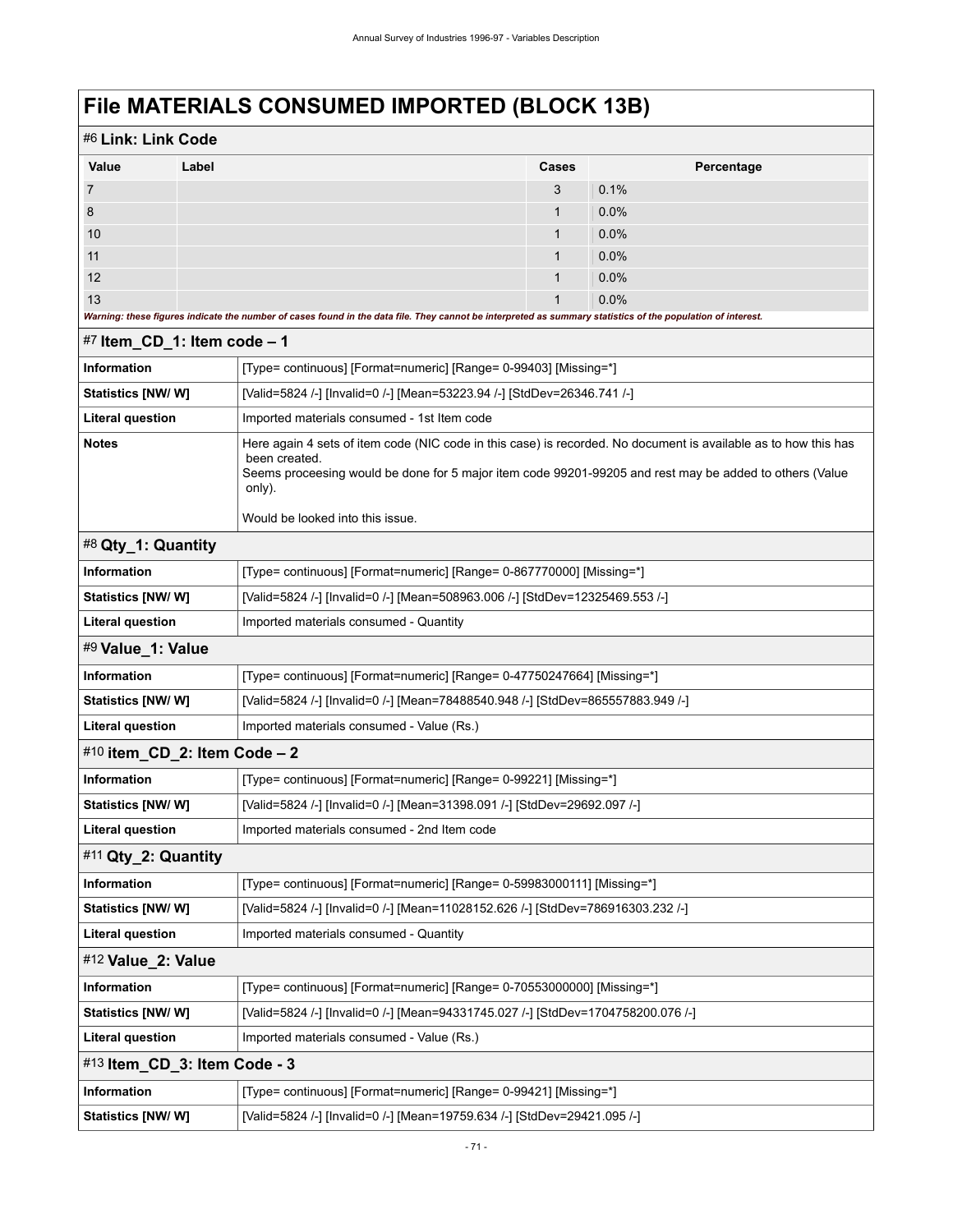# **File MATERIALS CONSUMED IMPORTED (BLOCK 13B)**

| #13 Item_CD_3: Item Code - 3 |                                                                                                  |                                                                                                                                                             |       |       |            |       |  |
|------------------------------|--------------------------------------------------------------------------------------------------|-------------------------------------------------------------------------------------------------------------------------------------------------------------|-------|-------|------------|-------|--|
|                              | <b>Literal question</b><br>Imported materials consumed - 3rd Item code                           |                                                                                                                                                             |       |       |            |       |  |
| #14 Qty_3: Quantity          |                                                                                                  |                                                                                                                                                             |       |       |            |       |  |
| <b>Information</b>           |                                                                                                  | [Type= continuous] [Format=numeric] [Range= 0-13740000108] [Missing=*]                                                                                      |       |       |            |       |  |
| Statistics [NW/W]            |                                                                                                  | [Valid=5824 /-] [Invalid=0 /-] [Mean=4461832.438 /-] [StdDev=233868218.468 /-]                                                                              |       |       |            |       |  |
| <b>Literal question</b>      | Imported materials consumed - Quantity                                                           |                                                                                                                                                             |       |       |            |       |  |
|                              | #15 Value_3: Value                                                                               |                                                                                                                                                             |       |       |            |       |  |
| Information                  |                                                                                                  | [Type= continuous] [Format=numeric] [Range= 0-83499000000] [Missing=*]                                                                                      |       |       |            |       |  |
| Statistics [NW/W]            |                                                                                                  | [Valid=5824 /-] [Invalid=0 /-] [Mean=76686692.481 /-] [StdDev=1935251948.786 /-]                                                                            |       |       |            |       |  |
| <b>Literal question</b>      |                                                                                                  | Imported materials consumed - Value (Rs.)                                                                                                                   |       |       |            |       |  |
| #16 Item_CD_4: Item Code - 4 |                                                                                                  |                                                                                                                                                             |       |       |            |       |  |
| <b>Information</b>           |                                                                                                  | [Type= continuous] [Format=numeric] [Range= 0-99221] [Missing=*]                                                                                            |       |       |            |       |  |
| Statistics [NW/ W]           |                                                                                                  | [Valid=5824 /-] [Invalid=0 /-] [Mean=13801.5 /-] [StdDev=26521.555 /-]                                                                                      |       |       |            |       |  |
| <b>Literal question</b>      |                                                                                                  | Imported materials consumed -4th Item code                                                                                                                  |       |       |            |       |  |
| #17 Qty_4: Quantity          |                                                                                                  |                                                                                                                                                             |       |       |            |       |  |
| <b>Information</b>           |                                                                                                  | [Type= continuous] [Format=numeric] [Range= 0-5826426760] [Missing=*]                                                                                       |       |       |            |       |  |
| Statistics [NW/W]            |                                                                                                  | [Valid=5824 /-] [Invalid=0 /-] [Mean=1623760.362 /-] [StdDev=82926485.949 /-]                                                                               |       |       |            |       |  |
| <b>Literal question</b>      |                                                                                                  | Imported materials consumed - Quantity                                                                                                                      |       |       |            |       |  |
| #18 Value_4: Value           |                                                                                                  |                                                                                                                                                             |       |       |            |       |  |
| Information                  |                                                                                                  | [Type= continuous] [Format=numeric] [Range= 0-47618268843] [Missing=*]                                                                                      |       |       |            |       |  |
| <b>Statistics [NW/W]</b>     |                                                                                                  | [Valid=5824 /-] [Invalid=0 /-] [Mean=25885220.83 /-] [StdDev=654997881.814 /-]                                                                              |       |       |            |       |  |
| <b>Literal question</b>      |                                                                                                  | Imported materials consumed - Value (Rs.)                                                                                                                   |       |       |            |       |  |
|                              |                                                                                                  | #19 ASI_Year: ASI - Year (Last 2-digit)                                                                                                                     |       |       |            |       |  |
| Information                  |                                                                                                  | [Type= discrete] [Format=numeric] [Range= 1-3] [Missing=*]                                                                                                  |       |       |            |       |  |
| Statistics [NW/W]            |                                                                                                  | [Valid=5824 /-] [Invalid=0 /-]                                                                                                                              |       |       |            |       |  |
| <b>Literal question</b>      |                                                                                                  | ASI - Year (Last 2-digit)                                                                                                                                   |       |       |            |       |  |
| Value                        | Label                                                                                            |                                                                                                                                                             | Cases |       | Percentage |       |  |
| 1                            | ASI Year 1                                                                                       |                                                                                                                                                             | 4442  |       |            | 76.3% |  |
| 2                            | ASI Year 2                                                                                       |                                                                                                                                                             | 112   | 1.9%  |            |       |  |
| 3                            | ASI Year 3                                                                                       | Warning: these figures indicate the number of cases found in the data file. They cannot be interpreted as summary statistics of the population of interest. | 1270  | 21.8% |            |       |  |
| #20 WGT: Multiplier          |                                                                                                  |                                                                                                                                                             |       |       |            |       |  |
| <b>Information</b>           |                                                                                                  | [Type= continuous] [Format=numeric] [Range= 0-980] [Missing=*]                                                                                              |       |       |            |       |  |
|                              | [Valid=5824 /-] [Invalid=0 /-] [Mean=25.806 /-] [StdDev=122.137 /-]<br><b>Statistics [NW/ W]</b> |                                                                                                                                                             |       |       |            |       |  |
| <b>Literal question</b>      |                                                                                                  | Multiplier                                                                                                                                                  |       |       |            |       |  |
|                              |                                                                                                  | File PRODUCTS AND BY-PRODUCTS (BLOCK 14)                                                                                                                    |       |       |            |       |  |
| #1 Ind_CD: Industry          |                                                                                                  |                                                                                                                                                             |       |       |            |       |  |
| <b>Information</b>           |                                                                                                  | [Type= continuous] [Format=numeric] [Range= 2001-9790] [Missing=*]                                                                                          |       |       |            |       |  |
| <b>Statistics [NW/W]</b>     |                                                                                                  | [Valid=155474 /-] [Invalid=0 /-] [Mean=2951.891 /-] [StdDev=643.286 /-]                                                                                     |       |       |            |       |  |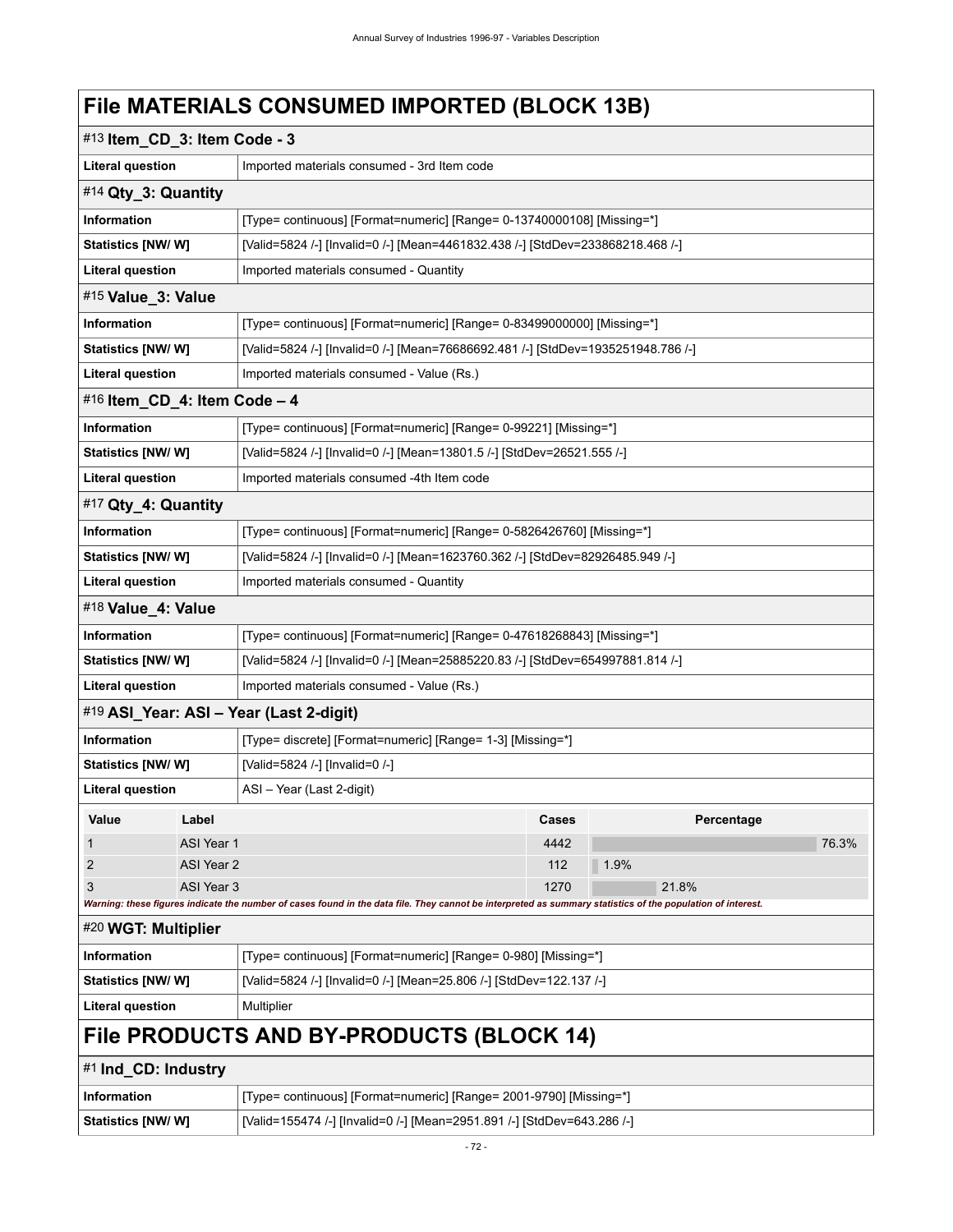### **FILA BRODUCTS AND BY BRODUCTS (BLOCK 14)**

| FIIE PRODUCTS AND BY-PRODUCTS (BLOCK 14) |                          |                                                                                                                                                             |                                           |      |            |       |       |  |
|------------------------------------------|--------------------------|-------------------------------------------------------------------------------------------------------------------------------------------------------------|-------------------------------------------|------|------------|-------|-------|--|
| #1 Ind_CD: Industry                      |                          |                                                                                                                                                             |                                           |      |            |       |       |  |
| <b>Literal question</b>                  |                          | Industry code                                                                                                                                               |                                           |      |            |       |       |  |
| #2 RSL: Running SI. No.                  |                          |                                                                                                                                                             |                                           |      |            |       |       |  |
| Information                              |                          | [Type= continuous] [Format=numeric] [Range= 0-99006] [Missing=*]                                                                                            |                                           |      |            |       |       |  |
| Statistics [NW/W]                        |                          | [Valid=155474 /-] [Invalid=0 /-] [Mean=47511.895 /-] [StdDev=31837.391 /-]                                                                                  |                                           |      |            |       |       |  |
| <b>Literal question</b>                  |                          | Running SI. No.                                                                                                                                             |                                           |      |            |       |       |  |
| #3 State: State code                     |                          |                                                                                                                                                             |                                           |      |            |       |       |  |
| <b>Information</b>                       |                          | [Type= continuous] [Format=numeric] [Range= 2-33] [Missing=*]                                                                                               |                                           |      |            |       |       |  |
| <b>Statistics [NW/W]</b>                 |                          | [Valid=155474 /-] [Invalid=0 /-] [Mean=15.489 /-] [StdDev=8.228 /-]                                                                                         |                                           |      |            |       |       |  |
| <b>Literal question</b>                  |                          | State code                                                                                                                                                  |                                           |      |            |       |       |  |
|                                          |                          |                                                                                                                                                             | Frequency table not shown (35 Modalities) |      |            |       |       |  |
| #4 Scheme: Scheme code                   |                          |                                                                                                                                                             |                                           |      |            |       |       |  |
| Information                              |                          | [Type= discrete] [Format=numeric] [Range= 1-9] [Missing=*]                                                                                                  |                                           |      |            |       |       |  |
| Statistics [NW/W]                        |                          | [Valid=155474 /-] [Invalid=0 /-]                                                                                                                            |                                           |      |            |       |       |  |
| <b>Literal question</b>                  |                          | Scheme code                                                                                                                                                 |                                           |      |            |       |       |  |
| Value                                    | Label                    |                                                                                                                                                             | Cases                                     |      | Percentage |       |       |  |
| $\mathbf{1}$                             |                          | *100 or more workers                                                                                                                                        | 44817                                     |      |            | 28.8% |       |  |
| 2                                        | <b>CE</b>                |                                                                                                                                                             | 24425                                     |      | 15.7%      |       |       |  |
| 3                                        | Electricity              |                                                                                                                                                             | 548                                       | 0.4% |            |       |       |  |
| 4                                        | Sample I                 |                                                                                                                                                             | 17082                                     |      | 11.0%      |       |       |  |
| 5                                        | Sample II                |                                                                                                                                                             | 67546                                     |      |            |       | 43.4% |  |
| 6                                        |                          | B & C 100 or more workers                                                                                                                                   | 418                                       | 0.3% |            |       |       |  |
| 7                                        | B&C CE                   |                                                                                                                                                             | 65                                        | 0.0% |            |       |       |  |
| 8                                        | B & C Sample I           |                                                                                                                                                             | 37                                        | 0.0% |            |       |       |  |
| 9                                        | <b>B&amp;C Sample II</b> |                                                                                                                                                             | 536                                       | 0.3% |            |       |       |  |
|                                          |                          | Warning: these figures indicate the number of cases found in the data file. They cannot be interpreted as summary statistics of the population of interest. |                                           |      |            |       |       |  |
| #5 Rec_cat: Record Category              |                          |                                                                                                                                                             |                                           |      |            |       |       |  |
| <b>Information</b>                       |                          | [Type= discrete] [Format=numeric] [Range= 141-141] [Missing=*]                                                                                              |                                           |      |            |       |       |  |
| Statistics [NW/W]                        |                          | [Valid=155474 /-] [Invalid=0 /-]                                                                                                                            |                                           |      |            |       |       |  |
| <b>Literal question</b>                  |                          | <b>Record Category</b>                                                                                                                                      |                                           |      |            |       |       |  |

| - - - - - - - - - - - - - - -                                                          |                       |       |                                                                                                                                                             |        |            |        |
|----------------------------------------------------------------------------------------|-----------------------|-------|-------------------------------------------------------------------------------------------------------------------------------------------------------------|--------|------------|--------|
|                                                                                        | Value                 | Label |                                                                                                                                                             | Cases  | Percentage |        |
|                                                                                        | 141                   | 141   |                                                                                                                                                             | 155474 |            | 100.0% |
|                                                                                        |                       |       | Warning: these figures indicate the number of cases found in the data file. They cannot be interpreted as summary statistics of the population of interest. |        |            |        |
|                                                                                        | #6 Link: Link code    |       |                                                                                                                                                             |        |            |        |
| Information<br>[Type= continuous] [Format=numeric] [Range= 0-790] [Missing=*]          |                       |       |                                                                                                                                                             |        |            |        |
| Statistics [NW/W]<br>[Valid=155474 /-] [Invalid=0 /-] [Mean=3.05 /-] [StdDev=6.758 /-] |                       |       |                                                                                                                                                             |        |            |        |
|                                                                                        | #7 Item Cd: Item code |       |                                                                                                                                                             |        |            |        |
|                                                                                        | Information           |       | [Type= continuous] [Format=numeric] [Range= 0-99930] [Missing=*]                                                                                            |        |            |        |
|                                                                                        |                       |       |                                                                                                                                                             |        |            |        |

| Information        | [Type= continuous] [Format=numeric] [Range= 0-99930] [Missing=*]           |
|--------------------|----------------------------------------------------------------------------|
| Statistics [NW/ W] | [Valid=155474 /-] [Invalid=0 /-] [Mean=38160.723 /-] [StdDev=29594.545 /-] |
| Literal question   | Item code (ASICC Code)                                                     |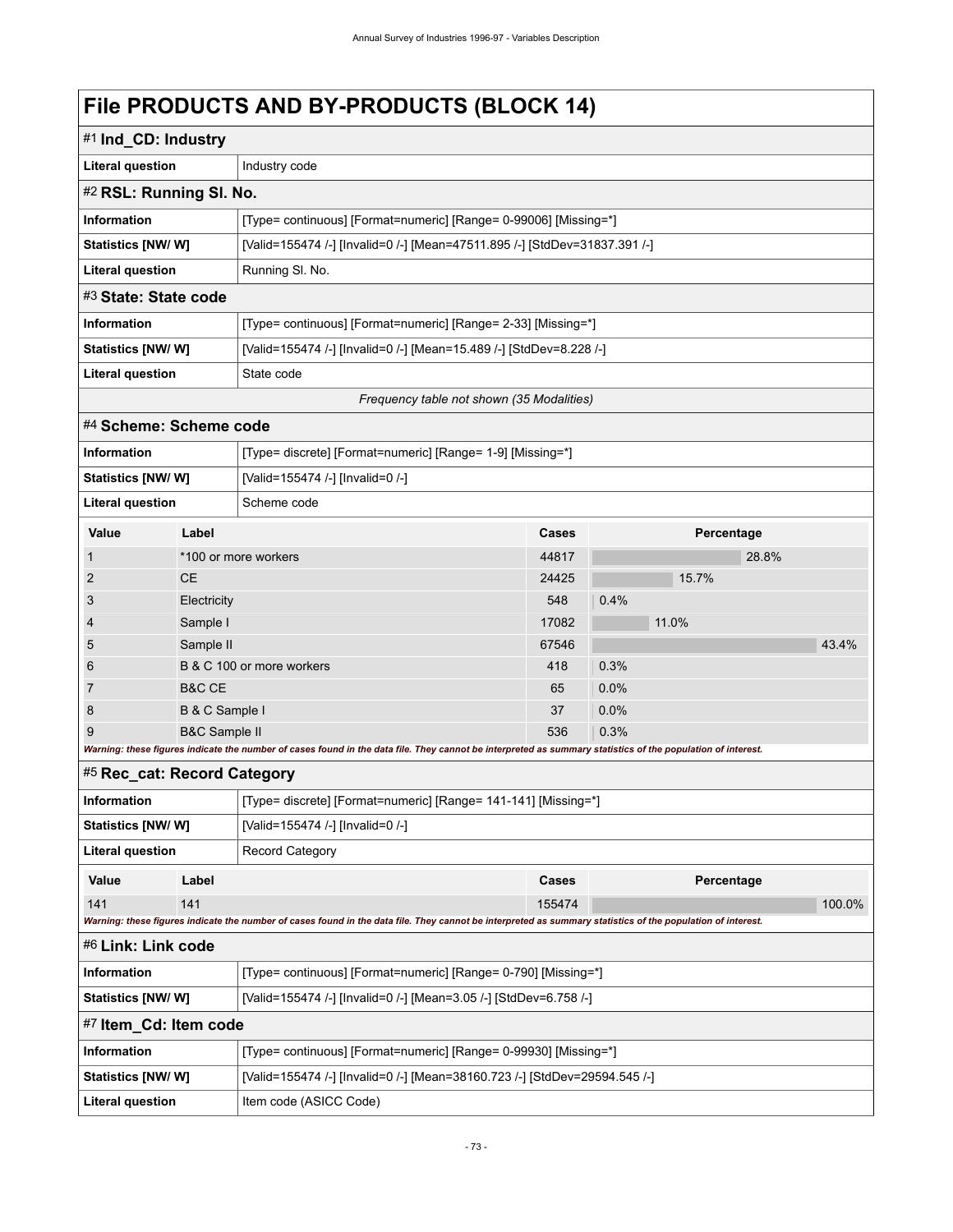# **File PRODUCTS AND BY-PRODUCTS (BLOCK 14)**

| #8 BI14_c4: Quantity manufactured         |                                                                                                  |
|-------------------------------------------|--------------------------------------------------------------------------------------------------|
| <b>Information</b>                        | [Type= continuous] [Format=numeric] [Range= 0-99831765324] [Missing=*]                           |
| Statistics [NW/W]                         | [Valid=155474 /-] [Invalid=0 /-] [Mean=587281019.448 /-] [StdDev=6066249351.78 /-]               |
| <b>Literal question</b>                   | Products manufactures - Quantity manufactured                                                    |
| #9 BI14_c5: Quantity sold                 |                                                                                                  |
| <b>Information</b>                        | [Type= continuous] [Format=numeric] [Range= 0-99915540448] [Missing=*]                           |
| Statistics [NW/W]                         | [Valid=155474 /-] [Invalid=0 /-] [Mean=589291138.14 /-] [StdDev=6110699187.111 /-]               |
| <b>Literal question</b>                   | Sale - Quantity sold                                                                             |
| #10 BI14_c6: Gross sale value             |                                                                                                  |
| Information                               | [Type= continuous] [Format=numeric] [Range= 0-85987017530] [Missing=*]                           |
| Statistics [NW/W]                         | [Valid=155474 /-] [Invalid=0 /-] [Mean=85909879.074 /-] [StdDev=746514238.052 /-]                |
| <b>Literal question</b>                   | Sale - Gross sale value b(including excise duty, sales tax and other distributive expenses (Rs.) |
| #11 BI14_c7: Excise duty                  |                                                                                                  |
| Information                               | [Type= continuous] [Format=numeric] [Range= 0-40986644367] [Missing=*]                           |
| Statistics [NW/ W]                        | [Valid=155474 /-] [Invalid=0 /-] [Mean=5544441.355 /-] [StdDev=148272743.845 /-]                 |
| <b>Literal question</b>                   | Distributive Expenses- Excise duty (Rs.)                                                         |
| #12 BI14_c8: Sale tax                     |                                                                                                  |
| <b>Information</b>                        | [Type= continuous] [Format=numeric] [Range= 0-83363223103] [Missing=*]                           |
| Statistics [NW/W]                         | [Valid=155474 /-] [Invalid=0 /-] [Mean=1322131.228 /-] [StdDev=221536342.689 /-]                 |
| <b>Literal question</b>                   | Distributive Expenses- Sales Tax (Rs.)                                                           |
| #13 BI14_c9: Distributive Expenses- other |                                                                                                  |
| Information                               | [Type= continuous] [Format=numeric] [Range= 0-96121007432] [Missing=*]                           |
| <b>Statistics [NW/ W]</b>                 | [Valid=155474 /-] [Invalid=0 /-] [Mean=2163787.673 /-] [StdDev=244804006.813 /-]                 |
| <b>Literal question</b>                   | Distributive Expenses- Others (Rs.)                                                              |
|                                           | #14 BI14_c10: Distributive Expenses- total                                                       |
| <b>Information</b>                        | [Type= continuous] [Format=numeric] [Range= 0-97800000000] [Missing=*]                           |
| Statistics [NW/ W]                        | [Valid=155474 /-] [Invalid=0 /-] [Mean=2926166.344 /-] [StdDev=277833046.214 /-]                 |
| <b>Literal question</b>                   | Distributive Expenses- total (Rs.)                                                               |
|                                           | #15 BI14_c11: Per Unit Net Sale Value (Rs)                                                       |
| Information                               | [Type= continuous] [Format=numeric] [Range= 0-85987017530] [Missing=*]                           |
| Statistics [NW/W]                         | [Valid=155441 /-] [Invalid=33 /-] [Mean=82329167.768 /-] [StdDev=693485167.027 /-]               |
| <b>Literal question</b>                   | Per unit net sale value (Rs.)                                                                    |
| #16 BI14_c12: Itemwise Ex-factory value   |                                                                                                  |
| Information                               | [Type= continuous] [Format=numeric] [Range= 0-830467139] [Missing=*]                             |
| Statistics [NW/W]                         | [Valid=155406 /-] [Invalid=68 /-] [Mean=61669.655 /-] [StdDev=3794319.703 /-]                    |
| Literal question                          | Net value of output (ex-factory value) (Rs.)                                                     |
| #17 ASI_Year: ASI-Year (Last 2-digit)     |                                                                                                  |
| Information                               | [Type= discrete] [Format=numeric] [Range= 1-3] [Missing=*]                                       |
| Statistics [NW/W]                         | [Valid=155474 /-] [Invalid=0 /-]                                                                 |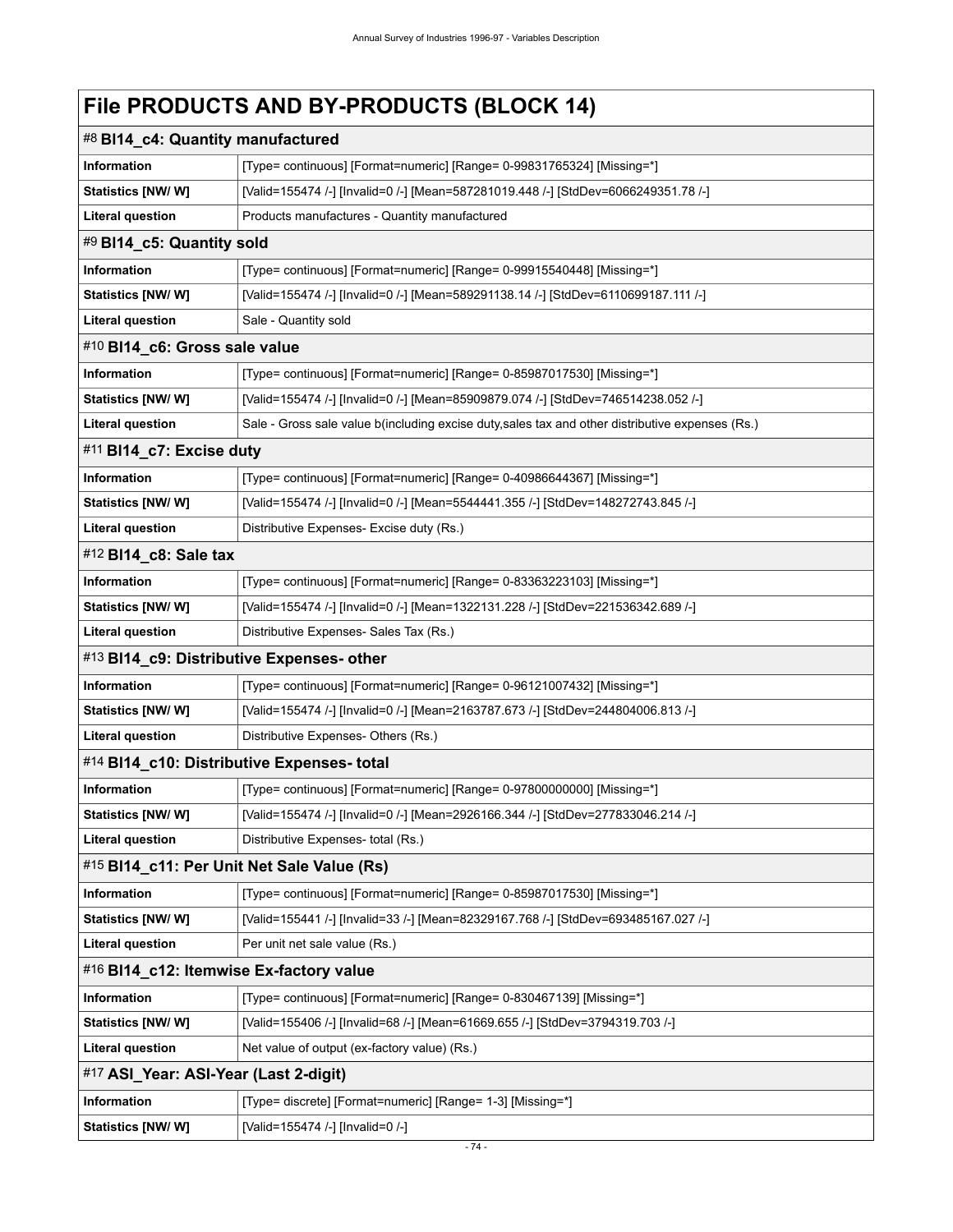| THODOCTO AND DT THODOCTO (DEOON 17)   |                                                                |                                                                                                                                                             |              |            |  |  |  |  |
|---------------------------------------|----------------------------------------------------------------|-------------------------------------------------------------------------------------------------------------------------------------------------------------|--------------|------------|--|--|--|--|
| #17 ASI_Year: ASI-Year (Last 2-digit) |                                                                |                                                                                                                                                             |              |            |  |  |  |  |
| <b>Literal question</b>               |                                                                | ASI-Year (Last 2-digit)                                                                                                                                     |              |            |  |  |  |  |
| Value                                 | Label                                                          |                                                                                                                                                             | <b>Cases</b> | Percentage |  |  |  |  |
|                                       | ASI Year 1                                                     |                                                                                                                                                             | 82414        | 53.0%      |  |  |  |  |
| 2                                     | ASI Year 2                                                     |                                                                                                                                                             | 5505         | 3.5%       |  |  |  |  |
| ASI Year 3<br>3                       |                                                                |                                                                                                                                                             | 67555        | 43.5%      |  |  |  |  |
|                                       |                                                                | Warning: these figures indicate the number of cases found in the data file. They cannot be interpreted as summary statistics of the population of interest. |              |            |  |  |  |  |
| #18 WGT: Multiplier                   |                                                                |                                                                                                                                                             |              |            |  |  |  |  |
| <b>Information</b>                    | [Type= continuous] [Format=numeric] [Range= 0-980] [Missing=*] |                                                                                                                                                             |              |            |  |  |  |  |
| <b>Statistics [NW/W]</b>              |                                                                | [Valid=155474 /-] [Invalid=0 /-] [Mean=46.405 /-] [StdDev=161.677 /-]                                                                                       |              |            |  |  |  |  |
| <b>Literal question</b>               |                                                                | Multiplier                                                                                                                                                  |              |            |  |  |  |  |
|                                       |                                                                | File DISTRIBUTIVE EXPENSES ETC (BLOCK 14A)                                                                                                                  |              |            |  |  |  |  |
| #1 Ind_CD: Industry                   |                                                                |                                                                                                                                                             |              |            |  |  |  |  |
| Information                           |                                                                | [Type= continuous] [Format=numeric] [Range= 2001-9790] [Missing=*]                                                                                          |              |            |  |  |  |  |
| Statistics [NW/W]                     |                                                                | [Valid=39558 /-] [Invalid=0 /-] [Mean=2961.812 /-] [StdDev=641.17 /-]                                                                                       |              |            |  |  |  |  |
| <b>Literal question</b>               |                                                                | Industry code (NIC 87)                                                                                                                                      |              |            |  |  |  |  |
|                                       | #2 RSL: Running SI. No.                                        |                                                                                                                                                             |              |            |  |  |  |  |
| <b>Information</b>                    |                                                                | [Type= continuous] [Format=numeric] [Range= 0-99006] [Missing=*]                                                                                            |              |            |  |  |  |  |
| Statistics [NW/W]                     |                                                                | [Valid=39558 /-] [Invalid=0 /-] [Mean=48714.022 /-] [StdDev=31632.941 /-]                                                                                   |              |            |  |  |  |  |
| <b>Literal question</b>               |                                                                | Running SI. No.                                                                                                                                             |              |            |  |  |  |  |
| #3 State: State code                  |                                                                |                                                                                                                                                             |              |            |  |  |  |  |
| <b>Information</b>                    |                                                                | [Type= continuous] [Format=numeric] [Range= 2-33] [Missing=*]                                                                                               |              |            |  |  |  |  |
| Statistics [NW/W]                     |                                                                | [Valid=39558 /-] [Invalid=0 /-] [Mean=15.712 /-] [StdDev=8.405 /-]                                                                                          |              |            |  |  |  |  |
| <b>Literal question</b>               |                                                                | State code                                                                                                                                                  |              |            |  |  |  |  |
|                                       |                                                                | Frequency table not shown (35 Modalities)                                                                                                                   |              |            |  |  |  |  |
| #4 Scheme: Scheme code                |                                                                |                                                                                                                                                             |              |            |  |  |  |  |
| Information                           |                                                                | [Type= discrete] [Format=numeric] [Range= 1-9] [Missing=*]                                                                                                  |              |            |  |  |  |  |
| Statistics [NW/W]                     |                                                                | [Valid=39558 /-] [Invalid=0 /-]                                                                                                                             |              |            |  |  |  |  |
| <b>Literal question</b>               |                                                                | Scheme code                                                                                                                                                 |              |            |  |  |  |  |
| Value                                 | Label                                                          |                                                                                                                                                             | <b>Cases</b> | Percentage |  |  |  |  |
| 1                                     |                                                                | *100 or more workers                                                                                                                                        | 10554        | 26.7%      |  |  |  |  |
| $\overline{c}$                        | <b>CE</b>                                                      |                                                                                                                                                             | 6398         | 16.2%      |  |  |  |  |
| 3                                     | Electricity                                                    |                                                                                                                                                             | 28           | 0.1%       |  |  |  |  |
| 4                                     | Sample I                                                       |                                                                                                                                                             | 4509         | 11.4%      |  |  |  |  |
| 5                                     | Sample II                                                      |                                                                                                                                                             | 17644        | 44.6%      |  |  |  |  |
| 6                                     |                                                                | B & C 100 or more workers                                                                                                                                   | 189          | 0.5%       |  |  |  |  |
| 7                                     | <b>B&amp;C CE</b>                                              |                                                                                                                                                             | 24           | 0.1%       |  |  |  |  |
| 8                                     | B & C Sample I                                                 |                                                                                                                                                             | 10           | 0.0%       |  |  |  |  |
| 9                                     | <b>B&amp;C Sample II</b>                                       | Warning: these figures indicate the number of cases found in the data file. They cannot be interpreted as summary statistics of the population of interest. | 202          | 0.5%       |  |  |  |  |

 $\mathbf{I}$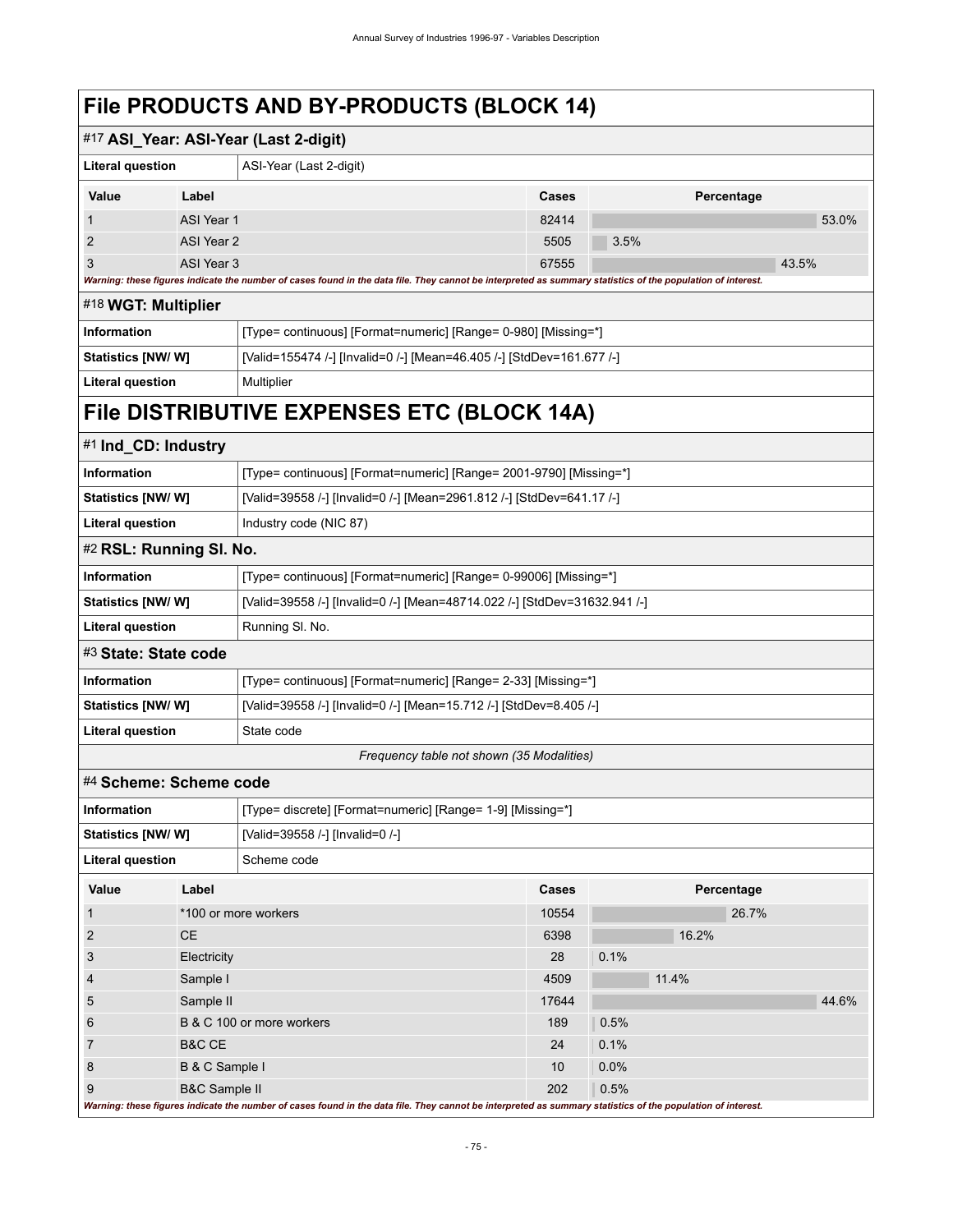# **File DISTRIBUTIVE EXPENSES ETC (BLOCK 14A)**

| #5 Rec_cat: Record Category                                                                               |                                                                        |                                                                                                                                                             |                                                                |                   |        |  |  |  |
|-----------------------------------------------------------------------------------------------------------|------------------------------------------------------------------------|-------------------------------------------------------------------------------------------------------------------------------------------------------------|----------------------------------------------------------------|-------------------|--------|--|--|--|
| <b>Information</b>                                                                                        |                                                                        |                                                                                                                                                             | [Type= discrete] [Format=numeric] [Range= 142-142] [Missing=*] |                   |        |  |  |  |
| Statistics [NW/ W]                                                                                        |                                                                        | [Valid=39558 /-] [Invalid=0 /-]                                                                                                                             |                                                                |                   |        |  |  |  |
| <b>Literal question</b>                                                                                   |                                                                        | Record Category - 142                                                                                                                                       |                                                                |                   |        |  |  |  |
| Value                                                                                                     | Label                                                                  |                                                                                                                                                             | Cases                                                          | <b>Percentage</b> |        |  |  |  |
| 142                                                                                                       | 142                                                                    |                                                                                                                                                             | 39558                                                          |                   | 100.0% |  |  |  |
|                                                                                                           |                                                                        | Warning: these figures indicate the number of cases found in the data file. They cannot be interpreted as summary statistics of the population of interest. |                                                                |                   |        |  |  |  |
| #6 Link: Link code                                                                                        |                                                                        |                                                                                                                                                             |                                                                |                   |        |  |  |  |
| Information                                                                                               |                                                                        | [Type= discrete] [Format=numeric] [Range= 0-0] [Missing=*]                                                                                                  |                                                                |                   |        |  |  |  |
| Statistics [NW/W]                                                                                         |                                                                        | [Valid=39558 /-] [Invalid=0 /-]                                                                                                                             |                                                                |                   |        |  |  |  |
| Value                                                                                                     | Label                                                                  |                                                                                                                                                             | Cases                                                          | Percentage        |        |  |  |  |
| 0                                                                                                         |                                                                        | Warning: these figures indicate the number of cases found in the data file. They cannot be interpreted as summary statistics of the population of interest. | 39558                                                          |                   | 100.0% |  |  |  |
| #7 BI14A_i1: Excise duty                                                                                  |                                                                        |                                                                                                                                                             |                                                                |                   |        |  |  |  |
| Information                                                                                               |                                                                        | [Type= continuous] [Format=numeric] [Range= 0-18887223416] [Missing=*]                                                                                      |                                                                |                   |        |  |  |  |
| Statistics [NW/W]                                                                                         |                                                                        |                                                                                                                                                             |                                                                |                   |        |  |  |  |
| <b>Literal question</b>                                                                                   |                                                                        | [Valid=39558 /-] [Invalid=0 /-] [Mean=10729276.157 /-] [StdDev=135359819.898 /-]<br>Distributive expenses on sale during the accounting year- Excise duty   |                                                                |                   |        |  |  |  |
| #8 BI14A_i2: Sale tax                                                                                     |                                                                        |                                                                                                                                                             |                                                                |                   |        |  |  |  |
| Information                                                                                               |                                                                        | [Type= continuous] [Format=numeric] [Range= 0-1113012022] [Missing=*]                                                                                       |                                                                |                   |        |  |  |  |
| <b>Statistics [NW/ W]</b>                                                                                 |                                                                        | [Valid=39558 /-] [Invalid=0 /-] [Mean=1114359.294 /-] [StdDev=13944126.981 /-]                                                                              |                                                                |                   |        |  |  |  |
| <b>Literal question</b>                                                                                   |                                                                        | Distributive expenses on sale during the accounting year-Sales Tax                                                                                          |                                                                |                   |        |  |  |  |
| #9 BI14A_i3: Transport charges                                                                            |                                                                        |                                                                                                                                                             |                                                                |                   |        |  |  |  |
| Information                                                                                               |                                                                        | [Type= continuous] [Format=numeric] [Range= 0-45863049688] [Missing=*]                                                                                      |                                                                |                   |        |  |  |  |
| Statistics [NW/W]                                                                                         |                                                                        | [Valid=39558 /-] [Invalid=0 /-] [Mean=5304213.818 /-] [StdDev=341970546.724 /-]                                                                             |                                                                |                   |        |  |  |  |
| <b>Literal question</b>                                                                                   |                                                                        | Distributive expenses on sale during the accounting year-Transport charges                                                                                  |                                                                |                   |        |  |  |  |
| #10 BI14A_i4: Commission                                                                                  |                                                                        |                                                                                                                                                             |                                                                |                   |        |  |  |  |
| Information                                                                                               |                                                                        | [Type= continuous] [Format=numeric] [Range= 0-671063358] [Missing=*]                                                                                        |                                                                |                   |        |  |  |  |
| Statistics [NW/W]                                                                                         |                                                                        | [Valid=39558 /-] [Invalid=0 /-] [Mean=917952.745 /-] [StdDev=6886718.329 /-]                                                                                |                                                                |                   |        |  |  |  |
| <b>Literal question</b>                                                                                   |                                                                        | Distributive expenses on sale during the accounting year- Commission                                                                                        |                                                                |                   |        |  |  |  |
| #11 BI14A_i5: Rebates                                                                                     |                                                                        |                                                                                                                                                             |                                                                |                   |        |  |  |  |
| Information                                                                                               |                                                                        | [Type= continuous] [Format=numeric] [Range= 0-32824320774] [Missing=*]                                                                                      |                                                                |                   |        |  |  |  |
| Statistics [NW/W]                                                                                         |                                                                        | [Valid=39558 /-] [Invalid=0 /-] [Mean=1489295.342 /-] [StdDev=165406995.736 /-]                                                                             |                                                                |                   |        |  |  |  |
| <b>Literal question</b>                                                                                   |                                                                        | Distributive expenses on sale during the accounting year-Rebates                                                                                            |                                                                |                   |        |  |  |  |
| #12 BI14A_i6: Other                                                                                       |                                                                        |                                                                                                                                                             |                                                                |                   |        |  |  |  |
| Information                                                                                               | [Type= continuous] [Format=numeric] [Range= 0-883934716] [Missing=*]   |                                                                                                                                                             |                                                                |                   |        |  |  |  |
| [Valid=39558 /-] [Invalid=0 /-] [Mean=1116188.278 /-] [StdDev=12463220.31 /-]<br><b>Statistics [NW/W]</b> |                                                                        |                                                                                                                                                             |                                                                |                   |        |  |  |  |
| <b>Literal question</b>                                                                                   |                                                                        | Distributive expenses on sale during the accounting year-Others                                                                                             |                                                                |                   |        |  |  |  |
| #13 BI14A_i7: Total                                                                                       |                                                                        |                                                                                                                                                             |                                                                |                   |        |  |  |  |
| Information                                                                                               | [Type= continuous] [Format=numeric] [Range= 0-20790174112] [Missing=*] |                                                                                                                                                             |                                                                |                   |        |  |  |  |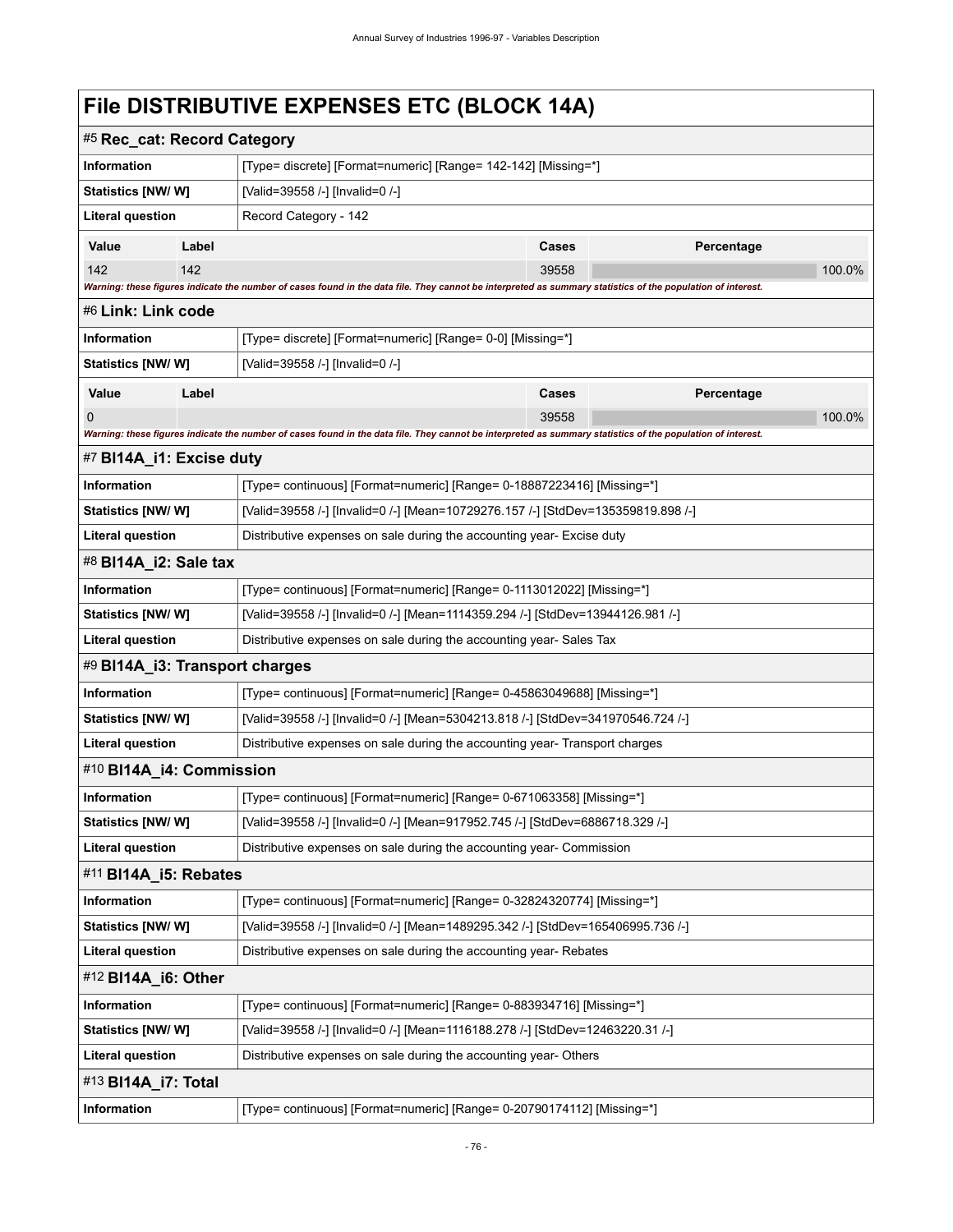# **File DISTRIBUTIVE EXPENSES ETC (BLOCK 14A)**

| #13 <b>BI14A_i7: Total</b>                                                                                                                                  |            |                                                                                  |       |            |       |  |  |
|-------------------------------------------------------------------------------------------------------------------------------------------------------------|------------|----------------------------------------------------------------------------------|-------|------------|-------|--|--|
| <b>Statistics [NW/W]</b>                                                                                                                                    |            | [Valid=39558 /-] [Invalid=0 /-] [Mean=16982728.729 /-] [StdDev=172799500.811 /-] |       |            |       |  |  |
| <b>Literal question</b>                                                                                                                                     |            | Distributive expenses on sale during the accounting year-Total                   |       |            |       |  |  |
| #14 ASI_Year: ASI-Year (Last 2-digit)                                                                                                                       |            |                                                                                  |       |            |       |  |  |
| Information                                                                                                                                                 |            | [Type= discrete] [Format=numeric] [Range= 1-3] [Missing=*]                       |       |            |       |  |  |
| Statistics [NW/W]                                                                                                                                           |            | [Valid=39558 /-] [Invalid=0 /-]                                                  |       |            |       |  |  |
| <b>Literal question</b>                                                                                                                                     |            | ASI-Year (Last 2-digit)                                                          |       |            |       |  |  |
| Value                                                                                                                                                       | Label      |                                                                                  | Cases | Percentage |       |  |  |
|                                                                                                                                                             | ASI Year 1 |                                                                                  |       |            | 51.4% |  |  |
| 2                                                                                                                                                           | ASI Year 2 |                                                                                  | 1493  | 3.8%       |       |  |  |
| 3                                                                                                                                                           | ASI Year 3 |                                                                                  | 17720 |            | 44.8% |  |  |
| Warning: these figures indicate the number of cases found in the data file. They cannot be interpreted as summary statistics of the population of interest. |            |                                                                                  |       |            |       |  |  |
| #15 WGT: Multiplier                                                                                                                                         |            |                                                                                  |       |            |       |  |  |
| Information                                                                                                                                                 |            | [Type= continuous] [Format=numeric] [Range= 0-980] [Missing=*]                   |       |            |       |  |  |
| <b>Statistics [NW/W]</b>                                                                                                                                    |            | [Valid=39558 /-] [Invalid=0 /-] [Mean=47.307 /-] [StdDev=162.43 /-]              |       |            |       |  |  |
| Literal question                                                                                                                                            |            | Multiplier - WGT                                                                 |       |            |       |  |  |
|                                                                                                                                                             |            |                                                                                  |       |            |       |  |  |